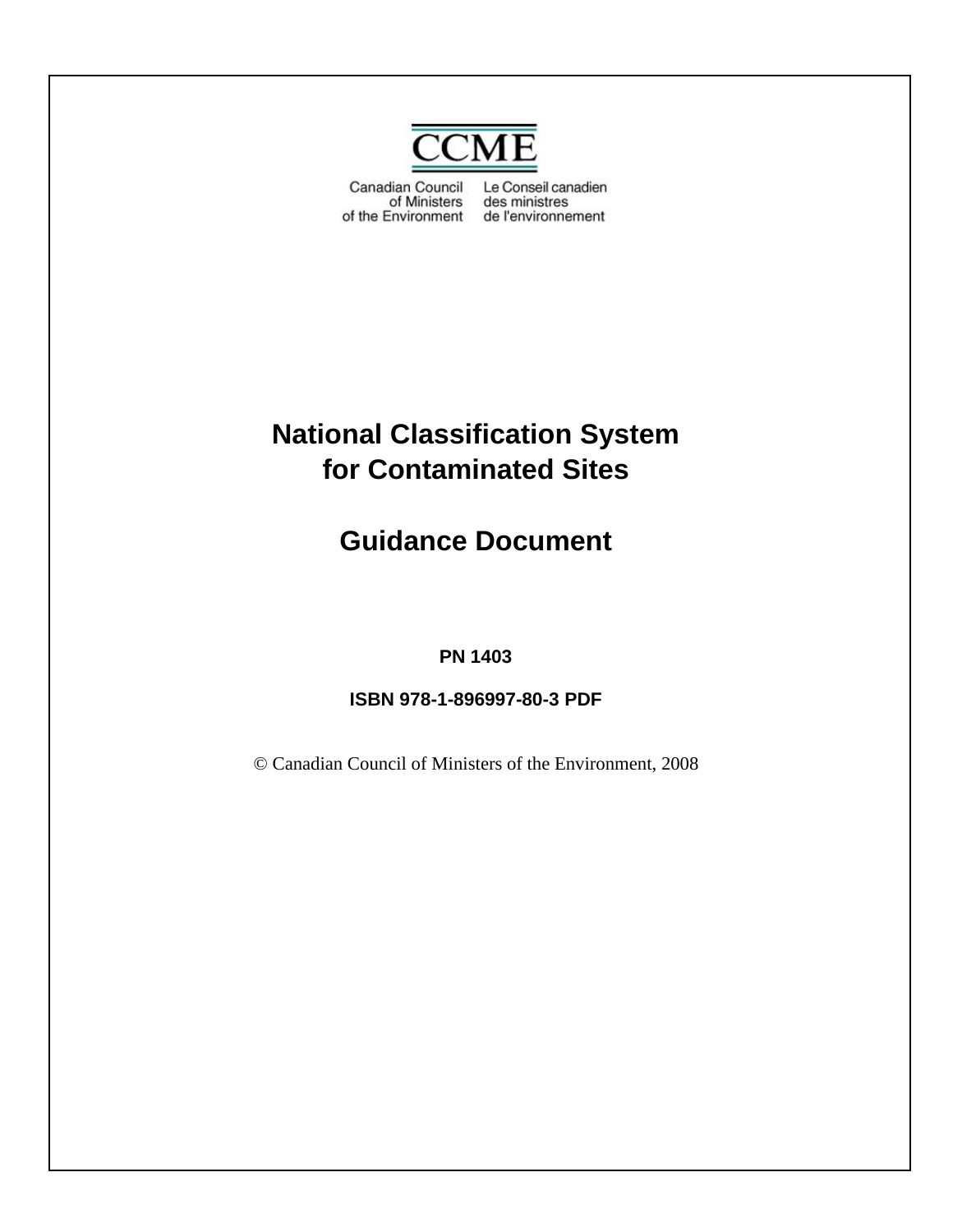#### **NOTE TO READERS**

The Canadian Council of Ministers of the Environment (CCME) is the major intergovernmental forum in Canada for discussion and joint action on environmental issues of national, international and global concern. The 14 member governments work as partners in developing nationally consistent environmental standards, practices and legislation.

This document provides background information and guidance on the use of the 2008 National Classification System for Contaminated Sites (NCSCS). The 2008 NCSCS is a revised and updated version of the NCSCS that was published in 1992. Version 1.3 of the 2008 NCSCS was released in 2016. This guidance document was updated to reflect version 1.3 of the NCSCS in 2017. For additional technical information regarding this tool, please contact:

National Guidelines and Standards Office Environment and Climate Change Canada 351 St. Joseph Blvd.,  $6<sup>th</sup>$  floor Annex Gatineau, Quebec K1A 0H3 Website:<http://www.ec.gc.ca/>

The 2008 National Classification System for Contaminated Sites was developed by the Soil Quality Guidelines Task Group of CCME.

Canadian Council of Ministers of the Environment 123 Main St., Suite 360 Winnipeg, Manitoba R3C 1A3 Phone: 204-948-2090 Email: info@ccme.ca Website: [www.ccme.ca](http://www.ccme.ca/)

Reference listing:

CCME. 2008. National Classification System for Contaminated Sites: Guidance Document. Canadian Council of Ministers of the Environment, Winnipeg.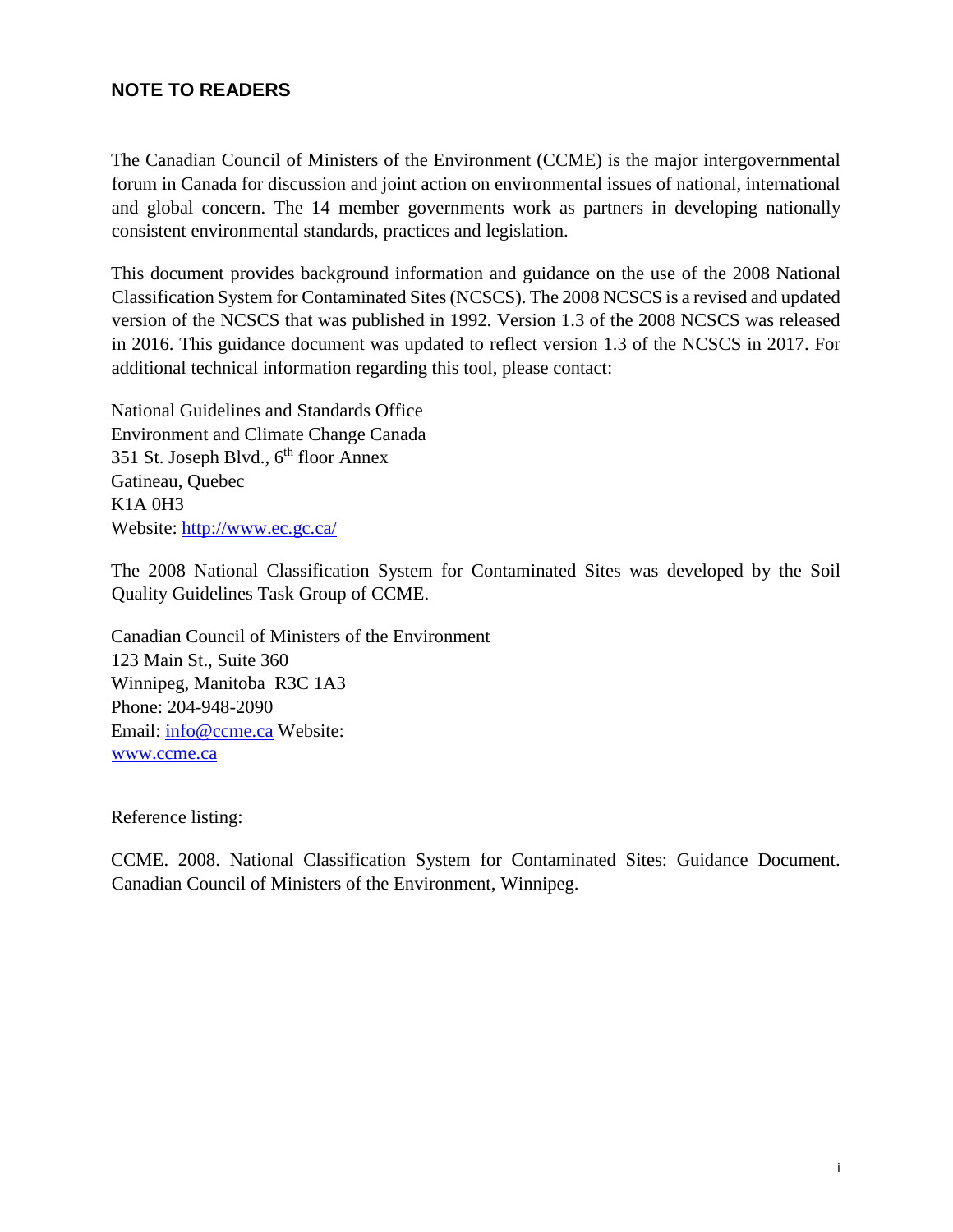#### **ACKNOWLEDGEMENTS**

The initial draft of the revised National Classification System for Contaminated Sites (NCSCS) method was developed by Audrey Wagenaar and Reidar Zapf-Gilje of Golder Associates Ltd. (Golder 2005) for the CCME Soil Quality Guidelines Task Group. Kelly Potter of the National Guidelines and Standards Office of Environment Canada and Charito Cañero of Golder Associates Ltd. led the project required to finalize the revised version of the NCSCS. The performance testing of the draft revised NCSCS and preparation of the spreadsheet tool was conducted by Charito Cañero, Audrey Wagenaar, Nicky Jennings, and Eric Wilson of Golder Associates Ltd.

Thanks are extended to Jeremy Anglesey of Environment Canada and members of the federal Contaminated Sites Management Working Group for providing contaminated site data for use in the sensitivity analysis.

Review comments that contributed to the development of this project were provided by: Mike Zemanek (Alberta Environment); Joan La Rue-van Es (Manitoba Conservation); Hugues Ouellette (Développement durable, Environnement et Parc Québec); Ruth Hall (Yukon Department of Environment); Franz Environmental Inc. (on behalf of the federal Contaminated Sites Management Working Group); Renée Silke and J.A. Bond (Atomic Energy of Canada Limited); Chris Allaway, Jennifer Froese, Ute Pott, and Kelly Potter (Environment Canada); JoAnn Aldridge (Health Canada); Debbie Nicholls (Department of Fisheries and Oceans); Martin Brown (Public Works and Government Services Canada); and Mark Kavanagh (Alberta Energy and Utilities Board).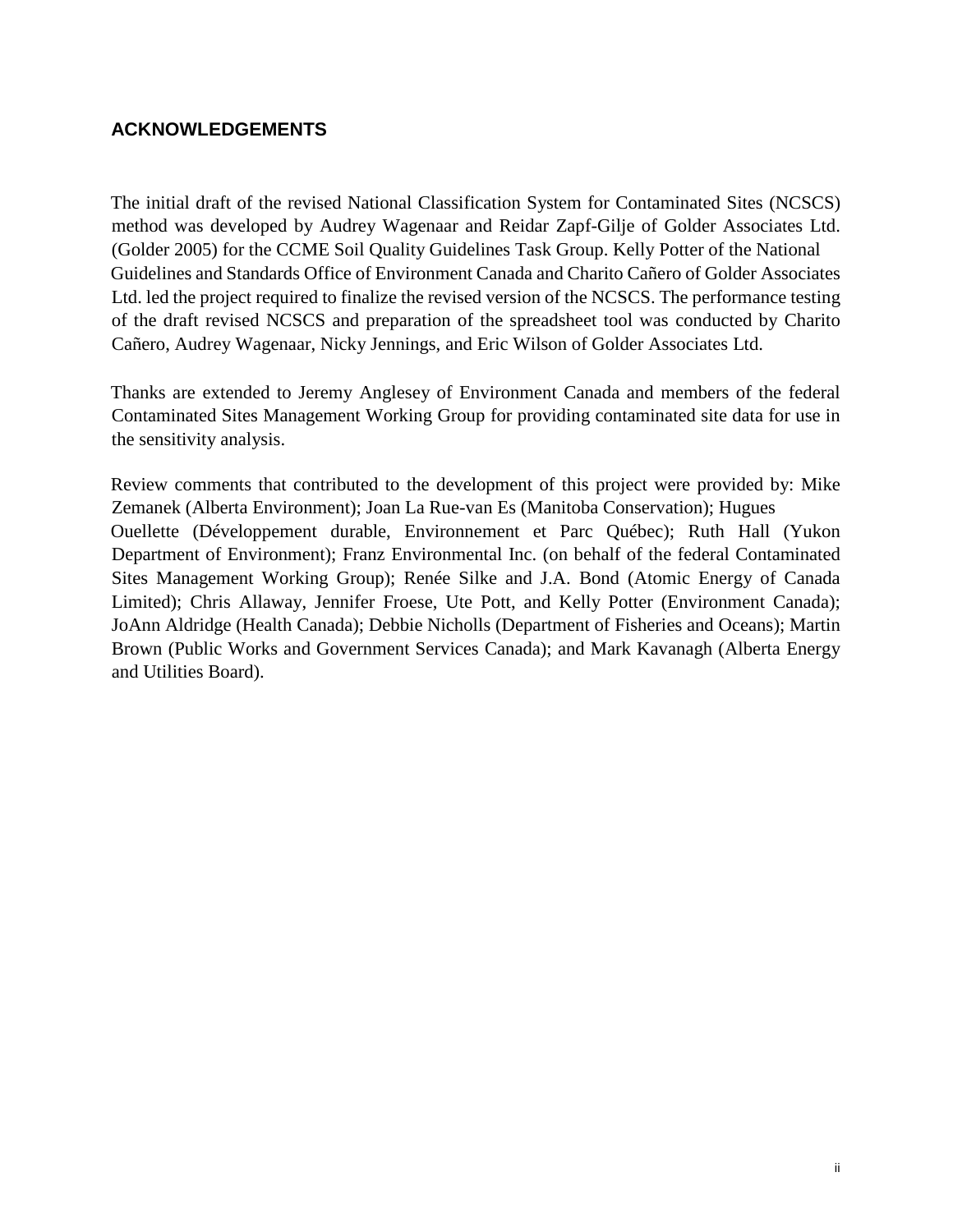## **TABLE OF CONTENTS**

|     | 1.1  |                                                            |  |  |  |  |
|-----|------|------------------------------------------------------------|--|--|--|--|
|     | 1.2  |                                                            |  |  |  |  |
|     | 1.3  |                                                            |  |  |  |  |
|     | 1.4  |                                                            |  |  |  |  |
|     | 1.5  |                                                            |  |  |  |  |
|     | 1.6  | Complementary Tools to the National Classification System4 |  |  |  |  |
|     | 1.7  |                                                            |  |  |  |  |
| 2.0 |      | DESCRIPTION OF THE NATIONAL CLASSIFICATION SYSTEM 4        |  |  |  |  |
|     | 2.1  |                                                            |  |  |  |  |
|     | 2.2  |                                                            |  |  |  |  |
|     | 2.3  |                                                            |  |  |  |  |
|     | 2.4  |                                                            |  |  |  |  |
| 3.0 |      |                                                            |  |  |  |  |
|     | 3.1  |                                                            |  |  |  |  |
|     | 3.2  |                                                            |  |  |  |  |
|     | 3.3  |                                                            |  |  |  |  |
|     | 3.4  |                                                            |  |  |  |  |
|     | 3.5  |                                                            |  |  |  |  |
|     |      |                                                            |  |  |  |  |
|     | 3.6  |                                                            |  |  |  |  |
|     | 3.7  |                                                            |  |  |  |  |
|     | 3.8  |                                                            |  |  |  |  |
|     | 3.9  |                                                            |  |  |  |  |
|     | 3.10 |                                                            |  |  |  |  |
|     | 3.11 |                                                            |  |  |  |  |
| 4.0 |      |                                                            |  |  |  |  |
| 5.0 |      |                                                            |  |  |  |  |
| 6.0 |      |                                                            |  |  |  |  |

Appendix I: Pre-screening Checklist

Appendix II: Summary of Site Conditions

Appendix III: User's Guide

Appendix IV: Site Classification Worksheets

Appendix V: Summary Score Sheet

Appendix VI: Reference Material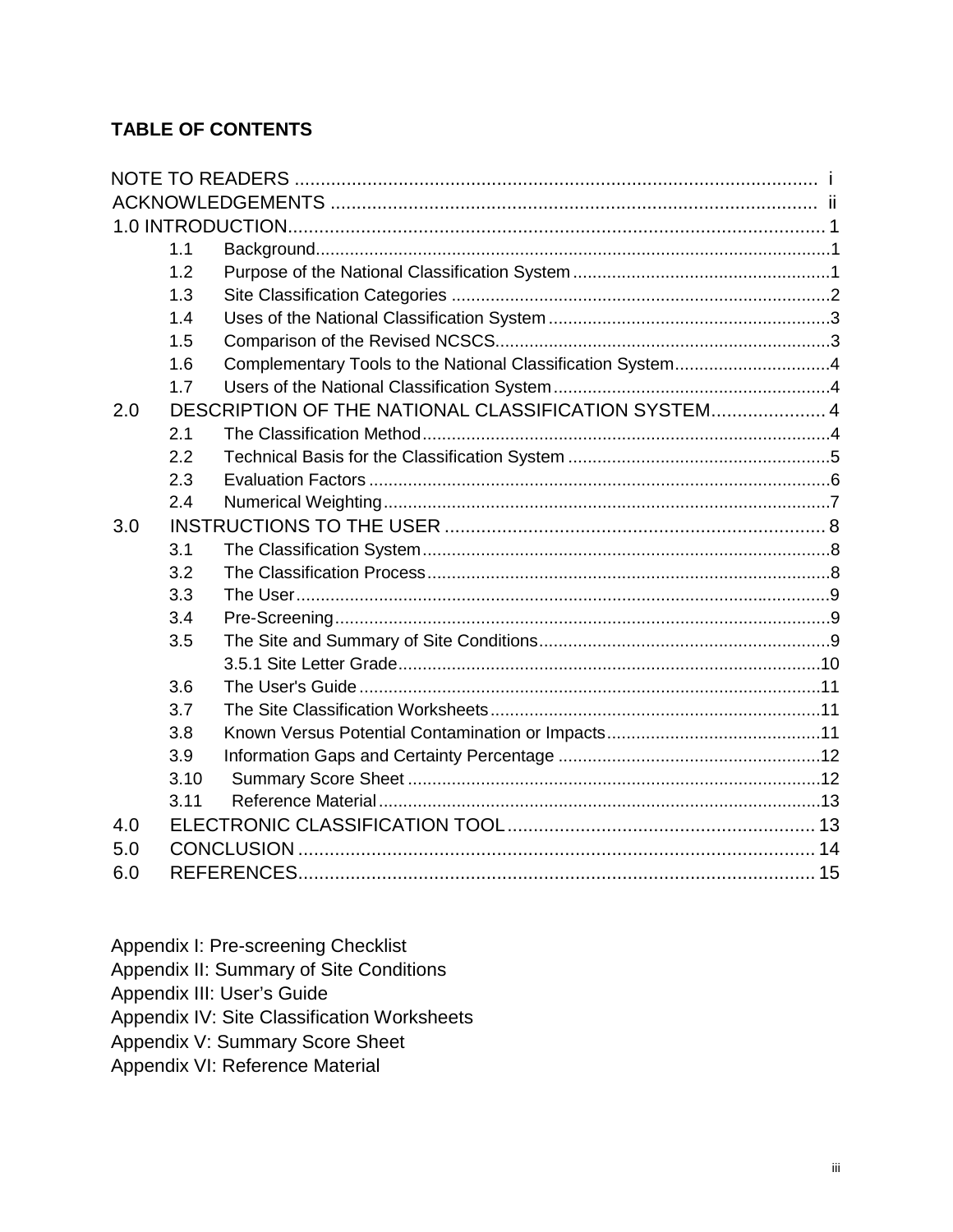## <span id="page-4-0"></span>**1.0 INTRODUCTION**

#### <span id="page-4-1"></span>**1.1 Background**

The Canadian Council of Ministers of the Environment's (CCME) National Classification System for Contaminated Sites (NCSCS) is a method for evaluating contaminated sites according to their current or potential adverse impact on human health and the environment. The NCSCS was developed to establish a rational and scientifically defensible system for comparable assessment of contaminated sites across Canada, and important management tool for prioritizing the investigation and remediation of contaminated sites since 1992.

At a multi-stakeholder workshop held in April 1990 (CCME Contaminated Sites Consultation Workshop), representatives from government, industry and the public agreed that a classification system was required, and recommended that the system should be relatively simple and applicable to all contaminated sites in Canada. Though simple, a defined amount of site characterization information is required for the Site to be classified using the NCSCS. Using the NCSCS, contaminated sites are evaluated using existing or generally available information on the Site's characteristics, contaminants, and location.

The NCSCS was originally developed based on a review of existing provincial, territorial and international methods for classifying contaminated sites. However, as new information became available, such as increased knowledge about risk assessment techniques and experience in the suitability of this system for classifying contaminated sites across Canada, the NCSCS has been updated. In 2005, Golder Associates Ltd. (Golder) prepared a draft revised NCSCS spreadsheet and report, as part of the Soil Quality Guidelines Task Group (SQGTG) work on devising a scoring system that is simpler to use, more objective, and that includes considerations of the magnitude and quality of information available and specific factors for northern and First Nation sites. Following posting of the draft revised NCSCS spreadsheet and report for public comment; revisions were made to the spreadsheet by the SQGTG.

This document and associated Excel based classification system supersedes the 1992 NCSCS, but incorporates much of the original system and also those changes made in the Federal Contaminated Sites Action Plan Contaminated Site Classification System (Franz Environmental 2005; referred to as the "FCSAP system"). The FCSAP system was also based on the original NCSCS.

The revised scoring system presented in this guidance was tested by Golder (2007) on a range of real sites with various levels of available data, to assess the consistency of scoring results between independent assessors, and to compare the scores obtained by the 1992 NCSCS, the FCSAP version, and the revised NCSCS.

#### <span id="page-4-2"></span>**1.2 Purpose of the National Classification System**

The NCSCS is a tool to aid in the evaluation of contaminated sites. Its purpose is to provide scientific and technical assistance in the identification and prioritization of sites, which may be considered to represent high, medium, or low risk. The system classifies contaminated sites into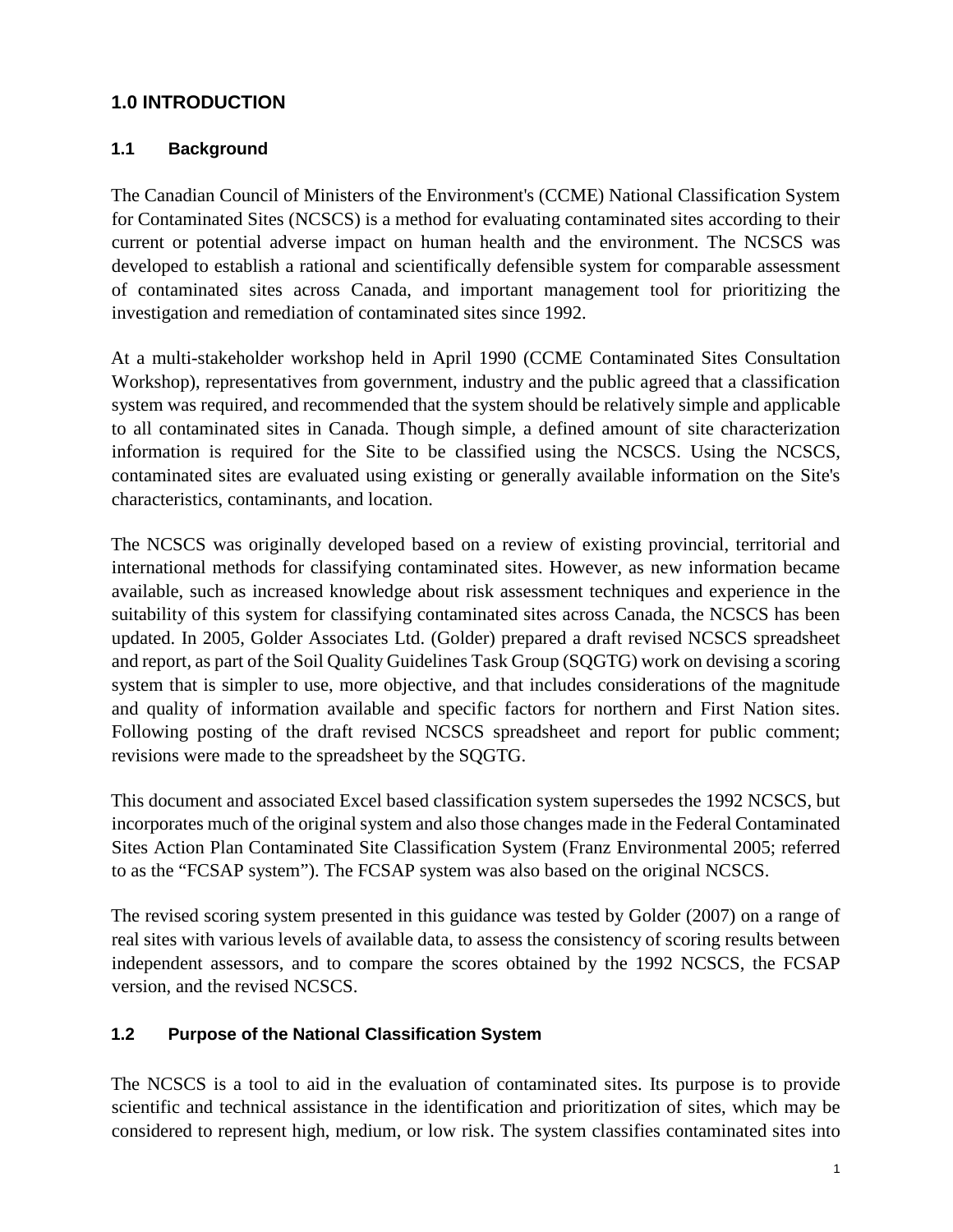these general categories of risk in a systematic and rational manner, according to their current or potential adverse impact on human health and/or the environment.

The NCSCS is not designed to provide either a qualitative or quantitative risk assessment, but rather is a tool specifically for the classification and prioritization of contaminated sites. The system screens sites with respect to the need for further action (*e.g.*, characterization, risk assessment, remediation, etc.) to protect human health and the environment. Although many of the factors involved in a risk assessment study are addressed in this system, the procedure should not be used out of context to conduct risk analyses on individual sites.

It must be emphasized that this system constitutes a screening tool only. As such, it is beyond the scope of this system to address specific factors such as those of a technological, socioeconomic, political, or legal nature. Additional investigations will therefore usually be required before regulatory requirements or remedial designs can be finalized.

### <span id="page-5-0"></span>**1.3 Site Classification Categories**

Sites should not be ranked relative to one another. Sites must be classified on their individual characteristics in order to determine the appropriate classification (Class 1, 2, 3, or N) according to their priority for action, or Class INS (for sites that require further information before they can be classified). It should be noted that the term "action" here does not necessarily refer to remediation, but could also include risk assessment, risk management or further site characterization and data collection. The classification groupings are as follows:

### **Class 1: High Priority for Action** (Total NCSCS Score greater than 70)

The available information indicates that action (*e.g.*, further site characterization, risk management, remediation, etc.) is required to address existing concerns. Typically, Class 1 sites show a propensity to high concern for several factors, and measured or observed impacts have been documented. (Note, this category was previously called "Action Required".)

### **Class 2: Medium Priority for Action** (Total NCSCS Score between 50 and 69.9)

The available information indicates that there is high potential for adverse impacts, although the threat to human health and the environment is generally not imminent. Typically, for Class 2 there is no direct indication of off-site contamination; however, the potential for off-site migration tends to be rated high and therefore some action is likely required. (Note, this category was previously called "Action Likely Required".)

### **Class 3: Low Priority for Action** (Total NCSCS Score between 37 and 49.9)

The available information indicates that the Site is currently not a high concern. However, additional investigation may be carried out to confirm the site classification. (Note, this category was previously called "Action May Be Required".)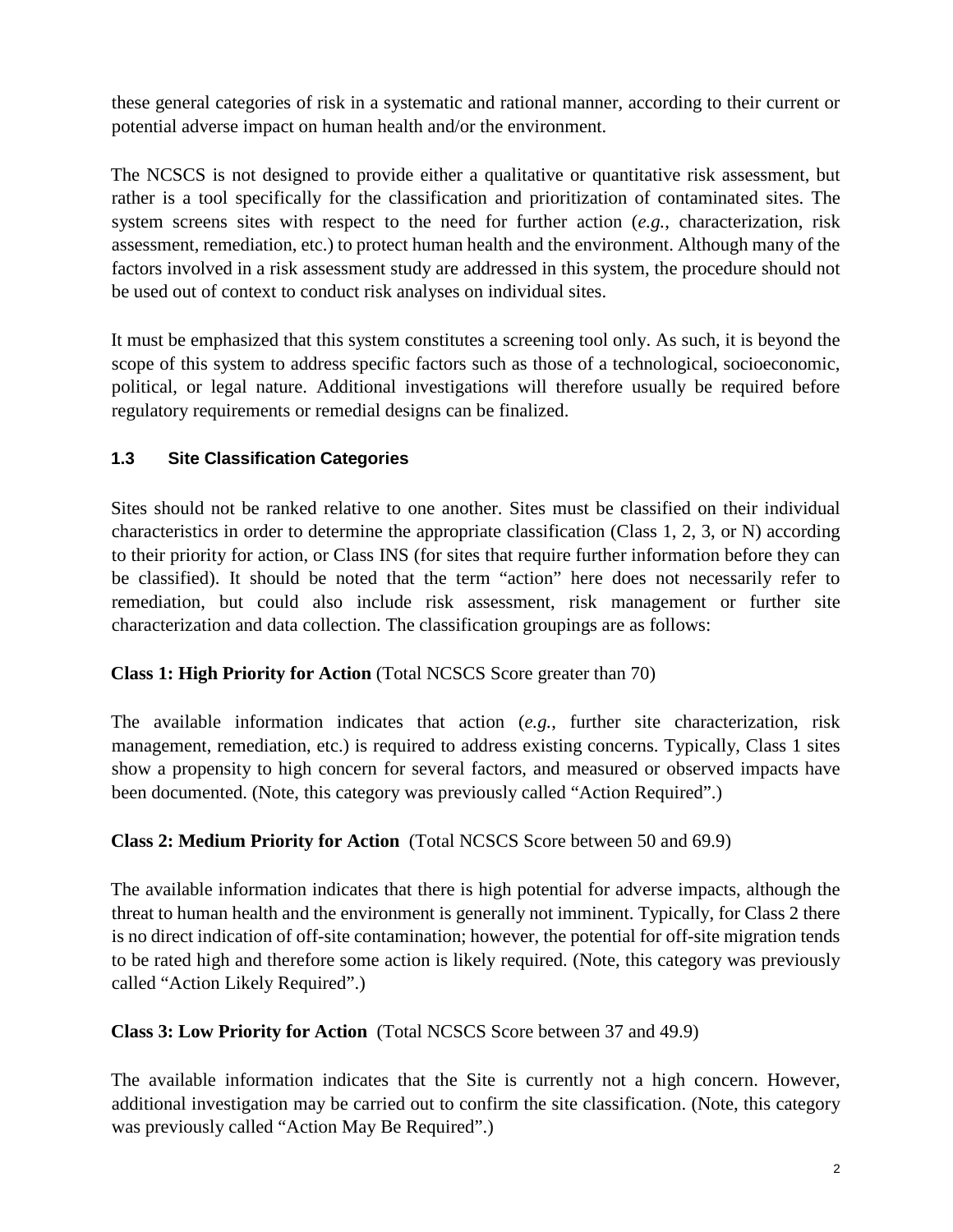#### **Class N: Not a Priority for Action** (Total NCSCS Score less than 37)

The available information indicates there is likely no significant environmental impact or human health threats. There is likely no need for action unless new information becomes available indicating greater concerns, in which case, the Site should be re-examined. (Note, this category was previously called "Action Not Likely Required".)

#### **Class INS: Insufficient Information**  $(\geq)15\%$  of Responses are "Do Not Know")

Although a minimum of a Phase I Environmental Site Assessment has been conducted for the site, there appears to be insufficient information to classify the Site. In this event, additional information is required to address data gaps.

#### <span id="page-6-0"></span>**1.4 Uses of the National Classification System**

The main goal of the NCSCS is to provide a scientifically defensible method that will aid in identifying, on a technical basis, contaminated sites that present a high risk and therefore may require further work. Use of this system will help ensure that funding is allocated to contaminated sites that are considered highest priority for a jurisdiction (*i.e.*, encourage identification and remediation of highest priority sites first). Although other factors, such as socio-political considerations, may alter these priorities, as indicated above, these are beyond the scope this system.

### <span id="page-6-1"></span>**1.5 Comparison of the Revised NCSCS**

If additional information has been obtained since the Site has been classified using the 1992 NCSCS and FCSAP system, then it is recommended that the Site be reclassified. Regardless of availability of new information, it is preferable that Sites be reclassified with the revised NCSCS using the available information.

Should a new score and classification under the revised NCSCS not be required, the following provides a suggestion to convert previous scores using the 1992 NCSCS and FCSAP system. This option applies a correction factor which introduces an uncertainty in the converted score.

The results of the performance testing conducted by Golder (2007) indicate that scores obtained using the two previous scoring systems (1992 NCSCS and FCSAP system) are biased high when compared to the scores obtained with the revised. The average bias is almost identical for the 1992 NCSCS and the FCSAP systems at slightly less than 20%. It is recommended that the old scores be adjusted by an appropriate average bias for comparison to the revised NCSCS scores. The main reason for the bias is the inherent difference in how the different scoring systems calculate the total score.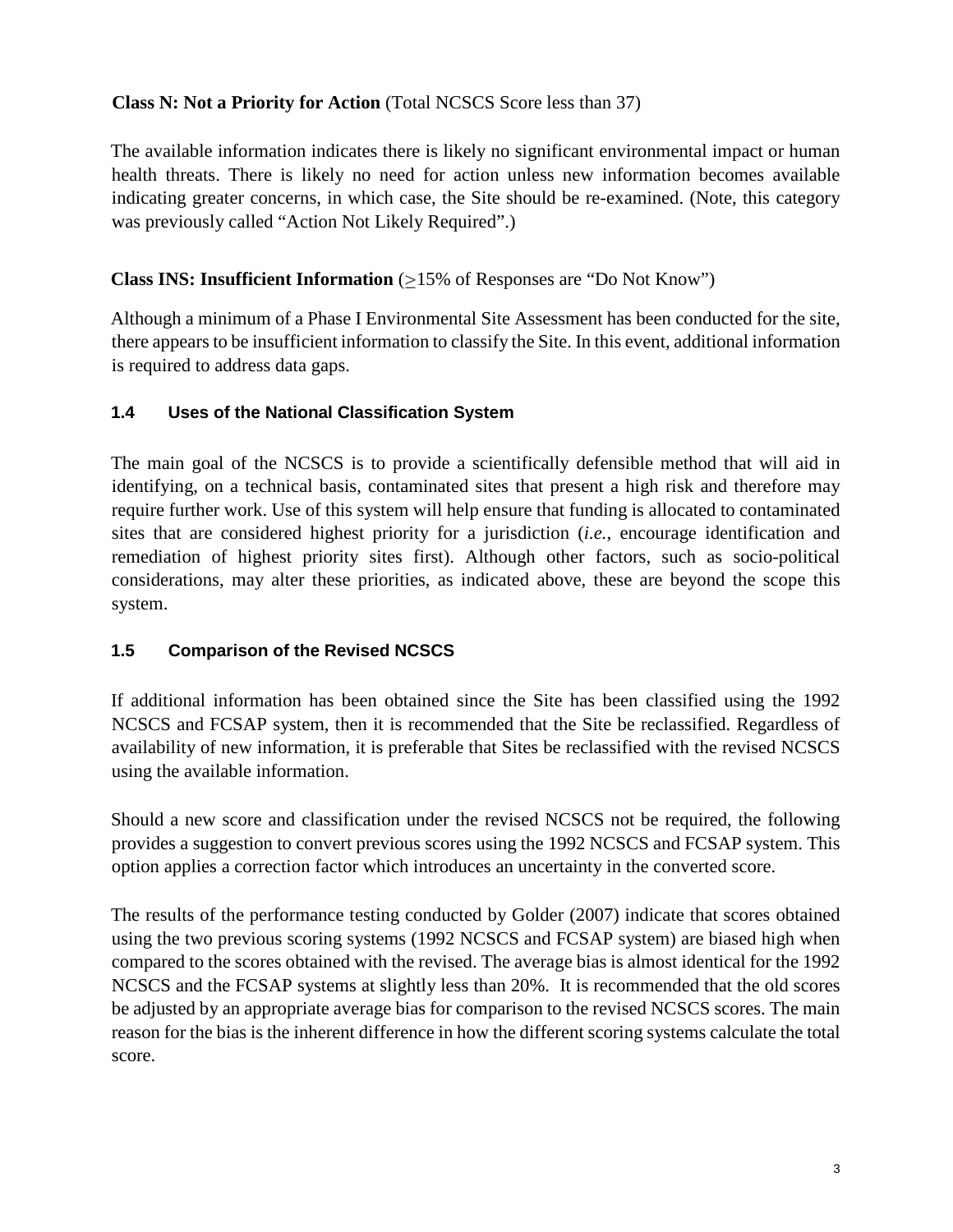### <span id="page-7-0"></span>**1.6 Complementary Tools to the National Classification System**

The NCSCS is suitable for classifying the majority of contaminated sites in Canada. However, this system does not specifically address contaminated sites with a significant marine or aquatic component, and therefore should not be used as the sole method for classifying these types of sites. Environmental conditions at marine and aquatic sites are best measured in the sediments as they act as long-term reservoirs of chemicals to the aquatic environment and to organisms living in or having direct contact with sediments. CCME has developed the [Sediment Quality Index](http://www.ccme.ca/ourwork/water.html?category_id=103) [Calculator](http://www.ccme.ca/ourwork/water.html?category_id=103)  [\(SeQI\).](http://www.ccme.ca/ourwork/water.html?category_id=103) The SeQI provides a convenient means of summarizing sediment quality data and can complement the NCSCS. The SeQI provides a mathematical framework for assessing sediment quality conditions by comparing contaminant concentrations with their respective sediment quality guidelines.

Additionally, CCME has developed a [Soil Quality Index \(SoQI\) Calculator.](http://www.ccme.ca/ourwork/soil.html?category_id=122) The CCME Soil Quality Index (SoQI) is another complementary tool that focuses on evaluating the relative hazard, by comparing contaminant concentrations with their respective soil quality guidelines.

### <span id="page-7-1"></span>**1.7 Users of the National Classification System**

The NCSCS scorings should be conducted by individuals with contaminated site experience. As new site information becomes available or as steps toward site remediation are taken, the site score should be revised to reflect the reduction in risk; and the Site reclassified as appropriate.

## <span id="page-7-2"></span>**2.0 DESCRIPTION OF THE NATIONAL CLASSIFICATION SYSTEM**

### <span id="page-7-3"></span>**2.1 The Classification Method**

The NCSCS presented in this manual uses an additive numerical method that assigns scores to a number of site characteristics or factors. In general, additive numerical methods such as this attempt to reduce the process of assessment and evaluation using a single score intended to represent a site's present or potential hazard.

This document and associated Excel based classification system supersedes the 1992 NCSCS, but incorporates much of the original system and also those changes made in the Federal Contaminated Sites Action Plan Contaminated Site Classification System (Franz Environmental 2005; referred to as the "FCSAP system").

The NCSCS has been an important management tool for prioritizing the remediation of contaminated sites since 1992 (CCME, 1992). Subsequently, the NCSCS underwent a review by the CCME Soil Quality Guidelines Task Group (SQGTG) and it was determined that updates were required to reduce subjectivity, reflect current soil quality guidelines, increase the breadth of ecological information and include parameters specific to northern landscapes. Golder Associates Ltd. was retained by CCME to conduct a review of the 1992 NCSCS, provide recommendations on improvements and build a new electronic NCSCS classification system, which was completed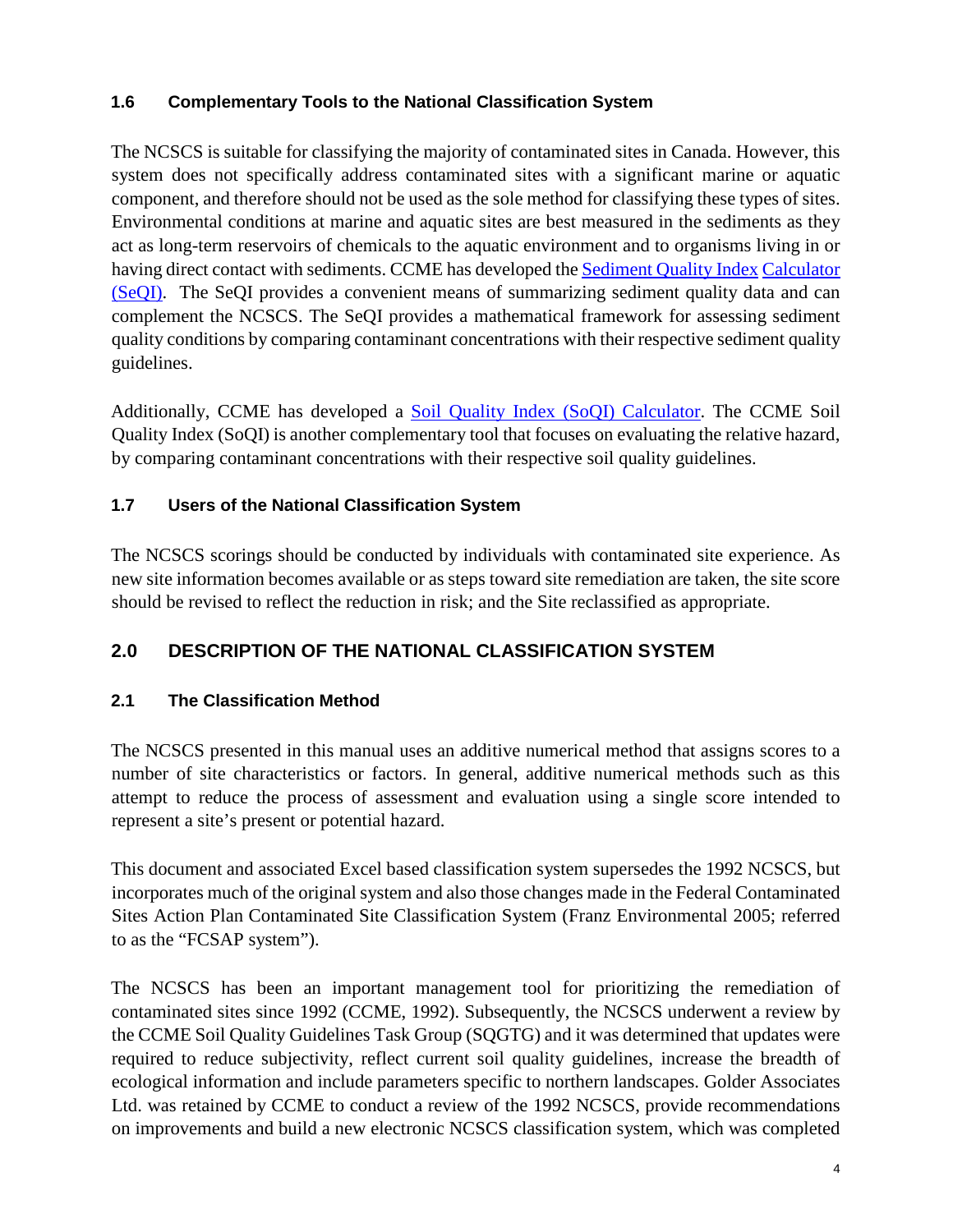in 2005. Changes incorporated into the revised NCSCS are outlined in Golder's report entitled "*The National Classification System for Contaminated Sites – Revised Version, 2005*".

The following objectives were addressed in the revised NCSCS based on Golder's review of the existing NCSCS and interviews with SQGTG members:

- Focus on science and leave the risk management issues to those utilizing the scores;
- Include some measure of uncertainty into the classification system;
- Increase objectivity;
- Make the classification system simpler to use;
- Include factors specific to northern sites (*e.g.*, permafrost, snow and lack of groundwater);
- Acknowledge potential risks associated with First Nations reliance on local traditional (unregulated) foods and other land resources;
- Include additional migration and exposure pathways (*e.g.*, dust, vapour and sediments);
- Include factors specific to the intended land use;
- Include off-ramps where immediate attention is required or where scoring is inappropriate;
- Include modifying factors for specific issues with defined scores (to avoid subjectivity) to permit the inclusion of factors outside the range of typical checklist questions;
- Retain as much continuity with the existing system as possible while making the required improvements; and,
- Create a similar numerical score to that which would have been calculated under the existing systems. The use of a similar scoring method will facilitate the transition to the new system and will eliminate the need for re-evaluation of sites already prioritized under existing systems.

Golder Associates Ltd. was retained by the SQGTG in 2007 to "test" the revised scoring system on a range of real sites; to assess the consistency of scoring results between independent assessors; to compare the scores obtained by the original NCSCS (1992), the FCSAP version, and the revised NCSCS (2005); and based on the findings provide this guidance document and NCSCS electronic spreadsheet.

#### <span id="page-8-0"></span>**2.2 Technical Basis for the Classification System**

In traditional hazard assessment, an adverse effect on the environment or human health is the result of a chain of events from source to receptor. Accordingly, the NCSCS is designed to evaluate the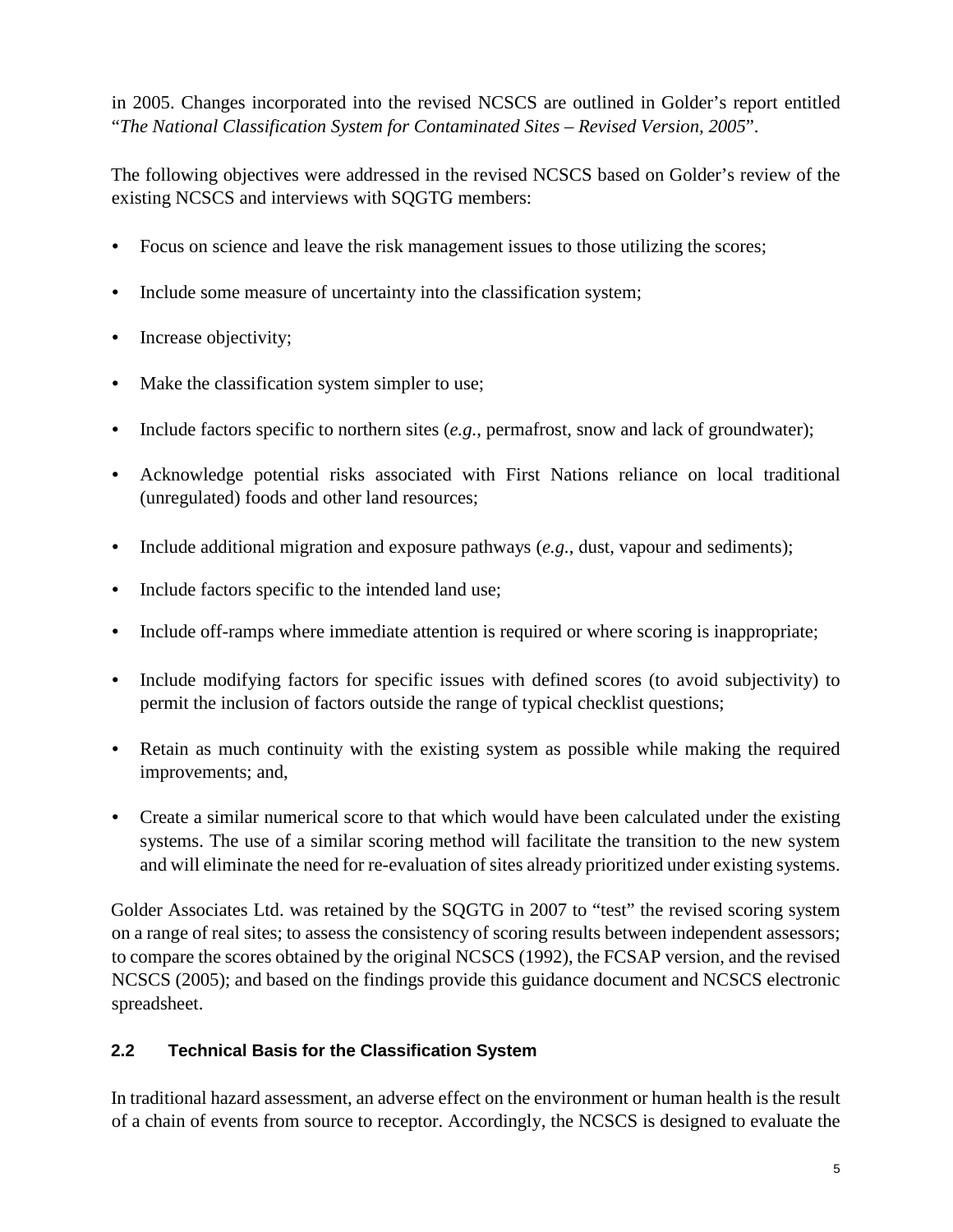hazard, or hazard potential, of the Site by scoring site characteristics that can be grouped under one of three categories:

- 1. Contaminant Characteristics This category relates to the relative hazard of contaminants present at the Site. The contaminant characteristics include contaminant specific factors such as residence media, toxic potency, exceedance of guidelines, contaminant quantity and modifying factors;
- 2. Migration Potential This category allows for the determination of the potential for contaminants to leave the original residency media and move to another media, another portion of the Site, or off-site. Contaminants that are mobile and have the potential to move off-site may require action on a higher priority basis than those which are stable; and,
- 3. Exposure This category includes aspects of both the exposure pathway and receptors analysis. The exposure pathway is the route a contaminant may follow (*e.g.*, groundwater, surface water, direct contact, and/or air) to a receptor. Receptors are living beings or resources that may be exposed to and affected by contamination (*e.g.*, humans, plants, animals, or environmental resources). Human and ecological exposures have been segregated due to differences in the types of potentially operable exposure pathways and receptor scenarios. Ecological receptors are further divided into terrestrial receptors and aquatic receptors.

#### <span id="page-9-0"></span>**2.3 Evaluation Factors**

A number of evaluation factors are used as assessment tools within each of the three categories of site characteristics in the NCSCS. These evaluation factors were chosen to assess a Site in a technically sound manner. They attempt to assess the hazard of a Site based on general information regarding the nature of its contaminants and possible impact on human health and the environment through major environmental media (*i.e.*, water, soil, and air). However, based on a survey of available contaminated site information in Canada, in many cases, information may not be known about certain aspects of a site. Therefore, the factors chosen also reflect those for which information is considered generally available. The worksheet titles and sub-headings are as follows: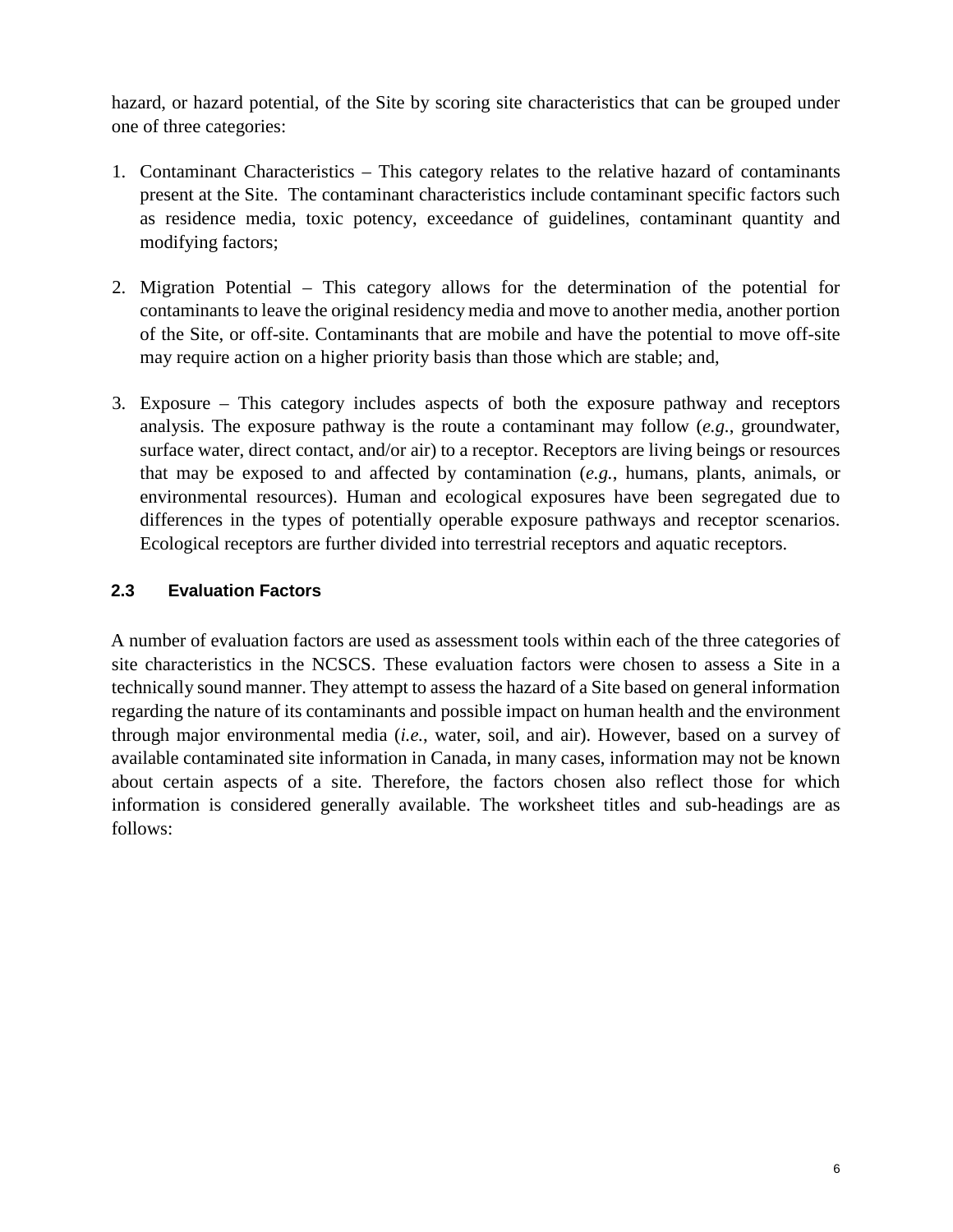| <b>I Contaminant Characteristics</b> | <b>II Migration Potential</b> | <b>III Exposure</b>                                                                                                                                                     |
|--------------------------------------|-------------------------------|-------------------------------------------------------------------------------------------------------------------------------------------------------------------------|
| 1. Residency Media                   | 1. Groundwater Movement       | 1. Human Receptors<br>Known Impact<br>A.<br>Potential<br>$\mathbf{B}$ .<br>Land Use<br>a <sub>z</sub><br>Accessibility<br>b.<br><b>Exposure Route</b><br>$\mathbf{c}$ . |
| 2. Chemical Hazard                   | 2. Surface Water Movement     | 2. Human Modifying Factors                                                                                                                                              |
| 3. Contaminant Exceedance Factor     | 3. Soil                       | 3. Ecological Receptors<br>Known Impact<br>A.<br>Potential<br>$\mathbf{B}$ .<br>Terrestrial<br>a <sub>z</sub><br>Aquatic<br>b.                                          |
| 4. Contaminant Quantity              | 4. Vapour                     | 4. Ecological Modifying Factors<br>Species at Risk<br>A.<br>Aesthetics<br><b>B.</b>                                                                                     |
| 5. Modifying Factors                 | 5. Sediment Movement          | 5. Other Receptors<br>Permafrost<br>$\mathsf{A}$ .                                                                                                                      |
|                                      | 6. Modifying Factors          |                                                                                                                                                                         |

#### <span id="page-10-0"></span>**2.4 Numerical Weighting**

The NCSCS uses a scoring system (maximum of 100 points) as a means of assessing the hazard of a site. The three categories of site characteristics (see Subsection 2.2) were determined to be of equal importance under the system, and are therefore weighted equally (33, 33, and 34 points, respectively).

Each of the evaluation factors in this classification system (*e.g.*, residency media of contaminants, rainfall, topography, etc.) is assigned a score ranging from 0 to 22. The score range is designed to weight the factors according to their potential or actual relevance in contributing to the hazard or risk of a site. Those factors that have been assigned high maximum scores are considered to be of greater relevance than those with low maximum scores.

For each factor, several possible scenarios are presented (*e.g.*, residency media of contaminants could be soil, groundwater, etc.; the topography of the Site could be steep or flat), and scoring guidelines are suggested for each scenario presented. These suggested scores (scoring guidelines) have been weighted according to their considered relative importance in determining risk.

As indicated above, the NCSCS evaluates sites by scoring them on a scale from 0 to 100. A total site score close to 0 in the system is one for which all the evaluation factors are assigned the lowest possible score. A score of 100 would represent a Site for which all the factors were assigned the highest possible score. In general, sites that exhibit observable or measured impacts on the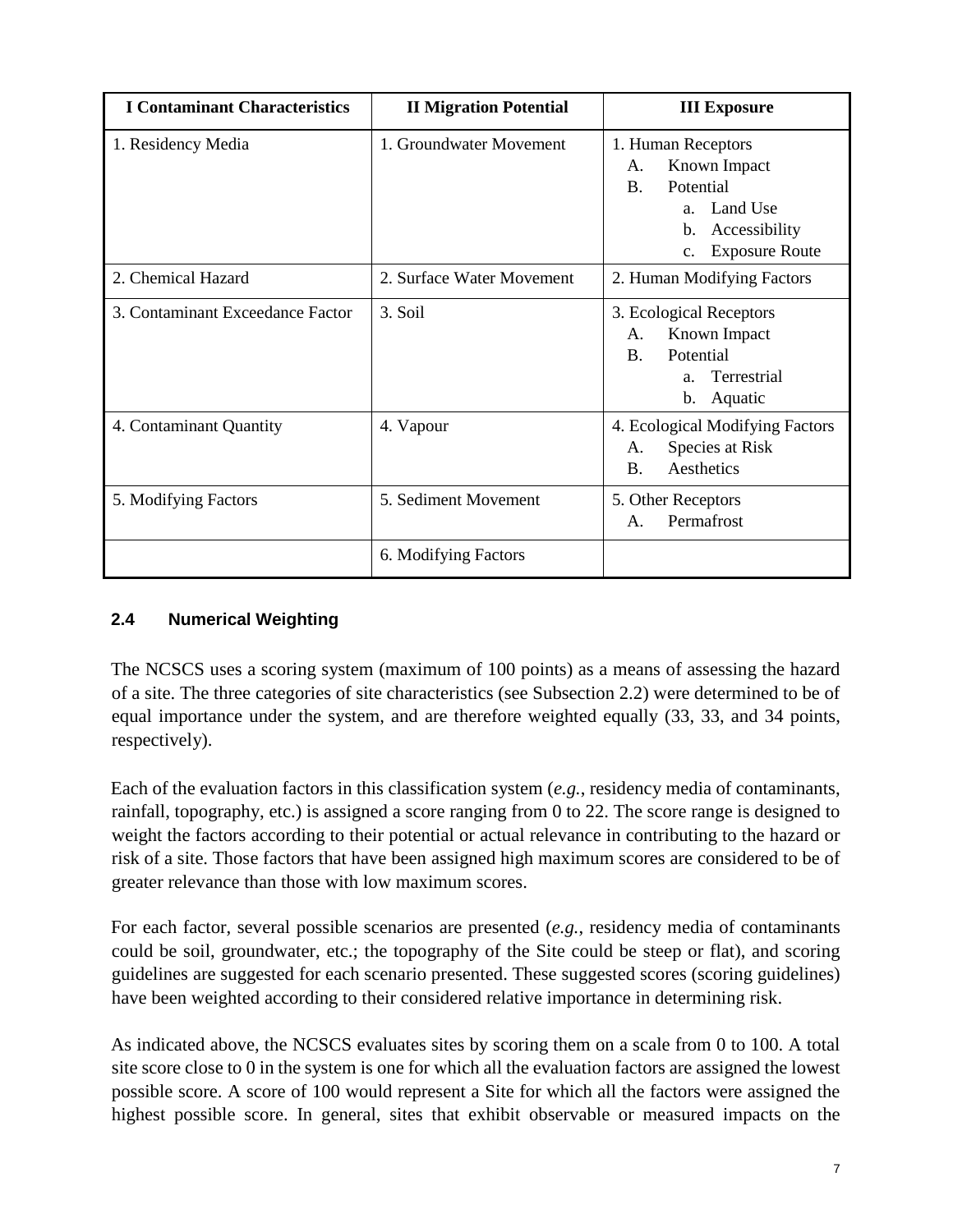surrounding environment or have a high potential for causing negative impacts will score high under the system. Sites with minimal observed impacts or a low potential for causing impacts will generally receive a low score. The system is not designed to provide a quantitative risk assessment, but rather is a tool to screen sites with respect to need for further action (*e.g.*, characterization, risk assessment, remediation, etc.) to protect human and environmental health.

## <span id="page-11-0"></span>**3.0 INSTRUCTIONS TO THE USER**

#### <span id="page-11-1"></span>**3.1 The Classification System**

The NCSCS consists of six components available in paper copies herein or as an Excel spreadsheet:

- Pre-Screening Checklist (Appendix I);
- Summary of Site Conditions (Appendix II);
- User's Guide (Appendix III);
- Site Classification Worksheets (Appendix IV);
- Summary Score Sheet (Appendix V); and,
- Reference Material (Appendix VI).

These components were designed to produce a National Classification System that provides well documented and consistent site classifications. Each of these components is described more fully in the following subsections.

#### <span id="page-11-2"></span>**3.2 The Classification Process**

To classify contaminated sites appropriately using the NCSCS, the user should carry out the following steps, in the order shown:

- 1. Read and understand this Guidance Document and the User's Guide.
- 2. Obtain sufficient site information to complete the site classification. At least a Phase I Environmental Site Assessment (ESA) should be available in order to conduct the NCSCS exercise. The Phase I ESA consists of a preliminary desk-top type study involving nonintrusive data collection to determine whether there is a potential for the Site to be contaminated and to provide information to direct any intrusive investigations. The data collected as part of the Phase I ESA generally include a review of available information on current site conditions and history of the property, a site inspection and interviews with personnel familiar with the site. This stage is similar to "*Phase I: Site Information Assessment*" as described in Guidance Document on the Management of Contaminated Sites in Canada (CCME 1997). If a Phase I ESA is not available, further site information should be gathered before the Site is classified.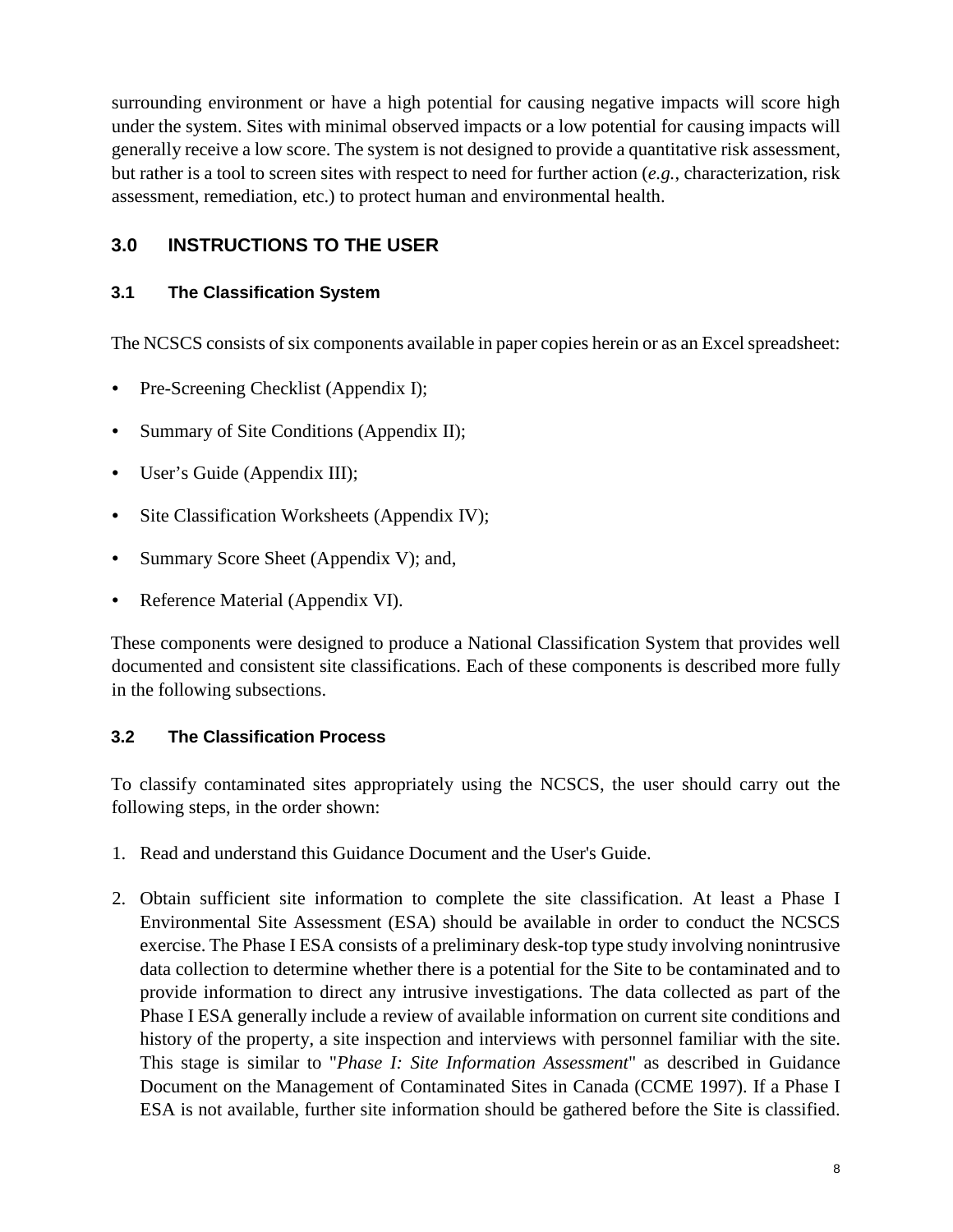It may be necessary to complete a Phase I ESA for the Site in conjunction with the NCSCS scoring exercise.

- 3. Refer to the Pre-Screening Checklist to determine if the Site is appropriate for classification or has site specific indicators that would default the Site to Class 1 priority ranking.
- 4. Complete the Worksheets (review and document existing information and consult specialists, as required). It is recommended to document the rationale for the scoring decisions.
- 5. Complete the Summary Score sheet.
- 6. Classify the Site.

#### <span id="page-12-0"></span>**3.3 The User**

The user (the person applying the classification system) should be an experienced professional with appropriate technical expertise. For some evaluation factors (*e.g.*, permeability of geologic materials), it is recommended that the user consult a hydrogeologist. It may also be necessary to consult environmental chemists and biologists or other environmental scientists and professionals to assist in the interpretation of site conditions and impacts.

#### <span id="page-12-1"></span>**3.4 Pre-Screening**

A Pre-Screening Checklist (Appendix I) has been included in the NCSCS to determine if the Site can either be considered a Class 1 site (to be remediated as soon as practical) or more information must be collected before the Site can be classified, or other hazards exist at the Site that must be addressed first before the Site can be classified using the revised NCSCS. If any of these factors apply to the Site being assessed, do not continue.

The Pre-Screening Checklist may identify Sites for which serious adverse impacts are known and have been well documented in appropriate site reports. The questions are designed to quickly summarize whether the Site is known to contain hazardous materials that are affecting human health and the environment. If it is known that the Site is adversely affecting humans or posing a fire or explosion hazard, the Site is automatically classified as Class 1.

Alternatively, if a sufficiently comprehensive environmental site assessment has been completed at the Site beginning with a Phase I ESA and including subsequent intrusive investigation phases and there are no exceedances (known or suspected) of the relevant CCME, provincial, or territorial guidelines/standards at the Site, and chemicals for which there are no guideline/standard do not exceed defensible toxicity benchmarks, it would not be necessary to classify the Site.

### <span id="page-12-2"></span>**3.5 The Site and Summary of Site Conditions**

The Site's boundaries should be clearly defined by the User. It is recommended that the Summary of Site Conditions (Appendix II) provide as much information as possible in order to delineate the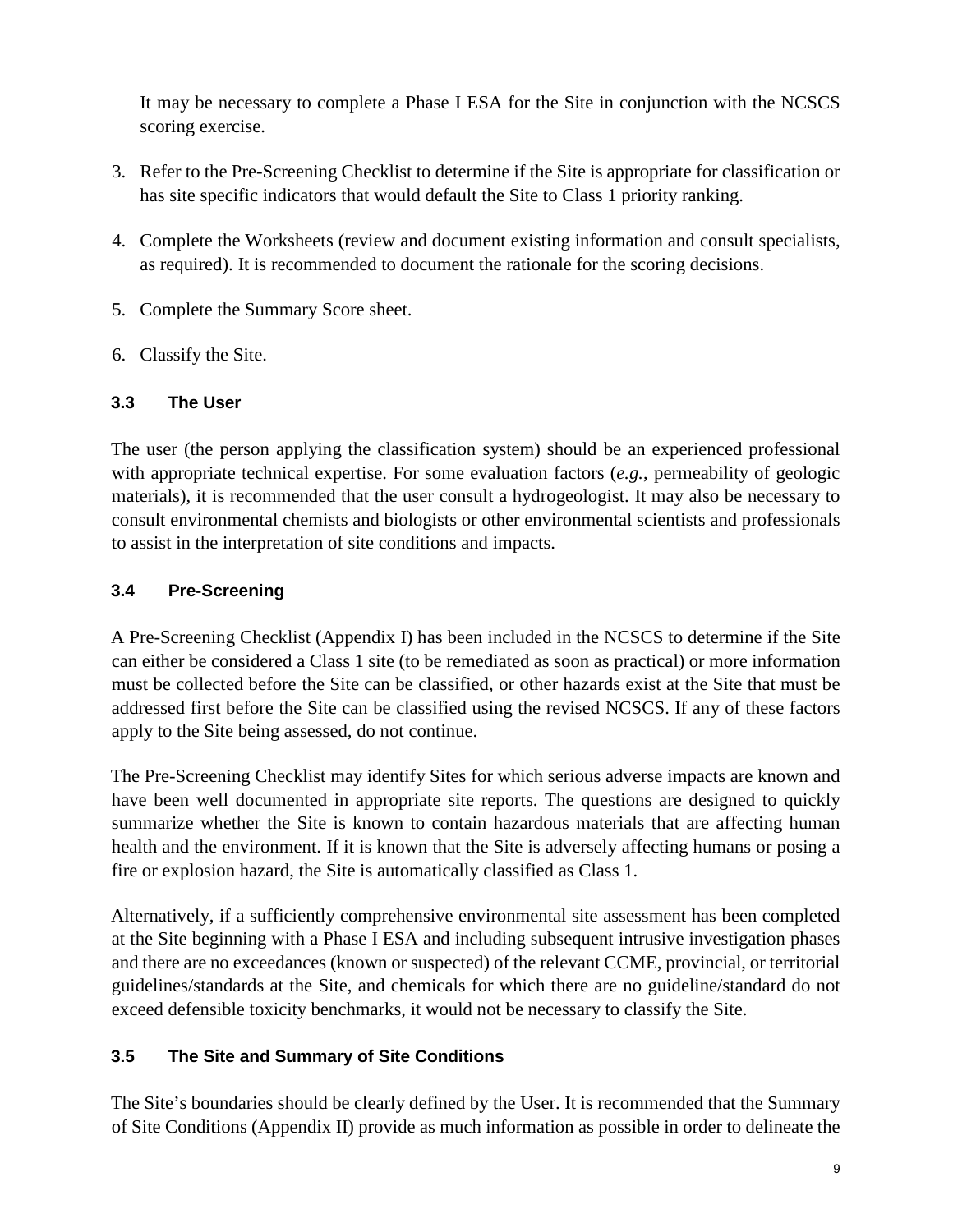bounds of the Site including a site plan drawn to scale indicating the boundaries in relation to welldefined references points and/or legal descriptions. It is recommended that the NCSCS evaluation only be conducted where information is available for the entire Site. Where only a portion of a Site has been characterized, it may be useful to classify these individual Areas of Potential Environmental Concern (APECs) as Sites with their own NCSCS score and classification.

#### <span id="page-13-0"></span>3.5.1 Site Letter Grade

Available reports describing site activities, site conditions, environmental impacts, site remediation, and measures or systems used to protect human health and the environment should be consulted and referenced to determine the Site Letter Grade. The Site Letter Grade is related to the level of information available for the Site (as defined by the User) and provides an indication of information uncertainty based on the level of investigation and remediation work that has been carried out at the Site. The descriptions of the various categories are provided below.

**F: Pre Phase I ESA** – No environmental investigations have been conducted or there are only partial or incomplete Phase I ESA for the Site. It is not recommended to continue through the NCSCS when insufficient data are available.In these cases, it will generally be necessary to conduct a Phase I ESA or other site investigation tasks in order to complete the NCSCS scoring.

**E: Phase I ESA** – A preliminary desk-top type study has been conducted, involving non-intrusive data collection to determine whether there is a potential for the Site to be contaminated and to provide information to direct any intrusive investigations. Data collected may include a review of available information on current site conditions and history of the property, a site inspection and interviews with personnel familiar with the Site. [Note: This stage is similar to "*Phase I: Site Information Assessment*" as described in Guidance Document on the Management of Contaminated Sites in Canada (CCME 1997).]

**D: Limited Phase II ESA** – An initial intrusive investigation and assessment of the property has been conducted, generally focusing on potential sources of contamination, to determine whether there is contamination present above the relevant screening guidelines or criteria, and to broadly define soil and groundwater conditions; samples have been collected and analyzed to identify, characterize and quantify contamination that may be present in air, soil, groundwater, surface water or building materials. [Note: This stage is similar to "*Phase II: Reconnaissance Testing Program*" as described in Guidance Document on the Management of Contaminated Sites in Canada (CCME 1997).]

**C: Detailed Phase II ESA** – Further intrusive investigations have been conducted to characterize and delineate the contamination, to obtain detailed information on the soil and groundwater conditions, to identify the contaminant pathways, and to provide other information required to develop a remediation plan. [Note: This stage is similar to "*Phase III: Detailed Testing Program*" as described in Guidance Document on the Management of Contaminated Sites in Canada (CCME 1997).]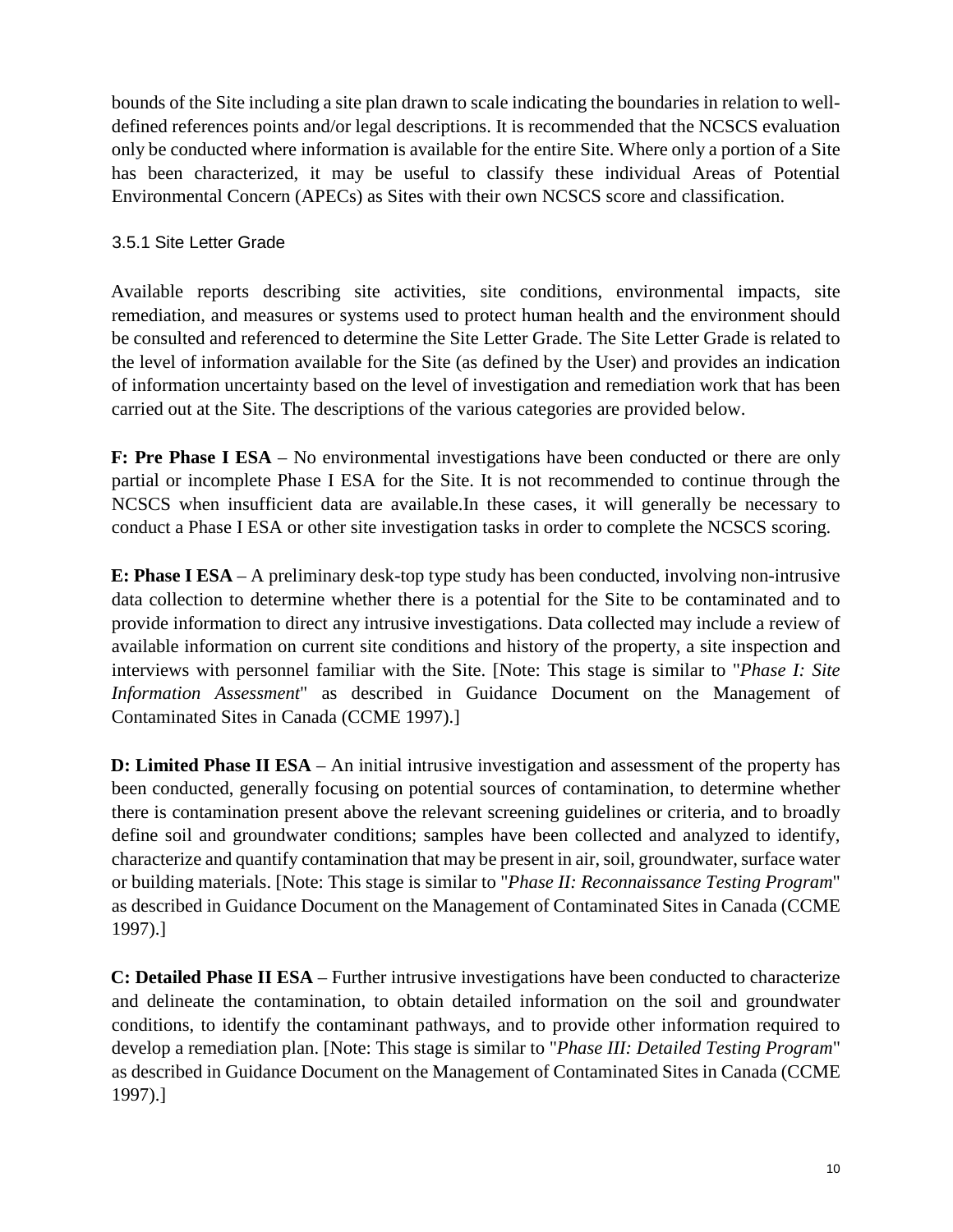**B: Risk Assessment with or without Remedial Plan or Risk Management Strategy** – A risk assessment has been completed, and if the risk was found to be unacceptable, a site-specific remedial action plan has been designed to mitigate environmental and health concerns associated with the Site, or a risk management strategy has been developed.

**A: Confirmation Sampling** – Remedial work, monitoring, and/or compliance testing have been conducted and confirmatory sampling demonstrates whether contamination has been removed or stabilized effectively and whether cleanup or risk management objectives have been attained.

## <span id="page-14-0"></span>**3.6 The User's Guide**

The User's Guide (Appendix III) documents the rationale behind each evaluation factor included in the NCSCS. It also presents guidelines for data interpretation and suggested sources of information to be reviewed when assessing the factor. The User's Guide should be read thoroughly before commencing a site classification under the system.

## <span id="page-14-1"></span>**3.7 The Site Classification Worksheets**

Site Classification Worksheets (Appendix IV) allow the User to organize and document the raw information needed to identify and rate the Site. For each evaluation factor, the User should refer to the User's Guide (for definitions or explanations relevant to the factor), document the available site information pertaining to that factor in the worksheet, and assign an appropriate score to the factor on the worksheet. The rationale for the selection of each score should be documented in the worksheet in the space provided. Documentation on the worksheet of the raw site data, as well as the rationale behind the score assigned to any particular factor, will facilitate peer review and reexamination of the site classification, as required.

The Worksheets provide scores which are to be circled and "fill-in-the-blank" sections for tallying the scores (known and potential). For each factor, the User may choose any score within a defined range. The User is prompted to conduct calculations and/or transfer the values to the Summary Score Sheet. The tally of scores is considered to be "raw" and have not been adjusted down to the total maximum score for the given category. In most cases, the possible total raw score will be greater than the maximum allowed.

## <span id="page-14-2"></span>**3.8 Known Versus Potential Contamination or Impacts**

For the purposes of this NCSCS, "known" is defined as scores that are assigned based on documented scientific and/or technical observations and "potential" refers to scores that are assigned when something is not known, although it may be suspected.

The NCSCS worksheets instruct the User to complete either the known contamination section or the potential for contamination section (*i.e.*, they are treated as mutually exclusive events and scores will be counted from only one section).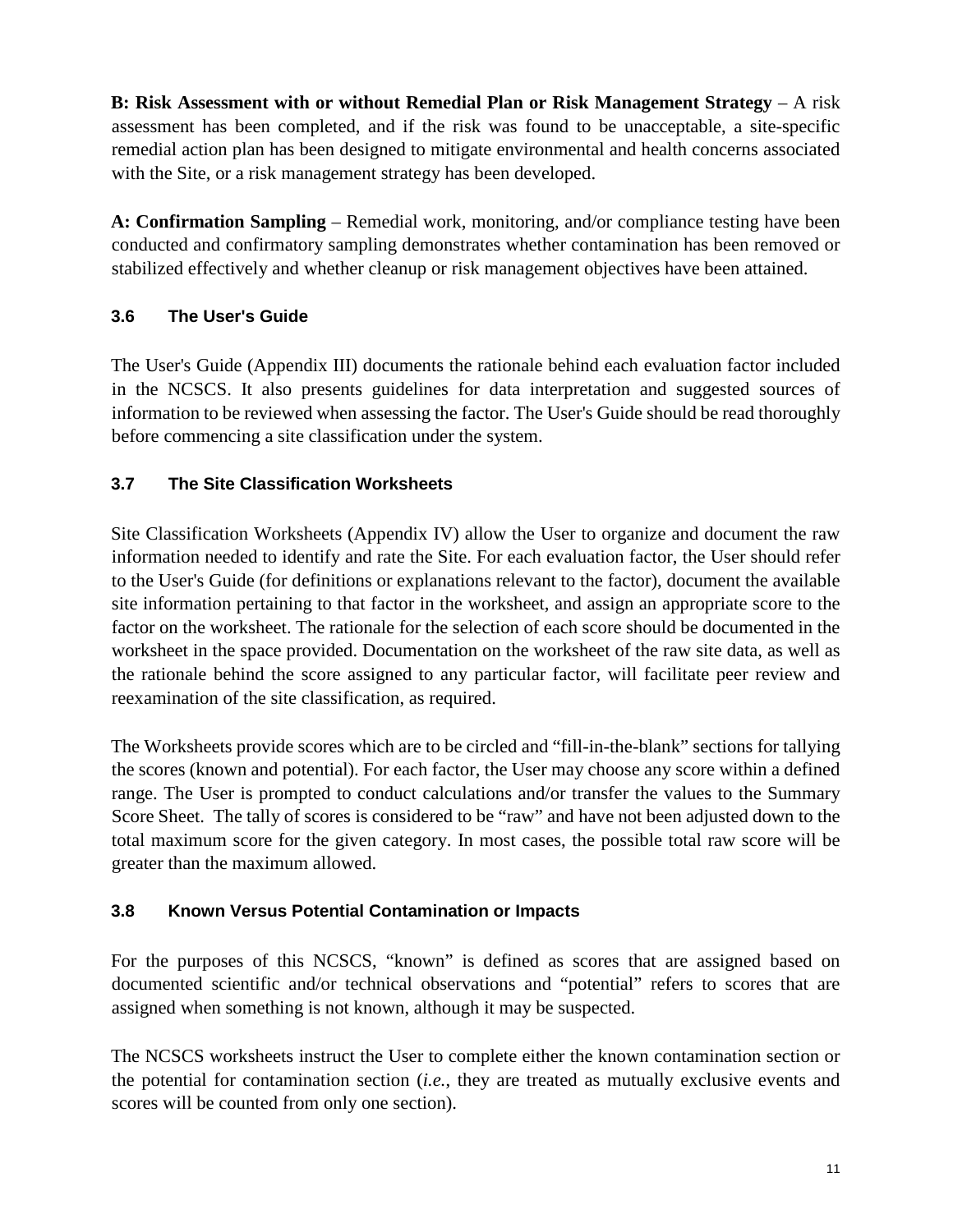Care should be taken to include consideration of fate and transport of contaminants, especially in groundwater. For example, results from groundwater sampling may indicate acceptable groundwater quality, but consideration must be given to the potential for a groundwater plume to exist that has not yet reached the monitoring wells installed. If this is the case, then the User should conclude there is a potential for the groundwater to be contaminated.

This case demonstrates the importance of professional judgment in interpreting the potential for site contamination to exist, even when existing site investigation results may not demonstrate exceedance of contaminants. It may be useful to document both measured contamination levels and any circumstances that affect the potential for contamination or impacts to occur, and the rationale of whether to consider the contaminant issue in question as known or potential.

#### <span id="page-15-0"></span>**3.9 Information Gaps and Certainty Percentage**

Before classifying a Site, the User should ensure that sufficient site information is available. However, there may be one or more factors in the NCSCS that cannot be addressed because of lack of information. In these cases the "Do Not Know" option should be selected, which results in a score that is one-half of its maximum; which is added in the "Potential" column.

The ratio of "Known" to "Potential" responses reflects the relative certainty, or confidence, of the resulting final score and the classification. The NCSCS system defines this ratio as the "Certainty Percentage".

The Certainty Percentage is generated from the number of sections assigned scores based on "known" information divided by the total number of sections. A high percentage indicates that more is known about the Site, and therefore there is more confidence in the classification, whereas a low percentage suggests that the classification should be treated with caution since the percentage is based mainly on potential rather than actual impacts.

In evaluating the total score, both the site letter grade and certainty percentage provide a means to assess the appropriateness of the total score obtained and associated site classification. As an option, and at the discretion of the Users and applicable juridications, an adjustment of between 10% and 20% of the total score may be added to account for Certainty Percentages of less than 70%.

### <span id="page-15-1"></span>**3.10 Summary Score Sheet**

The Summary Score sheet (Appendix V) provides the total site score by adding up the scores generated on each of the three worksheets and provides the corresponding Site Classification. It also provides an estimate of certainty in the score provided (Certainty Percentage).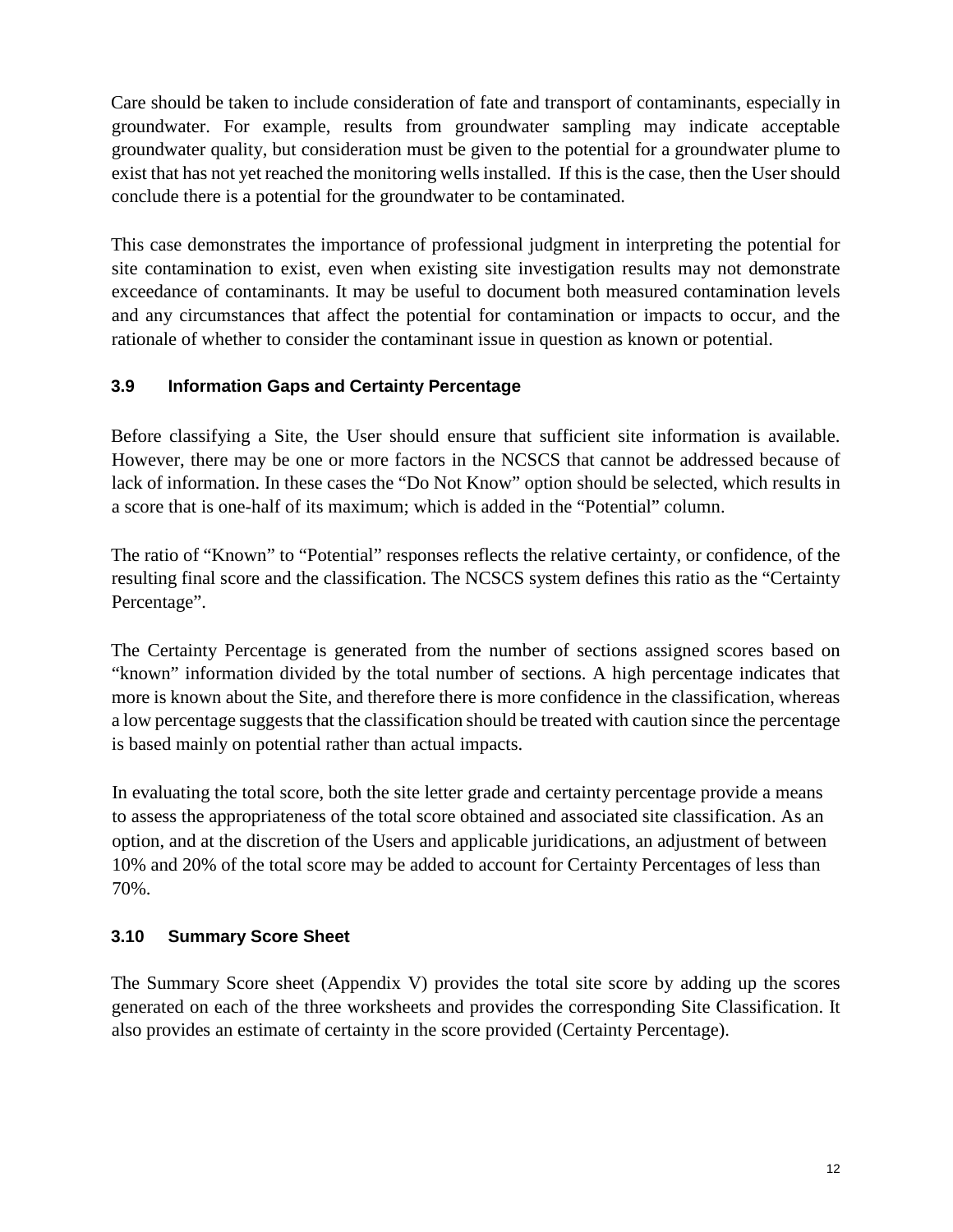This Site Classification is calculated based on the Total Score, as follows:

- Class 1 if the Total Score is between 70 and 100;
- Class 2 if the Total Score is between 50 and 69.9;
- Class 3 if the Total Score is between 37 and 49.9;
- Class N if the Total Score is less than 37; and,
- Class INS if more than, or equal to, 15% of responses are "Do Not Know", or a site letter grade of F has been assigned.

The total score for the Site and the site classification provide information on the actual or potential impacts and indicate whether a Site is a high priority for remediation. The site letter grade and certainty percentage provide an indication of the quality and quantity of information available for the Site and indicate whether a Site is appropriate for classification and to what degree the classification can be relied upon. The site letter grade provides an initial qualitative indication based on the type of reports or assessments which have been conducted at the Site. The certainty percentage provides an indication of "known" and "potential" information as determined by the scoring exercise. Although a site letter grade of A through E is assigned, indicating that at least a Phase I ESA is available, the certainty percentage provides an evaluation of the quality of available data.

#### <span id="page-16-0"></span>**3.11 Reference Material**

The additional following information, which may be useful to refer to while conducting the evaluation, is provided in Appendix VI:

- Contaminant Hazard Rankings;
- Examples of Persistent Substances;
- Examples of Substances in the Various Chemical Classes;
- Chemical-Specific Properties; and,
- Range of Values of Hydraulic Conductivity and Permeability.

### <span id="page-16-1"></span>**4.0 ELECTRONIC CLASSIFICATION TOOL**

The NCSCS classification system has also been assembled in Microsoft Excel and is available on the CCME website. The electronic tool includes drop down lists to increase ease and efficiency of use. It also limits the choices a User has, thus reducing subjectivity. All required information is provided within the Excel file, including rationale, method of evaluation and notes (with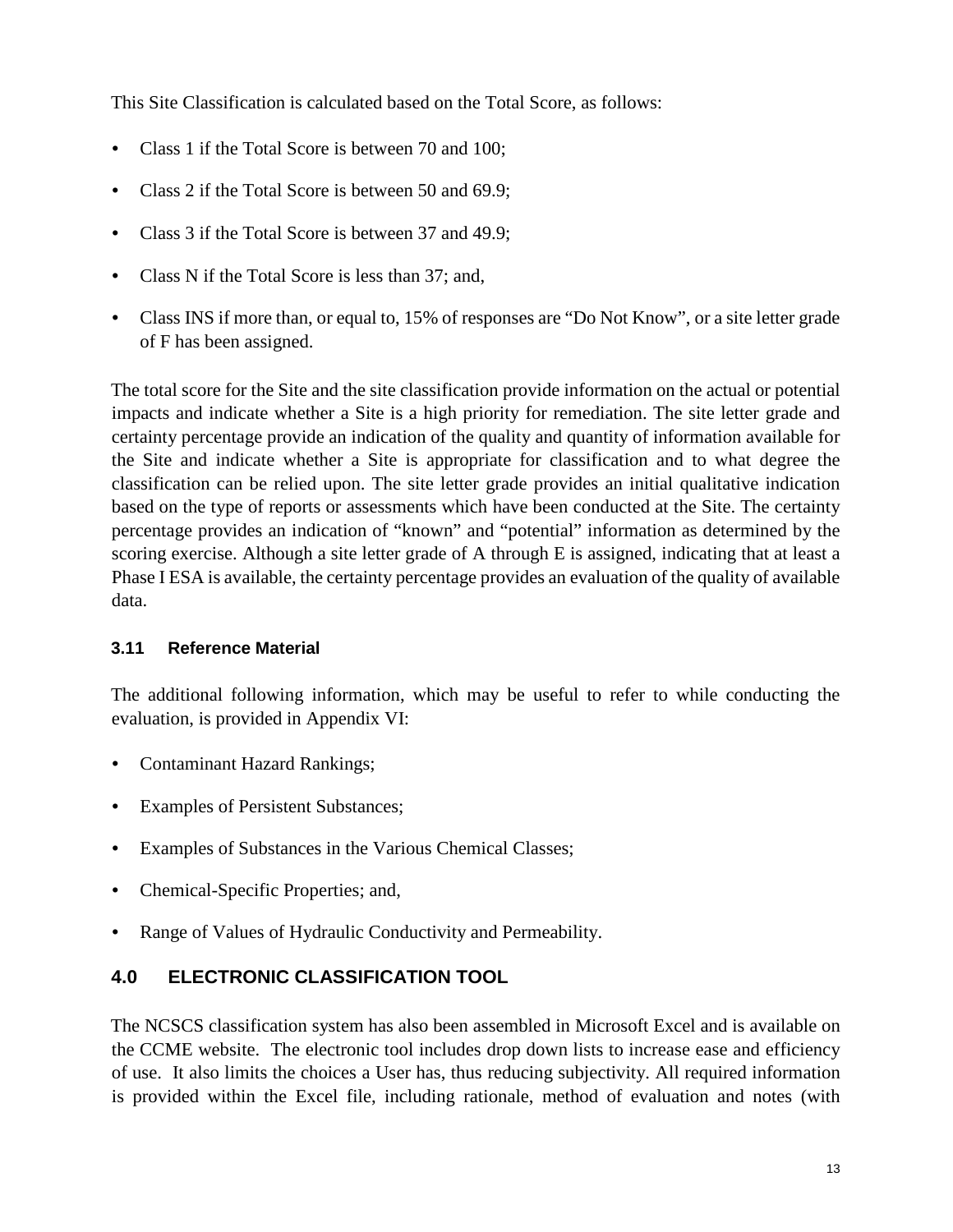citations where available) that may be required to resolve questions that a user might have. Scores are automatically summed at the bottom of the page and on the associated Summary Score sheet.

## <span id="page-17-0"></span>**5.0 CONCLUSION**

Within each priority category, further refinement of the relative classification of sites may be necessary. The National Classification System is a screening tool only. Firm conclusions about the need for remedial action will still depend on a number of factors (including planned longterm use or redevelopment of the Site, application of contaminated site criteria and relevant/sitespecific objectives of the jurisdiction in which the Site is located, local issues, availability of technology, remediation costs, etc*.*). These factors are beyond the scope of this system, however, and are not meant to be addressed.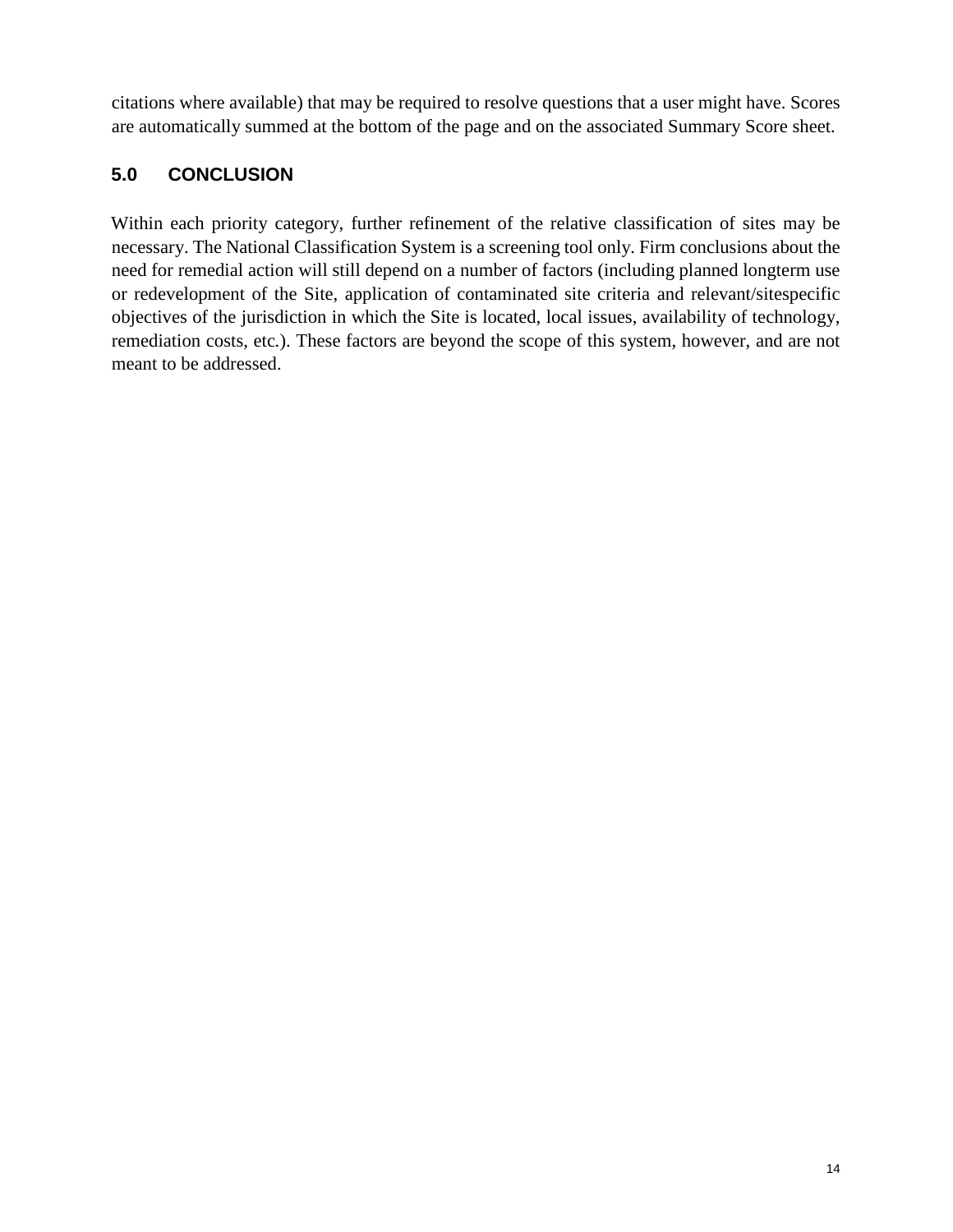#### <span id="page-18-0"></span>**6.0 REFERENCES**

- Canadian Council of Ministers of the Environment (CCME). 1992. National Classification System for Contaminated Sites.
- Canadian Council of Ministers of the Environment (CCME). 1997. Guidance Document on the Management of Contaminated Sites in Canada.
- Canadian Council of Ministers of the Environment (CCME). 2007. Sediment Quality Index Calculator. (available online at [www.ccme.ca/\)](http://www.ccme.ca/en/resources/canadian_environmental_quality_guidelines/calculators.html)
- Canadian Council of Ministers of the Environment (CCME). 2007. Soil Quality Index Calculator. (available online at [www.ccme.ca/\)](http://www.ccme.ca/en/resources/canadian_environmental_quality_guidelines/calculators.html)
- Franz Environmental. 2005. FCSAP Contaminated Site Classification Guidance Document. Final Report Version 1.6. Prepared for Environment Canada.
- Freeze, R.A. and J.A. Cherry. 1979. Groundwater. Englewood Cliffs, New Jersey: PrenticeHall, Inc.
- Golder Associates Ltd. 2005. The National Classification System for Contaminated Sites-Revised Version, 2005. Prepared for the CCME Soil Quality Guidelines Task Group.
- Golder Associates Ltd. 2007. Interim Report, Performance Testing of the Revised National Classification System for Contaminated Sites. Prepared for the CCME Soil Quality Guidelines Task Group.
- Todd, K.K. 1959. Ground Water Hydrology. New York: Wiley.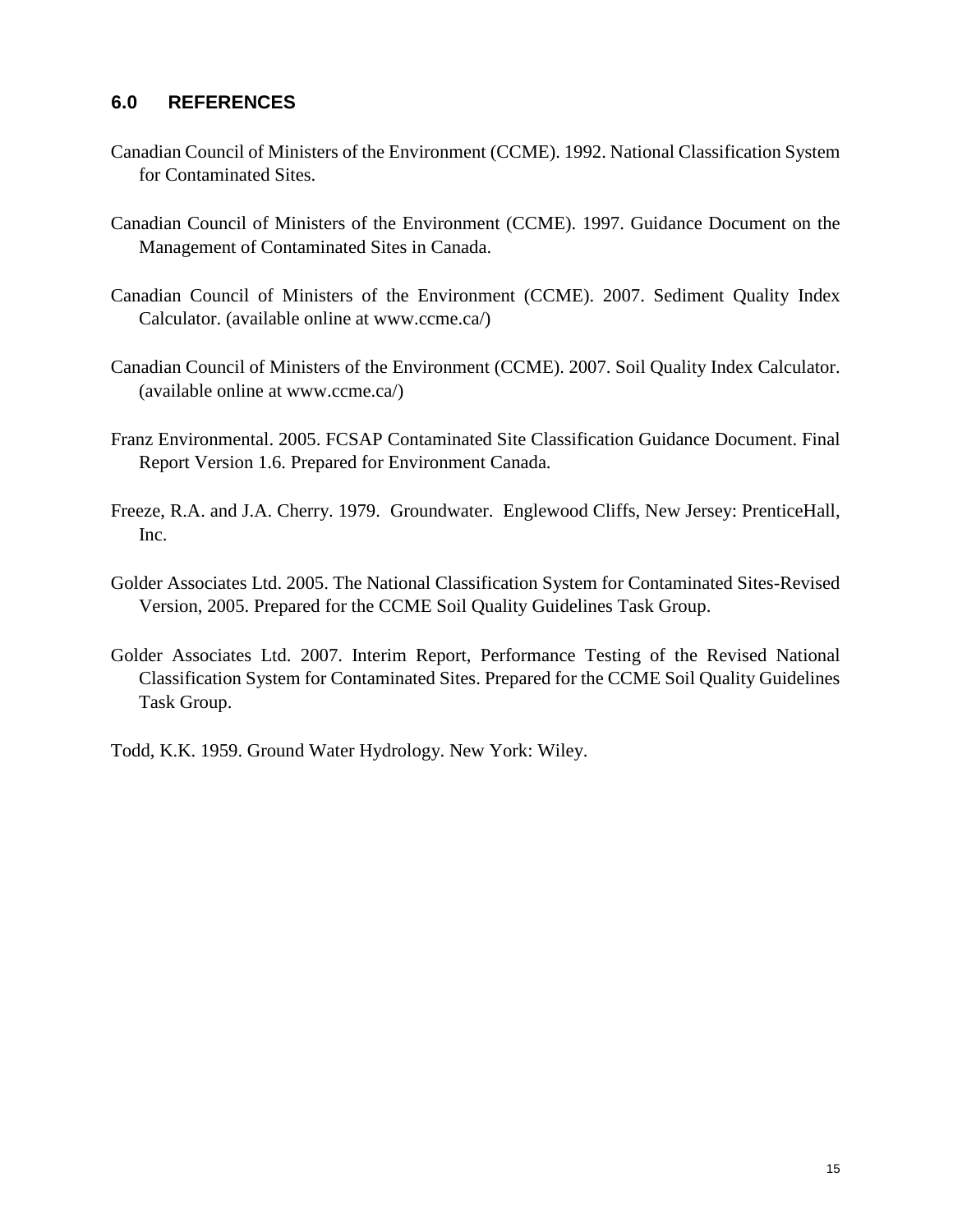**APPENDIX I**

**PRE-SCREENING CHECKLIST**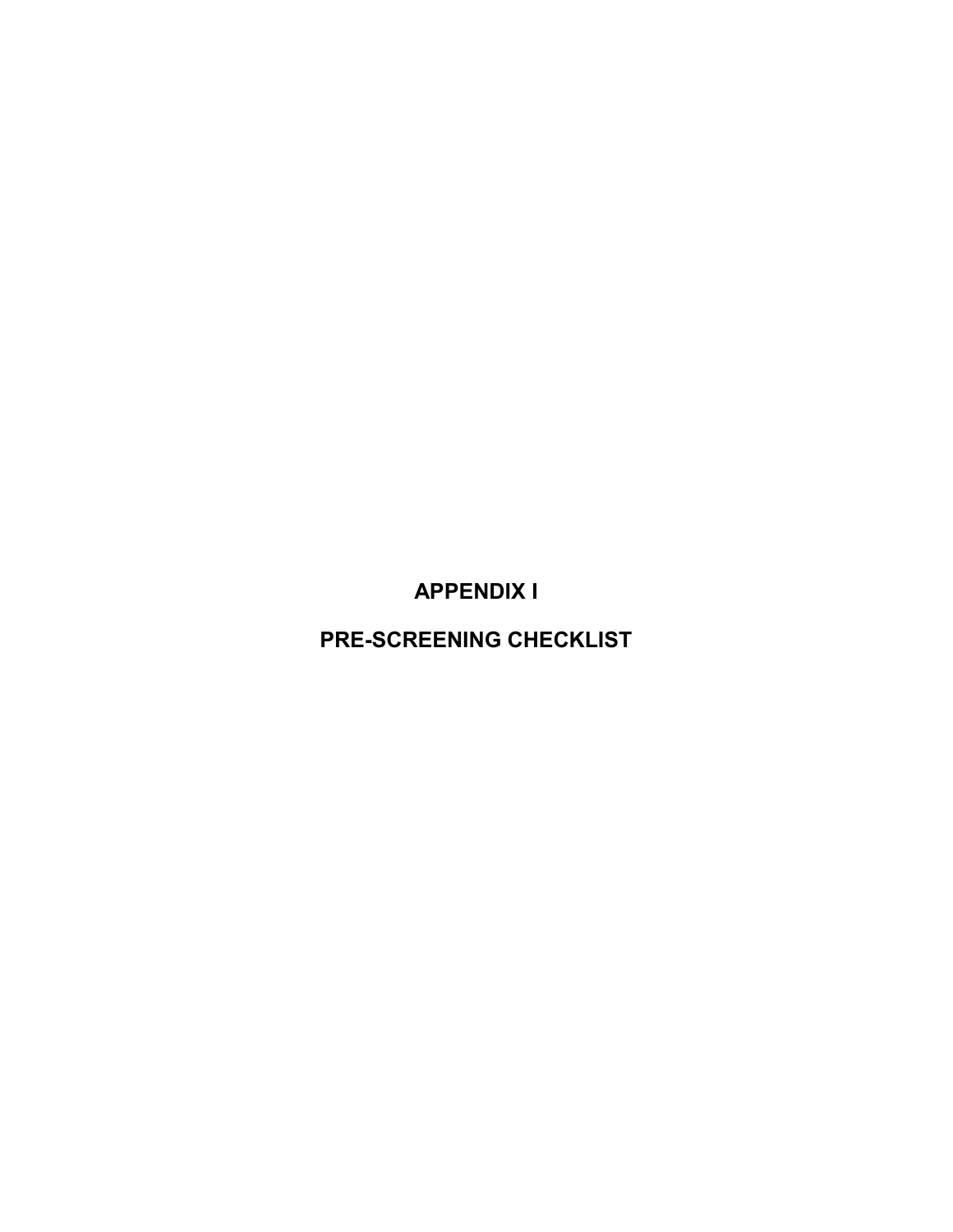#### **CCME National Classification System for Contaminated Sites (2008) version 1.3 Pre-Screening Checklist**

*Please place a checkmark in the appropriate answer box.* **Yes No** 1. Are **Radioactive material**, **Bacterial contamination** or 2. Are there **no contamination exceedances** (known or 3. Have **partial/incompleted or no environmental site**  4. Is there direct and significant evidence of **impacts to**  5. Is there direct and significant evidence of **impacts to**  6. Are there indicators of significant **adverse effects in the**  7. Do measured concentrations of volatiles or unexploded **Response Question Comment exposure zone** (*i.e.,* the zone in which receptors may come into contact with contaminants)? Some examples are as follows: -Hydrocarbon sheen or NAPL in the exposure zone -Severely stressed biota or devoid of biota; -Presence of material at ground surface or sediment with suspected high concentration of contaminants such as ore tailings, sandblasting grit, slag, and coal tar. To answer "yes", two scenarios should be satisfied; (1) there has to be a high probability that receptors will be exposed to the contaminant source in the near future, and (2) the predicted impacts to ecological receptors after exposure have to be significant (see question 5). A low probability of exposure resulting in significant impacts, or a high probability of exposure but with only low to moderate effects expected should not result in a Class 1 designation, neither would a low probability of exposure resulting in low-to-moderate effects. If yes, automatically rate the site as Class 1, a priority for remediation or risk management, regardless of the total score obtained should one be calculated. suspected)? Determination of exceedances may be based on: 1) CCME environmental quality guidelines; 2) equivalent provincial guidelines/standards if no CCME guideline exists for a specific chemical in a relevant medium; or 3) toxicity benchmarks derived from the literature for chemicals not covered by CCME or provincial guidelines/standards; 4) background concentration. If yes (*i.e* ., there are no exceedances), do not proceed through the NCSCS. **investigations** been conducted for the Site? If yes, do not proceed through the NCSCS. **Biological hazards** likely to be present at the site? If yes, do not proceed through the NCSCS. Contact applicable regulatory agency immediately. **humans** at the site, or off-site due to migration of contaminants from the site? If yes, automatically rate the site as Class 1, a priority for remediation or risk management, regardless of the total score obtained should one be calculated. **ecological receptors** at the site, or off-site due to migration of contaminants from the site? Some low levels of impact to ecological receptors are considered acceptable, particularly on commercial and industrial land uses. However, if ecological effects are considered to be severe, the site may be categorized as Class 1, regardless of the numerical total NCSCS score. For the purpose of application of the NCSCS, effects that would be considered severe include observed effects on survival, growth or reproduction which could threaten the viability of a population of ecological receptors at the site. Other evidence that qualifies as severe adverse effects may be determined based on professional judgement and in consultation with the relevant jurisdiction. ordnances represent an **explosion hazard**? If yes, do not proceed through the NCSCS. Do not continue until the safety risks have been addressed. Consult your jurisdiction's occupational health and safety guidance or legislation on exposive hazards and measurement of lower explosive limits.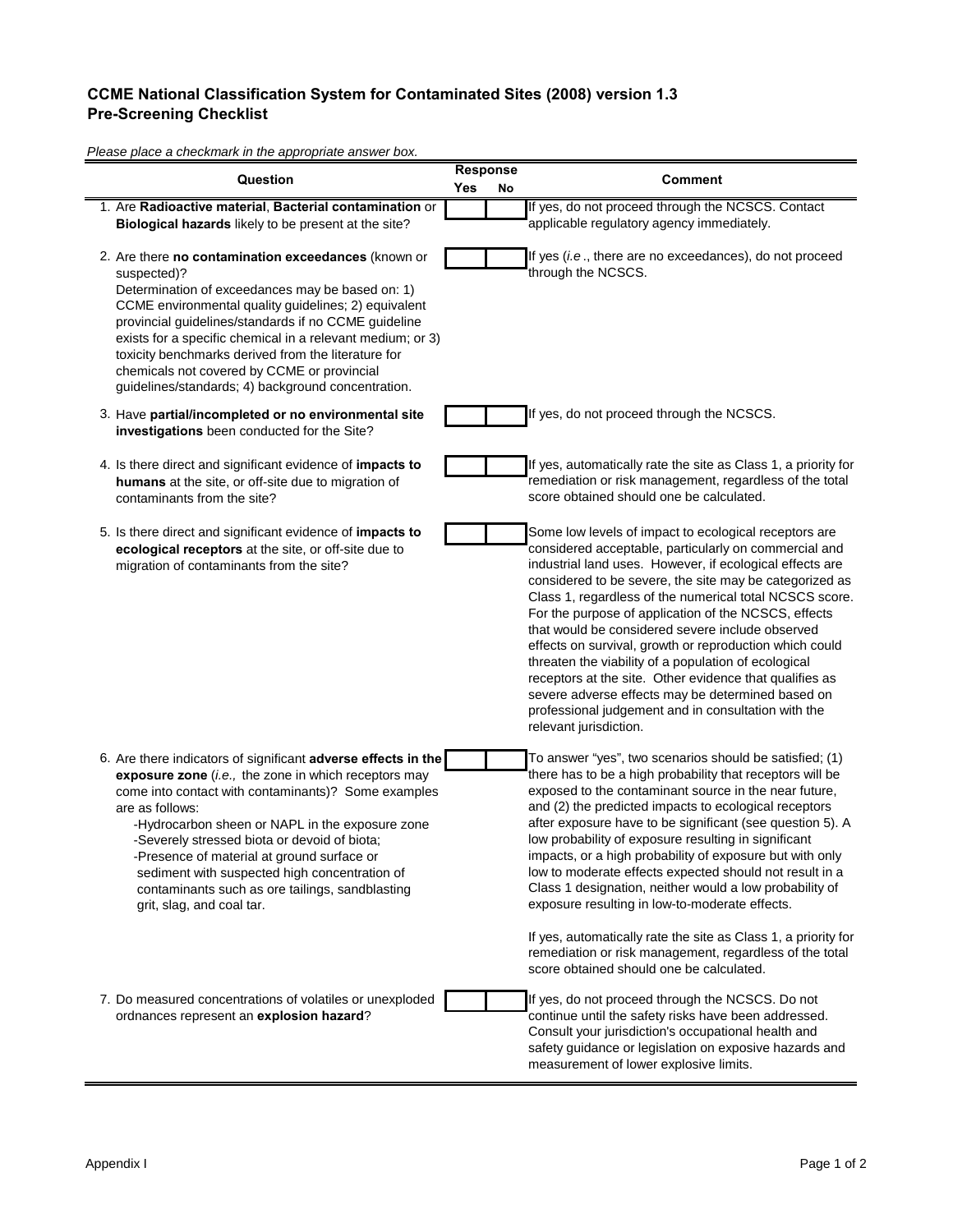**Rationale for not proceeding with NCSCS** 

**(document any assumptions, reports, or site-specific information to support selection of "Yes" in Pre-Screening checklist)**

**If none of the above applies, proceed with the NCSCS scoring.**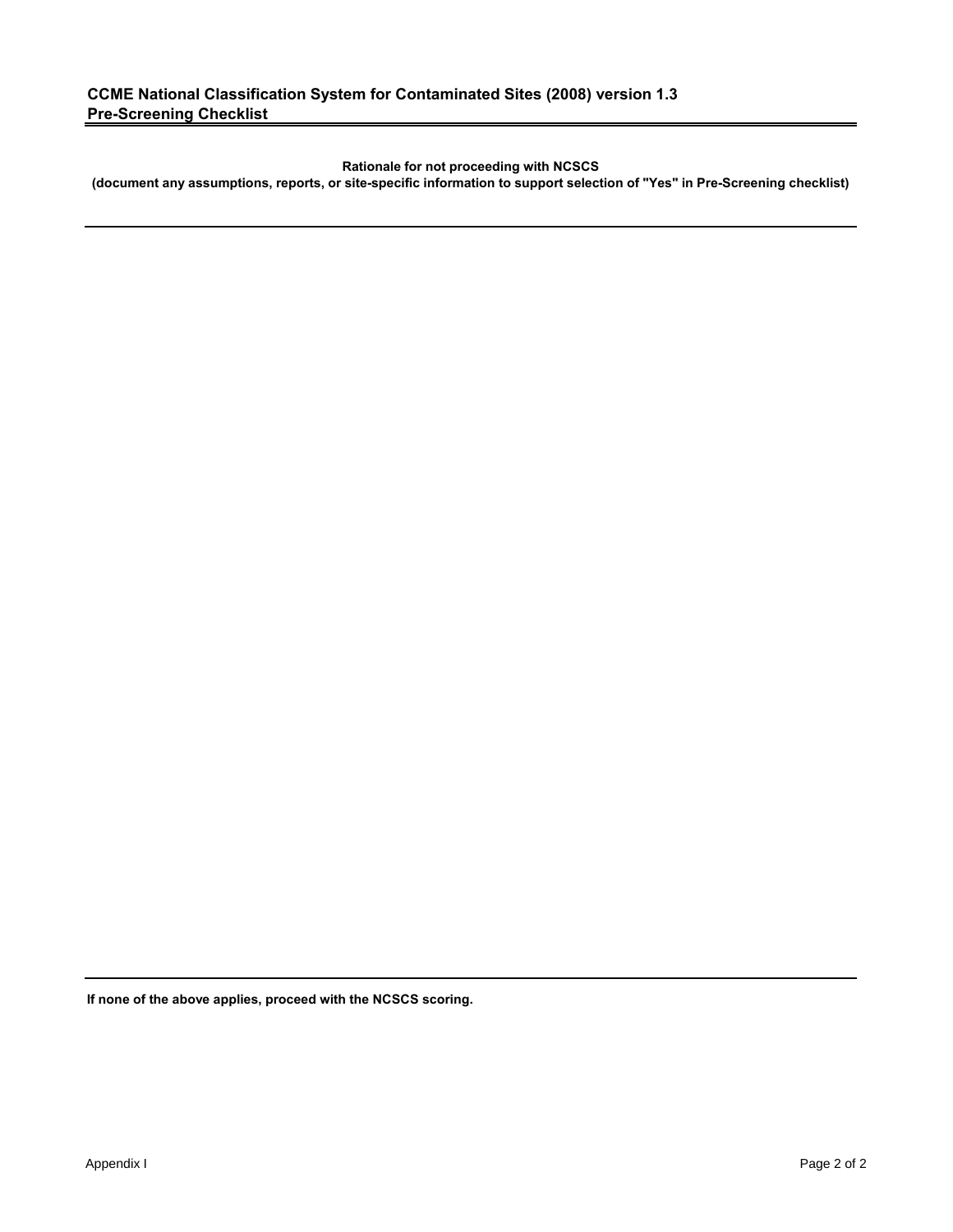**APPENDIX II**

**SUMMARY OF SITE CONDITIONS**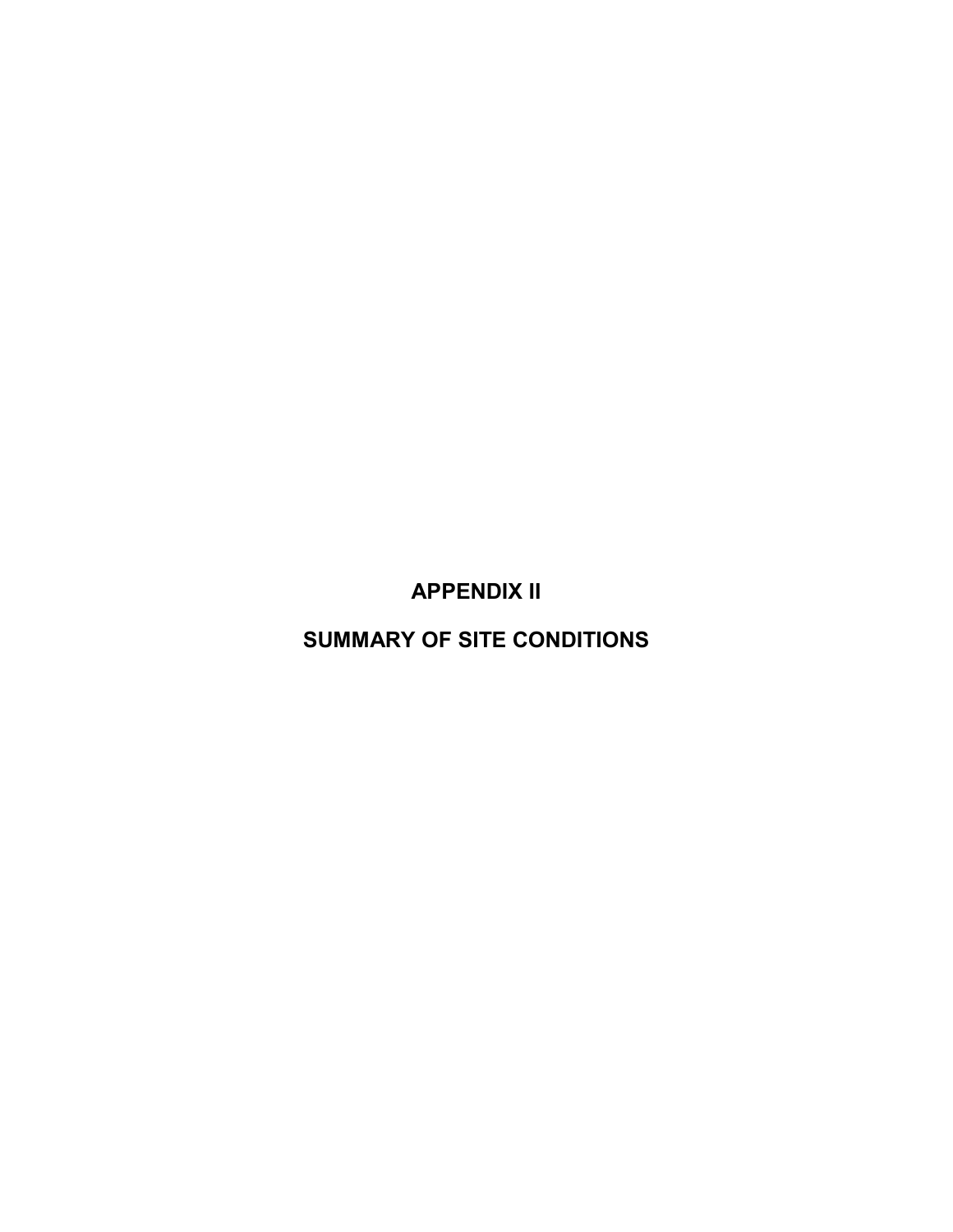#### **CCME National Classification System for Contaminated Sites (2008) version 1.3 Appendix II - Summary of Site Conditions**

| Site:<br>(select how site will be identified,<br>e.g., from Civic Address, Site<br>Common Name, Code Identifier,<br>Lat & Long, or UTM) |                                                                                                                                                                                                                                                                                       |
|-----------------------------------------------------------------------------------------------------------------------------------------|---------------------------------------------------------------------------------------------------------------------------------------------------------------------------------------------------------------------------------------------------------------------------------------|
| Civic Address:<br>(or other description of location)                                                                                    |                                                                                                                                                                                                                                                                                       |
| Site Common Name:<br>(if applicable)                                                                                                    |                                                                                                                                                                                                                                                                                       |
| Code identifier:<br>(e.g., FCSI 8-digit identifier)                                                                                     |                                                                                                                                                                                                                                                                                       |
| Site Owner or Custodian:<br>(Organization and Contact<br>Person)                                                                        |                                                                                                                                                                                                                                                                                       |
| Legal description or<br>metes and bounds:                                                                                               |                                                                                                                                                                                                                                                                                       |
| Approximate Site area:                                                                                                                  |                                                                                                                                                                                                                                                                                       |
| Parcel Identifier(s) [PID]:                                                                                                             |                                                                                                                                                                                                                                                                                       |
| (or Parcel Identification Numbers<br>[PIN] if untitled Crown land)                                                                      |                                                                                                                                                                                                                                                                                       |
| Centre of site:                                                                                                                         | Latitude:<br>degrees ______ min ______ secs                                                                                                                                                                                                                                           |
| (provide latitude/longitude or                                                                                                          | degrees _______ min _______ secs<br>Longitude:                                                                                                                                                                                                                                        |
| UTM coordinates)                                                                                                                        | UTM Coordinate:<br>Northing ____________________<br>Easting                                                                                                                                                                                                                           |
| Site Land Use:                                                                                                                          | Current:                                                                                                                                                                                                                                                                              |
|                                                                                                                                         | Proposed:                                                                                                                                                                                                                                                                             |
| <b>Site Plan</b>                                                                                                                        | To delineate the bounds of the Site a site plan MUST be attached. The plan must be drawn to scale<br>indicating the boundaries in relation to well-defined reference points and/or legal descriptions.<br>Delineation of the contamination should also be indicated on the site plan. |
| Provide a brief description<br>of the Site:                                                                                             |                                                                                                                                                                                                                                                                                       |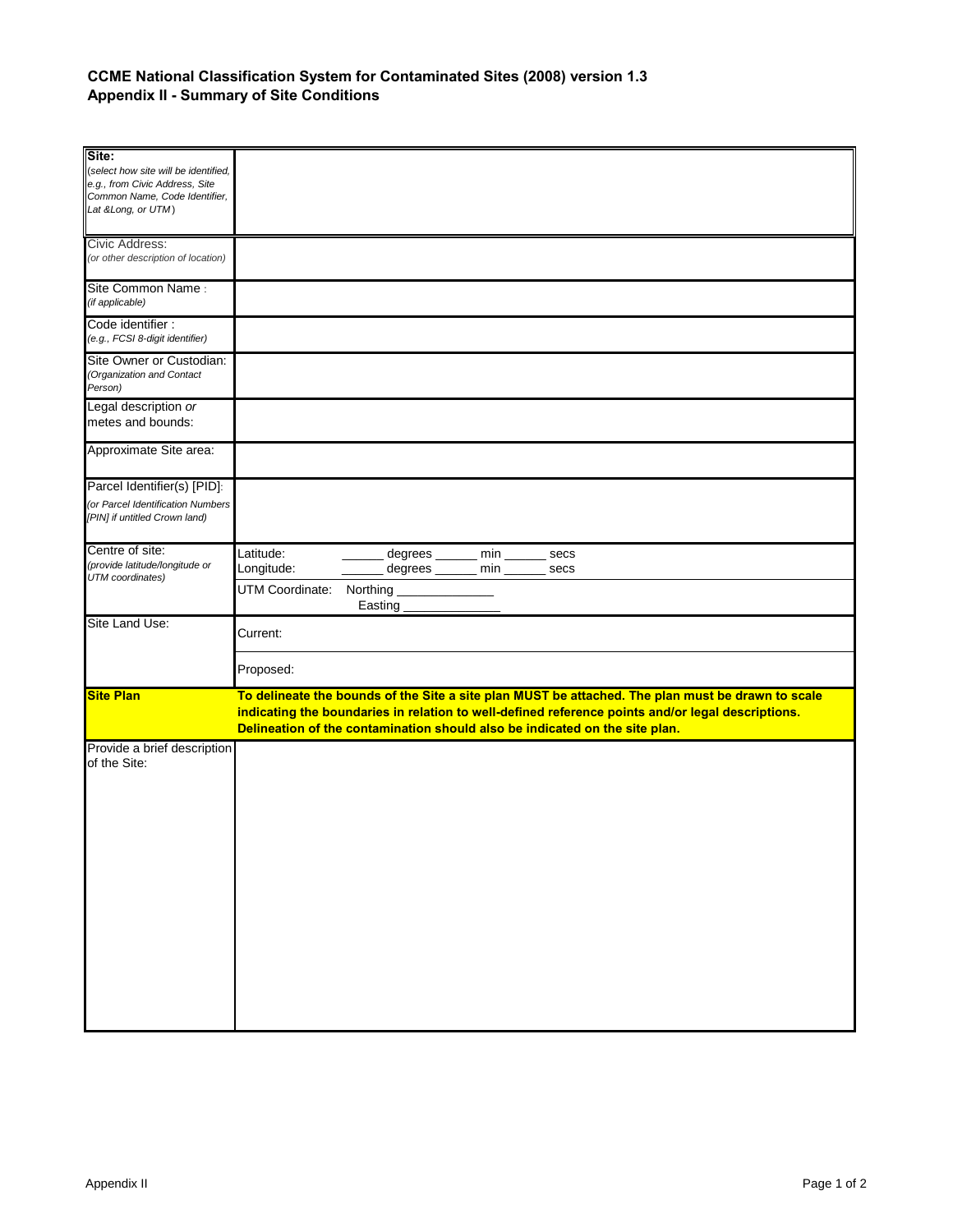#### **CCME National Classification System for Contaminated Sites (2008) version 1.3 Appendix II - Summary of Site Conditions**

| Affected media and        |  |
|---------------------------|--|
| Contaminants of Potential |  |
| Concern (COPC):           |  |
|                           |  |
|                           |  |
|                           |  |
|                           |  |
|                           |  |
|                           |  |
|                           |  |
|                           |  |
|                           |  |
|                           |  |
|                           |  |
|                           |  |
|                           |  |
|                           |  |
|                           |  |
|                           |  |
|                           |  |
|                           |  |
|                           |  |
|                           |  |

**Site Letter Grade** 

Please circle the "letter" that best describes the level of information available for the site being assessed: *(Enter Letter Grade into Summary Score Sheet)*

F– Pre Phase I

E– Phase I Environmental Site Assessment

D– Limited Phase II Environmental Site Assessment

C– Detailed Phase II Environmental Site Assessment

B– Risk Assessment with or without Remedial Plan or Risk Management Plan

A– Confirmation Sampling

*If letter grade is F, do not continue, you must have a minimum of a Phase I Environmental Site Assessment or equivalent.*

| Scoring<br>Completed By:      |  |
|-------------------------------|--|
| Date<br>Completed:<br>Scoring |  |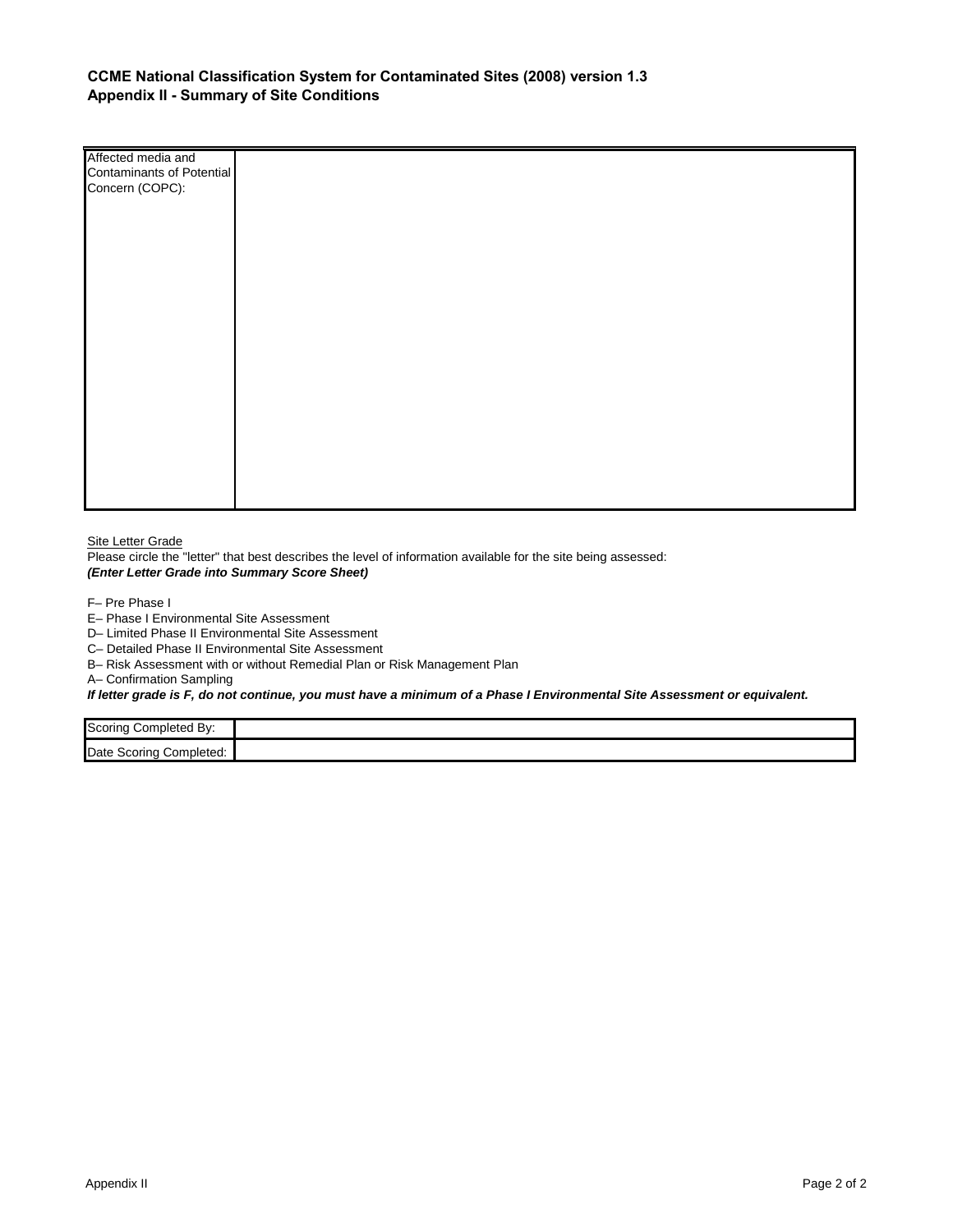**APPENDIX III**

**USER'S GUIDE**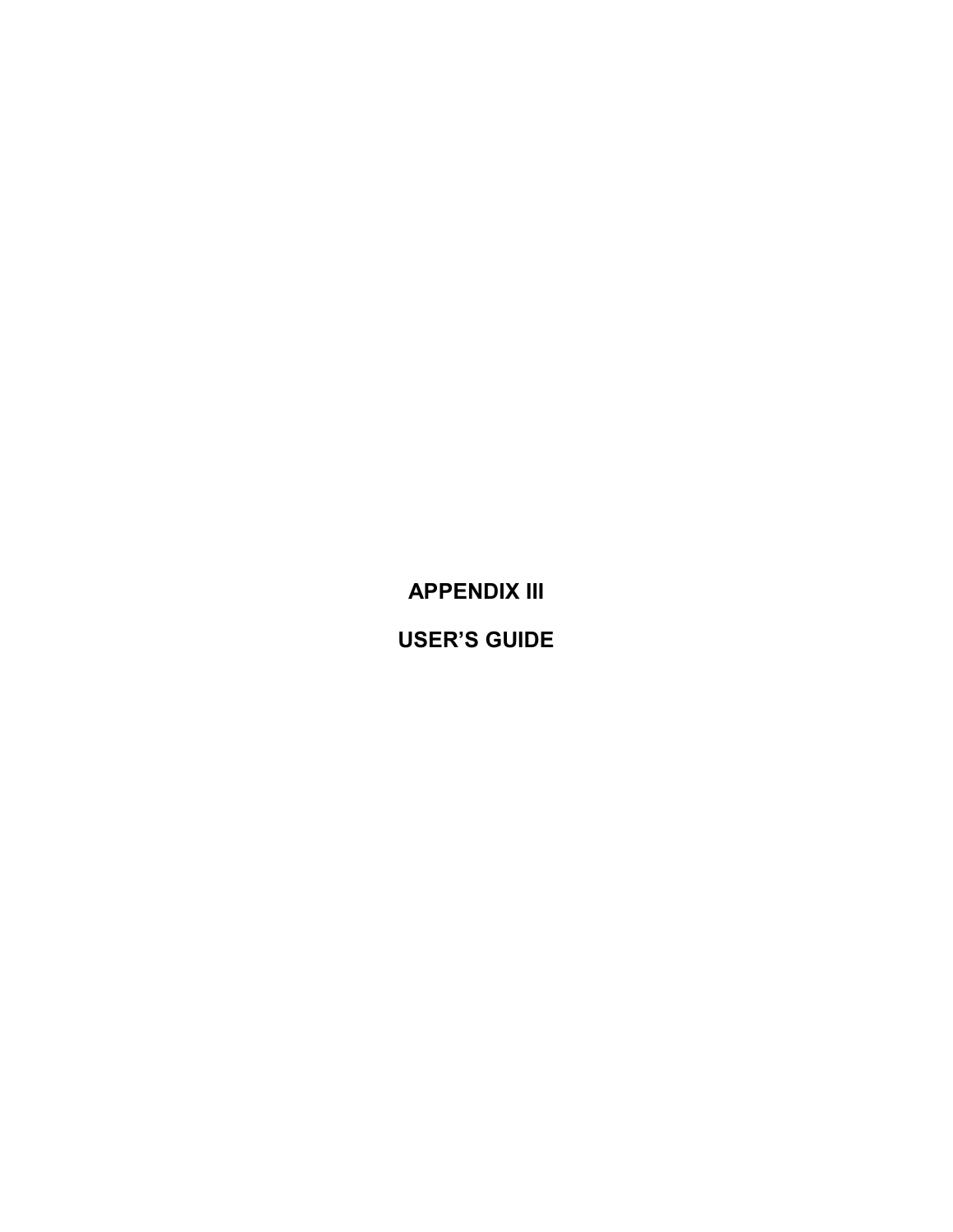#### **CCME National Classification System for Contaminated Sites (2008) version 1.3 Appendix III - User's Guide**

#### **Instructions**

1) Please review the following overview of contents. The revised CCME National Classification System for Contaminated Sites (NCSCS) consists of a pre-screening checklist, summary of site conditions, summary score sheet, and three instruction/worksheet pages for the user to fill out: Contaminant Characteristics, Migration Potential and Exposure. For ease of printing, the method of evaluation for scoring each section of the worksheet is provided in a separate Instructions tab. Reference material is also provided to assist with the evaluation. A brief description of each sheet is as follows:

*Pre-Screening Checklist* - Used to determine if the Site can either be considered a Class 1 site (to be remediated immediately) or if more information must be collected before the Site can be classified, or other hazards exist at the Site that must be addressed first before the Site can be classified using the revised NCSCS.

*Site Description Sheet* - Summarizes Site information. It also indicates the level of information available (Site Letter Grade) for the site to conduct the NCSCS scoring evaluation. The known/potential contaminants of concern and affected media will also be summarized here.

*Contaminant Characteristics Instructions & Worksheet* - Prompts the user for information related to the contaminants of potential concern (COPC) found at the site.

*Migration Potential Instructions & Worksheet* - Prompts the user for information related to physical transport processes which may move contamination to neighboring sites or re-distribute contamination within a site. Migration potential includes many of the exposure pathways, but is not limited to exposure pathways. Migration potential does not require clearly defined receptors.

*Exposure Instructions & Worksheet* - Prompts the user for information related to exposure pathways and receptors which may be located on the site.

*Summary Score Sheet -* Generates a total site score by adding up the scores generated on each of the three worksheets and provides the corresponding Site Classification. It also provides an estimate of certainty in the score provided (Certainty Percentage).

*Reference Material* - Additional information which may be useful to refer to when conducting the evaluation.

Contaminant Hazard Ranking Examples of Persistent Substances Examples of Substances in the Various Chemical Classes Chemical-specific Properties Range of Values of Hydraulic Conductivity and Permeability

The worksheet titles and sub headings are as follows.

#### **I. Contaminant Characteristics II. Migration Potential III. Exposure**

- 
- 
- 3. Contaminant Exceedance Factor 3. Soil B Potential<br>
4. Contaminant Quantity 4. Vapour<br>
2. Land Use
- 4. Contaminant Quantity **4. Vapour 4. Vapour a. Land Use 3.** Accessibility a. Land Use 5. Modifying Factors
- 
- 
- 1. Residency Media 1. Groundwater Movement 1. Human Receptors<br>2. Chemical Hazard 2. Surface water Movement 2. Known Impact
	- 2. Surface water Movement A. Known Impact<br>3. Soil B Potential

6. Modifying Factors

- -
	-
- 5. Sediment Movement b. Accessibility<br>6. Modifying Factors c. Exposure Route
	- 2. Human Modifying Factors
	- 3. Ecological Receptors
		- A. Known Impact
		- B. Potential
		- a. Terrestrial
		- b. Aquatic
	- 4. Ecological Modifying Factors
		- a. Species at Risk
		- b. Aesthetics
	- 5. Other Receptors a. Permafrost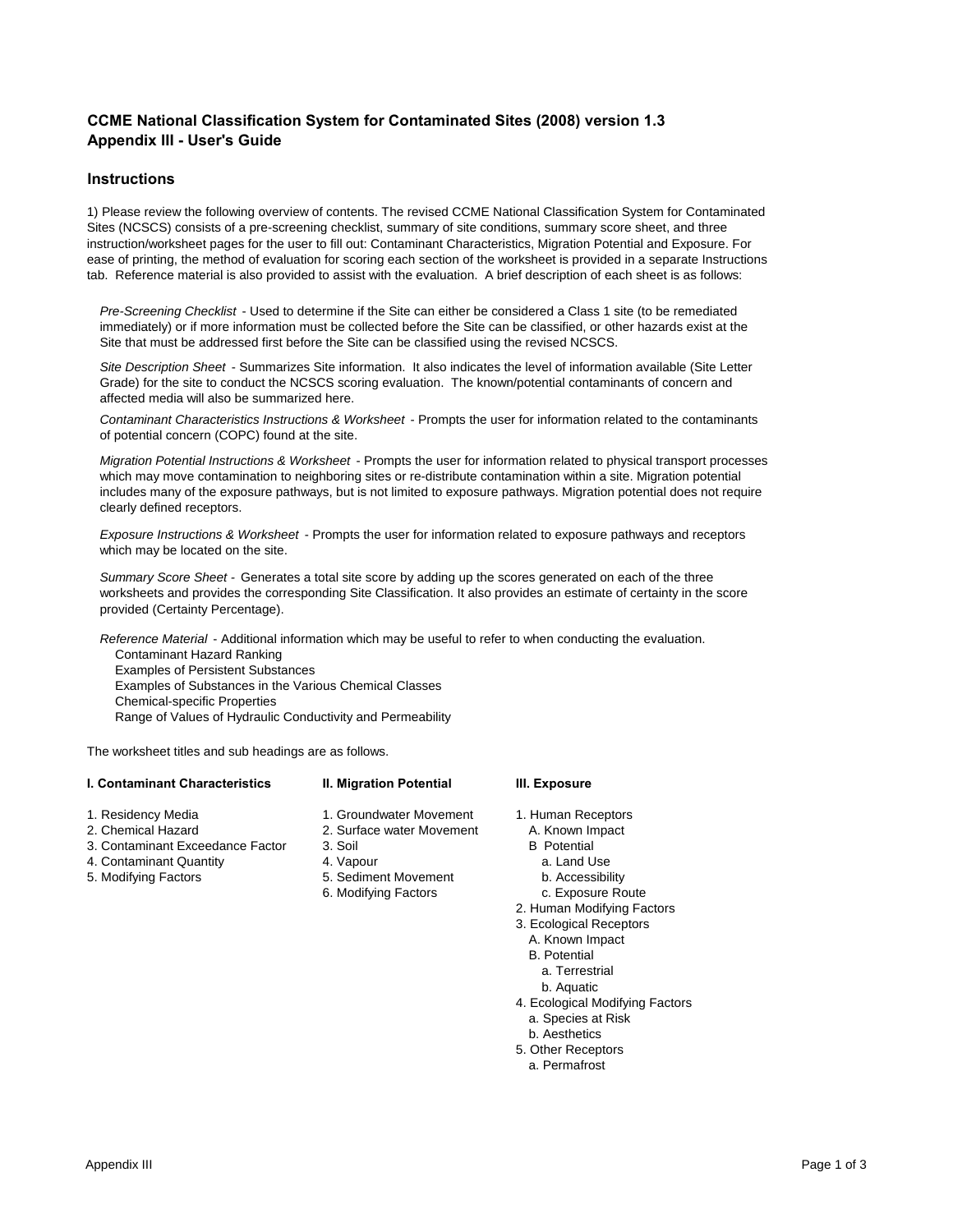#### **CCME National Classification System for Contaminated Sites (2008) version 1.3 Appendix III - User's Guide**

2) This is an electronic form which can be printed out and **filled out on paper** by the user by hand. Within each Worksheet, the score is circled, either in the known or potential column. Subtotals will be prompted for at the end of each Section and the value transferred onto the Summary Sheet. Required calculations are also prompted in order to obtain the Total NCSCS Score. A separate Excel spreadsheet has been developed which will prompt the user for information and is meant to be used as an electronic tool for NCSCS evaluation.

3) When assigning scores for each factor, it is highly recommended to give a rationale (a column has been provided for this purpose in Worksheets I, II and III). Information that would be useful in justifying the scores assigned may include: a statement of any assumptions, a description of site-specific information, and references for any data sources (e.g., site visit, personal interview, site assessment reports, or other documents consulted).

4) The Site Letter Grade is related to the level of information available for the Site (as defined by the User) and provides an indication of completeness of information based on the level of investigation and remediation work that has been carried out at the site. More detailed descriptions of the various categories are provided below.

*Detailed Descriptions: Site Letter* 

*Grade:*

- F *Pre Phase I ESA –* No environmental investigations have been conducted or there are only partial or incomplete Phase I ESA for the Site. It is not recommended to continue through the NCSCS when insufficient data are available. In these cases, it will generally be necessary to conduct a Phase I ESA or other site investigation tasks in order to complete the NCSCS scoring.
- E **Phase I ESA** – A preliminary desk-top type study has been conducted, involving non-intrusive data collection to determine whether there is a potential for the Site to be contaminated and to provide information to direct any intrusive investigations. Data collected may include a review of available information on current site conditions and history of the property, a site inspection and interviews with personnel familiar with the Site. [Note: This stage is similar to "Phase I: Site Information Assessment" as described in Guidance Document on the Management of Contaminated Sites in Canada (CCME 1997).]
- D **Limited Phase II ESA** – An initial intrusive investigation and assessment of the property has been conducted, generally focusing on potential sources of contamination, to determine whether there is contamination present above the relevant screening guidelines or criteria, and to broadly define soil and groundwater conditions; samples have been collected and analyzed to identify, characterize and quantify contamination that may be present in air, soil, groundwater, surface water or building materials. [Note: This stage is similar to "Phase II: Reconnaissance Testing Program" as described in Guidance Document on the Management of Contaminated Sites in Canada (CCME 1997).]
- C **Detailed Phase II ESA –** Further intrusive investigations have been conducted to characterize and delineate the contamination, to obtain detailed information on the soil and groundwater conditions, to identify the contaminant pathways, and to provide other information required to develop a remediation plan. [Note: This stage is similar to "Phase III: Detailed Testing Program" as described in Guidance Document on the Management of Contaminated Sites in Canada (CCME 1997).]
- B *Risk Assessment with or without Remedial Plan or Risk Management Strategy –* A risk assessment has been completed, and if the risk was found to be unacceptable, a site-specific remedial action plan has been designed to mitigate environmental and health concerns associated with the Site, or a risk management strategy has been developed.
- A *Confirmation Sampling –* Remedial work, monitoring, and/or compliance testing have been conducted and confirmatory sampling demonstrates whether contamination has been removed or stabilized effectively and whether cleanup or risk management objectives have been attained.
- 5) A few terms are used throughout which require definition, they are as follows:

*Known* - refers to scores that are assigned based on documented scientific and/or technical observations

*Potential* - refers to scores that are assigned when something is not known, though it may be suspected

*Raw* - refers to score totals which have not been adjusted down to the total maximum score for the given category. In most cases the possible total raw score is greater than the maximum allowed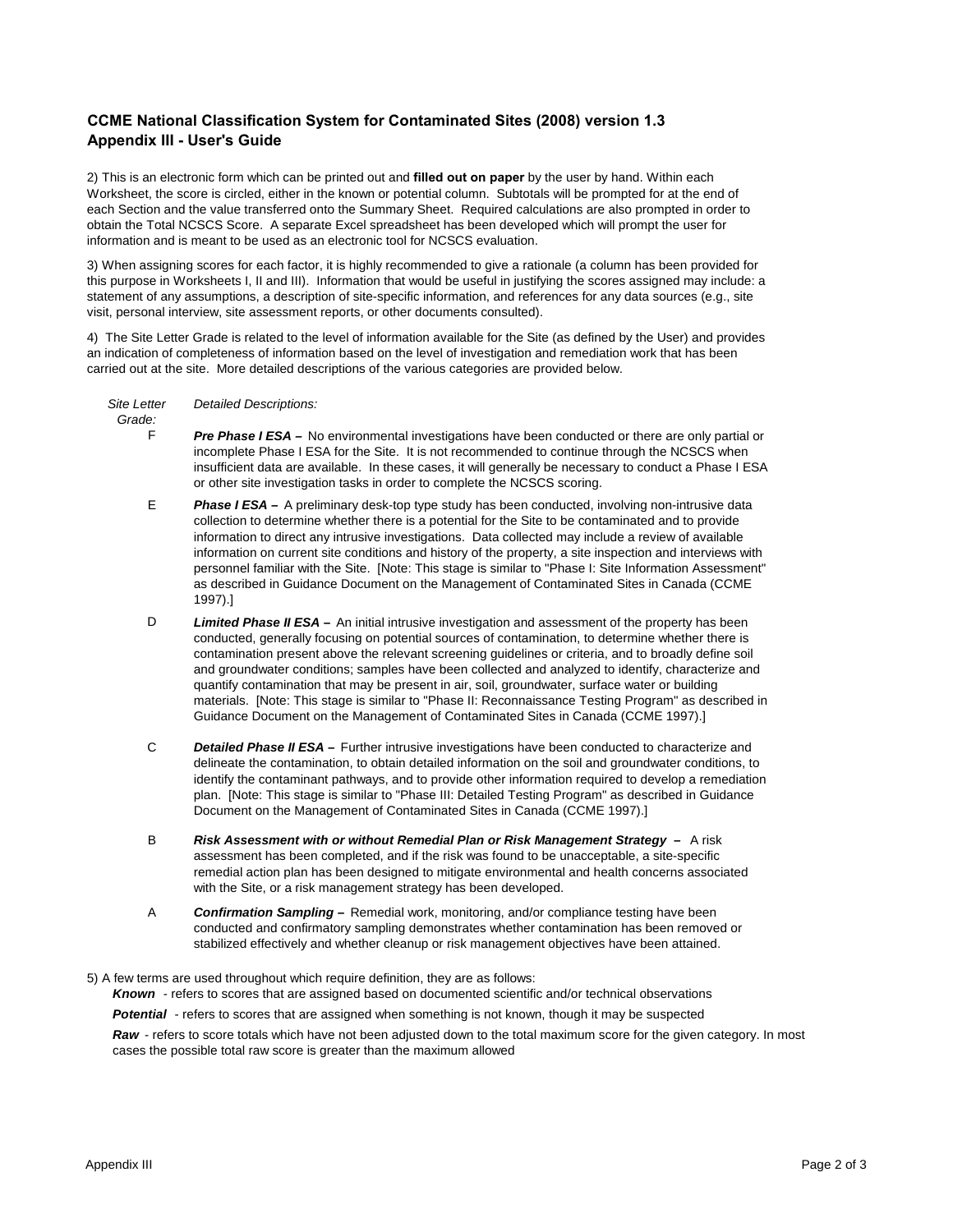#### **CCME National Classification System for Contaminated Sites (2008) version 1.3 Appendix III - User's Guide**

Note: For some questions in the worksheets, the option selected will determine whether a "known" or "potential" score is assigned. In these cases, if "Do Not Know" is selected, a score will automatically be listed as "potential", whereas all of the other options in the list will provide a "known" score.

6) Certainty Percentage: The ratio of "Known" to "Potential" responses reflects the relative certainty, or confidence, of the resulting final score and the classification. The NCSCS system defines this ratio as the "Certainty Percentage". The Certainty Percentage is generated from the number of sections assigned scores based on "known" information divided by the total number of sections. A high percentage indicates that more is known about the Site, and therefore there is more confidence in the classification, whereas a low percentage suggests that the classification should be treated with caution.

7) Site Classification Categories: Sites should not be ranked relative to one another. Sites must be classifed on their individual characteristics in order to determine the appropriate classification (Class 1, 2, 3, or N) according to their priority for action, or Class INS (Insufficient Information) for sites that require further information before they can be classifed. The classification groupings are as follows:

#### Class 1 - High Priority for Action (Total NCSCS Score greater than 70)

The available information indicates that action (*e.g.,* futher site characterization, risk management, remediation, etc.) is required to address existing concerns. Typically, Class 1 sites indicate high concern for several factors, and measured or observed impacts have been documented.

#### Class 2 - Medium Priority for Action (Total NCSCS Score between 50 and 69.9)

The available information indicates that there is high potential for adverse impacts, although the threat to human health and the environment is generally not imminent. There will tend not to be indication of off-site contamination, however, the potential for this was rated high and therefore some action is likely required.

#### Class 3 - Low Priority for Action (Total NCSCS Score between 37 and 49.9)

The available information indicates that this site is currently not a high concern. However, additional investigation may be carried out to confirm the site classification, and some degree of action may be required.

#### Class N - Not a Priority for Action (Total NCSCS Score less than 37)

The available information indicates there is probably no significant environmental impact or human health threats. There is likely no need for action unless new information becomes available indicating greater concerns, in which case the site should be re-examined.

Class INS - Insufficient Information (≥15% of Responses are "Do Not Know", or a site letter grade of F has been assigned) There is insufficient information to classify the site. In this event, additional information is required to address data gaps.

#### 8) Additional Complementary Tools to the NCSCS

The [CCME Soil Quality Index \(SoQI\)](http://www.ccme.ca/en/resources/canadian_environmental_quality_guidelines/calculators.html) is a complementary tool that focuses more on evaluating the relative hazard, by comparing contaminant concentrations with their respective soil quality guidelines. The SoQI uses three factors for its calculations, namely: 1) scope (% of contaminants that do not meet their respective guidelines), 2) frequency (% of individual tests of contaminants that do not meet their respective guidelines), and 3) amplitude (the amount by which the contaminants do not meet their respective guidelines). The soil quality index can be used to compare different contaminated sites with similar types of contamination as well as to see if the jurisdictional requirements have been met after remediation of a particular site.

The NCSCS was not developed for and is not readily applicable for the assessment of sites with a significant marine or aquatic component. Environmental conditions at marine and aquatic sites are best measured in the bed sediments as they act as longterm reservoirs of chemicals to the aquatic environment and to organisms living in or having direct contact with sediments. The [CCME Sediment Quality Index \(SeQI\)](http://www.ccme.ca/en/resources/canadian_environmental_quality_guidelines/calculators.html) provides a convenient means of summarizing sediment quality data and can complement the NCSCS. The SeQI provides a mathematical framework for assessing sediment quality conditions by comparing contaminant concentrations with their respective sediment quality guidelines.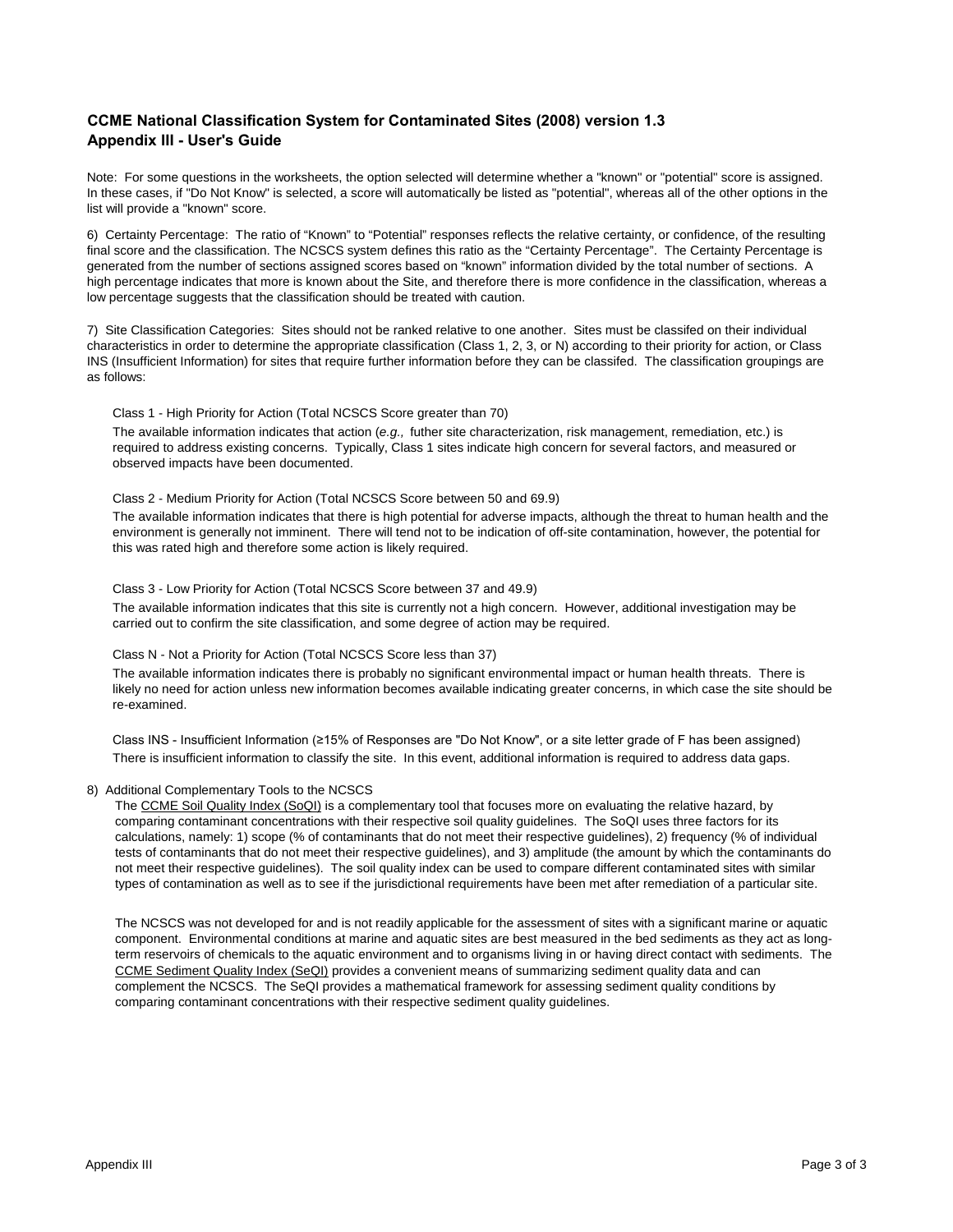#### **CCME National Classification System (2008) version 1.3 Appendix III - (I) Contaminant Characteristics**

| <b>Definition</b>                                                                                                                                                                                                                                                                                                  | Scoring<br><b>Guideline</b>                                                                                                   | <b>Method of Evaluation</b>                                                                                                                                                                                                                                                                                                                                                                                                                                                                                                      | <b>Notes</b>                                                                                                                                                                                                                                                                                                                                                                                                                                                                                                          |  |  |  |  |  |
|--------------------------------------------------------------------------------------------------------------------------------------------------------------------------------------------------------------------------------------------------------------------------------------------------------------------|-------------------------------------------------------------------------------------------------------------------------------|----------------------------------------------------------------------------------------------------------------------------------------------------------------------------------------------------------------------------------------------------------------------------------------------------------------------------------------------------------------------------------------------------------------------------------------------------------------------------------------------------------------------------------|-----------------------------------------------------------------------------------------------------------------------------------------------------------------------------------------------------------------------------------------------------------------------------------------------------------------------------------------------------------------------------------------------------------------------------------------------------------------------------------------------------------------------|--|--|--|--|--|
| 1. Residency Media (replaces physical state)                                                                                                                                                                                                                                                                       |                                                                                                                               |                                                                                                                                                                                                                                                                                                                                                                                                                                                                                                                                  |                                                                                                                                                                                                                                                                                                                                                                                                                                                                                                                       |  |  |  |  |  |
| Which of the following residency media are known (or<br>strongly suspected) to have one or more exceedances of<br>the applicable CCME guidelines?<br>yes = has an exceedance or strongly suspected to have an<br>exceedance<br>no = does not have an exceedance or strongly suspected<br>not to have an exceedance |                                                                                                                               | The overall score is calculated by adding the individual scores from each residency media<br>(having one or more exceedance of the most conservative media specific and land-use<br>appropriate CCME guideline).<br>Summary tables of the Canadian Environmental Quality Guidelines for soil, water (aquatic<br>life, non-potable groundwater environments, and agricultural water uses) and sediment are<br>available on the CCME website at http://st-ts.ccme.ca/                                                              | An increasing number of residency media containing chemical<br>exceedances often equates to a greater potential risk due to an<br>increase in the number of potential exposure pathways.                                                                                                                                                                                                                                                                                                                              |  |  |  |  |  |
| A. Soil<br>Yes<br><b>No</b><br>Do Not Know<br><b>B.</b> Groundwater<br>Yes<br>No<br>Do Not Know<br>C. Surface water<br>Yes<br><b>No</b><br>Do Not Know<br>D. Sediment<br>Yes<br><b>No</b><br>Do Not Know                                                                                                           | $\overline{2}$<br>$\mathbf 0$<br>$\overline{2}$<br>$\Omega$<br>$\overline{2}$<br>$\mathbf 0$<br>$\overline{2}$<br>$\mathbf 0$ | For potable groundwater environments, quidelines for Canadian Drinking Water Quality (for<br>comparison with groundwater monitoring data) are available on the Health Canada website<br>at http://hc-sc.qc.ca/ewh-semt/water-eau/drink-potab/quide/index-eng.php                                                                                                                                                                                                                                                                 |                                                                                                                                                                                                                                                                                                                                                                                                                                                                                                                       |  |  |  |  |  |
| 2. Chemical Hazard                                                                                                                                                                                                                                                                                                 |                                                                                                                               |                                                                                                                                                                                                                                                                                                                                                                                                                                                                                                                                  |                                                                                                                                                                                                                                                                                                                                                                                                                                                                                                                       |  |  |  |  |  |
| What is the relative degree of chemical hazard of the<br>contaminant in the list of hazard rankings proposed by the<br>Federal Contaminated Sites Action Plan (FCSAP)?<br>High<br>Medium<br>Low<br>Do Not Know                                                                                                     | 8<br>$\overline{4}$<br>$\overline{2}$<br>$\boldsymbol{\varDelta}$                                                             | The relative degree of chemical hazard should be selected based on the most hazardous<br>contaminant known or suspected to be present at the site.<br>The degree of hazard has been defined by the Federal Contaminated Sites Action Plan<br>(FCSAP) and a list of substances with their associated hazard (Low, Medium and High) has and contaminant exceedance factor below, it will not be possible to<br>been provided as a separate sheet in this file.<br>See Attached Reference Material for Contaminant Hazard Rankings. | Hazard as defined in the revised NCSCS pertains to the physical<br>properties of a chemical which can cause harm. Properties can<br>include toxic potency, propensity to biomagnify, persistence in the<br>environment, etc. Although there is some overlap between hazard<br>derive contaminant exceedance factors for many substances which<br>have a designated chemical hazard designation, but don't have a<br>CCME guideline. The purpose of this category is to avoid missing a<br>measure of toxic potential. |  |  |  |  |  |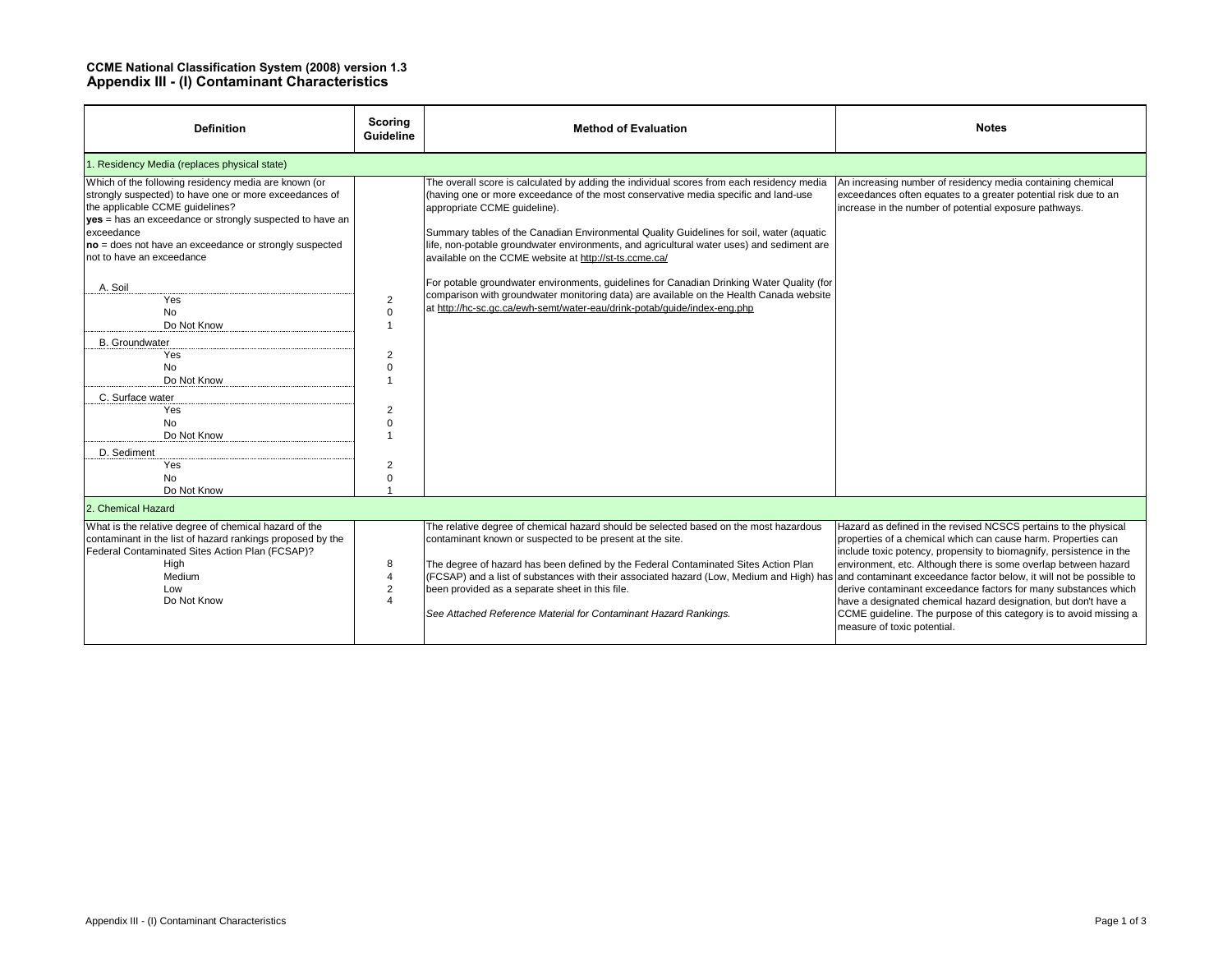#### **CCME National Classification System (2008) version 1.3 Appendix III - (I) Contaminant Characteristics**

| <b>Definition</b>                                                                                                                                                                                                                            | Scoring<br>Guideline                                   | <b>Method of Evaluation</b>                                                                                                                                                                                                                                                                                                                                                                                                                                                                                                                                                                                                                                                                                                                                                                                                                                                                                                                                                                                                                                                                                                                                                                                                                                                                                                                                                                                                                                                                                                                                                                                                                                                                                                                                                                                                                                                                                                                                                                                     | <b>Notes</b>                                                                                                                                                                                                                                                                                                                                                                                                                                                                                                                                                                                                                                                  |  |  |  |
|----------------------------------------------------------------------------------------------------------------------------------------------------------------------------------------------------------------------------------------------|--------------------------------------------------------|-----------------------------------------------------------------------------------------------------------------------------------------------------------------------------------------------------------------------------------------------------------------------------------------------------------------------------------------------------------------------------------------------------------------------------------------------------------------------------------------------------------------------------------------------------------------------------------------------------------------------------------------------------------------------------------------------------------------------------------------------------------------------------------------------------------------------------------------------------------------------------------------------------------------------------------------------------------------------------------------------------------------------------------------------------------------------------------------------------------------------------------------------------------------------------------------------------------------------------------------------------------------------------------------------------------------------------------------------------------------------------------------------------------------------------------------------------------------------------------------------------------------------------------------------------------------------------------------------------------------------------------------------------------------------------------------------------------------------------------------------------------------------------------------------------------------------------------------------------------------------------------------------------------------------------------------------------------------------------------------------------------------|---------------------------------------------------------------------------------------------------------------------------------------------------------------------------------------------------------------------------------------------------------------------------------------------------------------------------------------------------------------------------------------------------------------------------------------------------------------------------------------------------------------------------------------------------------------------------------------------------------------------------------------------------------------|--|--|--|
| 3. Contaminant Exceedance Factor                                                                                                                                                                                                             |                                                        |                                                                                                                                                                                                                                                                                                                                                                                                                                                                                                                                                                                                                                                                                                                                                                                                                                                                                                                                                                                                                                                                                                                                                                                                                                                                                                                                                                                                                                                                                                                                                                                                                                                                                                                                                                                                                                                                                                                                                                                                                 |                                                                                                                                                                                                                                                                                                                                                                                                                                                                                                                                                                                                                                                               |  |  |  |
| What is the ratio between the measured contaminant<br>concentration and the applicable CCME guidelines (or<br>other "standards")?<br>NAPL (mobile or immobile)<br>High $(>100x)$<br>Medium (10x to 100x)<br>Low $(1x to 10x)$<br>Do Not Know | 8<br>6<br>$\overline{4}$<br>$\overline{2}$<br>$\Delta$ | Ranking of contaminant "exceedance" is determined by comparing contaminant<br>concentrations with the most conservative media-specific and land-use appropriate CCME<br>environmental quality guidelines. Ranking should be based on contaminant with<br>greatest exceedance of CCME guidelines.<br>Ranking of contaminant hazard as high, medium and low is as follows:<br>High = One or more measured contaminant concentration is greater than 100 X appropriate<br><b>CCME</b> guidelines<br>Medium = One or more measured contaminant concentration is $10 - 99.99$ X appropriate<br><b>CCME</b> quidelines<br>Low = One or more measured contaminant concentration is 1 - 9.99 X appropriate CCME<br>quidelines<br>NAPL (LNAPL or DNAPL) = Contaminant is a non-aqueous phase liquid (i.e., due to its low   highly concentrated nature and potential for increase in the size of<br>solubility, it does not dissolve in water, but remains as a separate liquid) and is present at a the impacted zone.<br>sufficiently high saturation (i.e., greater than residual NAPL saturation) such that there is<br>significant potential for mobility either downwards or laterally. Any amount of NAPL should<br>be scored, i.e. small amounts and sheens cannot be ignored.<br>The presence of a NAPL (mobile or immobile or regardless of amount) may be considered<br>unnaceptable by some jurisidcations. If NAPL is present, consult jurisdiction on how to<br>proceed with NCSCS.<br>Other standards may include local background concentration or published toxicity<br>benchmarks.<br>Results of toxicity testing with site samples can be used as an alternative.<br>This approach is only relevant for contaminants that do not biomagnify in the food web,<br>since toxicity tests would not indicate potential effects at higher trophic levels.<br>High = lethality observed.<br>Medium = no lethality, but sub lethal effects observed.<br>Low = neither lethal nor sub lethal effects observed. | In the event that elevated levels of a material with no associated<br>CCME guidelines are present, check provincial and USEPA<br>environmental criteria.<br>Hazard Quotients (sometimes referred to as a screening quotient in<br>risk assessments) refer to the ratio of measured concentration to the<br>concentration believed to be the threshold for toxicity. A similar<br>calculation is used here to determine the contaminant exceedance<br>factor (CEF). Concentrations greater than one times the applicable<br>CCME guideline (i.e., CEF=>1) indicate that risks are possible.<br>Mobile NAPL has the highest associated score (8) because of its |  |  |  |
| 4. Contaminant Quantity (known or strongly suspected)                                                                                                                                                                                        |                                                        |                                                                                                                                                                                                                                                                                                                                                                                                                                                                                                                                                                                                                                                                                                                                                                                                                                                                                                                                                                                                                                                                                                                                                                                                                                                                                                                                                                                                                                                                                                                                                                                                                                                                                                                                                                                                                                                                                                                                                                                                                 |                                                                                                                                                                                                                                                                                                                                                                                                                                                                                                                                                                                                                                                               |  |  |  |
| What is the known or strongly suspected quantity of all<br>contaminants?<br>>10 hectare (ha) or 5000 $m3$<br>2 to 10 ha or 1000 to 5000 m <sup>3</sup><br><2 ha or 1000 $m^3$<br>Do Not Know                                                 | 9<br>6<br>$\overline{2}$<br>$\overline{4}$             | Measure or estimate the area or quantity of total contamination (i.e, all contaminants known A larger quantity of a potentially toxic substance can result in a<br>or strongly suspected to be present on the site). The "Area of Contamination" is defined as larger frequency of exposure as well as a greater probability of<br>the area or volume of contaminated media (soil, sediment, groundwater, surface water) migration, therefore, larger quantities of these substances are given<br>exceeding applicable environmental criteria.                                                                                                                                                                                                                                                                                                                                                                                                                                                                                                                                                                                                                                                                                                                                                                                                                                                                                                                                                                                                                                                                                                                                                                                                                                                                                                                                                                                                                                                                  | a higher score.                                                                                                                                                                                                                                                                                                                                                                                                                                                                                                                                                                                                                                               |  |  |  |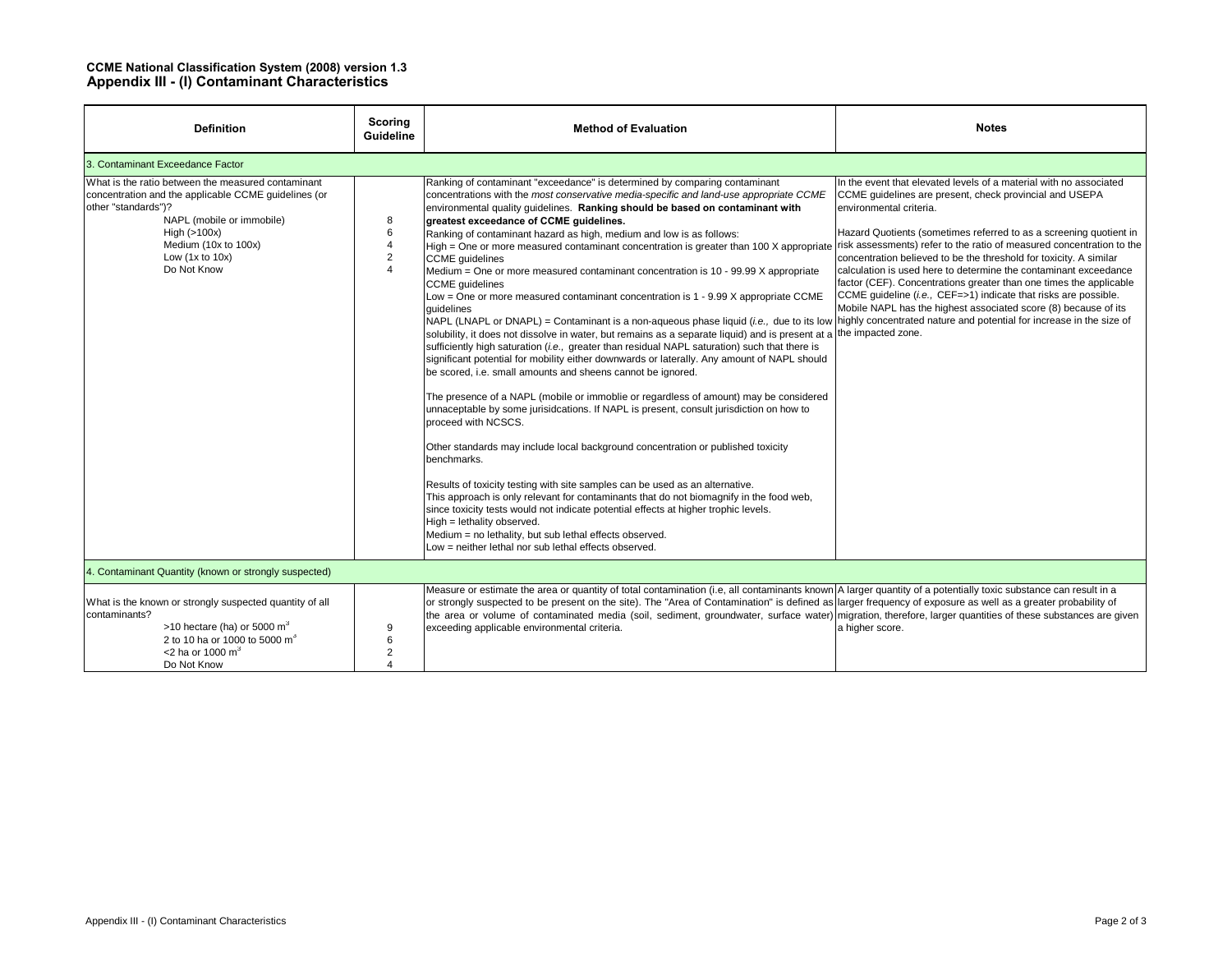#### **CCME National Classification System (2008) version 1.3 Appendix III - (I) Contaminant Characteristics**

| <b>Definition</b>                                                                                                                                                                        | Scoring<br><b>Guideline</b> | <b>Method of Evaluation</b>                                                                                                                                                                                                                                                                                                                                                                                                                                                                                                                                                                                                                                                                                                                                                                                                                   | <b>Notes</b>                                                                                                                                                                                  |  |  |  |  |
|------------------------------------------------------------------------------------------------------------------------------------------------------------------------------------------|-----------------------------|-----------------------------------------------------------------------------------------------------------------------------------------------------------------------------------------------------------------------------------------------------------------------------------------------------------------------------------------------------------------------------------------------------------------------------------------------------------------------------------------------------------------------------------------------------------------------------------------------------------------------------------------------------------------------------------------------------------------------------------------------------------------------------------------------------------------------------------------------|-----------------------------------------------------------------------------------------------------------------------------------------------------------------------------------------------|--|--|--|--|
| 5. Modifying Factors                                                                                                                                                                     |                             |                                                                                                                                                                                                                                                                                                                                                                                                                                                                                                                                                                                                                                                                                                                                                                                                                                               |                                                                                                                                                                                               |  |  |  |  |
| Does the chemical fall in the class of persistent chemicals<br>based on its behavior in the environment?<br>Yes<br><b>No</b><br>Do Not Know                                              | $\overline{2}$<br>0         | Persistent chemicals, e.g., PCBs, chlorinated pesticides etc. either do not degrade or take<br>longer to degrade, and therefore may be available to cause effects for a longer period of<br>time. Canadian Environmental Protection Act (CEPA) classifies a chemical as persistent<br>when it has at least one of the following characteristics:<br>$(a)$ in air,<br>(i) its half-life is equal to or greater than 2 days, or<br>(ii) it is subject to atmospheric transport from its source to a<br>remote area:<br>(b) in water, its half-life is equal to or greater than 182 days;<br>(c) in sediments, its half-life is equal to or greater than<br>365 days; or<br>(d) in soil, its half-life is equal to or greater than 182 days.<br>Elements do not degrade, therefore treat any metal, metalloid, or halogen COPC as<br>persistent. | Examples of Persistent Substances are provided in attached<br>Reference Materials                                                                                                             |  |  |  |  |
| Are there contaminants present that could cause damage to<br>utilities and infrastructure, either now or in the future, given<br>their location?<br>Yes<br>N <sub>o</sub><br>Do Not Know | $\overline{2}$<br>$\Omega$  | If answered Yes, in Rationale for Score column document the location and extent of the<br>infrastructure that is/may be damaged, verify the mode of contact between contaminants of<br>potential concern (COPCs) and infrastructure, list the specific COPCs that could cause<br>damage, and note the expected effect on specific infrastructure.                                                                                                                                                                                                                                                                                                                                                                                                                                                                                             | Some contaminants may react or absorb into underground utilities<br>and infrastructure. For example, organic solvents may degrade some<br>plastics, and salts could cause corrosion of metal. |  |  |  |  |
| How many different contaminant classes have<br>representative CCME quideline exceedances?<br>One<br>Two to Four<br>Five or More<br>Do Not Know                                           | 0<br>3<br>$\Omega$          | For the purposes of the revised NCSCS, the following chemicals represent distinct<br>chemical "classes": inorganic substances (including metals), volatile petroleum<br>hydrocarbons, light extractable petroleum hydrocarbons, heavy extractable petroleum<br>hydrocarbons, polycyclic aromatic hydrocarbons, phenolic substances, chlorinated<br>hydrocarbons, halogenated methanes, phthalate esters, pesticides.                                                                                                                                                                                                                                                                                                                                                                                                                          | Refer to the Reference Material sheet for a list of example<br>substances that fall under the various chemical classes.                                                                       |  |  |  |  |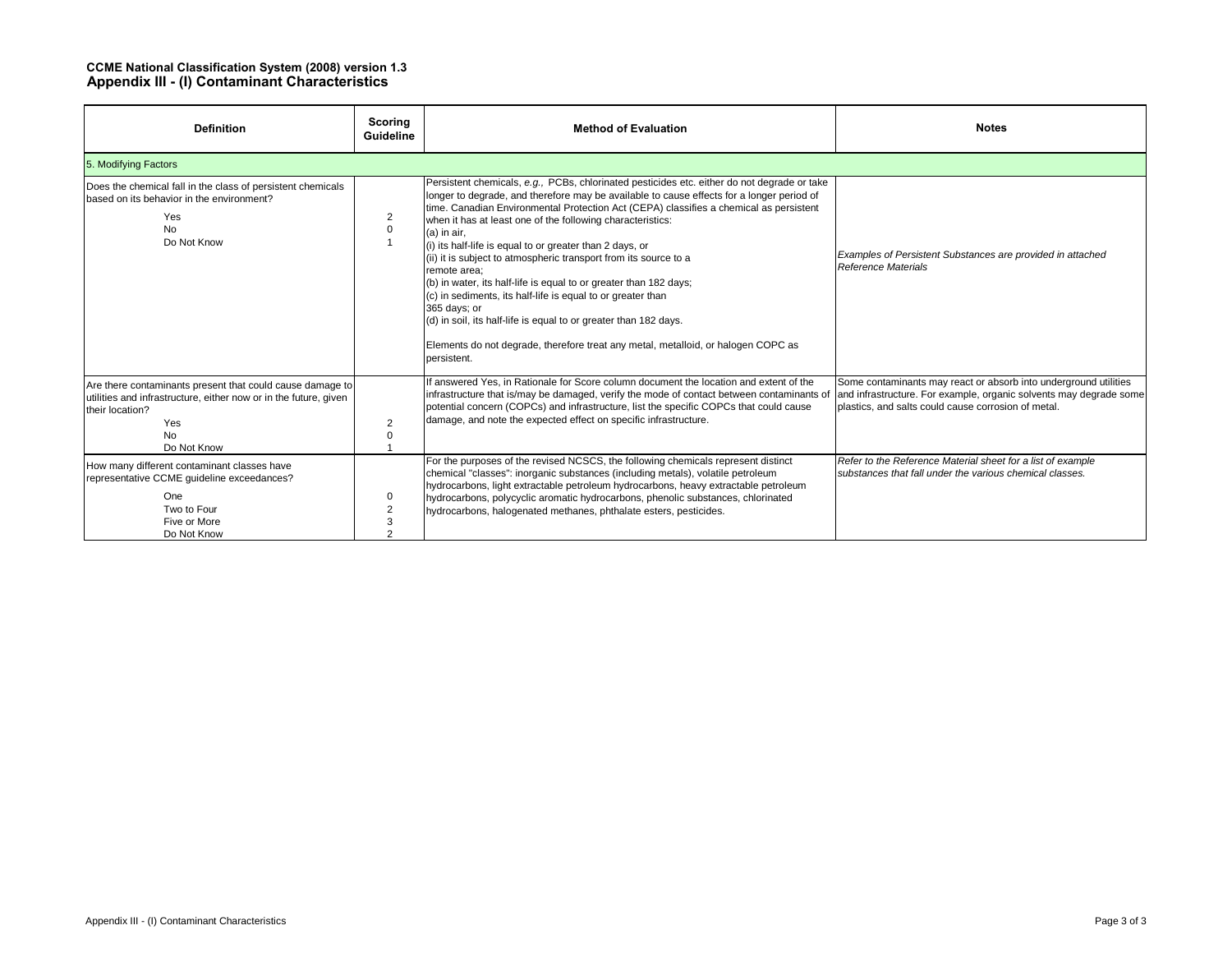#### **CCME National Classification System (2008) version 1.3**

**Appendix III - (II) Migration Potential** (Evaluation of contaminant migration pathways)

| <b>Definition</b>                                                                                                                                                                                                                                                                                                                                                                                                                                                                                                                                                                                                                                                                                         | Scoring<br><b>Guideline</b> | <b>Method Of Evaluation</b>                                                                                                                                                                                                                                                                                                                                                                                                                                                                                                                                                                                                                                                                                                                                                                                                                                                                                                                                 | <b>Notes</b>                                                                                                                                                                                                                                                                                                                                                                                                                                                                                                                                                                                                                                                                                                                                                                            |  |  |  |
|-----------------------------------------------------------------------------------------------------------------------------------------------------------------------------------------------------------------------------------------------------------------------------------------------------------------------------------------------------------------------------------------------------------------------------------------------------------------------------------------------------------------------------------------------------------------------------------------------------------------------------------------------------------------------------------------------------------|-----------------------------|-------------------------------------------------------------------------------------------------------------------------------------------------------------------------------------------------------------------------------------------------------------------------------------------------------------------------------------------------------------------------------------------------------------------------------------------------------------------------------------------------------------------------------------------------------------------------------------------------------------------------------------------------------------------------------------------------------------------------------------------------------------------------------------------------------------------------------------------------------------------------------------------------------------------------------------------------------------|-----------------------------------------------------------------------------------------------------------------------------------------------------------------------------------------------------------------------------------------------------------------------------------------------------------------------------------------------------------------------------------------------------------------------------------------------------------------------------------------------------------------------------------------------------------------------------------------------------------------------------------------------------------------------------------------------------------------------------------------------------------------------------------------|--|--|--|
| 1. Groundwater Movement                                                                                                                                                                                                                                                                                                                                                                                                                                                                                                                                                                                                                                                                                   |                             |                                                                                                                                                                                                                                                                                                                                                                                                                                                                                                                                                                                                                                                                                                                                                                                                                                                                                                                                                             |                                                                                                                                                                                                                                                                                                                                                                                                                                                                                                                                                                                                                                                                                                                                                                                         |  |  |  |
| A. Known COPC exceedances and an operable groundwater<br>pathway within and/or beyond the property boundary.                                                                                                                                                                                                                                                                                                                                                                                                                                                                                                                                                                                              |                             |                                                                                                                                                                                                                                                                                                                                                                                                                                                                                                                                                                                                                                                                                                                                                                                                                                                                                                                                                             |                                                                                                                                                                                                                                                                                                                                                                                                                                                                                                                                                                                                                                                                                                                                                                                         |  |  |  |
| i) For potable groundwater environments, 1) groundwater<br>concentrations exceed background concentrations and 1X the<br>Guideline for Canadian Drinking Water Quality (GCDWQ) or<br>2) there is known contact of contaminants with groundwater,<br>based on physical evidence of groundwater contamination.<br>For non-potable environments (typically urban environments<br>with municipal services), 1) groundwater concentrations<br>exceed 1X the applicable non potable guidelines or modified<br>generic quidelines (which exclude ingestion of drinking water<br>pathway) or 2) there is known contact of contaminants with<br>groundwater, based on physical evidence of groundwater<br>impacts. | 12                          | Review chemical data and evaluate groundwater quality.<br>The evaluation method concentrates on 1) a potable or non-potable groundwater<br>environment; 2) the groundwater flow system and its potential to be an exposure pathway<br>to known or potential receptors<br>An aquifer is defined as a geologic unit that yields groundwater in usable quantities and<br>drinking water quality. The aquifer can currently be used as a potable water supply or could information must be documented in the NCSCS Site Classification<br>have the potential for use in the future. Non-potable groundwater environments are defined<br>as areas that are serviced with a reliable alternative water supply (most commonly<br>provided in urban areas). The evaluation of a non-potable environment will be based on a<br>site specific basis.<br>Physical evidence includes significant sheens, liquid phase contamination, or contaminant<br>saturated soils. | The 1992 NCS rationale evaluated the off-site migration as a regulatory<br>issue. The exposure assessment and classification of hazards should be<br>evaluated regardless of the property boundaries.<br>Someone experienced must provide a thorough description of the<br>sources researched to determine the presence/absence of a<br>groundwater supply source in the vicinity of the contaminated site. This<br>Worksheet including contact names, phone numbers, e-mail<br>correspondence and/or reference maps/reports and other resources such<br>as internet links.<br>Note that for potable groundwater that also daylights into a nearby<br>surface water body, the more stringent guidelines for both drinking water<br>and protection of aquatic life should be considered. |  |  |  |
| ii) Same as (i) except the information is not known but strongly<br>suspected based on indirect observations.<br>iii) Meets GCDWQ for potable environments; meets non-<br>potable criteria or modified generic criteria (excludes ingestion<br>of drinking water pathway) for non-potable environments<br>or<br>Absence of groundwater exposure pathway ( <i>i.e.</i> , there is no<br>aquifer (see definition at right) at the site or there is an<br>adequate isolating layer between the aquifer and the<br>contamination, and within 5 km of the site there are no aquatic<br>receiving environments and the groundwater does not<br>daylight).                                                       | 9<br>$\Omega$               | Seeps and springs are considered part of the groundwater pathway.<br>In Arctic environments, the potability and evaluation of the seasonal active layer (above the Potable Environments<br>permafrost) as a groundwater exposure pathway will be considered on a site-specific basis.                                                                                                                                                                                                                                                                                                                                                                                                                                                                                                                                                                                                                                                                       | <b>Selected References</b><br>Guidelines for Canadian Drinking Water Quality:<br>http://hc-sc.gc.ca/ewh-semt/water-eau/drink-potab/guide/index-eng.php<br>Non-Potable Environments<br>Canadian Water Quality Guidelines for Protection of Aquatic Life.<br>CCME. 1999. http://cegg-rcqe.ccme.ca<br>Compilation and Review of Canadian Remediation Guidelines,<br>Standards and Regulations. Science Applications International<br>Corporation (SAIC Canada), report to Environment Canada,<br>January 4, 2002.                                                                                                                                                                                                                                                                          |  |  |  |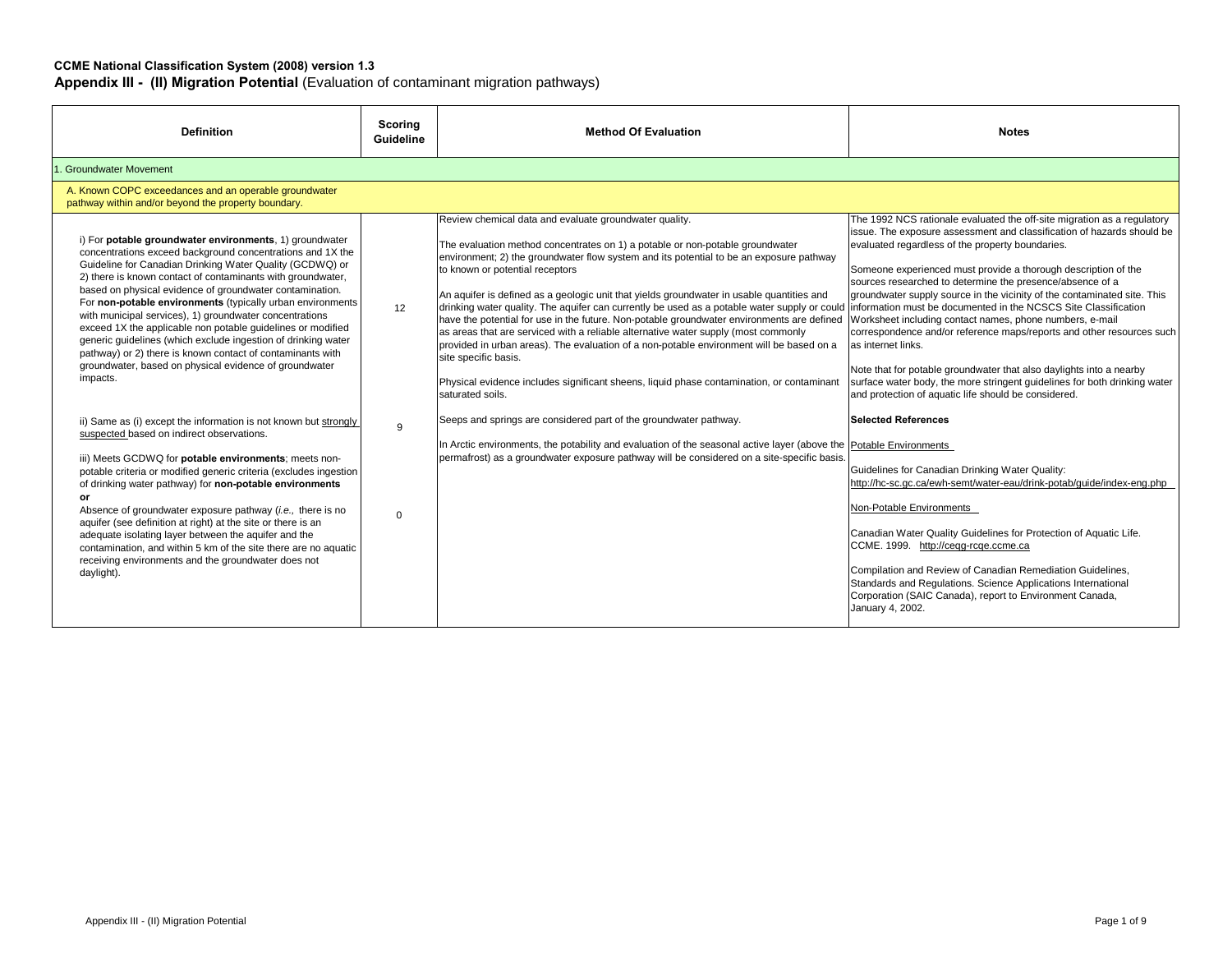#### **CCME National Classification System (2008) version 1.3**

**Appendix III - (II) Migration Potential** (Evaluation of contaminant migration pathways)

| <b>Definition</b>                                                                                                                                                                                                | Scoring<br><b>Guideline</b>               | <b>Method Of Evaluation</b>                                                                                                                                                                                                                                                                                                                                                                                                                                                                                                                                                                                                                                                                                                                                                                                                                                                                                                                                                    | <b>Notes</b>                                                                                                                                                                                                                                                                                                                                                                                                                                                                                                                                                                                                                                                |
|------------------------------------------------------------------------------------------------------------------------------------------------------------------------------------------------------------------|-------------------------------------------|--------------------------------------------------------------------------------------------------------------------------------------------------------------------------------------------------------------------------------------------------------------------------------------------------------------------------------------------------------------------------------------------------------------------------------------------------------------------------------------------------------------------------------------------------------------------------------------------------------------------------------------------------------------------------------------------------------------------------------------------------------------------------------------------------------------------------------------------------------------------------------------------------------------------------------------------------------------------------------|-------------------------------------------------------------------------------------------------------------------------------------------------------------------------------------------------------------------------------------------------------------------------------------------------------------------------------------------------------------------------------------------------------------------------------------------------------------------------------------------------------------------------------------------------------------------------------------------------------------------------------------------------------------|
| B. Potential for groundwater pathway.                                                                                                                                                                            |                                           |                                                                                                                                                                                                                                                                                                                                                                                                                                                                                                                                                                                                                                                                                                                                                                                                                                                                                                                                                                                |                                                                                                                                                                                                                                                                                                                                                                                                                                                                                                                                                                                                                                                             |
| a. Relative mobility of contaminant                                                                                                                                                                              |                                           | Organics<br>Metals with higher mobility<br>Metals with higher mobility<br>Koc (L/kg)<br>at acidic conditions<br>at alkaline conditions                                                                                                                                                                                                                                                                                                                                                                                                                                                                                                                                                                                                                                                                                                                                                                                                                                         | Reference: US EPA Soil Screening Guidance (Part 5 - Table 39). See<br>attached reference material.                                                                                                                                                                                                                                                                                                                                                                                                                                                                                                                                                          |
| High                                                                                                                                                                                                             | $\overline{4}$                            | pH < 5<br>Koc < 500<br>pH > 8.5<br>(i.e., log Koc < 2.7)                                                                                                                                                                                                                                                                                                                                                                                                                                                                                                                                                                                                                                                                                                                                                                                                                                                                                                                       | If a score of zero is assigned for relative mobility, it is still recommended<br>that the following sections on potential for groundwater pathway be                                                                                                                                                                                                                                                                                                                                                                                                                                                                                                        |
| Moderate                                                                                                                                                                                                         | $\overline{2}$                            | $Koc = 500$ to $5000$<br>$pH = 5$ to 6<br>$pH = 7.5$ to 8.5<br>$(i.e.,$ log Koc = 2.7 to 3.7)                                                                                                                                                                                                                                                                                                                                                                                                                                                                                                                                                                                                                                                                                                                                                                                                                                                                                  | evaluated and scored. Although the Koc of an individual contaminant<br>may suggest that it will be relatively immobile, it is possible that, with<br>complex mixtures, there could be enhanced mobility due to co-solvent                                                                                                                                                                                                                                                                                                                                                                                                                                   |
| Low                                                                                                                                                                                                              | $\mathbf{1}$                              | $Koc = 5,000$ to 100,000<br>pH > 6<br>pH < 7.5<br>$(i.e., log Koc = 3.7 to 5)$                                                                                                                                                                                                                                                                                                                                                                                                                                                                                                                                                                                                                                                                                                                                                                                                                                                                                                 | effects. Therefore, the Koc cannot be relied on solely as a measure of<br>mobility. An evaluation of other factors such as containment, thickness<br>of confining layer, hydraulic conductivities and infiltration rate are still                                                                                                                                                                                                                                                                                                                                                                                                                           |
| Insignificant                                                                                                                                                                                                    | $\Omega$                                  | Koc > 100.000<br>(i.e., log Koc > 5)                                                                                                                                                                                                                                                                                                                                                                                                                                                                                                                                                                                                                                                                                                                                                                                                                                                                                                                                           | useful in predicting potential for groundwater migration, even if a<br>contaminant is expected to have insignificant mobility based on its<br>chemistry alone.                                                                                                                                                                                                                                                                                                                                                                                                                                                                                              |
| Do Not Know                                                                                                                                                                                                      | $\overline{2}$                            | For PHC fractions; score F1 as Moderate, F2 as Low, and F3 and F4 as Insignificant.                                                                                                                                                                                                                                                                                                                                                                                                                                                                                                                                                                                                                                                                                                                                                                                                                                                                                            |                                                                                                                                                                                                                                                                                                                                                                                                                                                                                                                                                                                                                                                             |
| b. Presence of engineered sub-surface containment?<br>No containment<br>Partial containment<br>Full containment<br>Do Not Know                                                                                   | 3<br>1.5<br>$\Omega$<br>1.5               | Review the existing engineered systems or natural attenuation processes for the site and<br>determine if full or partial containment is achieved.<br>Full containment is defined as an engineered system or natural attenuation processes,<br>monitored as being effective, which provide for full capture and/or treatment of<br>contaminants. All chemicals of concern must be contained for "Full Containment" scoring.<br>Natural attenuation must have sufficient data, and reports cited with monitoring data to<br>support steady state conditions and the attenuation processes. If there is no containment or<br>insufficient natural attenuation process, this category is evaluated as high. If there is less<br>than full containment or if uncertain, then evaluate as medium. In Arctic environments,<br>permafrost will be evaluated, as appropriate, based on detailed evaluations, effectiveness<br>and reliability to contain/control contaminant migration. | Someone experienced must provide a thorough description of the<br>sources researched to determine the containment of the source at the<br>contaminated site. This information must be documented in the NCS Site<br>Classification Worksheet including contact names, phone numbers, e-<br>mail correspondence and/or reference maps, geotechnical reports or<br>natural attenuation studies and other resources such as internet links.<br><b>Selected Resources:</b><br>United States Environmental Protection Agency (USEPA) 1998.<br>Technical Protocol for Evaluating Natural Attenuation of Chlorinated<br>Solvents in Groundwater, EPA/600/R-98/128. |
| c. Thickness of confining layer over aquifer of concern or<br>groundwater exposure pathway<br>3 m or less including no confining layer or discontinuous<br>confining layer<br>3 to 10 m<br>> 10 m<br>Do Not Know | $\mathbf{1}$<br>0.5<br>$\mathbf 0$<br>0.5 | The term "confining layer" refers to geologic material with little or no permeability or<br>hydraulic conductivity (such as unfractured clay); water does not pass through this layer or<br>the rate of movement is extremely slow.<br>Measure the thickness and extent of materials that will impede the migration of<br>contaminants to the groundwater exposure pathway.<br>The evaluation of this category is based on:<br>1) The presence and thickness of saturated subsurface materials that impede the vertical<br>migration of contaminants to lower aquifer units which can or are used as drinking water<br>sources or<br>[2] The presence and thickness of unsaturated subsurface materials that impede the vertical<br>migration of contaminants from the source location to the saturated zone (e.g., water table<br>aquifer, first hydrostratigraphic unit or other groundwater pathway).                                                                       |                                                                                                                                                                                                                                                                                                                                                                                                                                                                                                                                                                                                                                                             |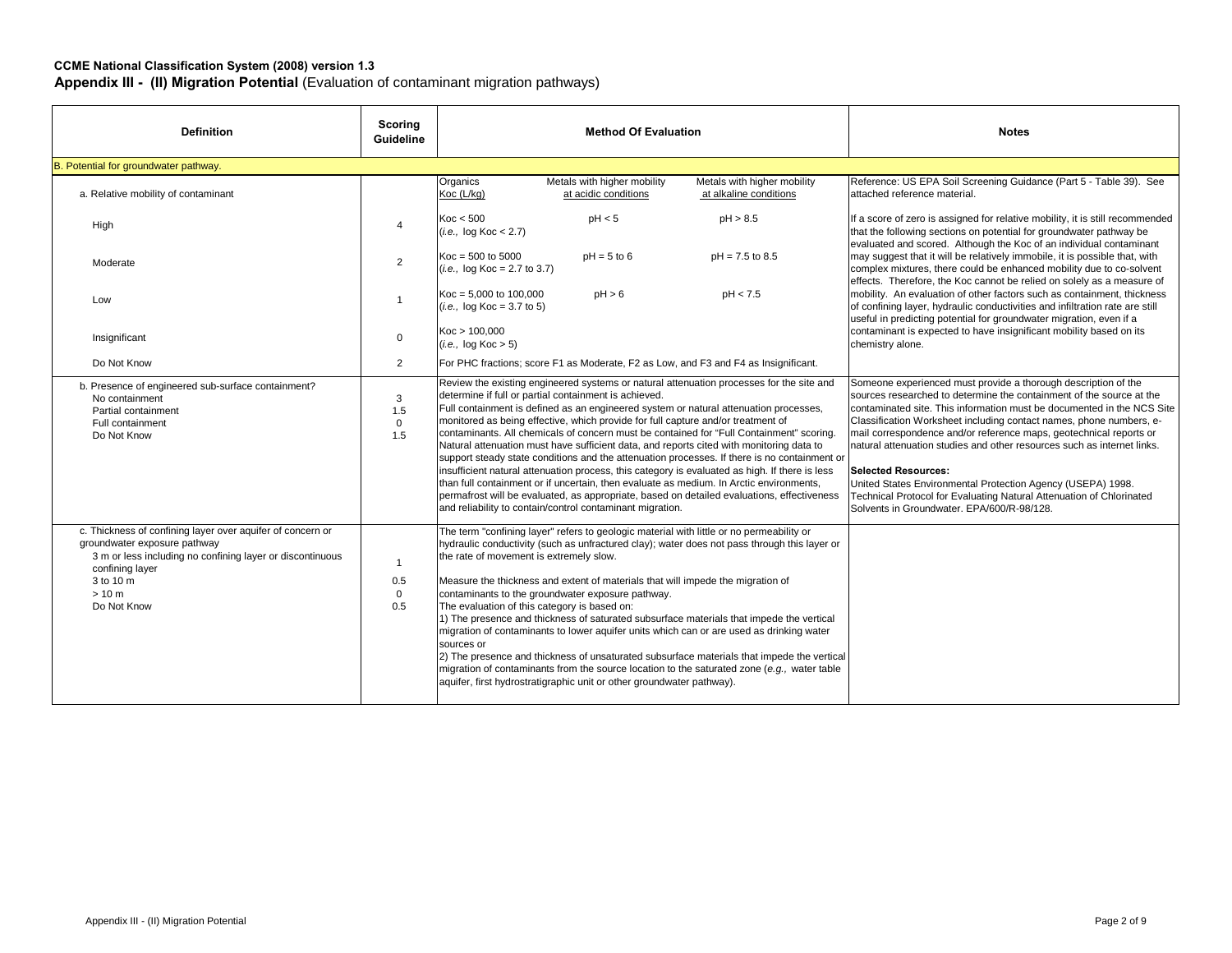#### **CCME National Classification System (2008) version 1.3 Appendix III - (II) Migration Potential** (Evaluation of contaminant migration pathways)

| <b>Definition</b>                                                                                                                                                                                                                                                                                                                                                                     | Scoring<br>Guideline                 | <b>Method Of Evaluation</b>                                                                                                                                                                                                                                                                                                                                                                                                                                                                                                                                                                                                                                                                                                                                                                                                                                                                                     | <b>Notes</b>                                                                                                                                                                                                                                                      |
|---------------------------------------------------------------------------------------------------------------------------------------------------------------------------------------------------------------------------------------------------------------------------------------------------------------------------------------------------------------------------------------|--------------------------------------|-----------------------------------------------------------------------------------------------------------------------------------------------------------------------------------------------------------------------------------------------------------------------------------------------------------------------------------------------------------------------------------------------------------------------------------------------------------------------------------------------------------------------------------------------------------------------------------------------------------------------------------------------------------------------------------------------------------------------------------------------------------------------------------------------------------------------------------------------------------------------------------------------------------------|-------------------------------------------------------------------------------------------------------------------------------------------------------------------------------------------------------------------------------------------------------------------|
| B. Potential for groundwater pathway.                                                                                                                                                                                                                                                                                                                                                 |                                      |                                                                                                                                                                                                                                                                                                                                                                                                                                                                                                                                                                                                                                                                                                                                                                                                                                                                                                                 |                                                                                                                                                                                                                                                                   |
| d. Hydraulic conductivity of confining layer<br>$>10^{-4}$ cm/s or no confining layer<br>$10^{-4}$ to $10^{-6}$ cm/s<br>$< 10^{-6}$ cm/s<br>Do Not Know                                                                                                                                                                                                                               | 0.5<br>$\mathbf 0$<br>0.5            | Determine the nature of geologic materials and estimate hydraulic conductivity from<br>published material (or use "Range of Values of Hydraulic Conductivity and Permeability"<br>figure in the Reference Material sheet). Unfractured clays should be scored low. Silts<br>should be scored medium. Sand, gravel should be scored high. The evaluation of this<br>category is based on: 1) The presence and hydraulic conductivity ("K") of saturated<br>subsurface materials that impede the vertical migration of contaminants to lower aquifer<br>units which can or are used as a drinking water source, groundwater exposure pathway or<br>2) The presence and permeability ("k") of unsaturated subsurface materials that impede the<br>vertical migration of contaminants from the source location to the saturated water table<br>aquifer, first hydrostratigraphic unit or other groundwater pathway. |                                                                                                                                                                                                                                                                   |
| e. Precipitation infiltration rate<br>(Annual precipitation factor x surface soil relative<br>permeability factor)<br>High<br>(infiltration score $> 0.6$ )<br>Moderate $(0.4 \times$ infiltration score $\leq 0.6$ )<br>$(0.2 \leq \text{infiltration score} \leq 0.4)$<br>Low<br>Very Low (0 < infiltration score $\leq$ 0.2)<br>(infiltration score = $0$ )<br>None<br>Do Not Know | 0.6<br>0.4<br>0.2<br>$\Omega$<br>0.4 | Precipitation<br>Refer to Environment Canada precipitation records for relevant areas (30 year average<br>preferred). Divide annual precipitation (rainfall + snowfall) by 1000 and round to nearest<br>tenth (e.g., 667 mm = $0.7$ score).<br>Permeability<br>For surface soil relative permeability (i.e., infiltration) assume: gravel (1), sand (0.6), loam<br>$(0.3)$ and pavement or clay $(0)$ .<br>Multiply the surface soil relative permeability factor with precipitation factor to obtain the<br>score for precipitation infiltration rate (e.g., precipitation factor of 0.7 from above $x$ 0.6<br>$(sand) = 0.42$ or "Moderate").                                                                                                                                                                                                                                                                 | <b>Selected Sources:</b><br>Environment Canada web page link:<br>http://climate.weather.gc.ca/climate_normals/index_e.html<br>Snow to rainfall conversion apply ratio of 10(snow):1(water)<br>https://www.ec.gc.ca/meteo-weather/default.asp?lang=En&n=108C6C74-1 |
| f. Hydraulic conductivity of aquifer<br>$>10^{-2}$ cm/s<br>$10^{-2}$ to $10^{-4}$ cm/s<br>$< 10^{-4}$ cm/s<br>Do Not Know                                                                                                                                                                                                                                                             | $\overline{2}$                       | Determine the nature of geologic materials and estimate hydraulic conductivity of all<br>aquifers of concern from published material (refer to "Range of Values of Hydraulic<br>Conductivity and Permeability" in the Reference Material sheet).                                                                                                                                                                                                                                                                                                                                                                                                                                                                                                                                                                                                                                                                |                                                                                                                                                                                                                                                                   |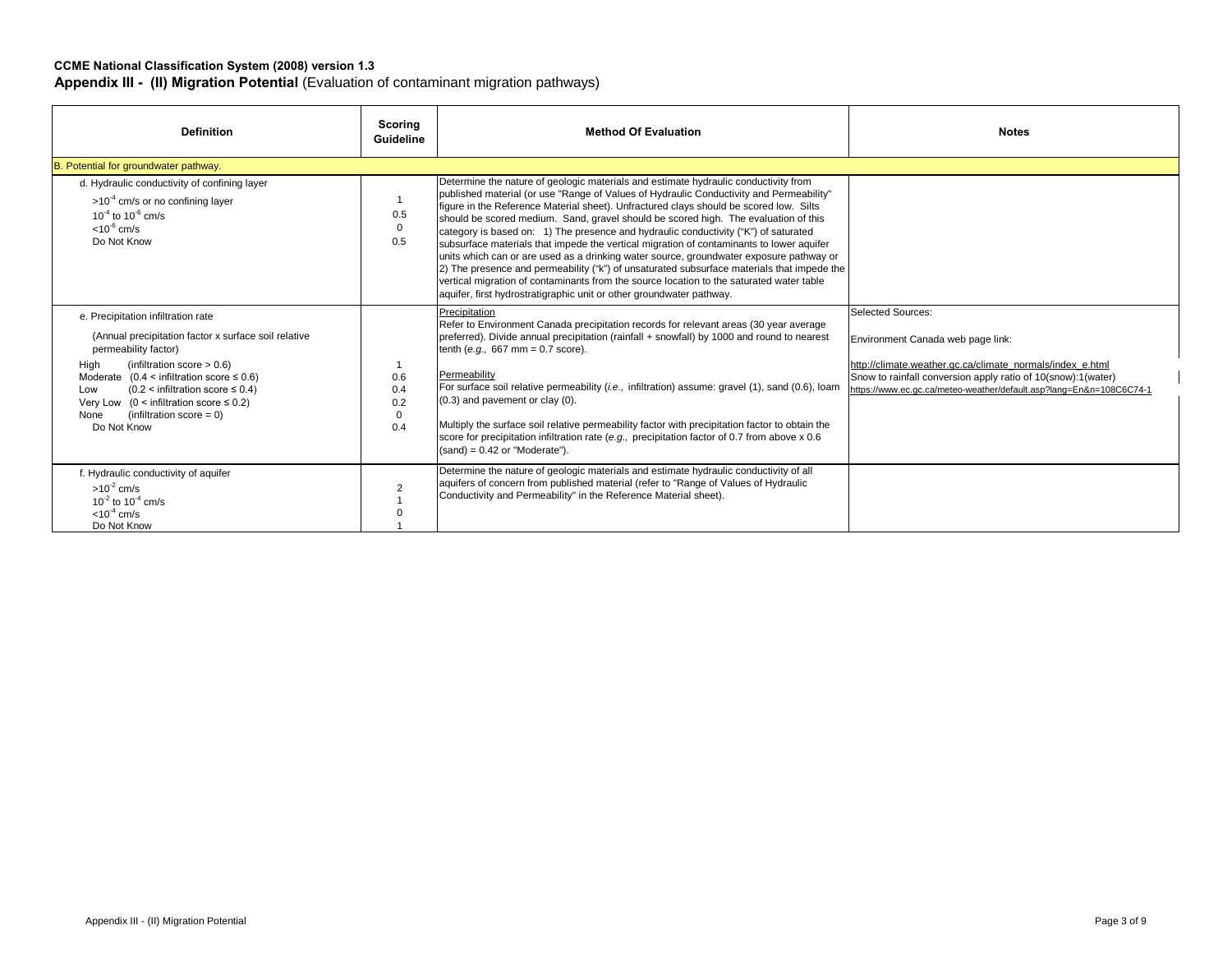#### **CCME National Classification System (2008) version 1.3**

**Appendix III - (II) Migration Potential** (Evaluation of contaminant migration pathways)

| <b>Definition</b>                                                                                                                                                                                                                                                                                                                                                                                                        | Scoring<br><b>Guideline</b> | <b>Method Of Evaluation</b>                                                                                                                                                                                                                                                                                                                                                                                                                                                                                                                                                                                                                                                 | <b>Notes</b>                                                                                                                                                                                                                                                                                                                                                                                                                                                                                                                                                         |  |  |  |  |
|--------------------------------------------------------------------------------------------------------------------------------------------------------------------------------------------------------------------------------------------------------------------------------------------------------------------------------------------------------------------------------------------------------------------------|-----------------------------|-----------------------------------------------------------------------------------------------------------------------------------------------------------------------------------------------------------------------------------------------------------------------------------------------------------------------------------------------------------------------------------------------------------------------------------------------------------------------------------------------------------------------------------------------------------------------------------------------------------------------------------------------------------------------------|----------------------------------------------------------------------------------------------------------------------------------------------------------------------------------------------------------------------------------------------------------------------------------------------------------------------------------------------------------------------------------------------------------------------------------------------------------------------------------------------------------------------------------------------------------------------|--|--|--|--|
| 2. Surface Water Movement                                                                                                                                                                                                                                                                                                                                                                                                |                             |                                                                                                                                                                                                                                                                                                                                                                                                                                                                                                                                                                                                                                                                             |                                                                                                                                                                                                                                                                                                                                                                                                                                                                                                                                                                      |  |  |  |  |
| Demonstrated migration of COPC in surface water above<br>background conditions                                                                                                                                                                                                                                                                                                                                           |                             |                                                                                                                                                                                                                                                                                                                                                                                                                                                                                                                                                                                                                                                                             |                                                                                                                                                                                                                                                                                                                                                                                                                                                                                                                                                                      |  |  |  |  |
| Known concentrations of surface water:<br>i) Concentrations exceed background concentrations and exceed<br>CCME CWQG for protection of aquatic life, irrigation, livestock<br>water, and/or recreation (whichever uses are applicable at the<br>site) by $>1$ X;<br>There is known contact of contaminants with surface water based<br>on site observations.<br>In the absence of CWQG, chemicals have been proven to be | 12                          | Collect all available information on quality of surface water near to site. Evaluate available<br>data against Canadian Water Quality Guidelines (select appropriate guidelines based on<br>local water use, e.g., recreation, irrigation, aquatic life, livestock watering etc.). The<br>evaluation method concentrates on the surface water flow system and its potential to be an<br>exposure pathway. Contamination is present on the surface (above ground) and has the<br>potential to impact surface water bodies.<br>Surface water is defined as a water body that supports one of the following uses:<br>recreation, irrigation, livestock watering, aquatic life. | <b>General Notes:</b><br>Someone experienced must provide a thorough description of the<br>sources researched to classify the surface water body in the vicinity of<br>the contaminated site. This information must be documented in the NCS<br>Site Classification Worksheet including contact names, phone numbers,<br>e-mail correspondence and/or reference maps/reports and other<br>resource such as internet links.<br>Selected References:<br>CCME. 1999. Canadian Water Quality Guidelines for the Protection of<br>Aquatic Life. http://cegg-rcge.ccme.ca/ |  |  |  |  |
| toxic based on site specific testing (e.g., toxicity testing; or other<br>indicator testing of exposure).<br>ii) Same as (i) except the information is not known but strongly<br>suspected based on indirect observations.<br>iii) Meets CWQG or absence of surface water exposure pathway<br>(e.g., Distance to nearest surface water is > 5 km.)                                                                       | 8<br>0                      | Examples of indirect evidence may include observed staining of sediment and/or river<br>banks, but surface water has not been tested.                                                                                                                                                                                                                                                                                                                                                                                                                                                                                                                                       | CCME. 1999. Canadian Water Quality Guidelines for the Protection of<br>Agricultural Water Uses (Irrigation and Livestock Water).<br>http://ceqg-rcqe.ccme.ca/<br>Health and Welfare Canada, 1992. Guidelines for Canadian Recreational<br>Water Quality.<br>http://www.hc-sc.gc.ca/ewh-semt/water-eau/recreat/index-eng.php                                                                                                                                                                                                                                          |  |  |  |  |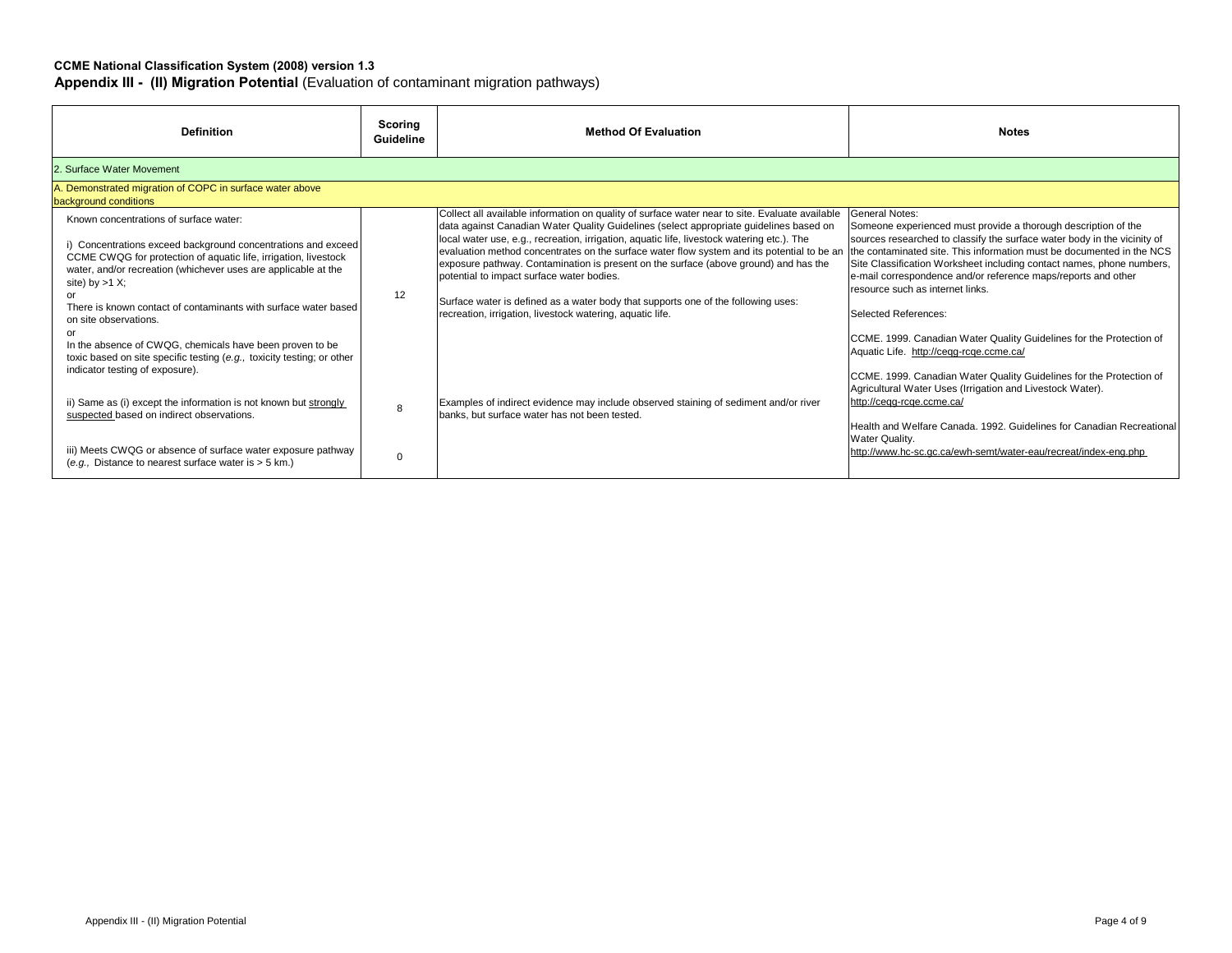| <b>Definition</b>                                                                                                                                                                                                                                                                                                                                                                                 | Scoring<br><b>Guideline</b>                                                          | <b>Method Of Evaluation</b>                                                                                                                                                                                                                                                                                                                                                                                                                                                                                                                          | <b>Notes</b>                                                                                                                                                                                                                                                      |
|---------------------------------------------------------------------------------------------------------------------------------------------------------------------------------------------------------------------------------------------------------------------------------------------------------------------------------------------------------------------------------------------------|--------------------------------------------------------------------------------------|------------------------------------------------------------------------------------------------------------------------------------------------------------------------------------------------------------------------------------------------------------------------------------------------------------------------------------------------------------------------------------------------------------------------------------------------------------------------------------------------------------------------------------------------------|-------------------------------------------------------------------------------------------------------------------------------------------------------------------------------------------------------------------------------------------------------------------|
| B. Potential for migration of COPCs in surface water                                                                                                                                                                                                                                                                                                                                              |                                                                                      |                                                                                                                                                                                                                                                                                                                                                                                                                                                                                                                                                      |                                                                                                                                                                                                                                                                   |
| a. Presence of containment<br>No containment<br>Partial containment<br>Full containment<br>Do Not Know                                                                                                                                                                                                                                                                                            | 5<br>3<br>0.5<br>3                                                                   | Review the existing engineered systems and relate these structures to site conditions and<br>proximity to surface water and determine if full containment is achieved: score low if there<br>is full containment such as capping, berms, dikes; score medium if there is partial<br>containment such as natural barriers, trees, ditches, sedimentation ponds; score high if<br>there are no intervening barriers between the site and nearby surface water. Full<br>containment must include containment of all chemicals.                          |                                                                                                                                                                                                                                                                   |
| b. Distance to Surface Water<br>0 to $<$ 100 m<br>$100 - 300$ m<br>$>300$ m<br>Do Not Know                                                                                                                                                                                                                                                                                                        | 3<br>2<br>0.5<br>2                                                                   | Review available mapping and survey data to determine distance to nearest surface water<br>bodies.                                                                                                                                                                                                                                                                                                                                                                                                                                                   |                                                                                                                                                                                                                                                                   |
| c. Topography<br>Contaminants above ground level and slope is steep<br>Contaminants at or below ground level and slope is steep<br>Contaminants above ground level and slope is intermediate<br>Contaminants at or below ground level and slope is<br>intermediate<br>Contaminants above ground level and slope is flat<br>Contaminants at or below ground level and slope is flat<br>Do Not Know | $\overline{2}$<br>1.5<br>1.5<br>$\mathbf{1}$<br>0.5<br>$\mathbf 0$<br>$\overline{1}$ | Review engineering documents on the topography of the site and the slope of surrounding<br>terrain.<br>Steep slope $=$ >50%<br>Intermediate slope = between 5 and 50%<br>Flat slope $=$ < 5%<br>Note: Type of fill placement (e.g., trench, above ground, etc.).                                                                                                                                                                                                                                                                                     |                                                                                                                                                                                                                                                                   |
| d. Run-off potential<br>High<br>(run-off score $> 0.6$ )<br>Moderate $(0.4 < \text{run-off score} \le 0.6)$<br>$(0.2 <$ run-off score $\leq 0.4$ )<br>Low<br>Very Low $(0 \leq$ run-off score $\leq 0.2$ )<br>$(run-off score = 0)$<br>None<br>Do Not Know                                                                                                                                        | $\mathbf{1}$<br>0.6<br>0.4<br>0.2<br>$\Omega$<br>0.4                                 | Precipitation<br>Refer to Environment Canada precipitation records for relevant areas (30 year average<br>preferred). Divide precipitation (rainfall + snowfall) by 1000 and round to nearest tenth<br>$(e.g., 667 mm = 0.7 score).$<br>Permeability<br>For infiltration assume: gravel (0), sand (0.3), loam (0.6) and pavement or clay (1).<br>Multiply the permeability (infiltration) factor with precipitation factor to obtain Run-off<br>potential score (e.g., precipitation factor of 0.7 from above x 0.6 (loam) = 0.42 or<br>"Moderate"). | <b>Selected Sources:</b><br>Environment Canada web page link:<br>http://climate.weather.gc.ca/climate_normals/index_e.html<br>Snow to rainfall conversion apply ratio of 10(snow):1(water)<br>https://www.ec.gc.ca/meteo-weather/default.asp?lang=En&n=108C6C74-1 |
| e. Flood potential<br>1 in 2 years<br>1 in 10 years<br>1 in 50 years<br>not in floodplain<br>Do Not Know                                                                                                                                                                                                                                                                                          | $\mathbf{1}$<br>0.5<br>0.2<br>$\Omega$<br>0.5                                        | Review published data such as flood plain mapping or flood potential (e.g., spring or<br>mountain run-off) and Conservation Authority records to evaluate flood potential of nearby<br>water courses both up and down gradient. Rate zero if site not in flood plain.                                                                                                                                                                                                                                                                                |                                                                                                                                                                                                                                                                   |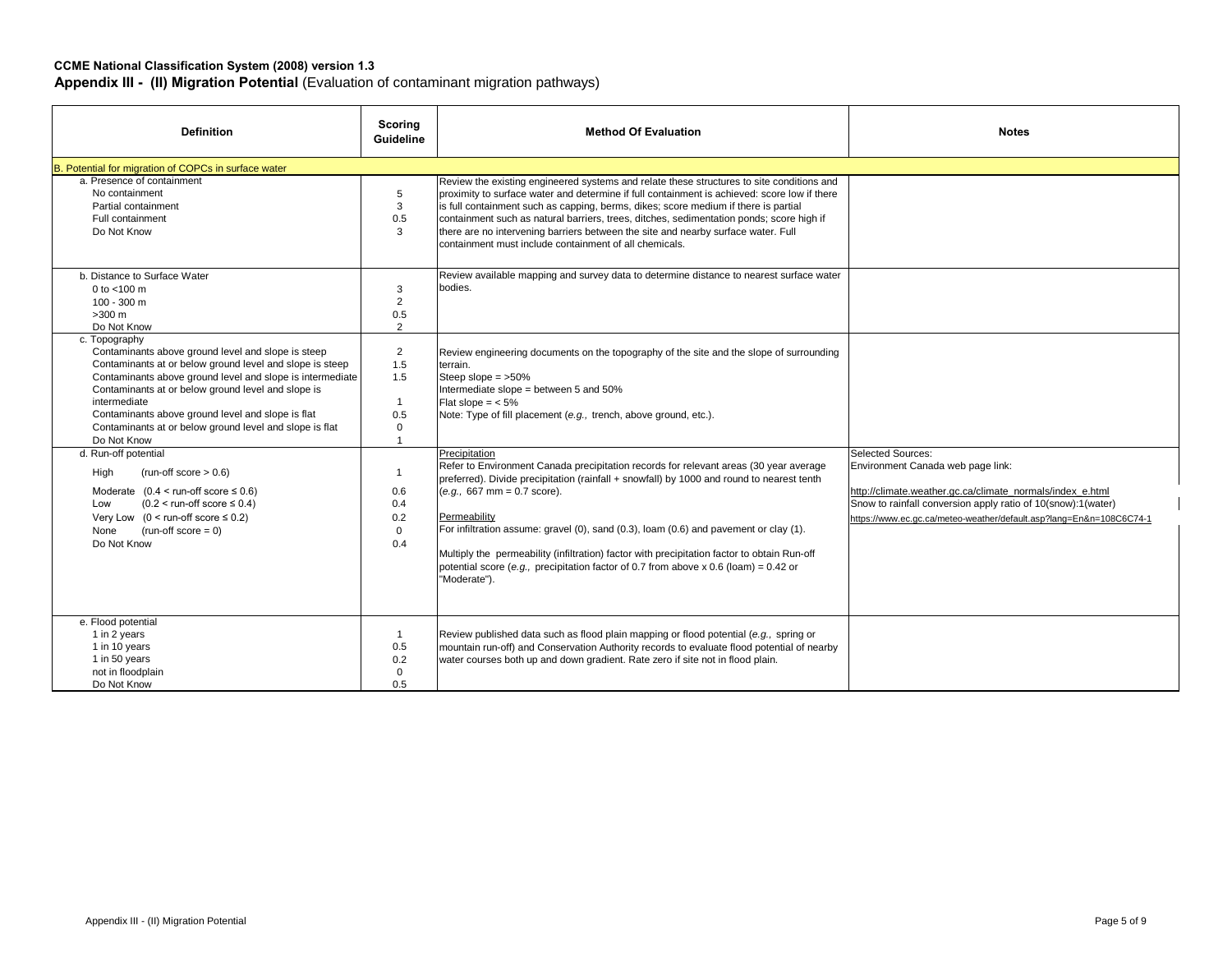| <b>Definition</b>                                                                                                                                                        | Scoring<br>Guideline | <b>Method Of Evaluation</b>                                                                                                                                                                                                                                                                                                                                                                                              | <b>Notes</b>                                                                                                                                                                                                                                                                          |  |  |
|--------------------------------------------------------------------------------------------------------------------------------------------------------------------------|----------------------|--------------------------------------------------------------------------------------------------------------------------------------------------------------------------------------------------------------------------------------------------------------------------------------------------------------------------------------------------------------------------------------------------------------------------|---------------------------------------------------------------------------------------------------------------------------------------------------------------------------------------------------------------------------------------------------------------------------------------|--|--|
| 3. Surface Soils (potential for dust, dermal and ingestion exposure)                                                                                                     |                      |                                                                                                                                                                                                                                                                                                                                                                                                                          |                                                                                                                                                                                                                                                                                       |  |  |
| A. Demonstrated concentrations of COPC in surface soils (top 1.5 m)                                                                                                      |                      |                                                                                                                                                                                                                                                                                                                                                                                                                          |                                                                                                                                                                                                                                                                                       |  |  |
| COPCs measured in surface soils exceed the CCME soil quality<br>quideline.                                                                                               | 12                   | Collect all available information on quality of surface soils (i.e., top 1.5 metres) at the site.<br>Evaluate available data against Canadian Soil Quality Guidelines. Select appropriate<br>guidelines based on current (or proposed future) land use (i.e, agricultural,<br>residential/parkland, commercial, or industrial), and soil texture if applicable (i.e., coarse or Environmental and Human Health<br>fine). | Selected References:<br>CCME. 1999. Canadian Soil Quality Guidelines for the Protection of<br>http://ceqg-rcqe.ccme.ca/                                                                                                                                                               |  |  |
| Strongly suspected that soils exceed guideline(s).                                                                                                                       | 9                    | Examples of strongly suspected exceedences of soil guidelines may include evidence of                                                                                                                                                                                                                                                                                                                                    |                                                                                                                                                                                                                                                                                       |  |  |
| COPCs in surface soils does not exceed the CCME soil quality<br>guideline or is not present (i.e., bedrock).                                                             | $\Omega$             | staining, odours, or significant debris infill materials.                                                                                                                                                                                                                                                                                                                                                                |                                                                                                                                                                                                                                                                                       |  |  |
| B. Potential for a surface soils (top 1.5 m) migration pathway                                                                                                           |                      |                                                                                                                                                                                                                                                                                                                                                                                                                          |                                                                                                                                                                                                                                                                                       |  |  |
| a. Are the soils in question covered?<br>Exposed<br>Vegetated<br>Landscaped<br>Paved<br>Do Not Know                                                                      | 6                    | Consult engineering or risk assessment reports for the site. Alternatively, review<br>photographs or perform a site visit.<br>Landscaped surface soils must include a minimum of 0.5 m of topsoil.                                                                                                                                                                                                                       | The possibility of contaminants in blowing snow have not been included<br>In the revised NCSCS as it is difficult to assess what constitutes an<br>unacceptable concentration and secondly, spills to snow or ice are most<br>efficiently mitigated while freezing conditions remain. |  |  |
| b. For what proportion of the year does the site remain<br>covered by snow?<br>0 to 10% of the year<br>10 to 30% of the year<br>More than 30% of the year<br>Do Not Know | 6                    | Consult climatic information for the site. The increments represent the full span from soils<br>which are always wet or covered with snow (and therefore less likely to generate dust) to<br>those soils which are predominantly dry and not covered by snow (and therefore are more<br>likely to generate dust).                                                                                                        |                                                                                                                                                                                                                                                                                       |  |  |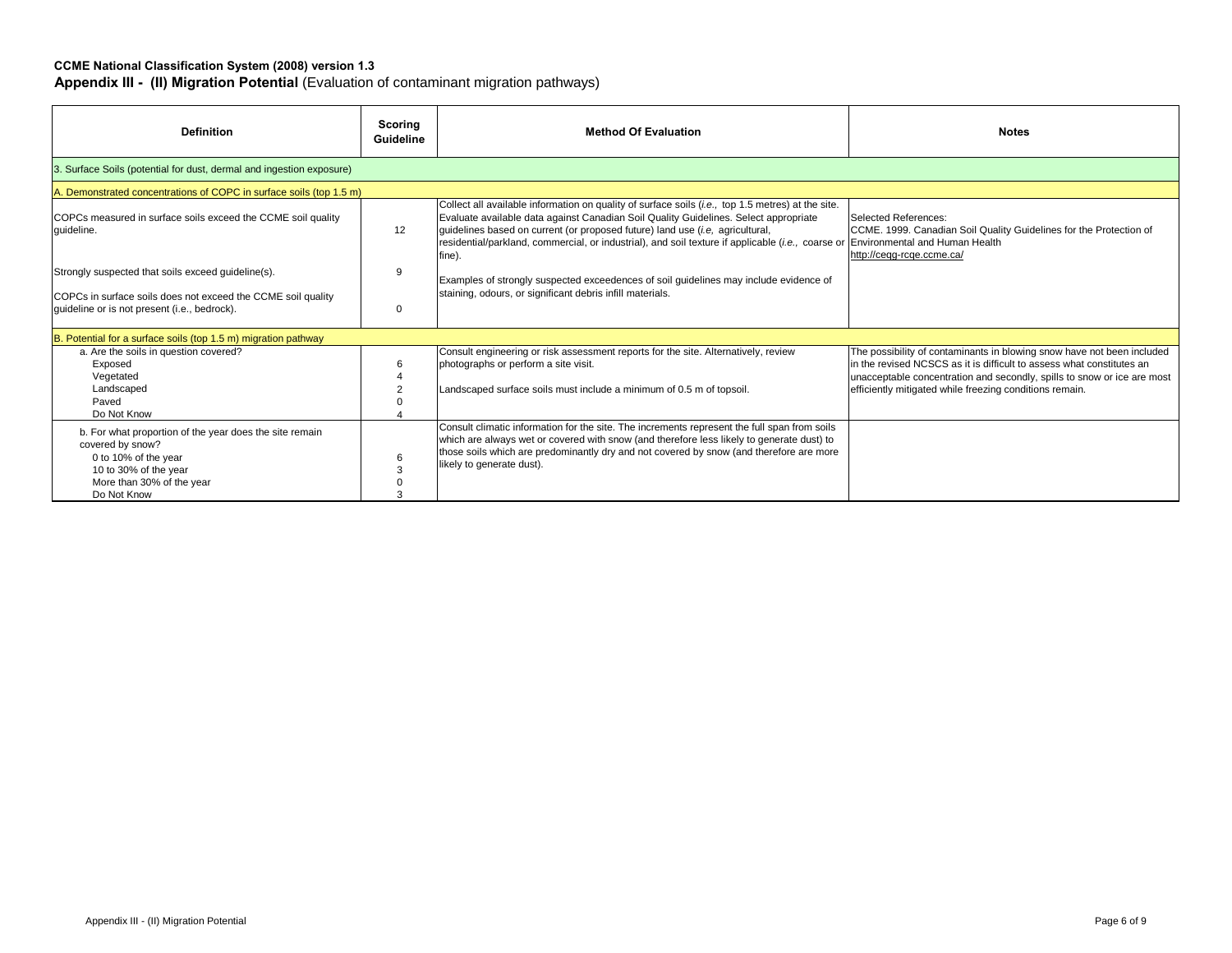| <b>Definition</b>                                                                                                                                                                                                                                | Scoring<br><b>Guideline</b>                          | <b>Method Of Evaluation</b>                                                                                                                                                                                                                                                                                                                                                                                                                                                                                                                                                   | <b>Notes</b>                                                                                                                                                                                                                                                                                                                                                                                                                                                                                                                                      |
|--------------------------------------------------------------------------------------------------------------------------------------------------------------------------------------------------------------------------------------------------|------------------------------------------------------|-------------------------------------------------------------------------------------------------------------------------------------------------------------------------------------------------------------------------------------------------------------------------------------------------------------------------------------------------------------------------------------------------------------------------------------------------------------------------------------------------------------------------------------------------------------------------------|---------------------------------------------------------------------------------------------------------------------------------------------------------------------------------------------------------------------------------------------------------------------------------------------------------------------------------------------------------------------------------------------------------------------------------------------------------------------------------------------------------------------------------------------------|
| 4. Vapour                                                                                                                                                                                                                                        |                                                      |                                                                                                                                                                                                                                                                                                                                                                                                                                                                                                                                                                               |                                                                                                                                                                                                                                                                                                                                                                                                                                                                                                                                                   |
| A. Demonstrated COPCs in vapour.                                                                                                                                                                                                                 |                                                      |                                                                                                                                                                                                                                                                                                                                                                                                                                                                                                                                                                               |                                                                                                                                                                                                                                                                                                                                                                                                                                                                                                                                                   |
| Vapour has been measured (indoor or outdoor) in concentrations<br>exceeding risk based concentrations.                                                                                                                                           | 12                                                   | Consult previous investigations, including human health risk assessments, for reports of<br>vapours detected.                                                                                                                                                                                                                                                                                                                                                                                                                                                                 |                                                                                                                                                                                                                                                                                                                                                                                                                                                                                                                                                   |
| Strongly suspected (based on observations and/or modelling)                                                                                                                                                                                      | 9                                                    |                                                                                                                                                                                                                                                                                                                                                                                                                                                                                                                                                                               |                                                                                                                                                                                                                                                                                                                                                                                                                                                                                                                                                   |
| Vapour has not been measured (i.e. not detected) and volatile<br>hydrocarbons have not been found in site soils or groundwater, or<br>vapour has been measured (indoor or outdoor) in concentrations not<br>exceeding risk based concentrations. | 0                                                    | Due to the potential for significant spatial and temporal variation in soil vapour<br>concentrations, limited vapour monitoring studies (e.g., single point in time "snap-shot")<br>that do not detect vapour at sites where volatiles are suspected, does not necessarly mean<br>that vapours are not an issue at the site. In this case, section B " Potential for COPCs in<br>vapour" should be completed.                                                                                                                                                                 |                                                                                                                                                                                                                                                                                                                                                                                                                                                                                                                                                   |
| <b>B. Potential for COPCs in vapour</b>                                                                                                                                                                                                          |                                                      |                                                                                                                                                                                                                                                                                                                                                                                                                                                                                                                                                                               |                                                                                                                                                                                                                                                                                                                                                                                                                                                                                                                                                   |
| a. Relative Volatility based on Henry's Law Constant, H'<br>(dimensionless)<br>High $(H' > 1.0E-1)$<br>Moderate (H' = $1.0E-1$ to $1.0E-3$ )<br>Low (H' < $1.0E-3$ )<br>Not Volatile<br>Do Not Know                                              | 4<br>$2.5\,$<br>$\overline{1}$<br>$\mathbf 0$<br>2.5 | Reference: US EPA Soil Screening Guidance (Part 5 - Table 36)<br>Provided in Attached Reference Materials<br>For PHC fractions; score F1 as High, F2 as Moderate, and F3 and F4 as Not Volatile.<br>Substance is considered Not Volatile (i.e., pathway not a concern) if the product of the<br>water solubility and unitless Henry's law constant does not exceed published or derived<br>tolerable concentration or risk-specific concentration. If NAPL is present, see Appendix D of<br>the CCME soil vapour quality guidelines protocol (CCME 2014) for further guidance | If the Henry's Law Constant for a substance indicates that it is not<br>volatile, and a score of zero is assigned here for relative volatility, then<br>the other three questions in this section on Potential for COPCs will be<br>automatically assigned scores of zero and you can skip to section 5.<br><b>Selected References:</b><br>CCME. 2014. A Protocol for the Derivation of Soil Vapour Quality<br>Guidelines for Protection of Human Exposures via Inhalation of Vapours.<br>Winnipeg, Manitoba. http://cegg-rcge.ccme.ca/           |
| b. What is the soil grain size?<br>Fine<br>Coarse<br>Do Not Know                                                                                                                                                                                 | $\overline{2}$<br>$\overline{4}$<br>3                | Review soil permeability data in engineering reports. The greater the permeability of soils,<br>the greater the possible movement of vapours.<br>Fine-grained soils are defined as those which contain greater than 50% by mass particles<br>less than 75 µm mean diameter (D50 < 75 µm). Coarse-grained soils are defined as those<br>which contain greater than 50% by mass particles greater than 75 um mean diameter (D50<br>> 75 µm).                                                                                                                                    |                                                                                                                                                                                                                                                                                                                                                                                                                                                                                                                                                   |
| c. Is the depth to the source less than 10m?<br>Yes<br>No<br>Do Not Know                                                                                                                                                                         | $\overline{2}$<br>0<br>$\overline{1}$                | Review groundwater depths below grade for the site.                                                                                                                                                                                                                                                                                                                                                                                                                                                                                                                           |                                                                                                                                                                                                                                                                                                                                                                                                                                                                                                                                                   |
| d. Are there any preferential pathways?<br>Yes<br>No<br>Do Not Know                                                                                                                                                                              | $\overline{2}$<br>$\mathbf 0$<br>$\overline{1}$      | Visit the site during dry summer conditions and/or review available photographs.<br>Where bedrock is present, fractures would likely act as preferential pathyways.                                                                                                                                                                                                                                                                                                                                                                                                           | Preferential pathways refer to areas where vapour migration is more<br>likely to occur because there is lower resistance to flow than in the<br>surrounding materials. For example, underground conduits such as<br>sewer and utility lines, drains, or septic systems may serve as<br>preferential pathways. Features of the building itself that may also be<br>preferential pathways include earthen floors, expansion joints, wall<br>cracks, or foundation perforations for subsurface features such as utility<br>pipes, sumps, and drains. |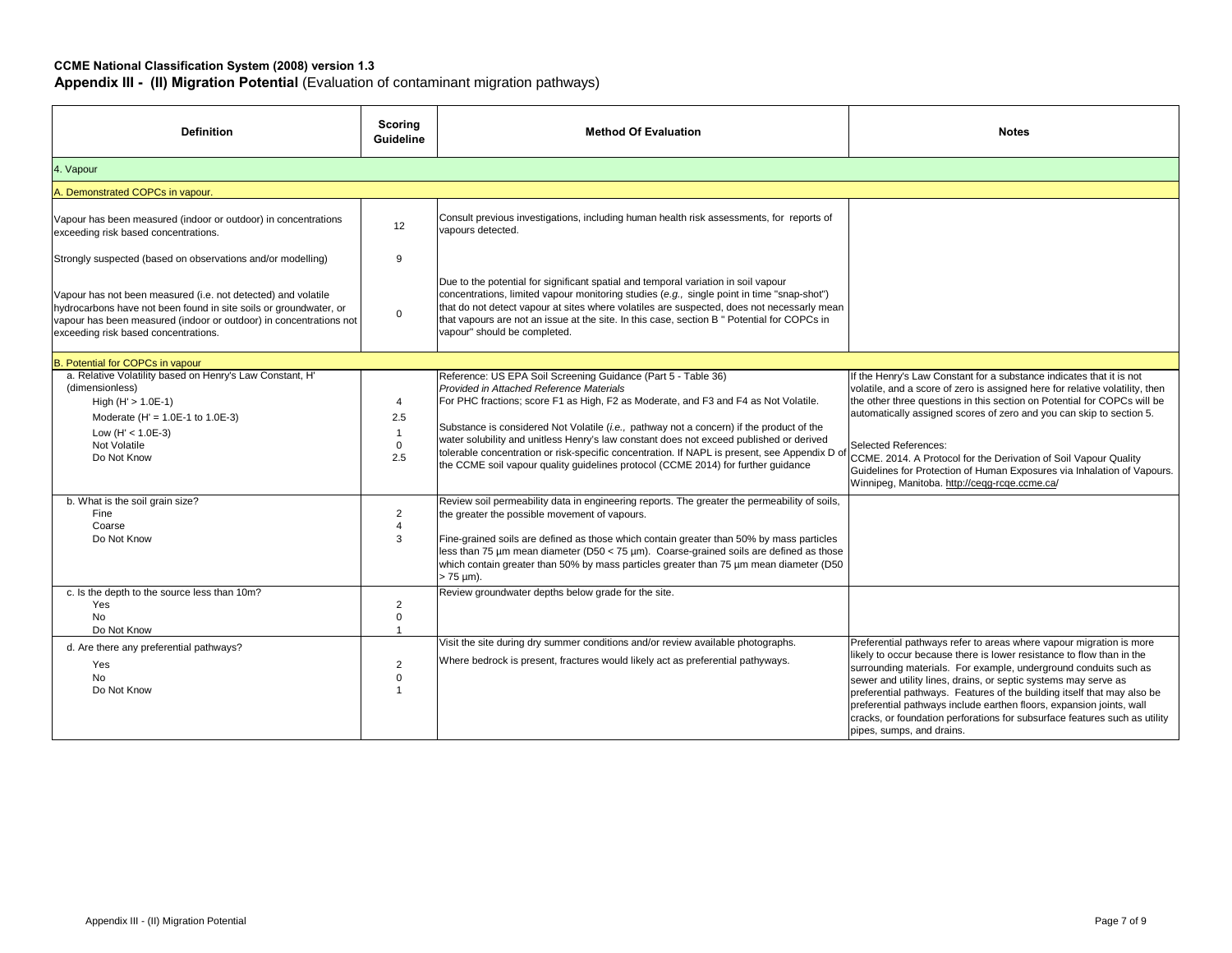| <b>Definition</b>                                                                                                                                                                                                                                                                                            | Scoring<br><b>Guideline</b>  | <b>Method Of Evaluation</b>                                                                                                                                                                                                                                                                                                                    | <b>Notes</b>                                                                                            |
|--------------------------------------------------------------------------------------------------------------------------------------------------------------------------------------------------------------------------------------------------------------------------------------------------------------|------------------------------|------------------------------------------------------------------------------------------------------------------------------------------------------------------------------------------------------------------------------------------------------------------------------------------------------------------------------------------------|---------------------------------------------------------------------------------------------------------|
| 5. Sediment Movement                                                                                                                                                                                                                                                                                         |                              |                                                                                                                                                                                                                                                                                                                                                |                                                                                                         |
| A. Demonstrated migration of sediments containing COPCs                                                                                                                                                                                                                                                      |                              |                                                                                                                                                                                                                                                                                                                                                |                                                                                                         |
| There is evidence to suggest that sediments originally deposited to<br>the site (exceeding the CCME sediment quality guidelines) have<br>migrated.                                                                                                                                                           | 12 <sup>°</sup>              | Review sediment assessment reports. Evidence of migration of contaminants in sediments Usually not considered a significant concern in lakes/marine<br>must be reported by someone experienced in the area.                                                                                                                                    | environments, but could be very important in rivers where transport<br>downstream could be significant. |
| Strongly suspected (based on observations and/or modelling)                                                                                                                                                                                                                                                  | 9                            |                                                                                                                                                                                                                                                                                                                                                |                                                                                                         |
| Sediments have been contained and there is no indication that<br>sediments will migrate in future.<br>Sediment meets CCME sediment quality quidelines or absence of<br>sediment exposure pathway (i.e., within 5 km of the site there are no<br>aquatic receiving environments, and therefore no sediments). | $\Omega$                     |                                                                                                                                                                                                                                                                                                                                                |                                                                                                         |
| B. Potential for sediment migration                                                                                                                                                                                                                                                                          |                              |                                                                                                                                                                                                                                                                                                                                                |                                                                                                         |
| a. Are the sediments having COPC exceedances capped with<br>sediments having no exceedances ("clean sediments")?<br>Yes<br><b>No</b><br>Do Not Know                                                                                                                                                          | $\mathbf 0$<br>$\mathcal{D}$ | Review existing sediment assessments. If sediment coring has been completed, it may<br>indicate that historically contaminated sediments have been covered over by newer "clean"<br>sediments. This assessment will require that cores collected demonstrate a low<br>concentration near the top and higher concentration with sediment depth. |                                                                                                         |
| b. For lakes and marine habitats, are the contaminated<br>sediments in shallow water and therefore likely to be affected<br>by tidal action, wave action or propeller wash?                                                                                                                                  |                              | select "no" for this question.                                                                                                                                                                                                                                                                                                                 |                                                                                                         |
| Yes                                                                                                                                                                                                                                                                                                          | $\overline{4}$               |                                                                                                                                                                                                                                                                                                                                                |                                                                                                         |
| Do Not Know                                                                                                                                                                                                                                                                                                  | $\overline{2}$               |                                                                                                                                                                                                                                                                                                                                                |                                                                                                         |
| c. For rivers, are the contaminated sediments in an area prone<br>to sediment scouring?<br>Yes<br><b>No</b>                                                                                                                                                                                                  | $\overline{4}$<br>0          | Review existing sediment assessments. It is important that the assessment is made under<br>worst case flows (high yearly flows). Under high yearly flows, areas which are commonly<br>depositional may become scoured. If the sediments present at the site are in a lake or<br>marine habitat, select "no" for this question.                 |                                                                                                         |
| <b>No</b><br>Do Not Know                                                                                                                                                                                                                                                                                     | $\mathbf 0$                  | Review existing sediment assessments. If the sediments present at the site are in a river,                                                                                                                                                                                                                                                     |                                                                                                         |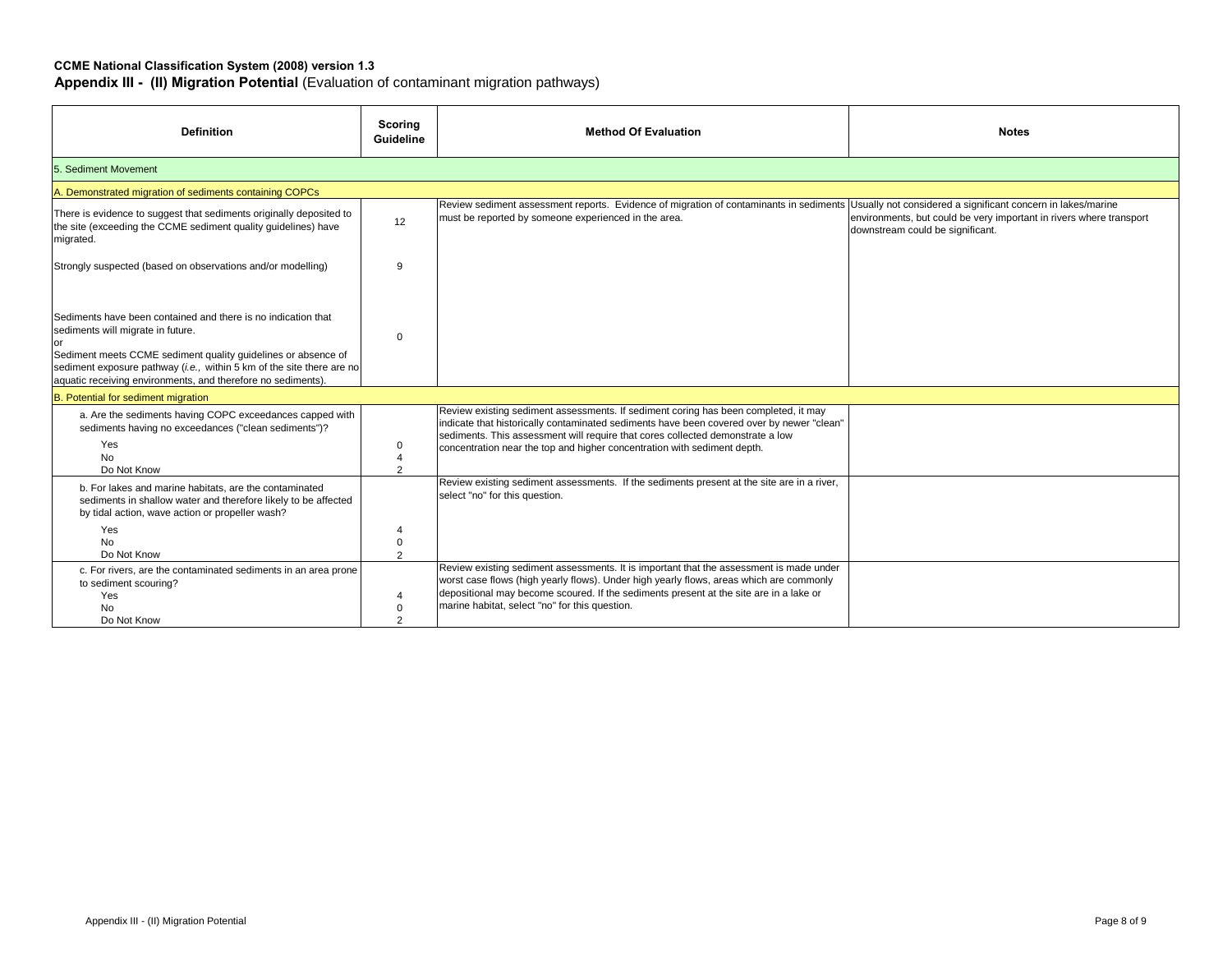| Definition                                                                                                  | Scoring<br>Guideline | <b>Method Of Evaluation</b>                                                                                  | <b>Notes</b> |
|-------------------------------------------------------------------------------------------------------------|----------------------|--------------------------------------------------------------------------------------------------------------|--------------|
| 6. Modifying Factors                                                                                        |                      |                                                                                                              |              |
| Are there subsurface utility conduits in the area affected by<br>contamination?<br>Yes<br>No<br>Do Not Know |                      | Consult existing engineering reports. Subsurface utilities can act as conduits for<br>contaminant migration. |              |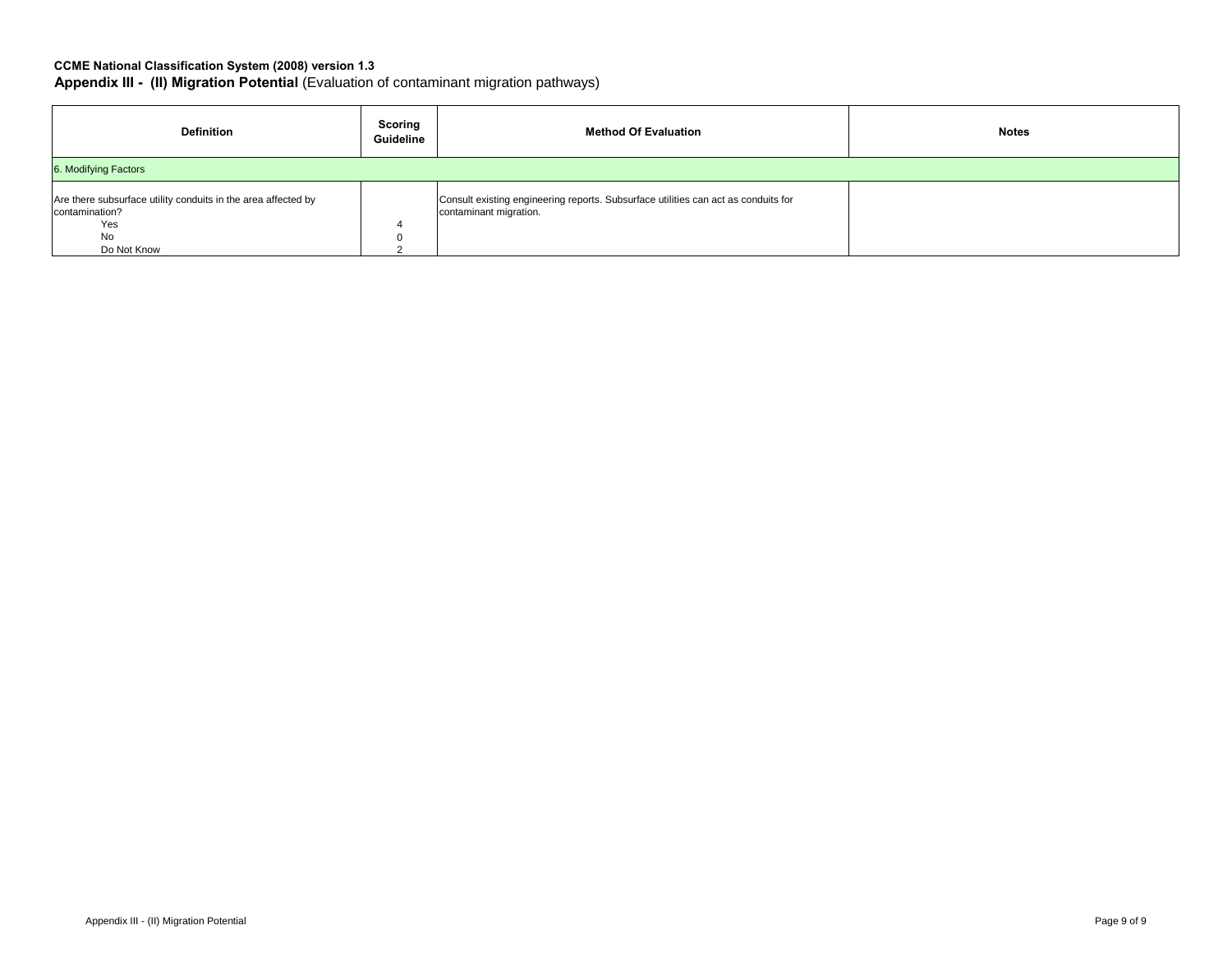| <b>Definition</b>                                                                                                                                                                                                                                                          | Score                                               | <b>Method Of Evaluation</b>                                                                                                                                                                                                                                                                                                                                                                                                                                                                                                                                                                                                                                                                                                                                                                                                                                                                                                                                                                                                                                                                                                                                                                                                                           | <b>Notes</b>                                                                                                                                                                                                                                                                                                                                                                                                                                                                                                                                                                                                                                                                    |
|----------------------------------------------------------------------------------------------------------------------------------------------------------------------------------------------------------------------------------------------------------------------------|-----------------------------------------------------|-------------------------------------------------------------------------------------------------------------------------------------------------------------------------------------------------------------------------------------------------------------------------------------------------------------------------------------------------------------------------------------------------------------------------------------------------------------------------------------------------------------------------------------------------------------------------------------------------------------------------------------------------------------------------------------------------------------------------------------------------------------------------------------------------------------------------------------------------------------------------------------------------------------------------------------------------------------------------------------------------------------------------------------------------------------------------------------------------------------------------------------------------------------------------------------------------------------------------------------------------------|---------------------------------------------------------------------------------------------------------------------------------------------------------------------------------------------------------------------------------------------------------------------------------------------------------------------------------------------------------------------------------------------------------------------------------------------------------------------------------------------------------------------------------------------------------------------------------------------------------------------------------------------------------------------------------|
| 1. Human                                                                                                                                                                                                                                                                   |                                                     |                                                                                                                                                                                                                                                                                                                                                                                                                                                                                                                                                                                                                                                                                                                                                                                                                                                                                                                                                                                                                                                                                                                                                                                                                                                       |                                                                                                                                                                                                                                                                                                                                                                                                                                                                                                                                                                                                                                                                                 |
| A. Known exposure                                                                                                                                                                                                                                                          |                                                     |                                                                                                                                                                                                                                                                                                                                                                                                                                                                                                                                                                                                                                                                                                                                                                                                                                                                                                                                                                                                                                                                                                                                                                                                                                                       |                                                                                                                                                                                                                                                                                                                                                                                                                                                                                                                                                                                                                                                                                 |
| Documented adverse impact or high quantified exposure which has or<br>will result in an adverse effect, injury or harm or impairment of the<br>safety to humans as a result of the contaminated site. (Class 1 Site*)                                                      | 22                                                  | *Where adverse effects on humans are documented, the site should<br>be automatically designated as a Class 1 site (i.e., action required).<br>Known impacts could include blood test results (e.g. blood lead > 10<br>ug/dL) or results of other health based studies and tests. There is no<br>need to proceed through the NCS in this case. However, a scoring<br>guideline (22) is provided in case a numerical score for the site is still<br>desired. A score of 22 can also be assigned when Hazard Quotients<br>(or Hazard Index) >> 1.0 or incremental lifetime cancer risks<br>considerably exceed acceptable levels defined by the jurisdiction for<br>carcinogenic chemicals.                                                                                                                                                                                                                                                                                                                                                                                                                                                                                                                                                              | Known adverse impact includes domestic and traditional food sources. Adverse effects based<br>on food chain transfer to humans and/or animals can be scored in this category. However,<br>the weight of evidence must show a direct link of a contaminated food source/supply and<br>subsequent ingestion/transfer to humans. Any associated adverse effects to the environment<br>are scored separately later in this worksheet.<br>Someone experienced must provide a thorough description of the sources researched to<br>evaluate and determine the quantified exposure/impact (adverse effect) in the vicinity of the<br>contaminated site.<br><b>Selected References:</b> |
| Same as above, but "Strongly Suspected" based on observations or<br>indirect evidence.                                                                                                                                                                                     | 10                                                  | This category can be based on the outcomes of risk assessments and<br>applies to studies which have reported Hazard Quotients (or Hazard<br>Index) > 0.2 (excluding the Estimated Daily Intake) or >1.0 with<br>Estimated Daily Intake and/or for noncarcinogenic chemicals and<br>incremental cancer risks that exceed acceptable levels defined by the<br>jurisdiction for carcinogenic chemicals (for most jurisdictions this is<br>typically either $>10^{-5}$ or $>10^{-6}$ ).                                                                                                                                                                                                                                                                                                                                                                                                                                                                                                                                                                                                                                                                                                                                                                   | Health Canada - Federal Contaminated Site Risk Assessment in Canada Parts 1 and 2<br>Guidance on Human Heath Screening Level Risk Assessments<br>http://www.hc-sc.gc.ca/ewh-semt/pubs/contamsite/index-eng.php<br>United States Environmental Protection Agency, Integrated Risk Information System (IRIS) -<br>http://toxnet.nlm.nih.gov                                                                                                                                                                                                                                                                                                                                       |
| No quantified or suspected exposures/impacts in humans.                                                                                                                                                                                                                    | $\Omega$                                            | The category, no exposure/impacts, can be based on the outcomes of<br>risk assessments and applies to studies which have reported Hazard<br>Quotients (or Hazard Index) of $\leq$ 0.2 (excluding the Estimated Daily<br>Intake) or ≤ 1.0 with Estimated Daily Intake AND incremental lifetime<br>cancer risks for carcinogenic chemicals that are within acceptable<br>levels as defined by the jurisdiction (for most jurisdictions this is less<br>than either $10^{-6}$ or $10^{-5}$ ).                                                                                                                                                                                                                                                                                                                                                                                                                                                                                                                                                                                                                                                                                                                                                            |                                                                                                                                                                                                                                                                                                                                                                                                                                                                                                                                                                                                                                                                                 |
| 3. Potential for human exposure                                                                                                                                                                                                                                            |                                                     |                                                                                                                                                                                                                                                                                                                                                                                                                                                                                                                                                                                                                                                                                                                                                                                                                                                                                                                                                                                                                                                                                                                                                                                                                                                       |                                                                                                                                                                                                                                                                                                                                                                                                                                                                                                                                                                                                                                                                                 |
| a) Land use (provides an indication of potential human exposure<br>scenarios)<br>Agricultural<br>Residential / Parkland<br>Commercial<br>Industrial<br>Do Not Know                                                                                                         | 3<br>$\overline{2}$<br>$\overline{1}$<br>0.5<br>1.5 | Review zoning and land use maps over the distances indicated. If the<br>proposed future land use is more "sensitive" than the current land<br>use, evaluate this factor assuming the proposed future use is in<br>place.<br>Agricultural land use is defined as uses of land where the activities<br>are related to the productive capability of the land or facility (e.g.,<br>greenhouse) and are agricultural in nature, or activities related to the<br>feeding and housing of animals as livestock. Residential/Parkland<br>land uses are defined as uses of land on which dwelling on a<br>permanent, temporary, or seasonal basis is the activity (residential),<br>as well as uses on which the activities are recreational in nature and<br>require the natural or human designed capability of the land to<br>sustain that activity (parkland). Parkland includes campgrounds, but<br>excludes wildlands such as national or provincial parks.<br>Commercial/Industrial land uses are defined as land on which the<br>activities are related to the buying, selling, or trading of merchandise<br>or services (commercial), as well as land uses which are related to<br>the production, manufacture, or storage of materials (industrial). | This is the main "receptor" factor used in site scoring. A higher score implies a greater<br>exposure and/or exposure of more sensitive human receptors (e.g., children).                                                                                                                                                                                                                                                                                                                                                                                                                                                                                                       |
| b) Indicate the level of accessibility to the contaminated portion of the<br>site (e.g., the potential for coming in contact with contamination)                                                                                                                           |                                                     | Review location and structures and contaminants at the site and<br>determine if there are intervening barriers between the site and<br>humans. A low rating should be assigned to a (covered) site<br>surrounded by a fence or in a remote location, whereas a high score                                                                                                                                                                                                                                                                                                                                                                                                                                                                                                                                                                                                                                                                                                                                                                                                                                                                                                                                                                             |                                                                                                                                                                                                                                                                                                                                                                                                                                                                                                                                                                                                                                                                                 |
| Limited barriers to prevent site access; contamination not covered<br>Moderate access or no intervening barriers, contaminants are<br>covered. Remote locations in which contaminants not covered.<br>Controlled access or remote location and contaminants are<br>covered | $\overline{2}$<br>$\overline{1}$<br>$\Omega$        | should be assigned to a site that has no cover, fence, natural barriers<br>or buffer.                                                                                                                                                                                                                                                                                                                                                                                                                                                                                                                                                                                                                                                                                                                                                                                                                                                                                                                                                                                                                                                                                                                                                                 |                                                                                                                                                                                                                                                                                                                                                                                                                                                                                                                                                                                                                                                                                 |
| Do Not Know                                                                                                                                                                                                                                                                | $\overline{1}$                                      |                                                                                                                                                                                                                                                                                                                                                                                                                                                                                                                                                                                                                                                                                                                                                                                                                                                                                                                                                                                                                                                                                                                                                                                                                                                       |                                                                                                                                                                                                                                                                                                                                                                                                                                                                                                                                                                                                                                                                                 |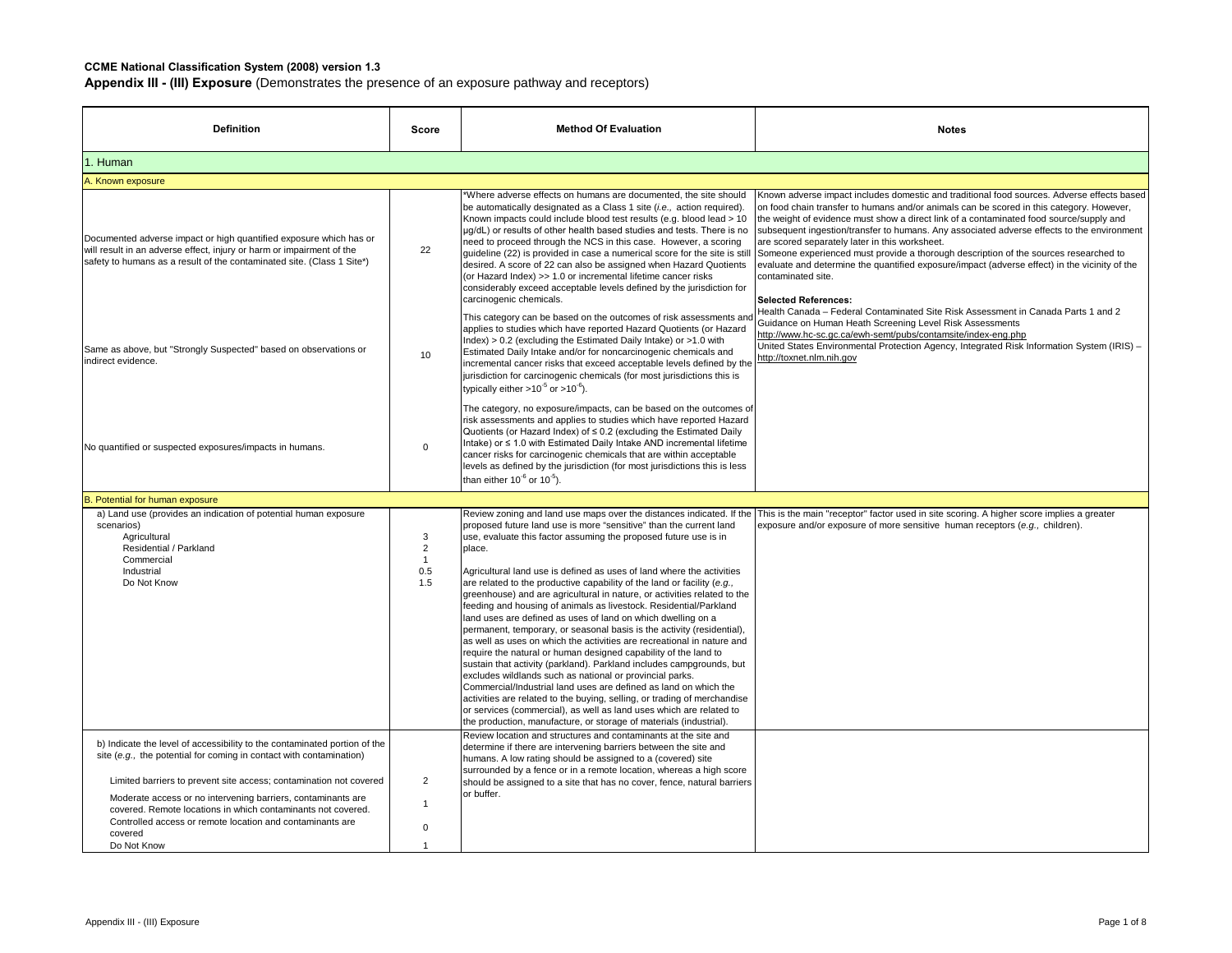| <b>Definition</b>                                                                                                                                                                                                                                                                                                                              | Score                                                | <b>Method Of Evaluation</b>                                                                                                                                                                                                                                                                                                                                                                                                                                                                                                                                                                                                      | <b>Notes</b>                                                                                                                                                                                                                                                                                                                                                                                                                                                                                                                                                                                                                                                                                                                                                                                                                                             |
|------------------------------------------------------------------------------------------------------------------------------------------------------------------------------------------------------------------------------------------------------------------------------------------------------------------------------------------------|------------------------------------------------------|----------------------------------------------------------------------------------------------------------------------------------------------------------------------------------------------------------------------------------------------------------------------------------------------------------------------------------------------------------------------------------------------------------------------------------------------------------------------------------------------------------------------------------------------------------------------------------------------------------------------------------|----------------------------------------------------------------------------------------------------------------------------------------------------------------------------------------------------------------------------------------------------------------------------------------------------------------------------------------------------------------------------------------------------------------------------------------------------------------------------------------------------------------------------------------------------------------------------------------------------------------------------------------------------------------------------------------------------------------------------------------------------------------------------------------------------------------------------------------------------------|
| B. Potential for human exposure                                                                                                                                                                                                                                                                                                                |                                                      |                                                                                                                                                                                                                                                                                                                                                                                                                                                                                                                                                                                                                                  |                                                                                                                                                                                                                                                                                                                                                                                                                                                                                                                                                                                                                                                                                                                                                                                                                                                          |
| c) Potential for intake of contaminated soil, water, sediment or foods<br>for operable or potentially operable pathways, as identified in<br>Worksheet II (Migration Potential).<br>i) direct contact<br>Is dermal contact with contaminated surface water.<br>groundwater, sediments or soils anticipated?<br>Yes<br><b>No</b><br>Do Not Know | 3<br>$\mathbf 0$<br>1.5                              | CCME guidelines, dermal contact is assumed. Exposure to surface<br>water, non-potable groundwater or sediments exceeding their<br>respective CCME quidelines will depend on the site. Select "Yes" if<br>dermal exposure to surface water, non-potable groundwater or<br>sediments is expected. For instance, dermal contact with sediments<br>would not be expected in an active port. Only soils in the top 1.5 m<br>are defined by CCME (2003) as surface soils. If contaminated soils<br>are only located deeper than 1.5 m, direct contact with soils is not<br>anticipated to be an operable contaminant exposure pathway. | If soils or potable groundwater are present exceeding their respective Exposure via the skin is generally believed to be a minor exposure route. However for some<br>organic contaminants, skin exposure can play a very important component of overall<br>exposure. Dermal exposure can occur while swimming in contaminated waters, bathing with<br>contaminated surface water/groundwater and digging in contaminated dirt, etc.                                                                                                                                                                                                                                                                                                                                                                                                                      |
| ii) inhalation (i.e., inhalation of dust, vapour)<br>Vapour - Are there inhabitable buildings on the site within 30 m<br>of soils or groundwater with volatile contamination as<br>determined in Worksheet II (Migration Potential)?<br>Yes<br><b>No</b><br>Do Not Know                                                                        | 3<br>$\mathbf 0$<br>1.5                              | If inhabitable buildings are on the site within 30 m of soils or<br>groundwater exceeding their respective quidelines for volatile<br>chemicals, there is a potential of risk to human health (Health<br>Canada, 2004). Review site investigations for location of soil samples<br>(having exceedances of volatile substances) relative to buildings.<br>Refer to (II) Migration Potential worksheet, 4B.a), Potential for<br>COPCs in Vapour for a definition of volatility.                                                                                                                                                    | Exposure via the lungs (inhalation) can be a very important exposure pathway. Inhalation can<br>be via both particulates (dust) and gas (vapours). Vapours can be a problem where buildings<br>have been built on former industrial sites or where volatile contaminants have migrated below<br>buildings resulting in the potential for vapour intrusion.<br>Assesses the potential for humans to be exposed to vapours originating from site soils. The<br>closer the receptor is to a source of volatile chemicals in soil, the greater the potential of<br>exposure. Also, coarser-grained soil will convey vapour much more efficiently in the soil than<br>finer grained material such as clays and silts.                                                                                                                                         |
| Dust - If there is contaminated surface soil (e.g., top 1.5 m),<br>indicate whether the soil is fine or coarse textured. If it is<br>known that surface soil is not contaminated, enter a score of<br>zero.<br>Fine<br>Coarse<br>Surface soil is not contaminated or absent (bedrock)<br>Do Not Know Texture                                   | 3<br>$\overline{1}$<br>$\mathbf 0$<br>$\overline{2}$ | Consult grain size data for the site. If soils (containing exceedances<br>of the CCME soil quality guidelines) predominantly consist of fine<br>material (having a median grain size of 75 microns; as defined by<br>CCME (2006)) then these soils are more likely to generate dusts.                                                                                                                                                                                                                                                                                                                                            | <b>General Notes:</b><br>Someone experienced must provide a thorough description of the sources researched to<br>determine the presence/absence of a vapour migration and/or dust generation in the vicinity<br>of the contaminated site. This information must be documented in the NCS Site Classification<br>Worksheet including contact names, phone numbers, e-mail correspondence and/or<br>reference maps/reports and other resource such as internet links.<br><b>Selected References:</b><br>Canadian Council of Ministers of the Environment (CCME). 2006. Protocol for the<br>Derivation of Environmental and Human Health Soil Quality Guidelines. PN 1332.<br>http://ceqq-rcqe.ccme.ca/<br>Golder, 2004. Soil Vapour Intrusion Guidance for Health Canada Screening Level Risk<br>Assessment (SLRA) Submitted to Health Canada, Burnaby, BC |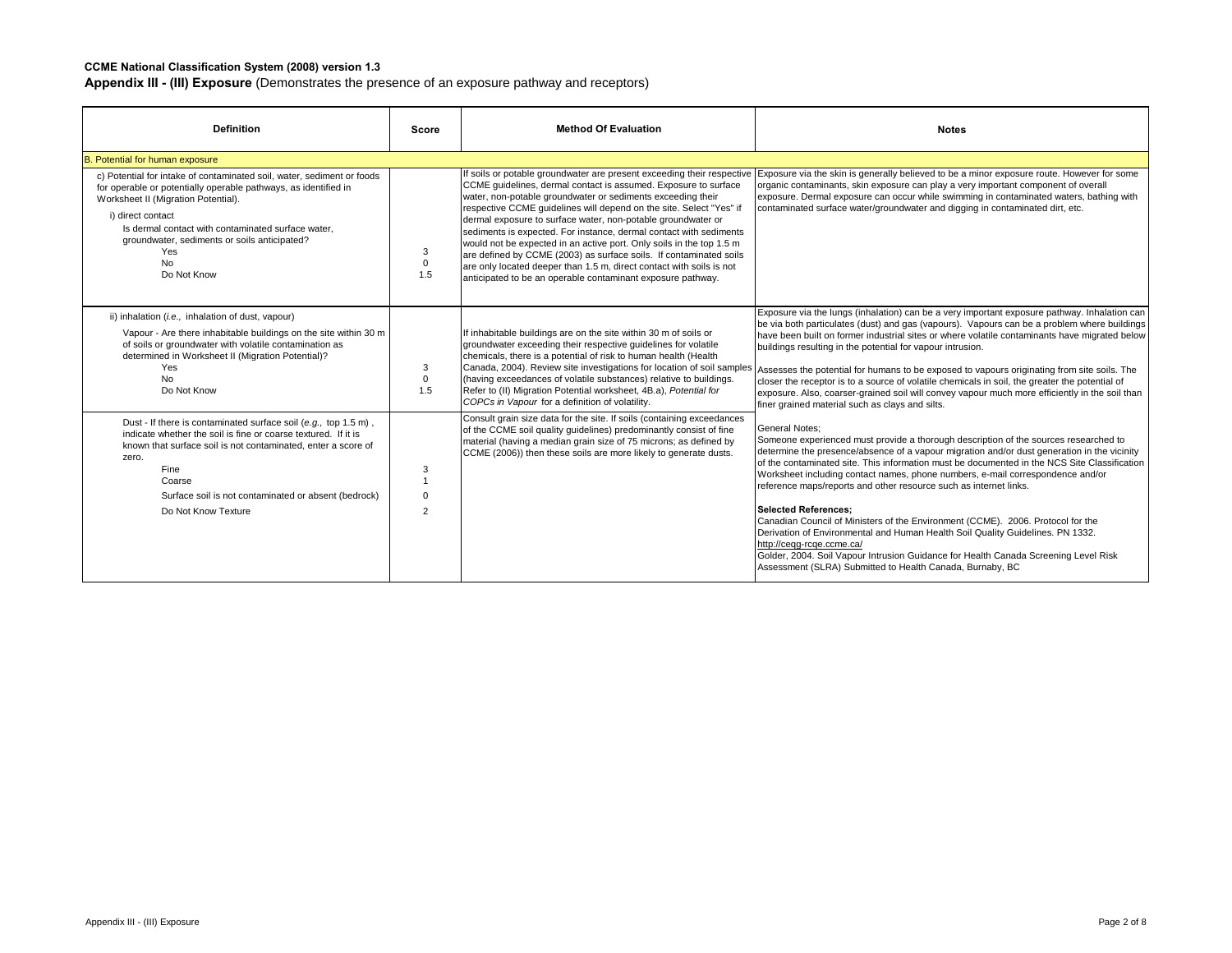| <b>Definition</b>                                                                                                                                                                                                                                                                                                                                                                                                               | Score                                                                             | <b>Method Of Evaluation</b>                                                                                                                                                                                                                                                                                                                                                                                                                                                                                                                                                                                                                                                                                                                                                                                                                                                                                                                                                                                                                                                                                                                                           | <b>Notes</b>                                                                                                                                                                                                                                                                                                                                                                                                                                                                                                                                                                                                                                                                                                                                                      |
|---------------------------------------------------------------------------------------------------------------------------------------------------------------------------------------------------------------------------------------------------------------------------------------------------------------------------------------------------------------------------------------------------------------------------------|-----------------------------------------------------------------------------------|-----------------------------------------------------------------------------------------------------------------------------------------------------------------------------------------------------------------------------------------------------------------------------------------------------------------------------------------------------------------------------------------------------------------------------------------------------------------------------------------------------------------------------------------------------------------------------------------------------------------------------------------------------------------------------------------------------------------------------------------------------------------------------------------------------------------------------------------------------------------------------------------------------------------------------------------------------------------------------------------------------------------------------------------------------------------------------------------------------------------------------------------------------------------------|-------------------------------------------------------------------------------------------------------------------------------------------------------------------------------------------------------------------------------------------------------------------------------------------------------------------------------------------------------------------------------------------------------------------------------------------------------------------------------------------------------------------------------------------------------------------------------------------------------------------------------------------------------------------------------------------------------------------------------------------------------------------|
| B. Potential for human exposure                                                                                                                                                                                                                                                                                                                                                                                                 |                                                                                   |                                                                                                                                                                                                                                                                                                                                                                                                                                                                                                                                                                                                                                                                                                                                                                                                                                                                                                                                                                                                                                                                                                                                                                       |                                                                                                                                                                                                                                                                                                                                                                                                                                                                                                                                                                                                                                                                                                                                                                   |
| iii) Ingestion (i.e., ingestion of food items, water and soils [for<br>children]), including traditional foods.<br>Drinking Water: Choose a score based on the proximity to a<br>drinking water supply, to indicate the potential for<br>contamination (present or future).<br>0 to 100 m<br>100 to 300 m<br>300 m to 1 km<br>1 to 5 $km$<br>No drinking water present<br>No potential for aquifer contamination<br>Do Not Know | 3<br>2.5<br>$\overline{2}$<br>1.5<br>$\mathbf 0$<br>$\mathsf 0$<br>$\overline{2}$ | Review available site data to determine if drinking water<br>is known or suspected to be contaminated above Guidelines for<br>drinking water supply) should be initiated to reduce or eliminate<br>exposure.<br>The evaluation of significant potential for exceedances of the water<br>supply in the future may be based on the capture zones of the<br>drinking water wells; contaminant travel times; computer modelling of<br>flow and contaminant transport.<br>For aquifers, examples of "No drinking water present" includes<br>municipal bylaws prohibiting water wells for potable water use and<br>naturally non-potable (e.g. saline) shallow groundwater.<br>Groundwater drinking water may not be at risk from contamination<br>due to a lack of hydrological connection between contaminated soil or<br>groundwater, or the drinking water is sufficiently up-gradient of the<br>contamination source. Selection of "No potential for aquifer<br>contamination" must be supported with sufficient documentation, e.g.<br>lithological and contaminant properties, well capture zones (map<br>drawn to scale), and capture zone delineation methodology. | <b>Selected References:</b><br>Guidelines for Canadian Drinking Water Quality:<br>(groundwater, surface water, private, commercial or municipal supply)  http://hc-sc.gc.ca/ewh-semt/water-eau/drink-potab/quide/index-eng.php<br>Canadian Drinking Water Quality. If drinking water supply is known to Drinking water can be an extremely important exposure pathway to humans. If site<br>be contaminated, some immediate action (e.g., provision of alternate groundwater or surface water is not used for drinking, then this pathway is considered to be<br>inoperable.<br>Consider both wild foods such as salmon, venison, caribou, as well as agricultural sources of<br>food items if the contaminated site is on or adjacent to agricultural land uses. |
| Is an alternative water supply readily available?<br>Yes<br><b>No</b><br>Not Applicable<br>Do Not Know                                                                                                                                                                                                                                                                                                                          | $\mathbf 0$<br>$\mathbf{1}$<br>$\mathbf 0$<br>0.5                                 | Answer Not Applicable if "No drinking water present" or "No potential<br>for aquifer contamination" was selected in previous question.                                                                                                                                                                                                                                                                                                                                                                                                                                                                                                                                                                                                                                                                                                                                                                                                                                                                                                                                                                                                                                |                                                                                                                                                                                                                                                                                                                                                                                                                                                                                                                                                                                                                                                                                                                                                                   |
| Is human ingestion of contaminated soils possible?<br>Yes<br><b>No</b><br>Do Not Know                                                                                                                                                                                                                                                                                                                                           | 3<br>$\mathbf 0$<br>1.5                                                           | If contaminated soils are located within the top 1.5 m, it is assumed<br>that ingestion of soils is an operable exposure pathway. Exposure to<br>soils deeper than 1.5 m is possible, but less likely, and the duration is<br>shorter. Refer to human health risk assessment reports for the site in<br>question.                                                                                                                                                                                                                                                                                                                                                                                                                                                                                                                                                                                                                                                                                                                                                                                                                                                     |                                                                                                                                                                                                                                                                                                                                                                                                                                                                                                                                                                                                                                                                                                                                                                   |
| Are food items consumed by people, such as plants, domestic<br>animals or wildlife harvested from the contaminated land and its<br>surroundings?<br>Yes<br>No.<br>Do Not Know                                                                                                                                                                                                                                                   | $\overline{1}$<br>$\mathbf 0$<br>0.5                                              | Use human health risk assessment reports (or others) to determine if<br>there is significant reliance on traditional food sources associated<br>with the site. Is the food item in question going to spend a large<br>proportion of its time at the site (e.g., large mammals may spend a<br>very small amount of time at a small contaminated site)? Human<br>health risk assessment reports for the site in question will also<br>provide information on potential bioaccumulation of the COPC in<br>question.                                                                                                                                                                                                                                                                                                                                                                                                                                                                                                                                                                                                                                                      |                                                                                                                                                                                                                                                                                                                                                                                                                                                                                                                                                                                                                                                                                                                                                                   |
| 2. Human Exposure Modifying Factors                                                                                                                                                                                                                                                                                                                                                                                             |                                                                                   |                                                                                                                                                                                                                                                                                                                                                                                                                                                                                                                                                                                                                                                                                                                                                                                                                                                                                                                                                                                                                                                                                                                                                                       |                                                                                                                                                                                                                                                                                                                                                                                                                                                                                                                                                                                                                                                                                                                                                                   |
| a) Strong reliance of local people on natural resources for survival<br>(i.e., food, water, shelter, etc.) in contaminated area.                                                                                                                                                                                                                                                                                                |                                                                                   |                                                                                                                                                                                                                                                                                                                                                                                                                                                                                                                                                                                                                                                                                                                                                                                                                                                                                                                                                                                                                                                                                                                                                                       |                                                                                                                                                                                                                                                                                                                                                                                                                                                                                                                                                                                                                                                                                                                                                                   |
| Yes<br>No<br>Do Not Know                                                                                                                                                                                                                                                                                                                                                                                                        | 6<br>$\mathbf 0$<br>$\overline{1}$                                                |                                                                                                                                                                                                                                                                                                                                                                                                                                                                                                                                                                                                                                                                                                                                                                                                                                                                                                                                                                                                                                                                                                                                                                       |                                                                                                                                                                                                                                                                                                                                                                                                                                                                                                                                                                                                                                                                                                                                                                   |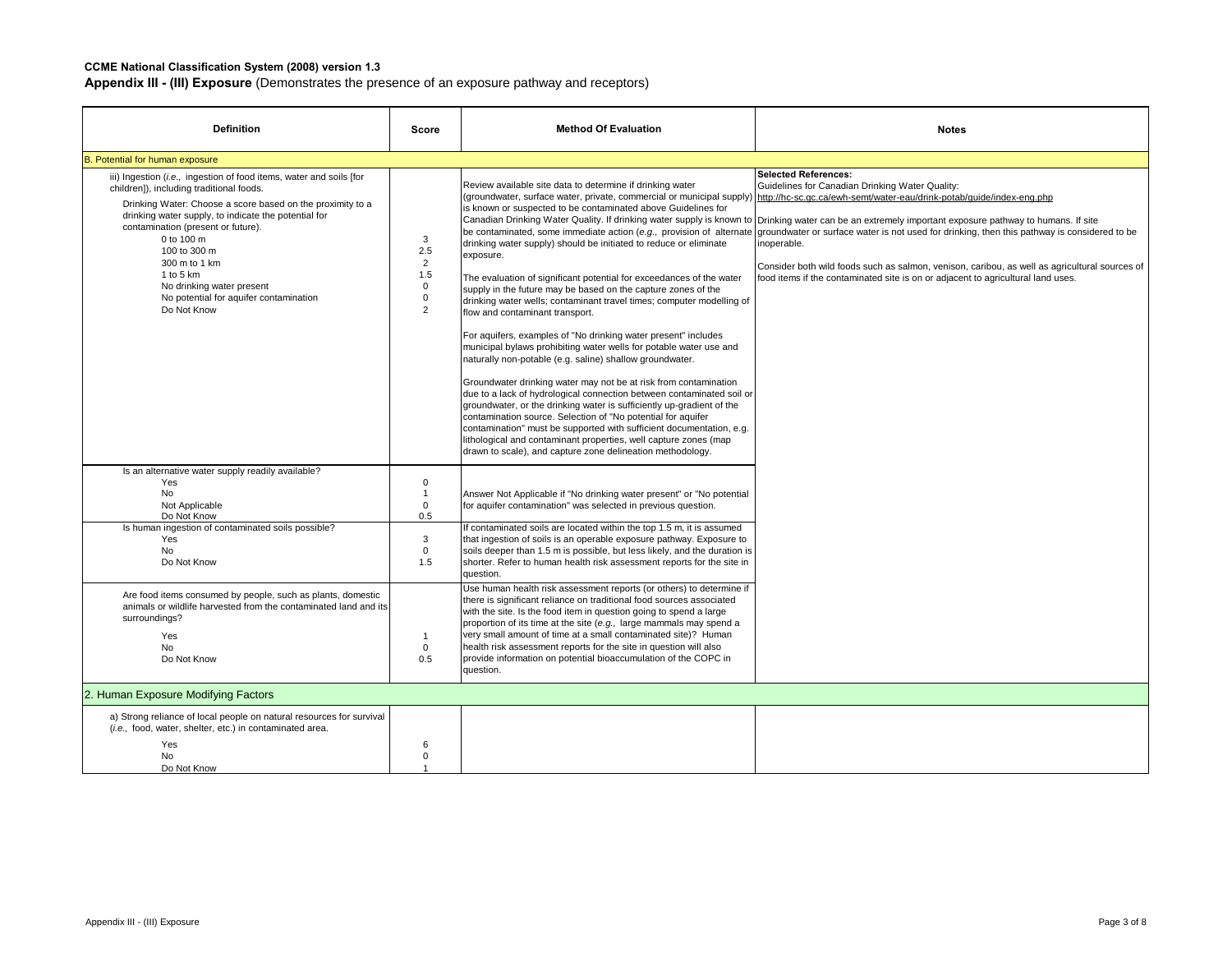| <b>Definition</b>                                                                                                                                                                                                                  | Score                                                      | <b>Method Of Evaluation</b>                                                                                                                                                                                                                                                                                                                                                                                                                                                                                                                                                                                                                                                                                                                                                                                                                                                                                                                                                                                                                                                                                                                                                                                                                                                                                                                                                                          | <b>Notes</b>                                                                                                                                                                                                                                                                                                                                                                                                                                                                                                                                                                                                                                                                                                                                                                                                                                                                                                                                                                                     |
|------------------------------------------------------------------------------------------------------------------------------------------------------------------------------------------------------------------------------------|------------------------------------------------------------|------------------------------------------------------------------------------------------------------------------------------------------------------------------------------------------------------------------------------------------------------------------------------------------------------------------------------------------------------------------------------------------------------------------------------------------------------------------------------------------------------------------------------------------------------------------------------------------------------------------------------------------------------------------------------------------------------------------------------------------------------------------------------------------------------------------------------------------------------------------------------------------------------------------------------------------------------------------------------------------------------------------------------------------------------------------------------------------------------------------------------------------------------------------------------------------------------------------------------------------------------------------------------------------------------------------------------------------------------------------------------------------------------|--------------------------------------------------------------------------------------------------------------------------------------------------------------------------------------------------------------------------------------------------------------------------------------------------------------------------------------------------------------------------------------------------------------------------------------------------------------------------------------------------------------------------------------------------------------------------------------------------------------------------------------------------------------------------------------------------------------------------------------------------------------------------------------------------------------------------------------------------------------------------------------------------------------------------------------------------------------------------------------------------|
| 3. Ecological                                                                                                                                                                                                                      |                                                            |                                                                                                                                                                                                                                                                                                                                                                                                                                                                                                                                                                                                                                                                                                                                                                                                                                                                                                                                                                                                                                                                                                                                                                                                                                                                                                                                                                                                      |                                                                                                                                                                                                                                                                                                                                                                                                                                                                                                                                                                                                                                                                                                                                                                                                                                                                                                                                                                                                  |
| A. Known exposure                                                                                                                                                                                                                  |                                                            |                                                                                                                                                                                                                                                                                                                                                                                                                                                                                                                                                                                                                                                                                                                                                                                                                                                                                                                                                                                                                                                                                                                                                                                                                                                                                                                                                                                                      |                                                                                                                                                                                                                                                                                                                                                                                                                                                                                                                                                                                                                                                                                                                                                                                                                                                                                                                                                                                                  |
| Documented adverse impact or high quantified exposure which has or<br>will result in an adverse effect, injury or harm or impairment of the<br>safety to terrestrial or aquatic organisms as a result of the<br>contaminated site. | 18                                                         | Some low levels of impact to ecological receptors are considered<br>acceptable, particularly on commercial and industrial land uses.<br>However, if ecological effects are deemed to be severe, the site may<br>be categorized as class one (i.e., a priority for remediation or risk<br>management), regardless of the numerical total NCS score. For the<br>purpose of application of the NCS, effects that would be considered<br>severe include observed effects on survival, growth or reproduction<br>which could threaten the viability of a population of ecological<br>receptors at the site. Other evidence that qualifies as severe adverse<br>effects may be determined based on professional judgement and in<br>consultation with the relevant jurisdiction. If ecological effects are<br>determined to be severe and an automatic Class 1 is assigned, there<br>is no need to proceed through the NCS. However, a scoring<br>quideline (18) is provided in case a numerical score for the site is still<br>desired.                                                                                                                                                                                                                                                                                                                                                                   | CCME, 1999: Canadian Water Quality Guidelines for the Protection of Aquatic Life.<br>CCME, 1999: Canadian Water Quality Guidelines for the Protection of Agricultural Water<br>Uses. http://ceqq-rcqe.ccme.ca/<br>Sensitive receptors- review: Canadian Council on Ecological Areas; www.ccea.org<br>Ecological effects should be evaluated at a population or community level, as opposed to at<br>the level of individuals. For example, population-level effects could include reduced<br>reproduction, growth or survival in a species. Community-level effects could include reduced<br>species diversity or relative abundances. Further discussion of ecological assessment<br>endpoints is provided in A Framework for Ecological Risk Assessment: General Guidance<br>(CCME 1996).<br>Notes:<br>Someone experienced must provide a thorough description of the sources researched to<br>classify the environmental receptors in the vicinity of the contaminated site. This information |
| Same as above, but "Strongly Suspected" based on observations or<br>indirect evidence.                                                                                                                                             | 12                                                         | This category can be based on the outcomes of risk assessments and<br>applies to studies which have reported Hazard Quotients >1.<br>Alternatively, known impacts can also be evaluated based on a<br>weight of evidence assessment involving a combination of site<br>observations, tissue testing, toxicity testing and quantitative<br>community assessments. Scoring of adverse effects on individual rare<br>or endangered species will be completed on a case-by-case basis<br>with full scientific justification.                                                                                                                                                                                                                                                                                                                                                                                                                                                                                                                                                                                                                                                                                                                                                                                                                                                                             | must be documented in the NCS Site Classification Worksheet including contact names,<br>phone numbers, e-mail correspondence and/or reference maps/reports and other resource<br>such as internet links.                                                                                                                                                                                                                                                                                                                                                                                                                                                                                                                                                                                                                                                                                                                                                                                         |
| No quantified or suspected exposures/impacts in terrestrial or aquatic<br>organisms                                                                                                                                                | $\Omega$                                                   | This category can be based on the outcomes of risk assessments and<br>applies to studies which have reported Hazard Quotients of less than<br>1 and no other observable or measurable sign of impacts.<br>Alternatively, it can be based on a combination of other lines of<br>evidence showing no adverse effects, such as site observations,<br>tissue testing, toxicity testing and quantitative community<br>assessments.                                                                                                                                                                                                                                                                                                                                                                                                                                                                                                                                                                                                                                                                                                                                                                                                                                                                                                                                                                        |                                                                                                                                                                                                                                                                                                                                                                                                                                                                                                                                                                                                                                                                                                                                                                                                                                                                                                                                                                                                  |
| B. Potential for ecological exposure (for the contaminated portion of the site)                                                                                                                                                    |                                                            |                                                                                                                                                                                                                                                                                                                                                                                                                                                                                                                                                                                                                                                                                                                                                                                                                                                                                                                                                                                                                                                                                                                                                                                                                                                                                                                                                                                                      |                                                                                                                                                                                                                                                                                                                                                                                                                                                                                                                                                                                                                                                                                                                                                                                                                                                                                                                                                                                                  |
| a) Terrestrial<br>i) Land use<br>Agricultural (or Wild lands)<br>Residential/Parkland<br>Commercial<br>Industrial<br>Do Not Know                                                                                                   | $_{\rm 3}$<br>$\overline{2}$<br>$\mathbf{1}$<br>0.5<br>1.5 | Review zoning and land use maps. If the proposed future land use is<br>more "sensitive" than the current land use, evaluate this factor<br>assuming the proposed future use is in place (indicate in the<br>Agricultural land use is defined as uses of land where the activities<br>are related to the productive capability of the land or facility (e.g.,<br>greenhouse) and are agricultural in nature, or activities related to the<br>feeding and housing of animals as livestock. Wild lands are grouped<br>with agricultural land due to the similarities in receptors that would be<br>expected to occur there (e.g., herbivorous mammals and birds) and<br>the similar need for a high level of protection to ensure ecological<br>functioning. Residential/Parkland land uses are defined as uses of<br>land on which dwelling on a permanent, temporary, or seasonal basis<br>is the activity (residential), as well as uses on which the activities are<br>recreational in nature and require the natural or human designed<br>capability of the land to sustain that activity (parkland).<br>Commercial/Industrial land uses are defined as land on which the<br>activities are related to the buying, selling, or trading of merchandise<br>or services (commercial), as well as land uses which are related to<br>the production, manufacture, or storage of materials (industrial). |                                                                                                                                                                                                                                                                                                                                                                                                                                                                                                                                                                                                                                                                                                                                                                                                                                                                                                                                                                                                  |
| ii) Uptake potential<br>Direct Contact - Are plants and/or soil invertebrates likely<br>exposed to contaminated soils at the site?<br>Yes<br>No<br>Do Not Know                                                                     | $\mathbf{1}$<br>$\Omega$<br>0.5                            | If contaminated soils are located within the top 1.5 m, it is assumed<br>that direct contact of soils with plants and soil invertebrates is an<br>operable exposure pathway. Exposure to soils deeper than 1.5 m is<br>possible, but less likely.                                                                                                                                                                                                                                                                                                                                                                                                                                                                                                                                                                                                                                                                                                                                                                                                                                                                                                                                                                                                                                                                                                                                                    |                                                                                                                                                                                                                                                                                                                                                                                                                                                                                                                                                                                                                                                                                                                                                                                                                                                                                                                                                                                                  |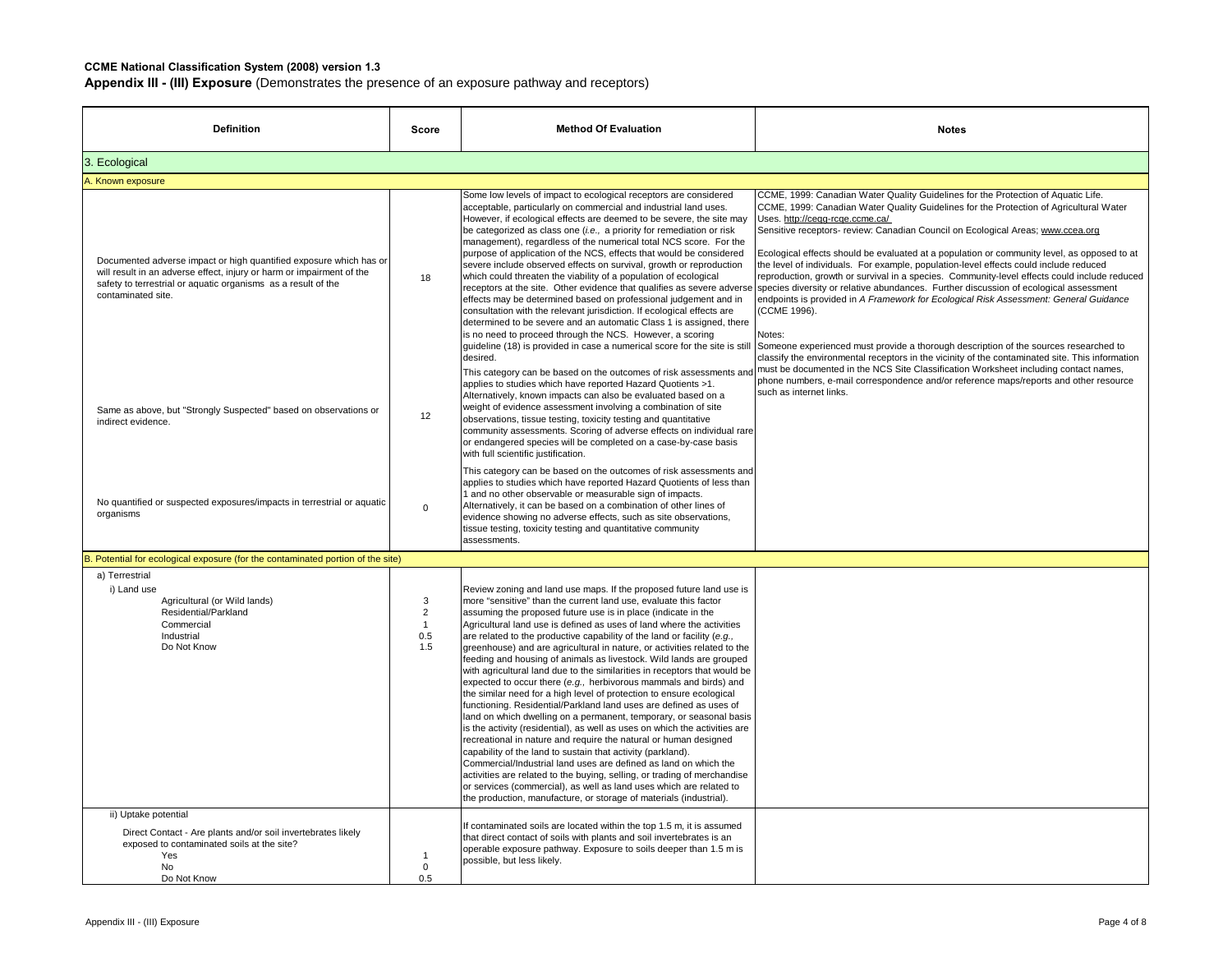| <b>Definition</b>                                                                                                                                                                                                                                                                                                                                                                                                                                     | Score                                                                                                              | <b>Method Of Evaluation</b>                                                                                                                                                                                                                                                                                                                                                                                                                                                                                                                                                                                                                                                                                                                                                                                                                                                                                                                                                                                                                                                                                                                                                                                                                                                              | <b>Notes</b>                                                                                                                                                                                                                                           |
|-------------------------------------------------------------------------------------------------------------------------------------------------------------------------------------------------------------------------------------------------------------------------------------------------------------------------------------------------------------------------------------------------------------------------------------------------------|--------------------------------------------------------------------------------------------------------------------|------------------------------------------------------------------------------------------------------------------------------------------------------------------------------------------------------------------------------------------------------------------------------------------------------------------------------------------------------------------------------------------------------------------------------------------------------------------------------------------------------------------------------------------------------------------------------------------------------------------------------------------------------------------------------------------------------------------------------------------------------------------------------------------------------------------------------------------------------------------------------------------------------------------------------------------------------------------------------------------------------------------------------------------------------------------------------------------------------------------------------------------------------------------------------------------------------------------------------------------------------------------------------------------|--------------------------------------------------------------------------------------------------------------------------------------------------------------------------------------------------------------------------------------------------------|
| B. Potential for ecological exposure (for the contaminated portion of the site)                                                                                                                                                                                                                                                                                                                                                                       |                                                                                                                    |                                                                                                                                                                                                                                                                                                                                                                                                                                                                                                                                                                                                                                                                                                                                                                                                                                                                                                                                                                                                                                                                                                                                                                                                                                                                                          |                                                                                                                                                                                                                                                        |
| iii) Ingestion (i.e., wildlife or domestic animals ingesting<br>contaminated food items, soils or water)<br>Are terrestrial animals likely to be ingesting contaminated<br>water at the site?<br>Yes<br><b>No</b><br>Do Not Know<br>Are terrestrial animals likely to be ingesting contaminated<br>soils at the site?<br><b>Yes</b><br><b>No</b><br>Do Not Know<br>Can the contamination identified bioaccumulate?<br>Yes<br><b>No</b><br>Do Not Know | $\overline{1}$<br>$\mathbf 0$<br>0.5<br>$\overline{1}$<br>$\mathbf 0$<br>0.5<br>$\mathbf{1}$<br>$\mathbf 0$<br>0.5 | Refer to an Ecological Risk Assessment for the site. If there is<br>contaminated surface water at the site, assume that terrestrial<br>organisms will ingest it.<br>Refer to an Ecological Risk Assessment report. Most animals will co-<br>ingest some soil while eating plant matter or soil invertebrates.<br>Substances can be considered bioaccumulative if:<br>• There is a Tissue Residue Guideline (TRG) or Soil Quality<br>Guideline for Soil and Food Ingestion for the protection of secondary<br>$(SQG_{2C})$ and/or tertiary consumers $(SQG_{3C})$ .<br>Bioaccumulation factor (BAF) or bioconcentration factor (BCF)<br>areater than 5000.<br>If BAF or BCF is not available, or reliable, the log Kow is equal to or<br>areater than 5.<br>If a literature review indicates that a substance biomagnifies, it should<br>be treated as biomagnifying regardless of whether or not it meets the<br>criteria above. It should also be noted that some substances with a<br>log Kow greater than 5 do not biomagnify. If studies on a substance<br>with a high Kow demonstrate a lack of biomagnification in upper<br>trophic levels, then the substance can be considered not<br>bioaccumulative.<br>Petroleum hydrocarbons F1 to F4 are not considered<br>bioaccumulative. | See attached Reference Material including log(Kow)<br>Consult CEPA (1999) Persistence and Bioaccumulation Regulations for additional guidance;<br>http://laws-lois.justice.gc.ca/eng/regulations/SOR-2000-107/page-1.html                              |
| Distance to sensitive terrestrial ecological area<br>0 to 300 m<br>300 m to 1 km<br>1 to 5 km<br>$> 5$ km<br>Do Not Know                                                                                                                                                                                                                                                                                                                              | 3<br>$\overline{2}$<br>$\overline{1}$<br>0.5<br>1.5                                                                | It is considered that within 300 m of a site, there is a concern for<br>contamination. Therefore an environmental receptor located within<br>this area of the site will be subject to further evaluations. It is also<br>considered that any environmental receptor located greater than 5 km<br>will not be a concern for evaluation. Review Conservation Authority<br>mapping and literature including Canadian Council on Ecological<br>Areas link: www.ccea.org                                                                                                                                                                                                                                                                                                                                                                                                                                                                                                                                                                                                                                                                                                                                                                                                                      | Environmental receptors include: local, regional or provincial species of interest or<br>significance; arctic environments (on a site specific basis); nature preserves, habitats for<br>species at risk, sensitive forests, natural parks or forests. |
| b) Aquatic<br>i) Classification of aquatic environment<br>Sensitive<br>Typical<br>Not applicable (no aquatic environment present)<br>Do Not Know                                                                                                                                                                                                                                                                                                      | 3<br>$\mathbf{1}$<br>$\mathbf 0$<br>$\overline{2}$                                                                 | 'Sensitive aquatic environments" include those in or adjacent to<br>shellfish or fish harvesting areas, marine parks, ecological reserves<br>and fish migration paths. Also includes those areas deemed to have<br>ecological significance such as for fish food resources, spawning<br>areas or having rare or endangered species.<br>'Typical aquatic environments" include those in areas other than<br>those listed above.                                                                                                                                                                                                                                                                                                                                                                                                                                                                                                                                                                                                                                                                                                                                                                                                                                                           |                                                                                                                                                                                                                                                        |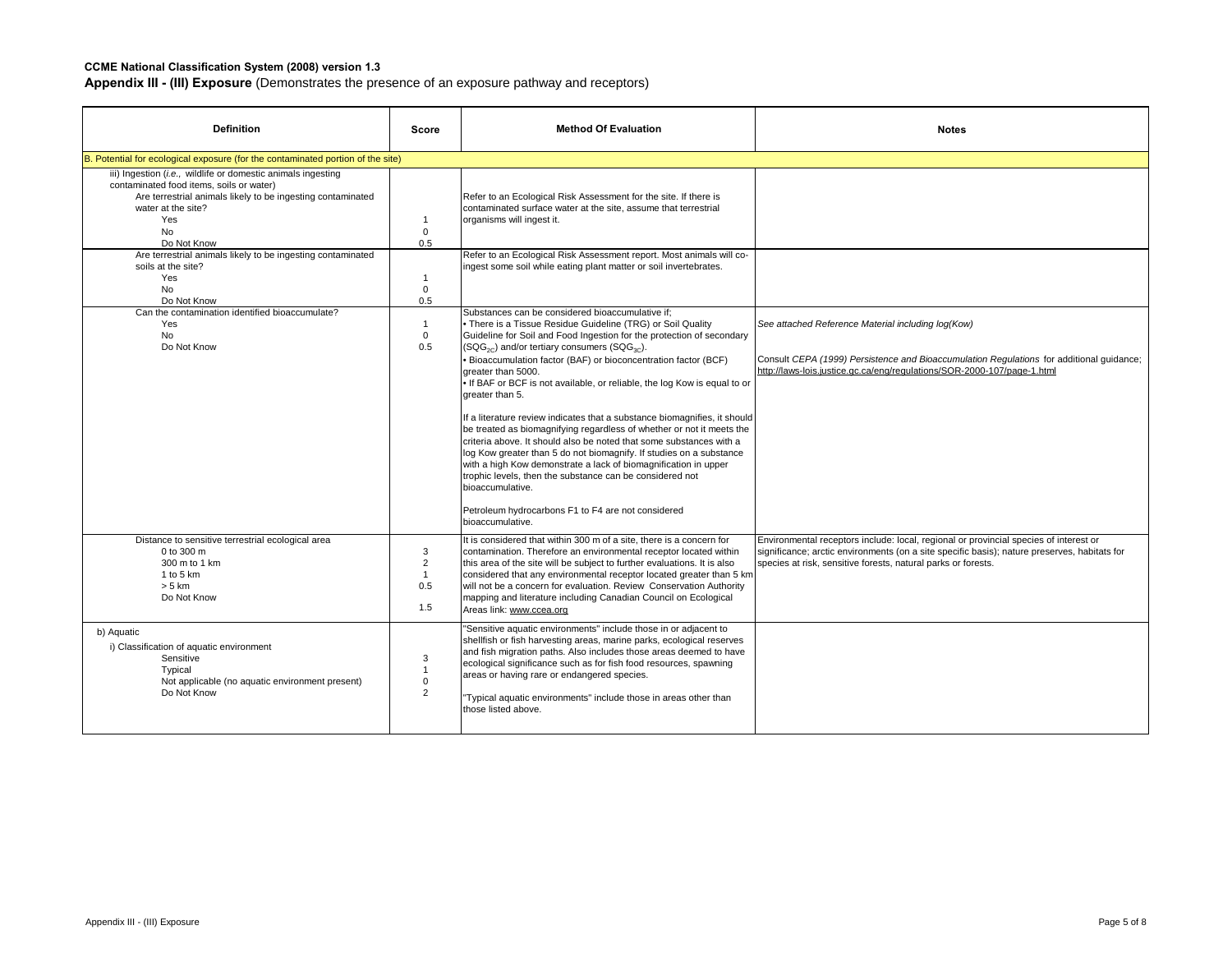| <b>Definition</b>                                                                                                                                                                                                                                                   | Score                                               | <b>Method Of Evaluation</b>                                                                                                                                                                                                                                                                                                                                                                                                                                                                                                                                                                                                                                                                                                                     | <b>Notes</b>                                                                                                                                                                                                              |
|---------------------------------------------------------------------------------------------------------------------------------------------------------------------------------------------------------------------------------------------------------------------|-----------------------------------------------------|-------------------------------------------------------------------------------------------------------------------------------------------------------------------------------------------------------------------------------------------------------------------------------------------------------------------------------------------------------------------------------------------------------------------------------------------------------------------------------------------------------------------------------------------------------------------------------------------------------------------------------------------------------------------------------------------------------------------------------------------------|---------------------------------------------------------------------------------------------------------------------------------------------------------------------------------------------------------------------------|
| B. Potential for ecological exposure (for the contaminated portion of the site)                                                                                                                                                                                     |                                                     |                                                                                                                                                                                                                                                                                                                                                                                                                                                                                                                                                                                                                                                                                                                                                 |                                                                                                                                                                                                                           |
| ii) Uptake potential<br>Does groundwater daylighting to an aquatic environment<br>exceed the CCME water quality quidelines for the protection of<br>aquatic life at the point of contact?<br>Yes<br>No (or Not Applicable)<br>Do Not Know                           | $\mathbf{1}$<br>$\Omega$<br>0.5                     | Groundwater concentrations of contaminants at the point of contact<br>with an aquatic receiving environment can be estimated in three<br>ways:<br>1) by comparing collected nearshore groundwater concentrations to<br>the CCME water quality quidelines (this will be a conservative<br>comparison, as contaminant concentrations in groundwater often<br>decrease between nearshore wells and the point of discharge).<br>2) by conducting groundwater modeling to estimate the concentration<br>of groundwater immediately before discharge.<br>3) by installing water samplers, "peepers", in the sediments in the<br>area of daylighting groundwater.                                                                                      |                                                                                                                                                                                                                           |
| Distance from the contaminated site to an important surface water<br>resource<br>0 to 300 m<br>300 m to 1 km<br>1 to 5 $km$<br>$> 5$ km<br>Do Not Know                                                                                                              | 3<br>$\overline{2}$<br>$\overline{1}$<br>0.5<br>1.5 | It is considered that within 300 m of a site, there is a concern for<br>contamination. Therefore an environmental receptor or important<br>water resource located within this area of the site will be subject to<br>further evaluation. It is also considered that any environmental<br>receptor located greater than 5 km away will not be a concern for<br>evaluation.<br>Review Conservation Authority mapping and literature including<br>Canadian Council on Ecological Areas link: www.ccea.org                                                                                                                                                                                                                                          | Environmental receptors include: local, regional or provincial species of interest or<br>significance, sensitive wetlands and fens and other aquatic environments.                                                        |
| Are aquatic species (i.e., forage fish, invertebrates or plants)<br>that are consumed by predatory fish or wildlife consumers, such<br>as mammals and birds, likely to accumulate contaminants in<br>their tissues?<br>Yes<br>No (or Not Applicable)<br>Do Not Know | $\overline{1}$<br>$\overline{0}$<br>0.5             | Substances can be considered bioaccumulative if:<br>. There is a Tissue Residue Guideline (TRG)<br>· Bioaccumulation factor (BAF) or bioconcentration factor (BCF)<br>greater than 5000.<br>. If BAF or BCF is not available, or reliable, the log Kow is equal to or<br>greater than 5.<br>If a literature review indicates that a substance biomagnifies, it should<br>be treated as biomagnifying regardless of whether or not it meets the<br>criteria above. It should also be noted that some substances with a<br>log Kow greater than 5 do not biomagnify. If studies on a substance<br>with a high Kow demonstrate a lack of biomagnification in upper<br>trophic levels, then the substance can be considered not<br>bioaccumulative. | See attached Reference Material including log(Kow)<br>Consult CEPA (1999) Persistence and Bioaccumulation Regulations for additional quidance;<br>http://laws-lois.justice.gc.ca/eng/regulations/SOR-2000-107/page-1.html |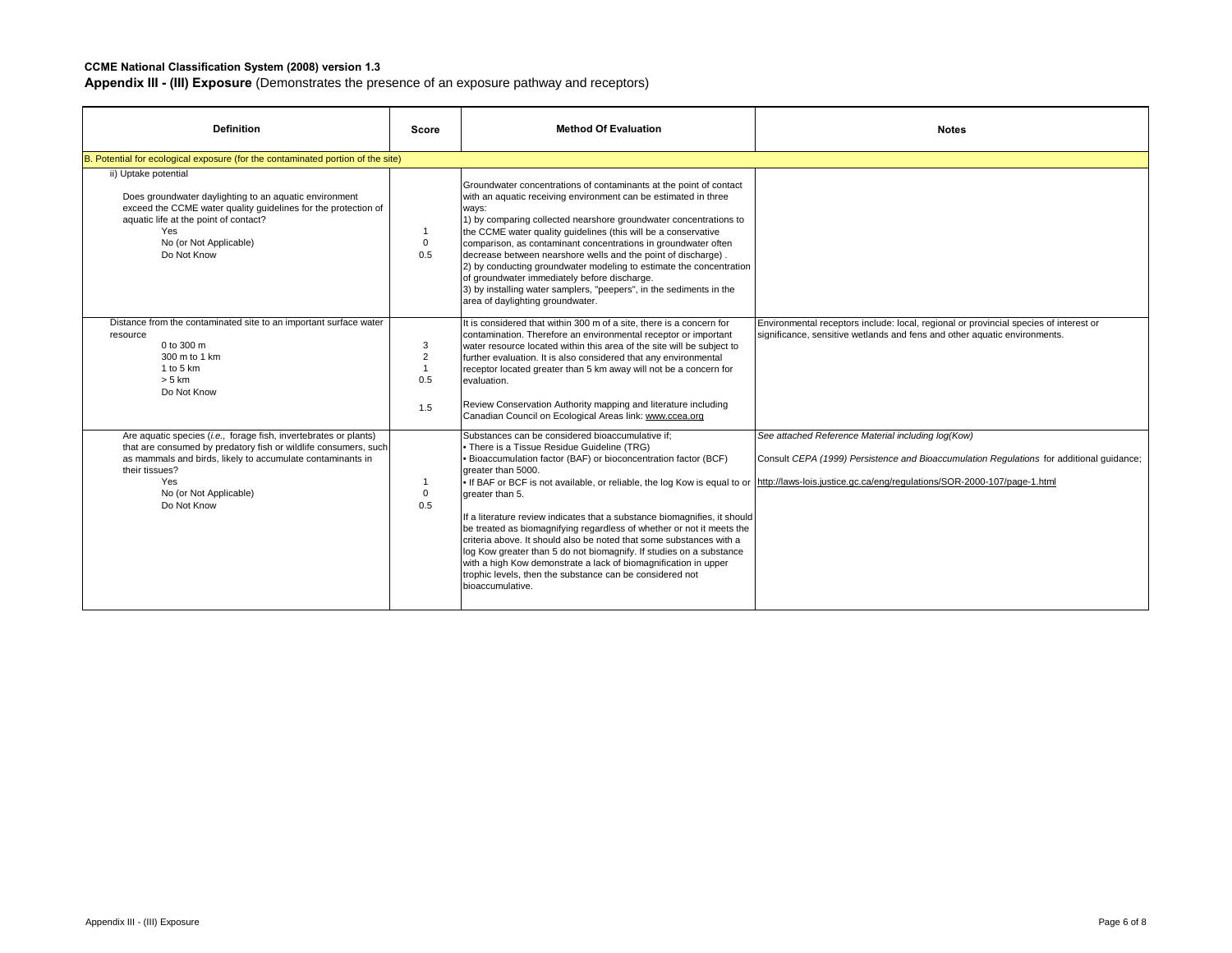| <b>Definition</b>                                                                                                                                                                                 | Score          | <b>Method Of Evaluation</b>                                                                                                                                                                                                                                                                                                                                                                                                                                                                                                                                                                                                                                                                                                     | <b>Notes</b>                                                                                                                                                                                                                                                                                                                                                                                                                                                                                                                                                                                                                                                                                                 |
|---------------------------------------------------------------------------------------------------------------------------------------------------------------------------------------------------|----------------|---------------------------------------------------------------------------------------------------------------------------------------------------------------------------------------------------------------------------------------------------------------------------------------------------------------------------------------------------------------------------------------------------------------------------------------------------------------------------------------------------------------------------------------------------------------------------------------------------------------------------------------------------------------------------------------------------------------------------------|--------------------------------------------------------------------------------------------------------------------------------------------------------------------------------------------------------------------------------------------------------------------------------------------------------------------------------------------------------------------------------------------------------------------------------------------------------------------------------------------------------------------------------------------------------------------------------------------------------------------------------------------------------------------------------------------------------------|
| 4. Ecological Exposure Modifying Factors                                                                                                                                                          |                |                                                                                                                                                                                                                                                                                                                                                                                                                                                                                                                                                                                                                                                                                                                                 |                                                                                                                                                                                                                                                                                                                                                                                                                                                                                                                                                                                                                                                                                                              |
| a) Known, or potential, occurrence of a species at risk.<br>Is there a potential for a species at risk to be present at the site, or<br>a known presence?<br>Yes<br>N <sub>o</sub><br>Do Not Know | 2<br>$\Omega$  | Consult any ecological risk assessment reports. If information is not<br>present, utilize on-line databases such as NatureServe Explorer<br>(http://explorer.natureserve.org/). Regional, Provincial (Environment<br>Ministries), or Federal staff (Fisheries and Oceans or Environment<br>Canada) should be able to provide some quidance.<br>To assess the potential for a species at risk to be present, the site (or<br>surroundings) should be located within range of a species at risk<br>(using on-line resources and consultation with knowledgeable<br>government departments or biologists, see above), and there should<br>be an assessment of habitat suitability for any identified potential<br>species at risk. | Species at risk include those that are extirpated, endangered, threatened, or of special<br>concern. For a list of species at risk, consult Schedule 1 of the federal Species at Risk Act<br>(http://www.sarareqistry.qc.ca/species/schedules e.cfm?id=1). Many provincial governments<br>may also provide regionally applicable lists of species at risk. For example, in British<br>Columbia, consult:<br>BCMWLAP. 2005. Endangered Species and Ecosystems in British Columbia. Provincial red<br>and blue lists. Ministry of Sustainable Resource Management and Water, Land and Air<br>Protection.<br>http://www2.gov.bc.ca/gov/content/environment/plants-animals-ecosystems/species-ecosystems-at-risk |
| b) Potential impact of aesthetics (e.g., enrichment of a lake or tainting of<br>food flavour).                                                                                                    |                |                                                                                                                                                                                                                                                                                                                                                                                                                                                                                                                                                                                                                                                                                                                                 |                                                                                                                                                                                                                                                                                                                                                                                                                                                                                                                                                                                                                                                                                                              |
| Is there evidence of aesthetic impact to receiving water bodies?                                                                                                                                  |                | Documentation may consist of environmental investigation reports,<br>press articles, petitions or other records.                                                                                                                                                                                                                                                                                                                                                                                                                                                                                                                                                                                                                | This Item will require some level of documentation by user, including contact names,<br>addresses, phone numbers, e-mail addresses. Evidence of changes must be documented,                                                                                                                                                                                                                                                                                                                                                                                                                                                                                                                                  |
| Yes<br>No<br>Do Not Know                                                                                                                                                                          | 2<br>$\Omega$  |                                                                                                                                                                                                                                                                                                                                                                                                                                                                                                                                                                                                                                                                                                                                 | please attach copy of report containing relevant information.                                                                                                                                                                                                                                                                                                                                                                                                                                                                                                                                                                                                                                                |
| Is there evidence of olfactory impact (i.e., unpleasant smell)?<br>Yes<br><b>No</b><br>Do Not Know                                                                                                | $\overline{2}$ | Examples of olfactory change can include the smell of a COPC or an<br>increase in the rate of decay in an aquatic habitat.                                                                                                                                                                                                                                                                                                                                                                                                                                                                                                                                                                                                      |                                                                                                                                                                                                                                                                                                                                                                                                                                                                                                                                                                                                                                                                                                              |
| Is there evidence of increase in plant growth in the lake or water<br>body?                                                                                                                       |                | A distinct increase of plant growth in an aquatic environment may<br>suggest enrichment. Nutrients e.g., nitrogen or phosphorous releases<br>to an aquatic body can act as a fertilizer.                                                                                                                                                                                                                                                                                                                                                                                                                                                                                                                                        |                                                                                                                                                                                                                                                                                                                                                                                                                                                                                                                                                                                                                                                                                                              |
| Yes<br>N <sub>o</sub><br>Do Not Know                                                                                                                                                              | 2<br>$\Omega$  |                                                                                                                                                                                                                                                                                                                                                                                                                                                                                                                                                                                                                                                                                                                                 |                                                                                                                                                                                                                                                                                                                                                                                                                                                                                                                                                                                                                                                                                                              |
| Is there evidence that fish or meat taken from or adjacent to the<br>site smells or tastes different?<br>Yes<br><b>No</b><br>Do Not Know                                                          | 2<br>O         | Some contaminants can result in a distinctive change in the way food<br>gathered from the site tastes or smells.                                                                                                                                                                                                                                                                                                                                                                                                                                                                                                                                                                                                                |                                                                                                                                                                                                                                                                                                                                                                                                                                                                                                                                                                                                                                                                                                              |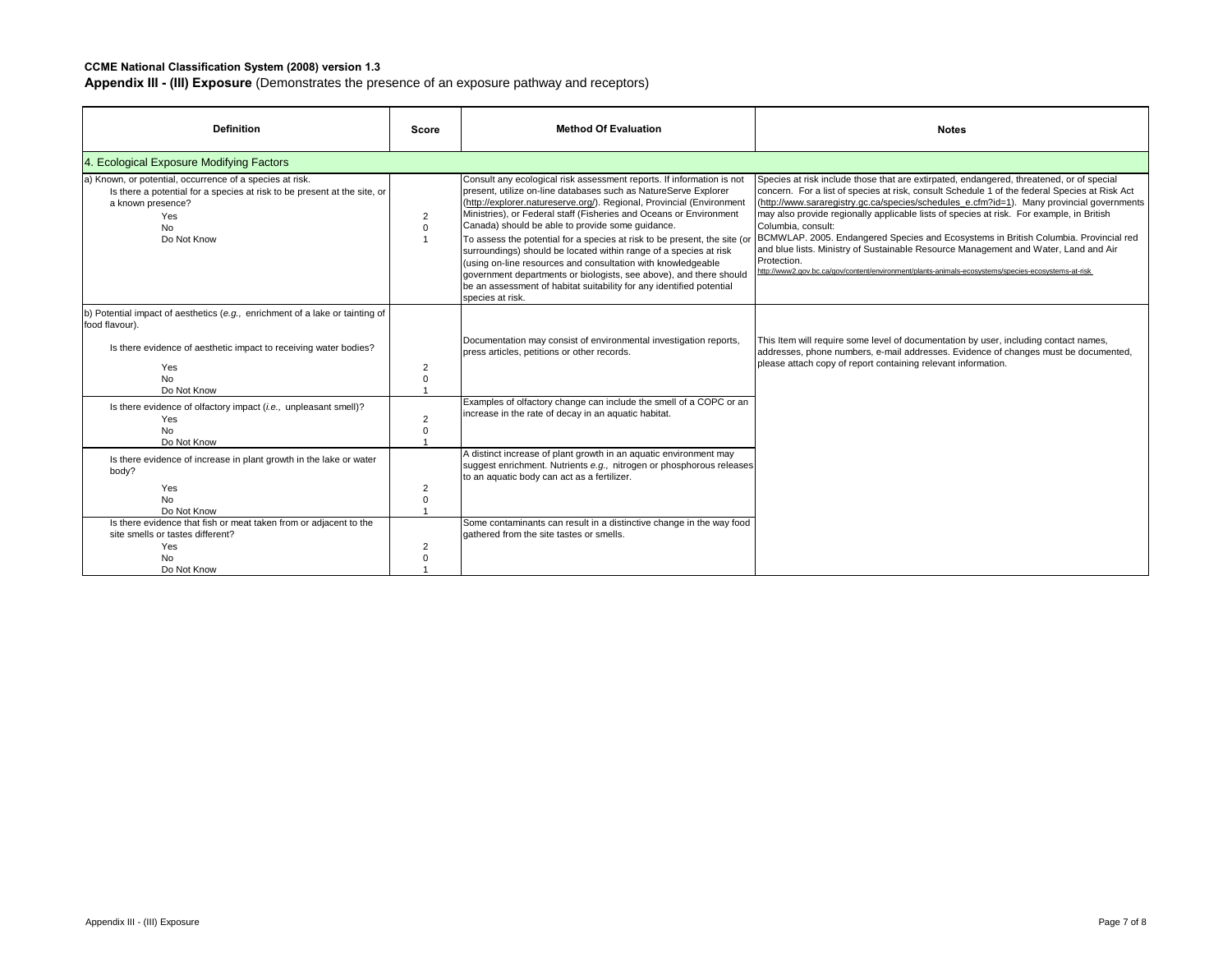| <b>Definition</b>                                                                                                                                                                                                       | Score | <b>Method Of Evaluation</b>                                                                                                                                                                                                                                                                                                                                                                           | <b>Notes</b>                                                                                                                                                                                                                                                                                                                                              |
|-------------------------------------------------------------------------------------------------------------------------------------------------------------------------------------------------------------------------|-------|-------------------------------------------------------------------------------------------------------------------------------------------------------------------------------------------------------------------------------------------------------------------------------------------------------------------------------------------------------------------------------------------------------|-----------------------------------------------------------------------------------------------------------------------------------------------------------------------------------------------------------------------------------------------------------------------------------------------------------------------------------------------------------|
| 5. Other Potential Contaminant Receptors                                                                                                                                                                                |       |                                                                                                                                                                                                                                                                                                                                                                                                       |                                                                                                                                                                                                                                                                                                                                                           |
| a) Exposure of permafrost (leading to erosion and structural concerns)<br>Are there improvements (roads, buildings) at the site dependant<br>upon the permafrost for structural integrity?<br>Yes<br>No.<br>Do Not Know |       | permafrost melts, the stability of the soil decreases, leading to<br>erosion. Human structures, such as roads and/or buildings are often<br>dependent on the stability that the permafrost provides.                                                                                                                                                                                                  | Plants and lichens provide a natural insulating layer which will help prevent thawing of the<br>permafrost during the summer. Plants and lichens may also absorb less solar radiation. Solar<br>Consult engineering reports, site plans or air photos of the site. When radiation is turned into heat which can also cause underlying permafrost to melt. |
| Is there a physical pathway which can transport soils released by<br>damaged permafrost to a nearby aquatic environment?<br>Yes<br>No<br>Do Not Know                                                                    |       | Melting permafrost leads to a decreased stability of underlying soils.<br>Wind or surface run-off erosion can carry soils into nearby aquatic<br>habitats. The increased soil loadings into a river can cause an<br>increase in total dissolved solids and a resulting decrease in aquatic<br>habitat quality. In addition, the erosion can bring contaminants from<br>soils to aquatic environments. |                                                                                                                                                                                                                                                                                                                                                           |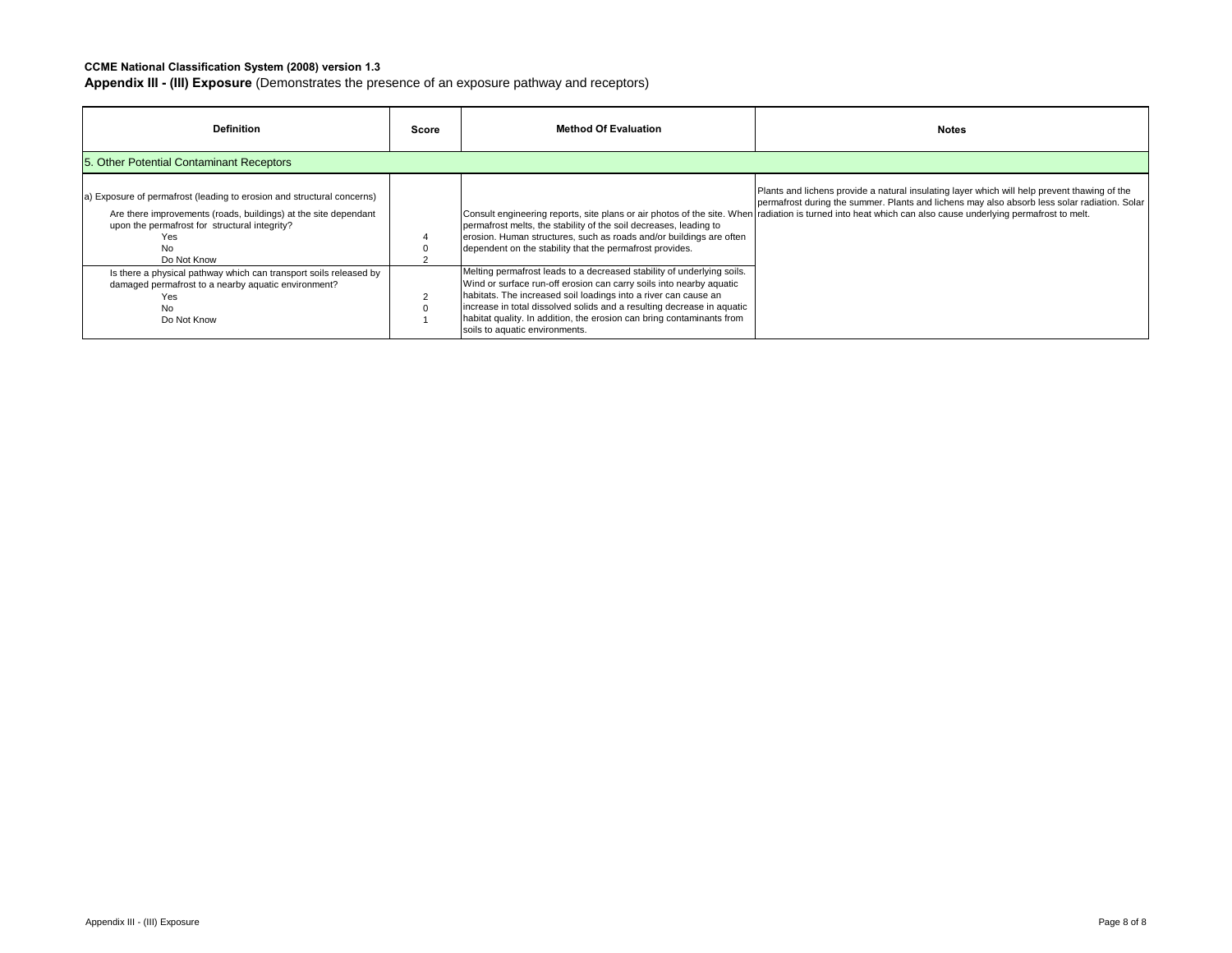**APPENDIX IV**

**SITE CLASSIFICATION WORKSHEETS**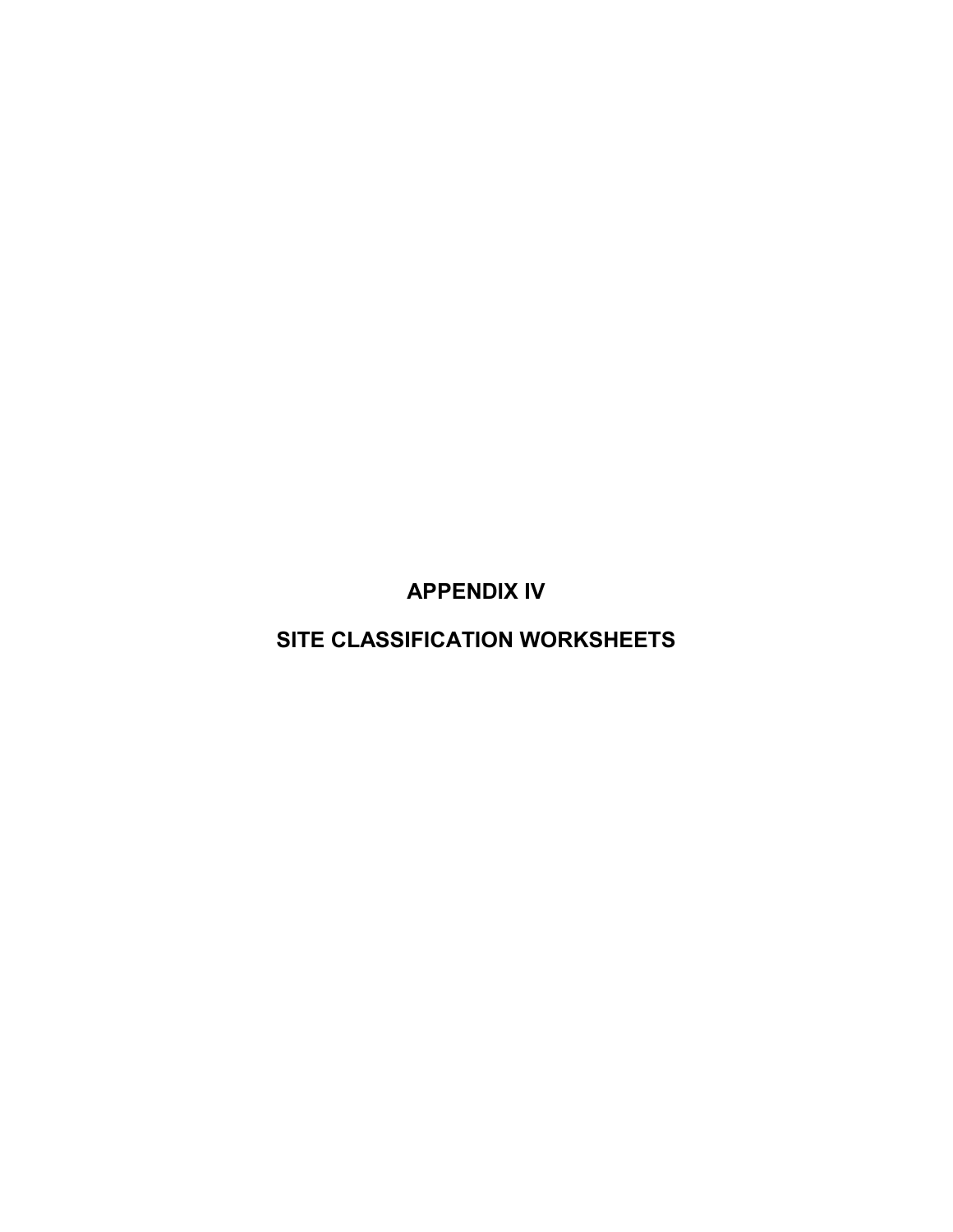#### **CCME National Classification System (2008) version 1.3 (I) Contaminant Characteristics**

| <b>Definition</b>                                                                                                                                                                                                                                                                                                  | Known                                                                         | <b>Potential</b>               | <b>Rationale for Score</b><br>(document any assumptions, reports, or site-specific information; provide references) |
|--------------------------------------------------------------------------------------------------------------------------------------------------------------------------------------------------------------------------------------------------------------------------------------------------------------------|-------------------------------------------------------------------------------|--------------------------------|---------------------------------------------------------------------------------------------------------------------|
| 1. Residency Media (replaces physical state)                                                                                                                                                                                                                                                                       |                                                                               |                                |                                                                                                                     |
| Which of the following residency media are known (or<br>strongly suspected) to have one or more exceedances of<br>the applicable CCME guidelines?<br>yes = has an exceedance or strongly suspected to have an<br>exceedance<br>no = does not have an exceedance or strongly suspected<br>not to have an exceedance |                                                                               |                                |                                                                                                                     |
| A. Soil<br>Yes<br>No<br>Do Not Know<br><b>B.</b> Groundwater<br>Yes<br><b>No</b><br>Do Not Know<br>C. Surface water<br>Yes                                                                                                                                                                                         | $\overline{c}$<br>$\Omega$<br>$\overline{2}$<br>$\mathbf 0$<br>$\overline{2}$ | $\mathbf{1}$<br>$\mathbf{1}$   |                                                                                                                     |
| No<br>Do Not Know<br>D. Sediment<br>Yes<br>No<br>Do Not Know                                                                                                                                                                                                                                                       | $\mathbf 0$<br>$\overline{c}$<br>$\mathbf 0$                                  | $\mathbf{1}$<br>$\overline{1}$ |                                                                                                                     |
| 1. Residency Media Subtotal                                                                                                                                                                                                                                                                                        |                                                                               |                                | enter into Summary Score Sheet and add to Raw Total Score below                                                     |
| 2. Chemical Hazard                                                                                                                                                                                                                                                                                                 |                                                                               |                                |                                                                                                                     |
| What is the relative degree of chemical hazard of the<br>contaminant in the list of hazard rankings proposed by the<br>Federal Contaminated Sites Action Plan (FCSAP)?<br>High<br>Medium<br>Low<br>Do Not Know                                                                                                     | 8<br>$\overline{4}$<br>$\overline{2}$                                         | $\overline{4}$                 |                                                                                                                     |
| 2. Chemical Hazard Subtotal                                                                                                                                                                                                                                                                                        |                                                                               |                                | enter into Summary Score Sheet and add to Raw Total Score below                                                     |
| 3. Contaminant Exceedance Factor                                                                                                                                                                                                                                                                                   |                                                                               |                                |                                                                                                                     |
| What is the ratio between the measured contaminant<br>concentration and the applicable CCME guidelines (or other<br>"standards")?<br>NAPL (mobile or immobile)<br>High (>100x)<br>Medium (10x to 100x)<br>Low $(1x to 10x)$<br>Do Not Know                                                                         | 8<br>6<br>4<br>$\overline{2}$                                                 | 4                              |                                                                                                                     |
| 3. Contaminant Exceedance Factor Subtotal                                                                                                                                                                                                                                                                          |                                                                               |                                | enter into Summary Score Sheet and add to Raw Total Score below                                                     |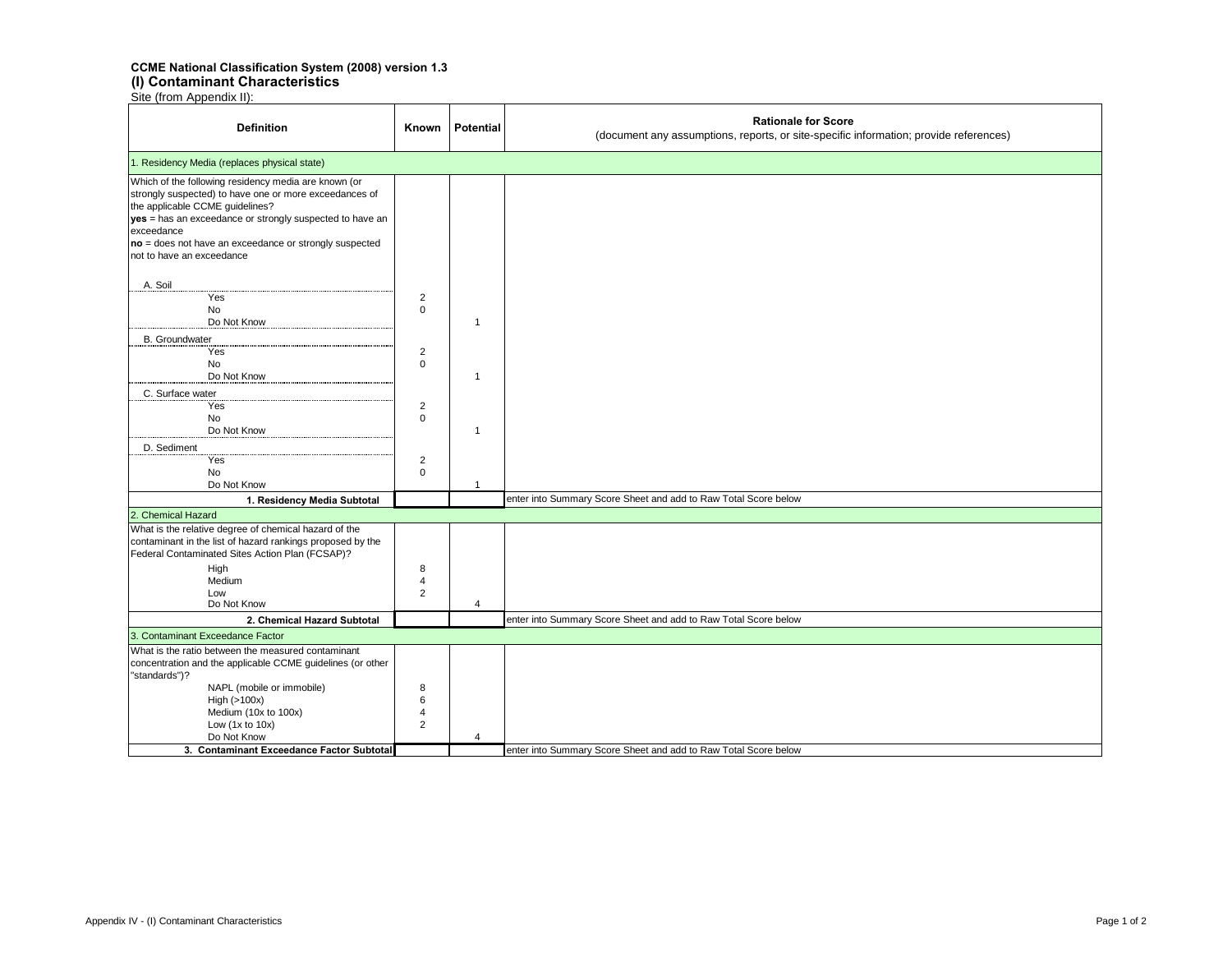#### **CCME National Classification System (2008) version 1.3 (I) Contaminant Characteristics**

Site (from Appendix II):

| <b>Definition</b>                                                                                                                                                                                         | Known                         | Potential      | <b>Rationale for Score</b><br>(document any assumptions, reports, or site-specific information; provide references) |
|-----------------------------------------------------------------------------------------------------------------------------------------------------------------------------------------------------------|-------------------------------|----------------|---------------------------------------------------------------------------------------------------------------------|
| 4. Contaminant Quantity (known or strongly suspected)                                                                                                                                                     |                               |                |                                                                                                                     |
| What is the known or strongly suspected quantity of all<br>contaminants?<br>>10 hectare (ha) or 5000 $m^3$<br>2 to 10 ha or 1000 to 5000 m <sup>3</sup><br>$<$ 2 ha or 1000 m <sup>3</sup><br>Do Not Know | 9<br>6<br>$\overline{2}$      |                |                                                                                                                     |
| 4. Contaminant Quality Subtotal                                                                                                                                                                           |                               |                | enter into Summary Score Sheet and add to Raw Total Score below                                                     |
| 5. Modifying Factors                                                                                                                                                                                      |                               |                |                                                                                                                     |
| Does the chemical fall in the class of persistent chemicals<br>based on its behavior in the environment?                                                                                                  |                               |                |                                                                                                                     |
| Yes<br><b>No</b><br>Do Not Know                                                                                                                                                                           | $\overline{2}$<br>$\mathbf 0$ |                |                                                                                                                     |
| Are there contaminants present that could cause damage to<br>utilities and infrastructure, either now or in the future, given<br>their location?<br>Yes<br><b>No</b>                                      | $\overline{2}$<br>$\mathbf 0$ |                |                                                                                                                     |
| Do Not Know                                                                                                                                                                                               |                               |                |                                                                                                                     |
| How many different contaminant classes have<br>representative CCME guideline exceedances?                                                                                                                 |                               |                |                                                                                                                     |
| One<br>Two to Four<br>Five or More<br>Do Not Know                                                                                                                                                         | 0<br>$\overline{2}$<br>3      | $\overline{2}$ |                                                                                                                     |
| 5. Modifying Factor Subtotal                                                                                                                                                                              |                               |                | enter into Summary Score Sheet and add to Raw Total Score below                                                     |

#### **Contaminant Characteristic Total**

| <b>Raw Total Score</b>                                | add up each Subtotal Column |
|-------------------------------------------------------|-----------------------------|
| Raw Combined Total Score (Known + Potential)          | add two values above        |
| Adjusted Total Score (Raw Combined / 40 * 33)         | maximum 33                  |
| Total Number of Times that "Do Not Know" was Selected |                             |

Appendix IV - (I) Contaminant Characteristics Page 2 of 2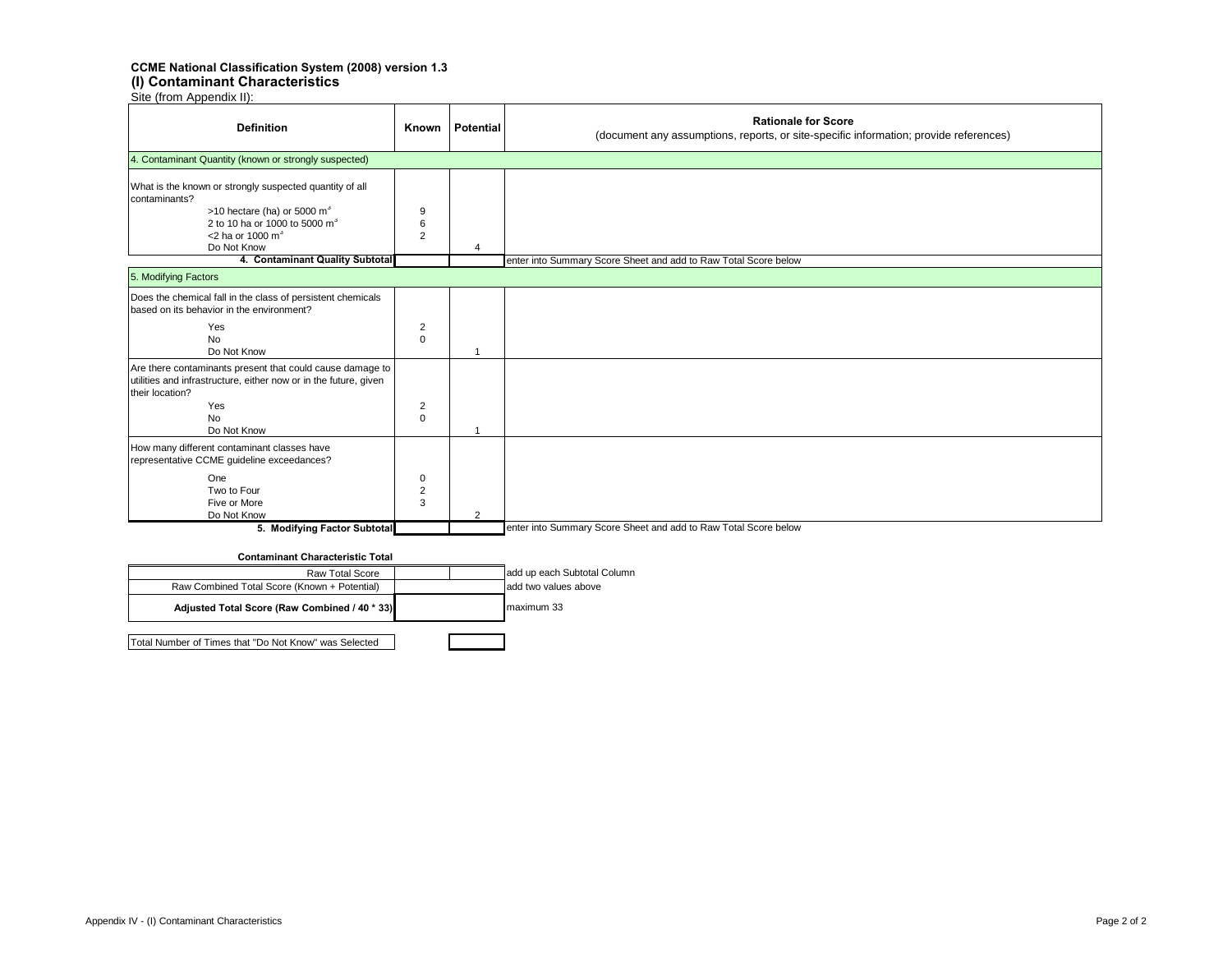**(II) Migration Potential** (Evaluation of contaminant migration pathways)

Site (from Appendix II):

| <b>Definition</b>                                                                                                                                                                                                                                                                                                                                                                                                                                                                                                                                                                                                                                                                                             | Known       | <b>Potential</b>           | <b>Rationale for Score</b><br>(document any assumptions, reports, or site-specific information; provide references) |
|---------------------------------------------------------------------------------------------------------------------------------------------------------------------------------------------------------------------------------------------------------------------------------------------------------------------------------------------------------------------------------------------------------------------------------------------------------------------------------------------------------------------------------------------------------------------------------------------------------------------------------------------------------------------------------------------------------------|-------------|----------------------------|---------------------------------------------------------------------------------------------------------------------|
| 1. Groundwater Movement                                                                                                                                                                                                                                                                                                                                                                                                                                                                                                                                                                                                                                                                                       |             |                            |                                                                                                                     |
| A. Known COPC exceedances and an operable groundwater<br>pathway within and/or beyond the property boundary.                                                                                                                                                                                                                                                                                                                                                                                                                                                                                                                                                                                                  |             |                            |                                                                                                                     |
| i) For potable groundwater environments, 1)<br>groundwater concentrations exceed background<br>concentrations and 1X the Guideline for Canadian Drinking<br>Water Quality (GCDWQ) or 2) there is known contact of<br>contaminants with groundwater, based on physical<br>evidence of groundwater contamination.<br>For non-potable environments (typically urban<br>environments with municipal services), 1) groundwater<br>concentrations exceed 1X the appropriate non potable<br>guidelines or modified generic guidelines (which exclude<br>ingestion of drinking water pathway) or 2) there is known<br>contact of contaminants with groundwater, based on<br>physical evidence of groundwater impacts. | 12          |                            |                                                                                                                     |
| ii) Same as (i) except the information is not known but<br>strongly suspected based on indirect observations.                                                                                                                                                                                                                                                                                                                                                                                                                                                                                                                                                                                                 | 9           |                            |                                                                                                                     |
| iii) Meets GCDWQ for potable environments; meets non-<br>potable criteria or modified generic criteria (excludes<br>ingestion of drinking water pathway) for non-potable<br>environments<br>or<br>Absence of groundwater exposure pathway (i.e., there is no<br>aquifer at the site or there is an adequate isolating layer<br>between the aquifer and the contamination, and within 5 km<br>of the site there are no aquatic receiving environments and<br>the groundwater does not daylight).                                                                                                                                                                                                               | $\mathbf 0$ | Go to<br>Potential<br>(1B) |                                                                                                                     |
| Score (go to 2A)                                                                                                                                                                                                                                                                                                                                                                                                                                                                                                                                                                                                                                                                                              |             |                            | enter into Summary Score Sheet (Section 1 - Known) and add to Raw Total Score below                                 |

**NOTE: If a score is assigned here for Known COPC Exceedances, then you should**

**skip Part B (Potential for groundwater pathway) and go to Section 2 (Surface Water Pathway)**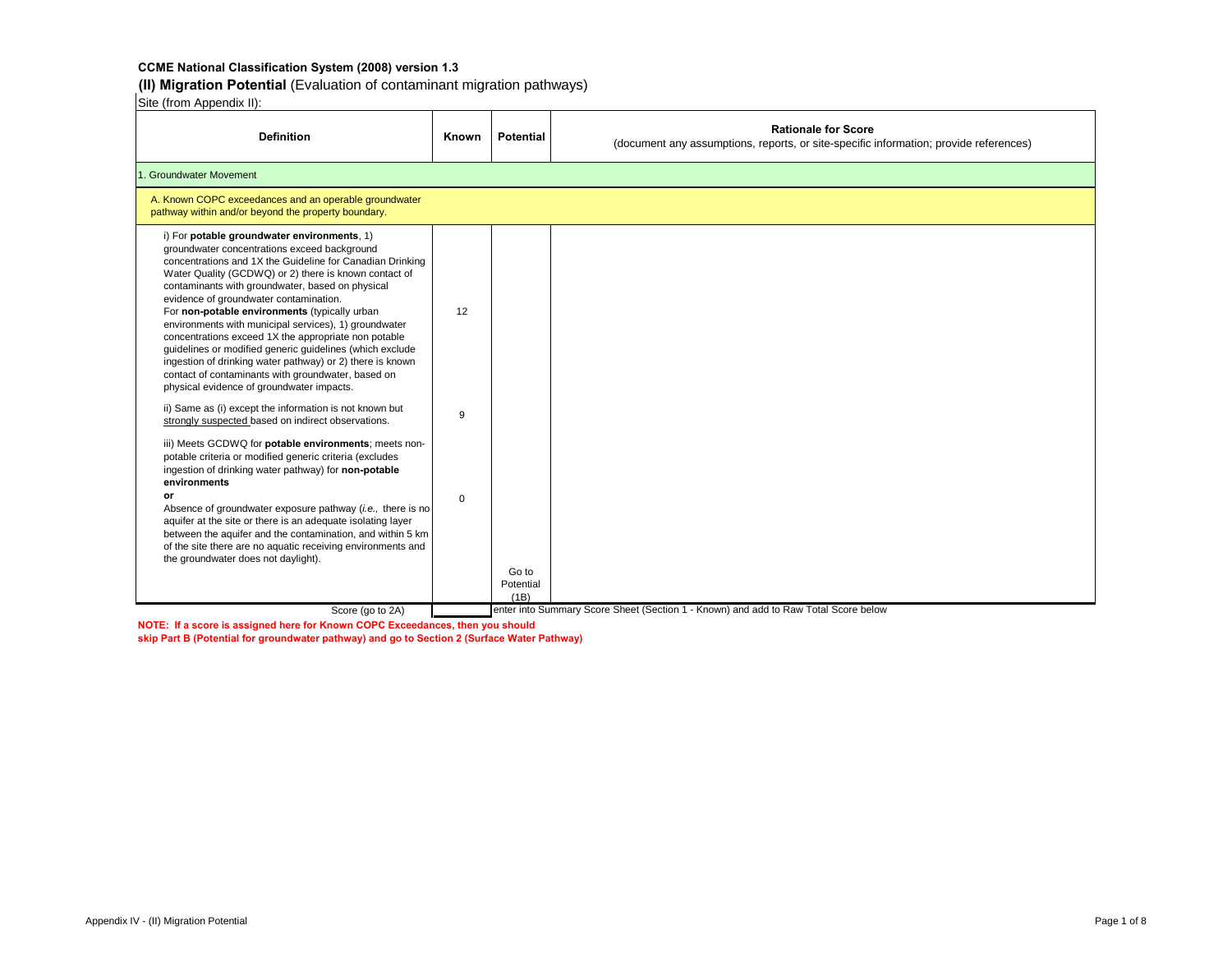# **(II) Migration Potential** (Evaluation of contaminant migration pathways)

| <b>Definition</b>                                                                               | Known | <b>Potential</b>    | <b>Rationale for Score</b><br>(document any assumptions, reports, or site-specific information; provide references) |
|-------------------------------------------------------------------------------------------------|-------|---------------------|---------------------------------------------------------------------------------------------------------------------|
| B. Potential for groundwater pathway.                                                           |       |                     |                                                                                                                     |
| a. Relative mobility of contaminant                                                             |       |                     |                                                                                                                     |
| High                                                                                            |       | $\overline{4}$      |                                                                                                                     |
| Moderate                                                                                        |       | $\overline{2}$      |                                                                                                                     |
| Low                                                                                             |       | $\mathbf{1}$        |                                                                                                                     |
| Insignificant                                                                                   |       | $\mathbf 0$         |                                                                                                                     |
| Do Not Know                                                                                     |       | $\overline{2}$      |                                                                                                                     |
| b. Presence of engineered sub-surface containment?                                              |       |                     |                                                                                                                     |
| No containment                                                                                  |       | 3                   |                                                                                                                     |
| Partial containment                                                                             |       | 1.5                 |                                                                                                                     |
| Full containment                                                                                |       | $\mathbf 0$         |                                                                                                                     |
| Do Not Know<br>c. Thickness of confining layer over aquifer of concern or                       |       | 1.5                 |                                                                                                                     |
| groundwater exposure pathway                                                                    |       |                     |                                                                                                                     |
| 3 m or less including no confining layer or discontinuous                                       |       |                     |                                                                                                                     |
| confining layer                                                                                 |       | $\mathbf{1}$        |                                                                                                                     |
| 3 to 10 m                                                                                       |       | 0.5                 |                                                                                                                     |
| >10 m                                                                                           |       | $\mathbf 0$         |                                                                                                                     |
| Do Not Know                                                                                     |       | 0.5                 |                                                                                                                     |
| d. Hydraulic conductivity of confining layer                                                    |       |                     |                                                                                                                     |
| $>10^{-4}$ cm/s or no confining layer                                                           |       | $\mathbf{1}$        |                                                                                                                     |
| $10^{-4}$ to $10^{-6}$ cm/s                                                                     |       | 0.5                 |                                                                                                                     |
| $< 10^{-6}$ cm/s                                                                                |       | $\mathbf 0$         |                                                                                                                     |
| Do Not Know                                                                                     |       | 0.5                 |                                                                                                                     |
| e. Precipitation infiltration rate                                                              |       |                     |                                                                                                                     |
| (Annual precipitation factor x surface soil relative<br>permeability factor)                    |       |                     |                                                                                                                     |
|                                                                                                 |       |                     |                                                                                                                     |
| (infiltration score $> 0.6$ )<br>High<br>Moderate $(0.4 \times$ infiltration score $\leq 0.6$ ) |       | $\mathbf{1}$<br>0.6 |                                                                                                                     |
| $(0.2 \leq \text{infiltration score} \leq 0.4)$<br>Low                                          |       | 0.4                 |                                                                                                                     |
| Very Low ( $0 \leq$ infiltration score $\leq 0.2$ )                                             |       | 0.2                 |                                                                                                                     |
| $(infiltration score = 0)$<br>None                                                              |       | $\mathbf 0$         |                                                                                                                     |
| Do Not Know                                                                                     |       | 0.4                 |                                                                                                                     |
| f. Hydraulic conductivity of aquifer                                                            |       |                     |                                                                                                                     |
| $>10^{-2}$ cm/s                                                                                 |       | $\overline{2}$      |                                                                                                                     |
| $10^{-2}$ to $10^{-4}$ cm/s                                                                     |       | $\mathbf{1}$        |                                                                                                                     |
| $< 10^{-4}$ cm/s                                                                                |       | $\mathbf 0$         |                                                                                                                     |
| Do Not Know                                                                                     |       | $\mathbf{1}$        |                                                                                                                     |
|                                                                                                 |       |                     | enter into Summary Score Sheet (Section 1 - Potential) and add to Raw Total Score below                             |
| 1B Potential for groundwater pathway Subtotal                                                   |       |                     | Note: if a "Known" score is provided, the "Potential" score is disallowed                                           |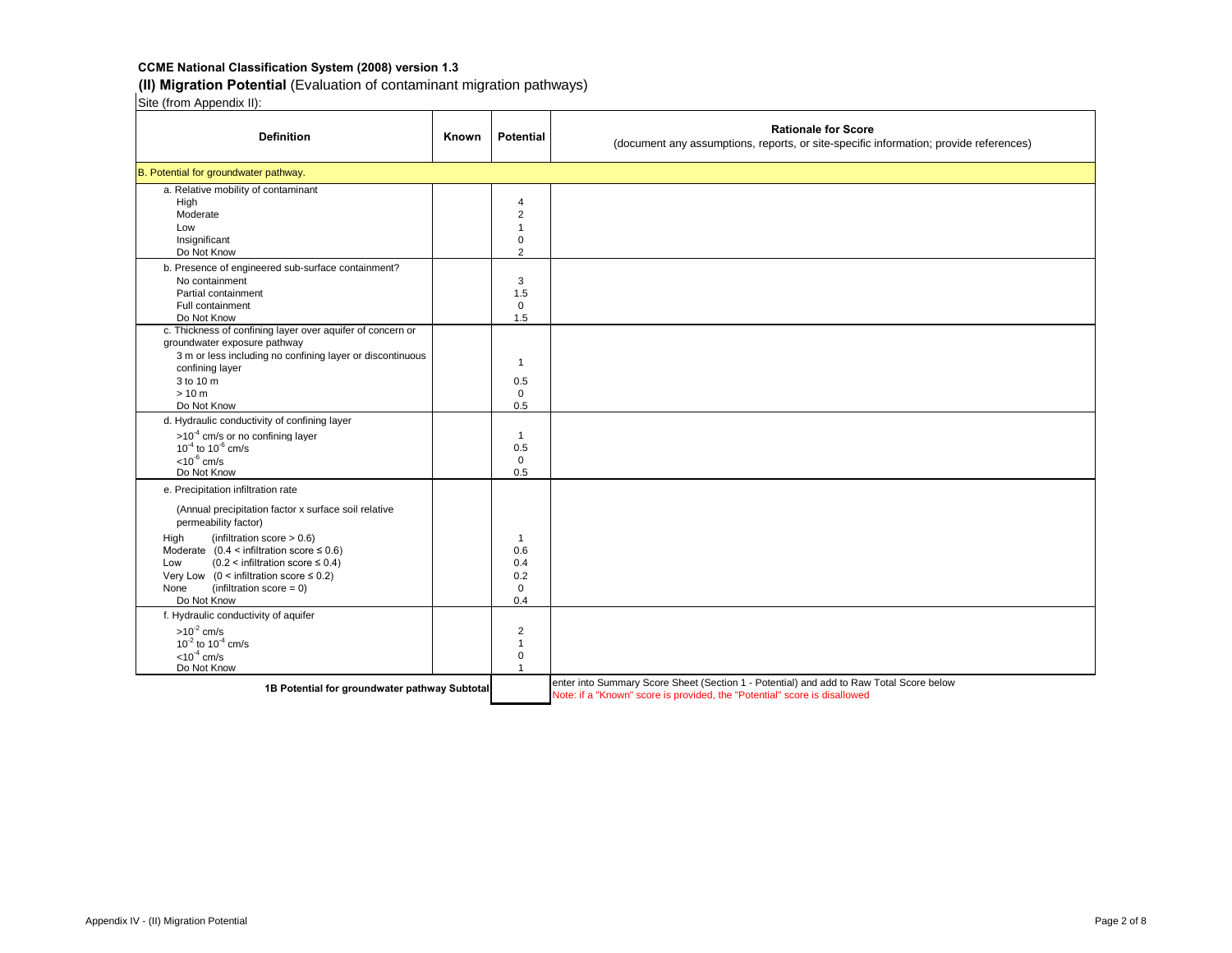**(II) Migration Potential** (Evaluation of contaminant migration pathways)

Site (from Appendix II):

| <b>Definition</b>                                                                                                                                                                                                                                                                                                                                                                                                                                                                                       | Known       | <b>Potential</b>           | <b>Rationale for Score</b><br>(document any assumptions, reports, or site-specific information; provide references) |  |  |
|---------------------------------------------------------------------------------------------------------------------------------------------------------------------------------------------------------------------------------------------------------------------------------------------------------------------------------------------------------------------------------------------------------------------------------------------------------------------------------------------------------|-------------|----------------------------|---------------------------------------------------------------------------------------------------------------------|--|--|
| 2. Surface Water Movement                                                                                                                                                                                                                                                                                                                                                                                                                                                                               |             |                            |                                                                                                                     |  |  |
| A. Demonstrated migration of COPC in surface water above<br>background conditions                                                                                                                                                                                                                                                                                                                                                                                                                       |             |                            |                                                                                                                     |  |  |
| Known concentrations of surface water:                                                                                                                                                                                                                                                                                                                                                                                                                                                                  |             |                            |                                                                                                                     |  |  |
| i) Concentrations exceed background concentrations and<br>exceed CCME CWQG for protection of aquatic life, irrigation,<br>livestock water, and/or recreation (whichever uses are<br>applicable at the site) by $>1$ X;<br>or<br>There is known contact of contaminants with surface water<br>based on site observations.<br>or<br>In the absence of CWQG, chemicals have been proven to be<br>toxic based on site specific testing (e.g., toxicity testing; or<br>other indicator testing of exposure). | 12          |                            |                                                                                                                     |  |  |
| ii) Same as (i) except the information is not known but strongly<br>suspected based on indirect observations.                                                                                                                                                                                                                                                                                                                                                                                           | 8           |                            |                                                                                                                     |  |  |
| iii) Meets CWQG or absence of surface water exposure<br>pathway (e.g., Distance to nearest surface water is > 5 km.)                                                                                                                                                                                                                                                                                                                                                                                    | $\mathbf 0$ |                            |                                                                                                                     |  |  |
|                                                                                                                                                                                                                                                                                                                                                                                                                                                                                                         |             | Go to<br>Potential<br>(2B) |                                                                                                                     |  |  |
| Score (go to 3A)                                                                                                                                                                                                                                                                                                                                                                                                                                                                                        |             |                            | enter into Summary Score Sheet (Section 2 - Known) and add to Raw Total Score below                                 |  |  |

**NOTE: If a score is assigned here for Demonstrated Migration in Surface Water, then you should skip Part B (Potential for migration of COPCs in surface water) and go to Section 3 (Surface Soils)**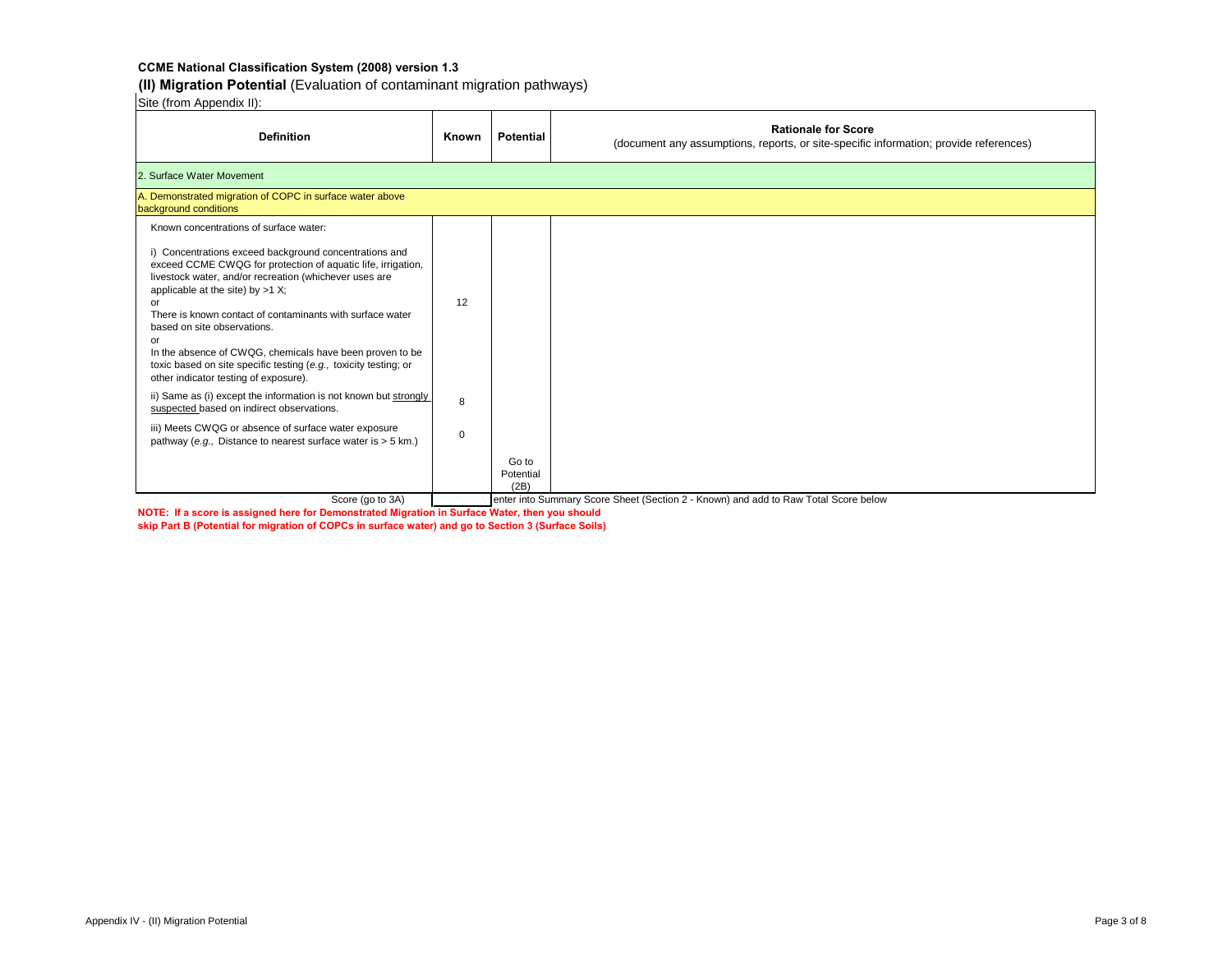# **(II) Migration Potential** (Evaluation of contaminant migration pathways)

| <b>Definition</b>                                       | Known | <b>Potential</b> | <b>Rationale for Score</b><br>(document any assumptions, reports, or site-specific information; provide references) |
|---------------------------------------------------------|-------|------------------|---------------------------------------------------------------------------------------------------------------------|
| B. Potential for migration of COPCs in surface water    |       |                  |                                                                                                                     |
| a. Presence of containment                              |       |                  |                                                                                                                     |
| No containment                                          |       | 5                |                                                                                                                     |
| Partial containment                                     |       | 3                |                                                                                                                     |
| Full containment                                        |       | 0.5              |                                                                                                                     |
| Do Not Know                                             |       | 3                |                                                                                                                     |
| b. Distance to Surface Water                            |       |                  |                                                                                                                     |
| 0 to $<$ 100 m                                          |       | 3                |                                                                                                                     |
| $100 - 300$ m                                           |       | $\overline{2}$   |                                                                                                                     |
| $>300$ m                                                |       | 0.5              |                                                                                                                     |
| Do Not Know                                             |       | $\overline{2}$   |                                                                                                                     |
| c. Topography                                           |       |                  |                                                                                                                     |
| Contaminants above ground level and slope is steep      |       | $\overline{2}$   |                                                                                                                     |
| Contaminants at or below ground level and slope is      |       | 1.5              |                                                                                                                     |
| Contaminants above ground level and slope is            |       |                  |                                                                                                                     |
| intermediate                                            |       | 1.5              |                                                                                                                     |
| Contaminants at or below ground level and slope is      |       | $\mathbf{1}$     |                                                                                                                     |
| intermediate                                            |       |                  |                                                                                                                     |
| Contaminants above ground level and slope is flat       |       | 0.5              |                                                                                                                     |
| Contaminants at or below ground level and slope is flat |       | $\mathbf 0$      |                                                                                                                     |
| Do Not Know                                             |       | $\overline{1}$   |                                                                                                                     |
| d. Run-off potential                                    |       |                  |                                                                                                                     |
| (run-off score $> 0.6$ )<br>High                        |       | $\mathbf{1}$     |                                                                                                                     |
| Moderate $(0.4 < \text{run-off score} \le 0.6)$         |       | 0.6              |                                                                                                                     |
| $(0.2 <$ run-off score $\leq 0.4$ )<br>Low              |       | 0.4              |                                                                                                                     |
| Very Low $(0 <$ run-off score $\le 0.2$ )               |       | 0.2              |                                                                                                                     |
| $(run-off score = 0)$<br>None                           |       | $\mathbf 0$      |                                                                                                                     |
| Do Not Know                                             |       | 0.4              |                                                                                                                     |
| e. Flood potential                                      |       |                  |                                                                                                                     |
| 1 in 2 years                                            |       | $\mathbf{1}$     |                                                                                                                     |
| 1 in 10 years                                           |       | 0.5              |                                                                                                                     |
| 1 in 50 years                                           |       | 0.2              |                                                                                                                     |
| not in floodplain                                       |       | $\mathbf 0$      |                                                                                                                     |
| Do Not Know                                             |       | 0.5              |                                                                                                                     |
| 2B. Potential for Surface water pathway subtotal        |       |                  | enter into Summary Score Sheet (Section 2 - Potential) and add to Raw Total Score below                             |
|                                                         |       |                  | Note: if a "Known" score is provided, the "Potential" score is disallowed                                           |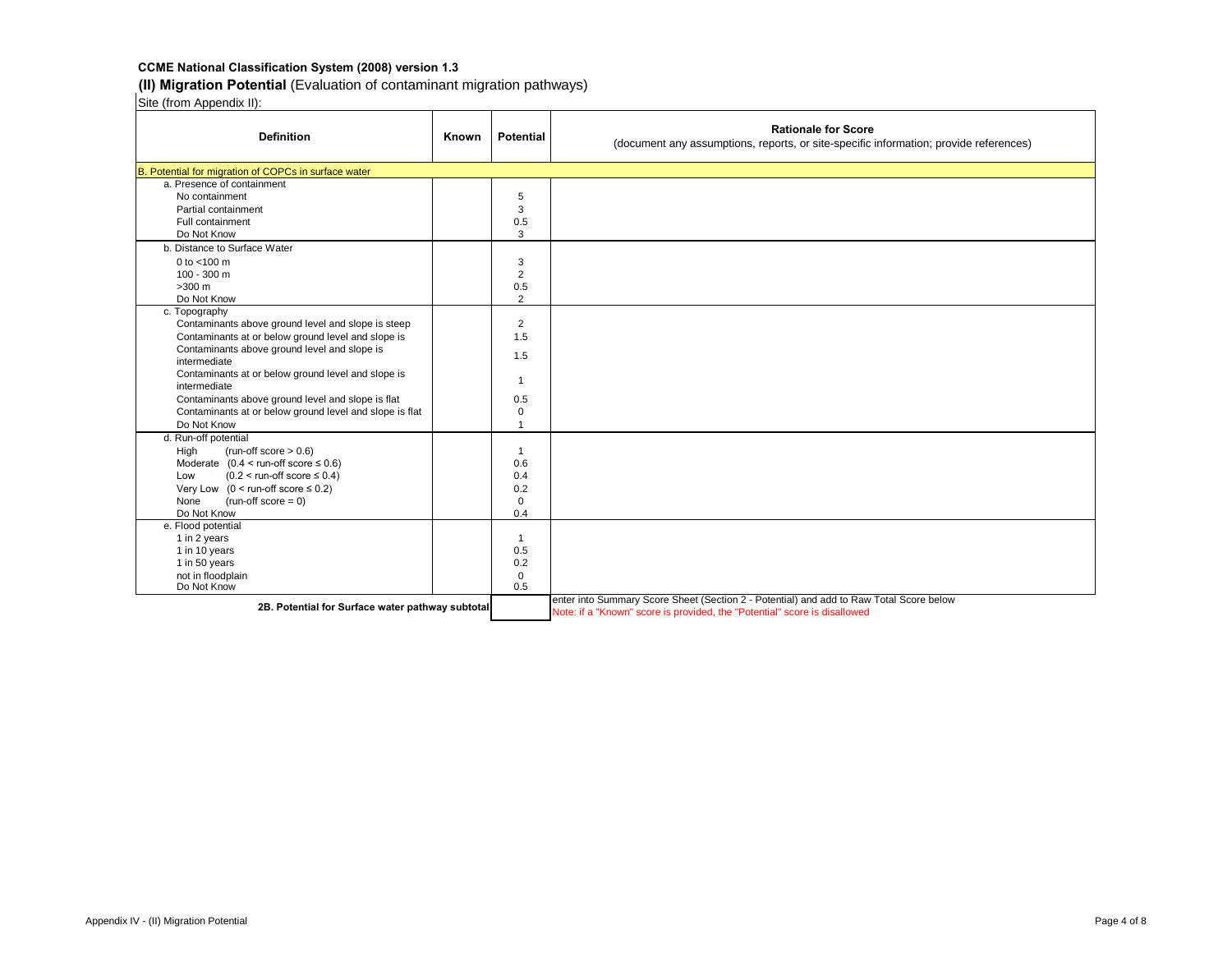**(II) Migration Potential** (Evaluation of contaminant migration pathways)

Site (from Appendix II):

| <b>Definition</b>                                                                                                                                                                                                                                | Known        | <b>Potential</b>           | <b>Rationale for Score</b><br>(document any assumptions, reports, or site-specific information; provide references) |
|--------------------------------------------------------------------------------------------------------------------------------------------------------------------------------------------------------------------------------------------------|--------------|----------------------------|---------------------------------------------------------------------------------------------------------------------|
| 3. Surface Soils (potential for dust, dermal and ingestion exposure)                                                                                                                                                                             |              |                            |                                                                                                                     |
| A. Demonstrated concentrations of COPC in surface soils (top 1.5 m)                                                                                                                                                                              |              |                            |                                                                                                                     |
| COPCs measured in surface soils exceed the CCME soil quality<br>quideline.<br>Strongly suspected that soil exceeds quideline(s).<br>COPCs in surface soils does not exceed the CCME soil quality<br>quideline or is not present (i.e., bedrock). | 12<br>9<br>0 | Go to<br>Potential<br>(3B) |                                                                                                                     |
| Score (go to 4A)                                                                                                                                                                                                                                 |              |                            | enter into Summary Score Sheet (Section 3 - Known) and add to Raw Total Score below                                 |

#### **NOTE: If a score is assigned here for Demonstrated Concentrations in Surface Soils, then you should skip Part B (Potential for a surface soils migration pathway) and go to Section 4 (Vapour)**

| B. Potential for a surface soils (top 1.5 m) migration pathway |          |                                                                                                                                                                      |
|----------------------------------------------------------------|----------|----------------------------------------------------------------------------------------------------------------------------------------------------------------------|
| a. Are the soils in question covered?                          |          |                                                                                                                                                                      |
| Exposed                                                        | b        |                                                                                                                                                                      |
| Vegetated                                                      |          |                                                                                                                                                                      |
| Landscaped                                                     |          |                                                                                                                                                                      |
| Paved                                                          | 0        |                                                                                                                                                                      |
| Do Not Know                                                    |          |                                                                                                                                                                      |
| b. For what proportion of the year does the site remain        |          |                                                                                                                                                                      |
| covered by snow?                                               |          |                                                                                                                                                                      |
| 0 to 10% of the year                                           | 6        |                                                                                                                                                                      |
| 10 to 30% of the year                                          |          |                                                                                                                                                                      |
| More than 30% of the year                                      | $\Omega$ |                                                                                                                                                                      |
| Do Not Know                                                    |          |                                                                                                                                                                      |
| 3B. Potential for Soil pathway Subtotal                        |          | enter into Summary Score Sheet (Section 3 - Potential) and add to Raw Total Score below<br>Note: if a "Known" score is provided, the "Potential" score is disallowed |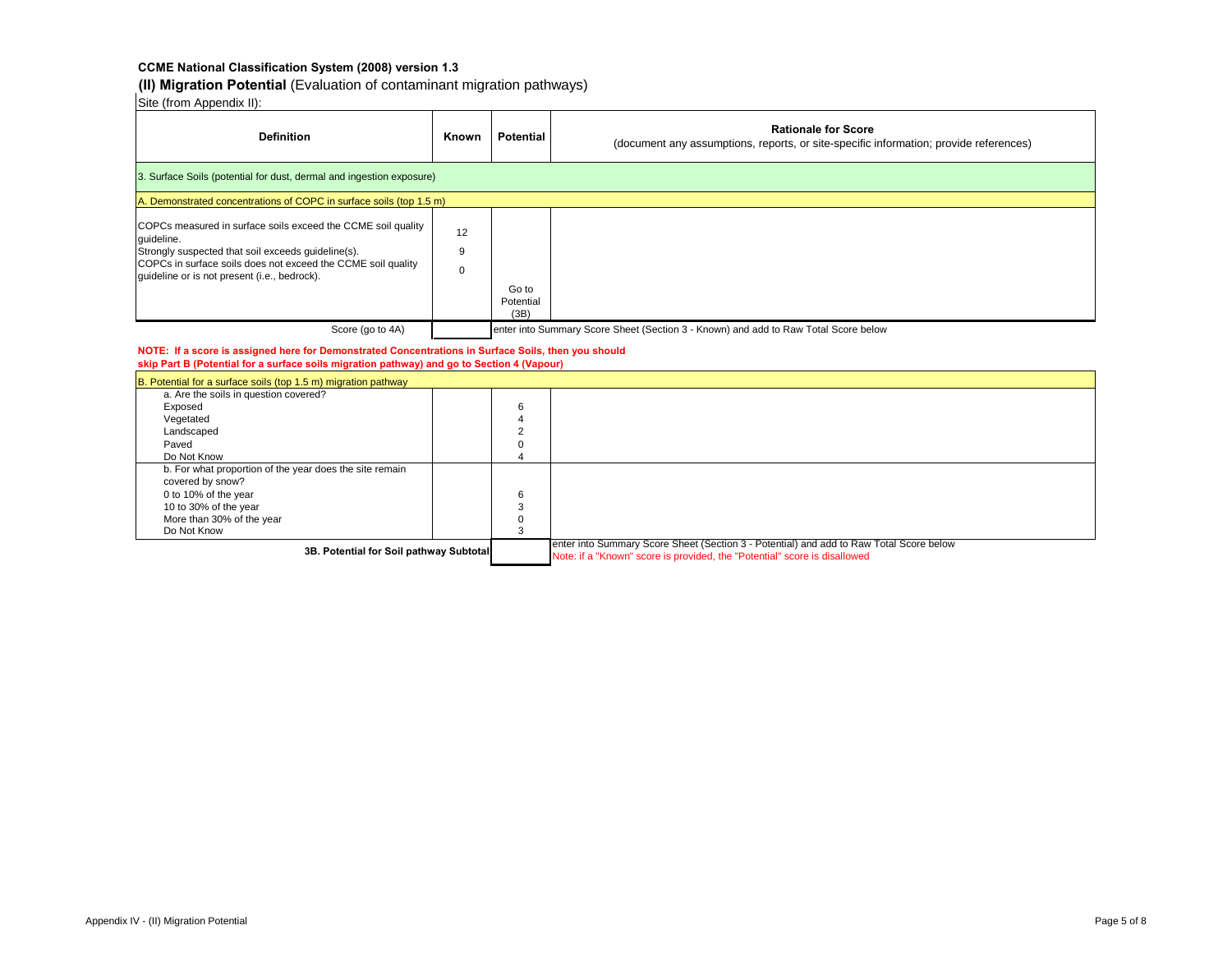**(II) Migration Potential** (Evaluation of contaminant migration pathways)

Site (from Appendix II):

| <b>Definition</b>                                                                                                                                                                                                                                                                                                                                                                                                         | Known        | <b>Potential</b>   | <b>Rationale for Score</b><br>(document any assumptions, reports, or site-specific information; provide references) |
|---------------------------------------------------------------------------------------------------------------------------------------------------------------------------------------------------------------------------------------------------------------------------------------------------------------------------------------------------------------------------------------------------------------------------|--------------|--------------------|---------------------------------------------------------------------------------------------------------------------|
| 4. Vapour                                                                                                                                                                                                                                                                                                                                                                                                                 |              |                    |                                                                                                                     |
| A. Demonstrated COPCs in vapour.                                                                                                                                                                                                                                                                                                                                                                                          |              |                    |                                                                                                                     |
| Vapour has been measured (indoor or outdoor) in concentrations<br>exceeding risk based concentrations.<br>Strongly suspected (based on observations and/or modelling)<br>Vapour has not been measured (i.e. not detected) and volatile<br>hydrocarbons have not been found in site soils or groundwater.<br>or vapour has been measured (indoor or outdoor) in<br>concentrations not exceeding risk based concentrations. | 12<br>9<br>0 | Go to<br>Potential |                                                                                                                     |
| Score (go to 5A)                                                                                                                                                                                                                                                                                                                                                                                                          |              | (4B)               | enter into Summary Score Sheet (Section 4 - Known) and add to Raw Total Score below                                 |

**NOTE: If a score is assigned here for Demonstrated COPCs in Vapour, then you should skip Part B (Potential for COPCs in vapour) and go to Section 5 (Sediment)**

| B. Potential for COPCs in vapour                         |                |                                                                                                                                                                      |
|----------------------------------------------------------|----------------|----------------------------------------------------------------------------------------------------------------------------------------------------------------------|
| a. Relative Volatility based on Henry's Law Constant, H' |                |                                                                                                                                                                      |
| (dimensionless)                                          |                |                                                                                                                                                                      |
| High $(H' > 1.0E-1)$                                     | 4              |                                                                                                                                                                      |
| Moderate (H' = $1.0E-1$ to $1.0E-3$ )                    | 2.5            |                                                                                                                                                                      |
| Low (H' < $1.0E-3$ )                                     |                |                                                                                                                                                                      |
| Not Volatile                                             | $\Omega$       |                                                                                                                                                                      |
| Do Not Know                                              | 2.5            |                                                                                                                                                                      |
| b. What is the soil grain size?                          |                |                                                                                                                                                                      |
| Fine                                                     | $\overline{2}$ |                                                                                                                                                                      |
| Coarse                                                   |                |                                                                                                                                                                      |
| Do Not Know                                              | 3              |                                                                                                                                                                      |
| c. Is the depth to the source less than 10m?             |                |                                                                                                                                                                      |
| Yes                                                      | $\overline{2}$ |                                                                                                                                                                      |
| <b>No</b>                                                | $\Omega$       |                                                                                                                                                                      |
| Do Not Know                                              |                |                                                                                                                                                                      |
| d. Are there any preferential pathways?                  |                |                                                                                                                                                                      |
| Yes                                                      | 2              |                                                                                                                                                                      |
| No                                                       | $\Omega$       |                                                                                                                                                                      |
| Do Not Know                                              |                |                                                                                                                                                                      |
| 4B. Potential for Vapour pathway Subtotal                |                | enter into Summary Score Sheet (Section 4 - Potential) and add to Raw Total Score below<br>Note: if a "Known" score is provided, the "Potential" score is disallowed |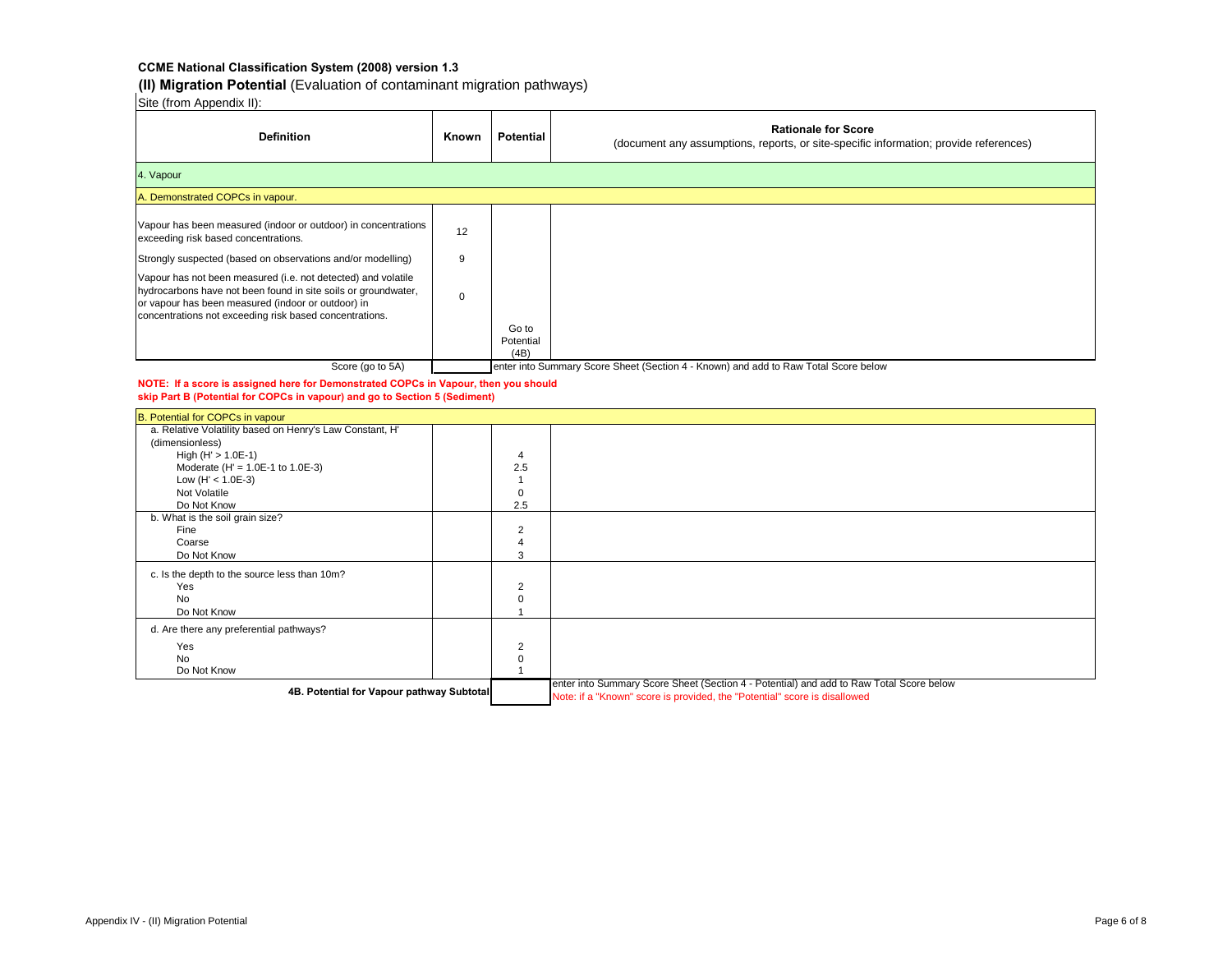**(II) Migration Potential** (Evaluation of contaminant migration pathways)

| Site (from Appendix II).                                                                                                                                                                                                                                                                                        |             |                                  |                                                                                                                                                                      |  |  |  |  |
|-----------------------------------------------------------------------------------------------------------------------------------------------------------------------------------------------------------------------------------------------------------------------------------------------------------------|-------------|----------------------------------|----------------------------------------------------------------------------------------------------------------------------------------------------------------------|--|--|--|--|
| <b>Definition</b>                                                                                                                                                                                                                                                                                               | Known       | <b>Potential</b>                 | <b>Rationale for Score</b><br>(document any assumptions, reports, or site-specific information; provide references)                                                  |  |  |  |  |
| 5. Sediment Movement                                                                                                                                                                                                                                                                                            |             |                                  |                                                                                                                                                                      |  |  |  |  |
| A. Demonstrated migration of sediments containing COPCs                                                                                                                                                                                                                                                         |             |                                  |                                                                                                                                                                      |  |  |  |  |
| There is evidence to suggest that sediments originally deposited<br>to the site (exceeding the CCME sediment quality guidelines)<br>have migrated.                                                                                                                                                              | 12          |                                  |                                                                                                                                                                      |  |  |  |  |
| Strongly suspected (based on observations and/or modelling)                                                                                                                                                                                                                                                     | 9           |                                  |                                                                                                                                                                      |  |  |  |  |
| Sediments have been contained and there is no indication that<br>sediments will migrate in future.<br>Sediment meets CCME sediment quality guidelines or absence<br>of sediment exposure pathway (i.e., within 5 km of the site there<br>are no aquatic receiving environments, and therefore no<br>sediments). | $\mathbf 0$ | Go to                            |                                                                                                                                                                      |  |  |  |  |
|                                                                                                                                                                                                                                                                                                                 |             | Potential<br>(5B)                |                                                                                                                                                                      |  |  |  |  |
| Score (go to 6)                                                                                                                                                                                                                                                                                                 |             |                                  | enter into Summary Score Sheet (Section 5 - Known) and add to Raw Total Score below                                                                                  |  |  |  |  |
| NOTE: If a score is assigned here for Demonstrated Migration of Sediments, then you should                                                                                                                                                                                                                      |             |                                  |                                                                                                                                                                      |  |  |  |  |
| skip Part B (Potential for Sediment Migration) and go to Section 6 (Modifying Factors)                                                                                                                                                                                                                          |             |                                  |                                                                                                                                                                      |  |  |  |  |
| B. Potential for sediment migration<br>a. Are the sediments having COPC exceedances capped                                                                                                                                                                                                                      |             |                                  |                                                                                                                                                                      |  |  |  |  |
| with sediments having no exceedances ("clean<br>sediments")?<br>Yes<br><b>No</b><br>Do Not Know                                                                                                                                                                                                                 |             | 0<br>4<br>$\overline{2}$         |                                                                                                                                                                      |  |  |  |  |
| b. For lakes and marine habitats, are the contaminated<br>sediments in shallow water and therefore likely to be<br>affected by tidal action, wave action or propeller wash?                                                                                                                                     |             |                                  |                                                                                                                                                                      |  |  |  |  |
| Yes<br><b>No</b><br>Do Not Know                                                                                                                                                                                                                                                                                 |             | 4<br>0<br>$\overline{2}$         |                                                                                                                                                                      |  |  |  |  |
| c. For rivers, are the contaminated sediments in an area<br>prone to sediment scouring?<br>Yes<br>No<br>Do Not Know                                                                                                                                                                                             |             | 4<br>$\pmb{0}$<br>$\overline{2}$ |                                                                                                                                                                      |  |  |  |  |
| 5B. Potential for Sediment pathway Subtotal                                                                                                                                                                                                                                                                     |             |                                  | enter into Summary Score Sheet (Section 5 - Potential) and add to Raw Total Score below<br>Note: if a "Known" score is provided, the "Potential" score is disallowed |  |  |  |  |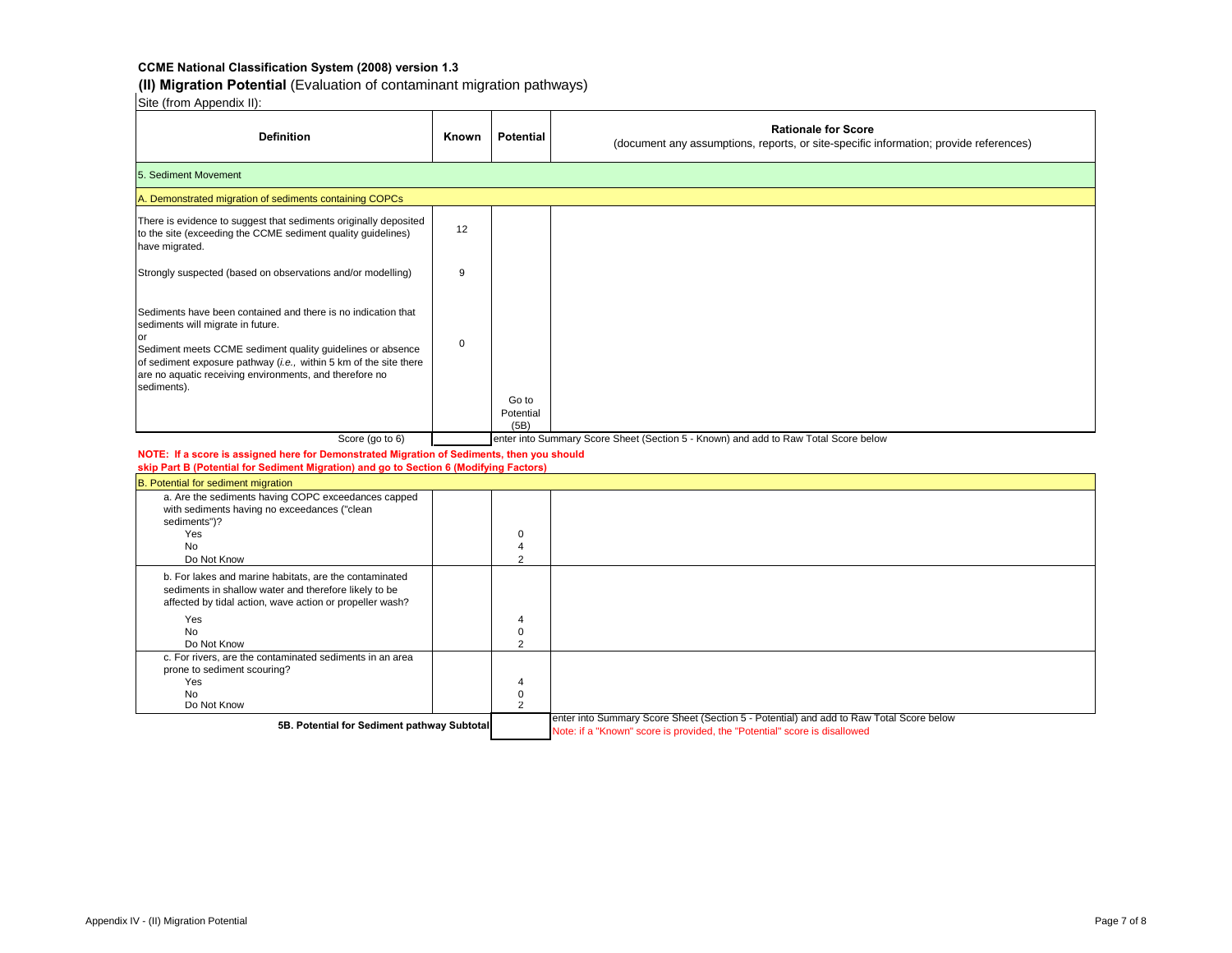**(II) Migration Potential** (Evaluation of contaminant migration pathways)

Site (from Appendix II):

| <b>Definition</b>                                                                                                                                                       | Known  | <b>Potential</b> | <b>Rationale for Score</b><br>(document any assumptions, reports, or site-specific information; provide references) |  |  |  |  |
|-------------------------------------------------------------------------------------------------------------------------------------------------------------------------|--------|------------------|---------------------------------------------------------------------------------------------------------------------|--|--|--|--|
| 6. Modifying Factors                                                                                                                                                    |        |                  |                                                                                                                     |  |  |  |  |
| Are there subsurface utility conduits in the area affected by<br>contamination?<br>Yes<br><b>No</b><br>Do Not Know<br>6. Migration Potential Modifying Factors Subtotal | 4<br>0 | $\overline{2}$   | enter into Summary Score Sheet (Section 6 - Known or Potential) and add to Raw Total Score below                    |  |  |  |  |
| <b>Migration Potential Total</b>                                                                                                                                        |        |                  |                                                                                                                     |  |  |  |  |
| Raw Total Score                                                                                                                                                         |        |                  | add up each Subtotal Column                                                                                         |  |  |  |  |
| Raw Combined Total Score (Known + Potential)                                                                                                                            |        |                  | add two values above                                                                                                |  |  |  |  |
| Adjusted Total Score (Raw Combined / 64 *33)                                                                                                                            |        |                  | maximum 33                                                                                                          |  |  |  |  |

Total Number of Times that "Do Not Know" was Selected Do not count "Do Not Know" in Potential sections when a score was assigned in corresponding Known section (applies to sections 1 through 5) sections 1 through 5).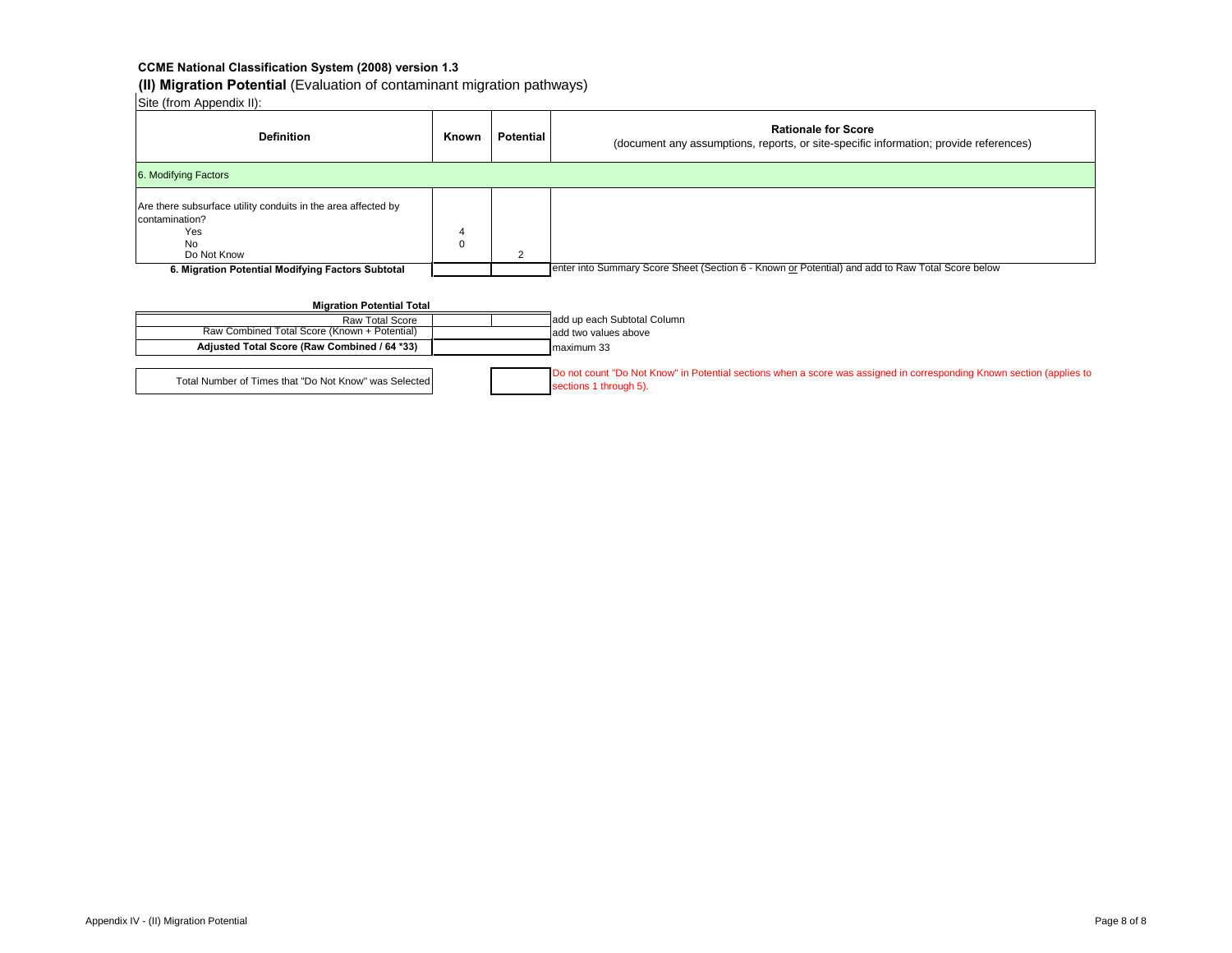# **(III) Exposure** (Demonstrates the presence of an exposure pathway and receptors)

| <b>Definition</b>                                                                                                                                                                                                                                                                                                                                                         | Known                   | Potential                                         | <b>Rationale for Score</b>                                                                         |  |  |  |
|---------------------------------------------------------------------------------------------------------------------------------------------------------------------------------------------------------------------------------------------------------------------------------------------------------------------------------------------------------------------------|-------------------------|---------------------------------------------------|----------------------------------------------------------------------------------------------------|--|--|--|
|                                                                                                                                                                                                                                                                                                                                                                           |                         |                                                   | (document any assumptions, reports, or site-specific information; provide references)              |  |  |  |
| 1. Human                                                                                                                                                                                                                                                                                                                                                                  |                         |                                                   |                                                                                                    |  |  |  |
| A. Known exposure                                                                                                                                                                                                                                                                                                                                                         |                         |                                                   |                                                                                                    |  |  |  |
| Documented adverse impact or high quantified exposure which has or<br>will result in an adverse effect, injury or harm or impairment of the<br>safety to humans as a result of the contaminated site. (Class 1 site)<br>Same as above, but "Strongly Suspected" based on observations or<br>indirect evidence.<br>No quantified or suspected exposures/impacts in humans. | 22<br>10<br>$\mathbf 0$ | Go to<br>Potential<br>(1B)                        |                                                                                                    |  |  |  |
| Score (go to 2)                                                                                                                                                                                                                                                                                                                                                           |                         |                                                   | enter into Summary Score Sheet (Section 1 - Known) and add to Raw Combined Total Human Score below |  |  |  |
| NOTE: If a score is assigned here for Known Exposure, then you should                                                                                                                                                                                                                                                                                                     |                         |                                                   |                                                                                                    |  |  |  |
| skip Part B (Potential for Human Exposure) and go to Section 2 (Human Exposure Modifying Factors)<br>B. Potential for human exposure (if no exposure enter a score of zero)                                                                                                                                                                                               |                         |                                                   |                                                                                                    |  |  |  |
| a) Land use (provides an indication of potential human exposure<br>scenarios)                                                                                                                                                                                                                                                                                             |                         |                                                   |                                                                                                    |  |  |  |
| Agricultural<br>Residential / Parkland<br>Commercial<br>Industrial<br>Do Not Know                                                                                                                                                                                                                                                                                         |                         | 3<br>$\overline{2}$<br>$\mathbf{1}$<br>0.5<br>1.5 |                                                                                                    |  |  |  |
| b) Indicate the level of accessibility to the contaminated portion of the<br>site (e.g., the potential for coming in contact with contamination)                                                                                                                                                                                                                          |                         |                                                   |                                                                                                    |  |  |  |
| Limited barriers to prevent site access; contamination not<br>Moderate access or no intervening barriers, contaminants are<br>covered. Remote locations in which contaminants not covered.<br>Controlled access or remote location and contaminants are<br>covered<br>Do Not Know                                                                                         |                         | $\overline{2}$<br>$\mathbf 1$<br>$\mathbf 0$      |                                                                                                    |  |  |  |
| c) Potential for intake of contaminated soil, water, sediment or foods<br>for operable or potentially operable pathways, as identified in<br>Worksheet II (Migration Potential).<br>i) direct contact<br>Is dermal contact with contaminated surface water, groundwater,<br>sediments or soils anticipated?<br>Yes<br>No                                                  |                         | 3                                                 |                                                                                                    |  |  |  |
| Do Not Know                                                                                                                                                                                                                                                                                                                                                               |                         | 0<br>1.5                                          |                                                                                                    |  |  |  |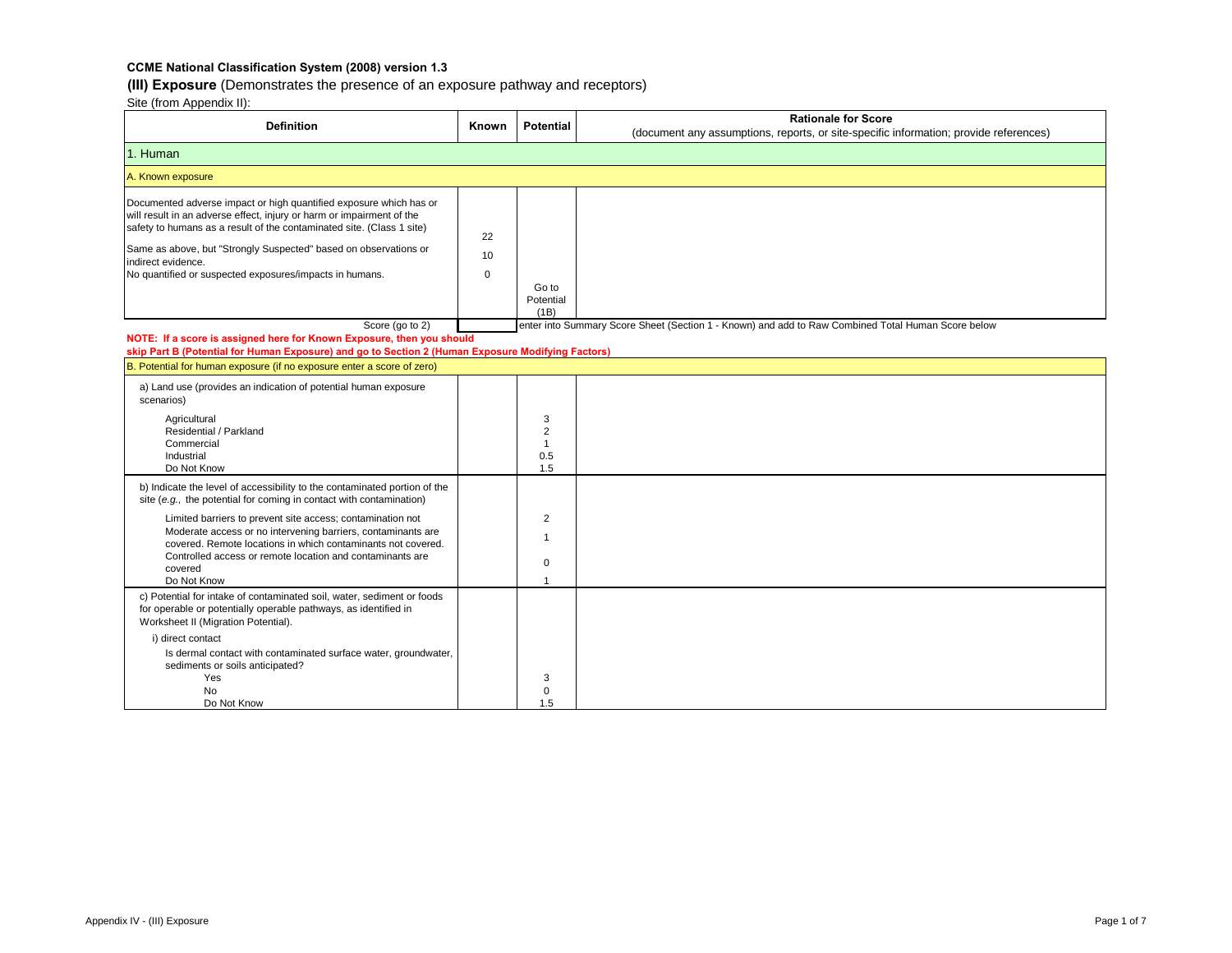# **(III) Exposure** (Demonstrates the presence of an exposure pathway and receptors)

Site (from Appendix II):

| <b>Definition</b>                                                                                                                                                                                                                                                                  | <b>Known</b> | <b>Potential</b>                                 | <b>Rationale for Score</b>                                                                                                                                                            |
|------------------------------------------------------------------------------------------------------------------------------------------------------------------------------------------------------------------------------------------------------------------------------------|--------------|--------------------------------------------------|---------------------------------------------------------------------------------------------------------------------------------------------------------------------------------------|
| B. Potential for human exposure (if no exposure enter a score of zero)                                                                                                                                                                                                             |              |                                                  | (document any assumptions, reports, or site-specific information; provide references)                                                                                                 |
|                                                                                                                                                                                                                                                                                    |              |                                                  |                                                                                                                                                                                       |
| ii) inhalation (i.e., inhalation of dust, vapour)                                                                                                                                                                                                                                  |              |                                                  |                                                                                                                                                                                       |
| Vapour - Are there inhabitable buildings on the site within 30 m<br>of soils or groundwater with volatile contamination as determined<br>in Worksheet II (Migration Potential)?                                                                                                    |              |                                                  |                                                                                                                                                                                       |
| Yes                                                                                                                                                                                                                                                                                |              | 3                                                |                                                                                                                                                                                       |
| No<br>Do Not Know                                                                                                                                                                                                                                                                  |              | $\mathbf 0$<br>1.5                               |                                                                                                                                                                                       |
| Dust - If there is contaminated surface soil (e.g., top 1.5 m),<br>indicate whether the soil is fine or coarse textured. If it is known<br>that surface soil is not contaminated, enter a score of zero.<br>Fine<br>Coarse<br>Surface soil is not contaminated or absent (bedrock) |              | 3<br>1<br>0                                      |                                                                                                                                                                                       |
| Do Not Know Texture                                                                                                                                                                                                                                                                |              | $\overline{2}$                                   |                                                                                                                                                                                       |
| iii) Ingestion (i.e., ingestion of food items, water and soils [for<br>children]), including traditional foods.                                                                                                                                                                    |              |                                                  |                                                                                                                                                                                       |
| Drinking Water: Choose a score based on the proximity to a<br>drinking water supply, to indicate the potential for contamination<br>(present or future).                                                                                                                           |              |                                                  |                                                                                                                                                                                       |
| 0 to 100 m<br>100 to 300 m<br>300 m to 1 km<br>1 to 5 km<br>No drinking water present<br>No potential for aquifer contamination<br>Do Not Know                                                                                                                                     |              | 3<br>2.5<br>2<br>1.5<br>0<br>0<br>$\overline{2}$ |                                                                                                                                                                                       |
| Is an alternative water supply readily available?                                                                                                                                                                                                                                  |              |                                                  |                                                                                                                                                                                       |
| Yes                                                                                                                                                                                                                                                                                |              | $\mathbf 0$                                      |                                                                                                                                                                                       |
| <b>No</b>                                                                                                                                                                                                                                                                          |              | 1                                                |                                                                                                                                                                                       |
| Not Applicable                                                                                                                                                                                                                                                                     |              | $\mathbf 0$                                      |                                                                                                                                                                                       |
| Do Not Know                                                                                                                                                                                                                                                                        |              | 0.5                                              |                                                                                                                                                                                       |
| Is human ingestion of contaminated soils possible?                                                                                                                                                                                                                                 |              |                                                  |                                                                                                                                                                                       |
| Yes                                                                                                                                                                                                                                                                                |              | 3                                                |                                                                                                                                                                                       |
| <b>No</b><br>Do Not Know                                                                                                                                                                                                                                                           |              | $\mathbf 0$<br>1.5                               |                                                                                                                                                                                       |
| Are food items consumed by people, such as plants, domestic<br>animals or wildlife harvested from the contaminated land and its                                                                                                                                                    |              |                                                  |                                                                                                                                                                                       |
| surroundings?                                                                                                                                                                                                                                                                      |              |                                                  |                                                                                                                                                                                       |
| Yes                                                                                                                                                                                                                                                                                |              | $\mathbf{1}$                                     |                                                                                                                                                                                       |
| No                                                                                                                                                                                                                                                                                 |              | $\mathbf 0$                                      |                                                                                                                                                                                       |
| Do Not Know                                                                                                                                                                                                                                                                        |              | 0.5                                              |                                                                                                                                                                                       |
| 1B Potential for Human Exposure Subtotal                                                                                                                                                                                                                                           |              |                                                  | enter into Summary Score Sheet (Section 1 - Potential) and add to Raw Combined Total Human Score below.<br>Note: if a "Known" score is provided, the "Potential" score is disallowed. |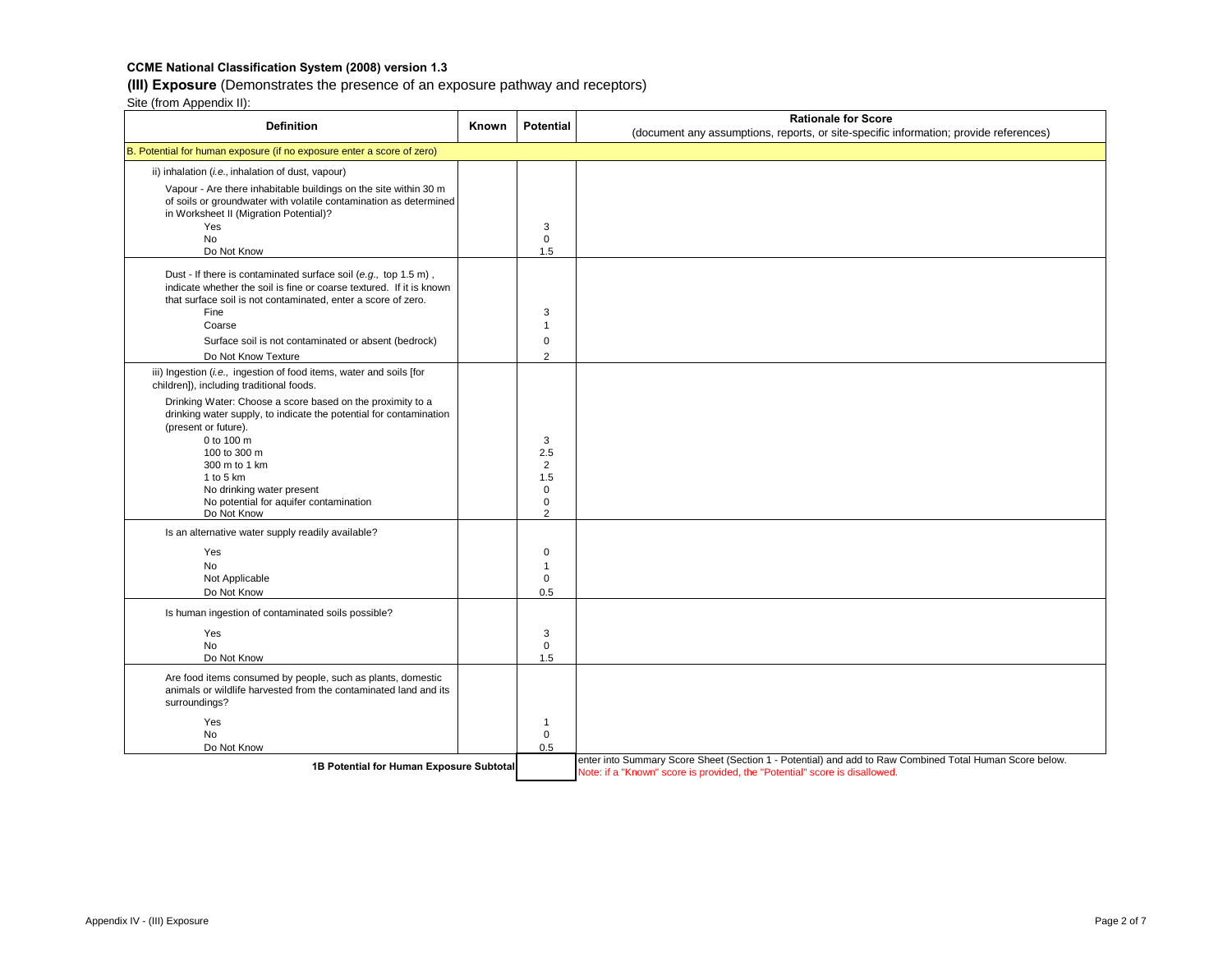# **(III) Exposure** (Demonstrates the presence of an exposure pathway and receptors)

Site (from Appendix II):

| <b>Definition</b>                                                                                                                                                                                                                  | Known         | <b>Potential</b>           | <b>Rationale for Score</b><br>(document any assumptions, reports, or site-specific information; provide references) |
|------------------------------------------------------------------------------------------------------------------------------------------------------------------------------------------------------------------------------------|---------------|----------------------------|---------------------------------------------------------------------------------------------------------------------|
| 2. Human Exposure Modifying Factors                                                                                                                                                                                                |               |                            |                                                                                                                     |
| a) Strong reliance of local people on natural resources for survival<br>(i.e., food, water, shelter, etc.) in contaminated area.                                                                                                   |               |                            |                                                                                                                     |
| Yes<br><b>No</b><br>Do Not Know                                                                                                                                                                                                    | 6<br>$\Omega$ |                            |                                                                                                                     |
| 2. Human Exposure Modifying Factors Subtotal                                                                                                                                                                                       |               |                            | enter into Summary Score Sheet (Section 2 - Known or Potential) and add to Raw Combined Total Human Score<br>below  |
| Ecological<br>3.                                                                                                                                                                                                                   |               |                            |                                                                                                                     |
| A. Known exposure                                                                                                                                                                                                                  |               |                            |                                                                                                                     |
| Documented adverse impact or high quantified exposure which has or<br>will result in an adverse effect, injury or harm or impairment of the<br>safety to terrestrial or aquatic organisms as a result of the<br>contaminated site. | 18            |                            |                                                                                                                     |
| Same as above, but "Strongly Suspected" based on observations or<br>indirect evidence.                                                                                                                                             | 12            |                            |                                                                                                                     |
| No quantified or suspected exposures/impacts in terrestrial or aquatic<br>organisms                                                                                                                                                | $\mathbf 0$   |                            |                                                                                                                     |
|                                                                                                                                                                                                                                    |               | Go to<br>Potential<br>(3B) |                                                                                                                     |
| Score (go to 4)                                                                                                                                                                                                                    |               |                            | enter into Summary Sheet (Section 3 - Known) and add to Raw Combined Total Ecological Score below                   |

**Note : If a score is assigned here for Known Exposure, then you should** 

**skip Part B (Potential for Ecological Exposure) and go to Section 4 (Ecological Exposure Modifying Factors)**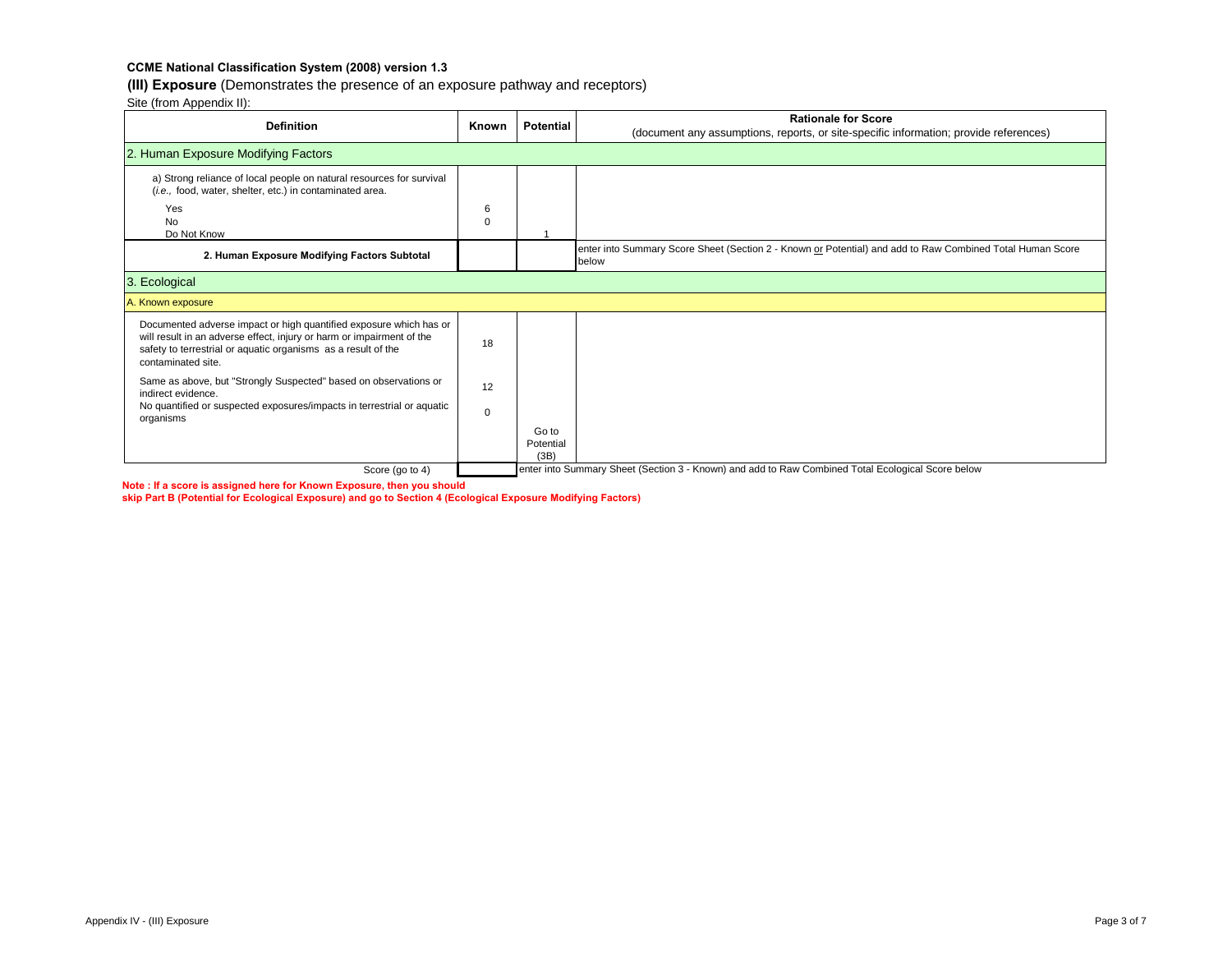# **(III) Exposure** (Demonstrates the presence of an exposure pathway and receptors)

|                                                                                   |       |                             | <b>Rationale for Score</b>                                                            |
|-----------------------------------------------------------------------------------|-------|-----------------------------|---------------------------------------------------------------------------------------|
| <b>Definition</b>                                                                 | Known | Potential                   | (document any assumptions, reports, or site-specific information; provide references) |
| B. Potential for ecological exposure (for the contaminated portion of the         |       |                             |                                                                                       |
| site)                                                                             |       |                             |                                                                                       |
| a) Terrestrial                                                                    |       |                             |                                                                                       |
| i) Land use                                                                       |       |                             |                                                                                       |
| Agricultural (or Wild lands)                                                      |       | 3                           |                                                                                       |
| Residential/Parkland                                                              |       | $\overline{2}$              |                                                                                       |
| Commercial                                                                        |       | $\overline{1}$              |                                                                                       |
| Industrial                                                                        |       | 0.5                         |                                                                                       |
| Do Not Know                                                                       |       | 1.5                         |                                                                                       |
| ii) Uptake potential                                                              |       |                             |                                                                                       |
| Direct Contact - Are plants and/or soil invertebrates likely                      |       |                             |                                                                                       |
| exposed to contaminated soils at the site?                                        |       |                             |                                                                                       |
| Yes                                                                               |       | $\mathbf 1$                 |                                                                                       |
| <b>No</b>                                                                         |       | $\mathbf 0$                 |                                                                                       |
| Do Not Know                                                                       |       | 0.5                         |                                                                                       |
| iii) Ingestion (i.e., wildlife or domestic animals ingesting                      |       |                             |                                                                                       |
| contaminated food items, soils or water)                                          |       |                             |                                                                                       |
|                                                                                   |       |                             |                                                                                       |
| Are terrestrial animals likely to be ingesting                                    |       |                             |                                                                                       |
| contaminated water at the site?                                                   |       |                             |                                                                                       |
| Yes                                                                               |       | $\overline{1}$              |                                                                                       |
| <b>No</b>                                                                         |       | $\mathbf 0$                 |                                                                                       |
| Do Not Know                                                                       |       | 0.5                         |                                                                                       |
|                                                                                   |       |                             |                                                                                       |
| Are terrestrial animals likely to be ingesting contaminated<br>soils at the site? |       |                             |                                                                                       |
| Yes                                                                               |       |                             |                                                                                       |
| <b>No</b>                                                                         |       | $\mathbf{1}$<br>$\mathbf 0$ |                                                                                       |
| Do Not Know                                                                       |       | 0.5                         |                                                                                       |
| Can the contamination identified bioaccumulate?                                   |       |                             |                                                                                       |
| Yes                                                                               |       | $\mathbf{1}$                |                                                                                       |
| <b>No</b>                                                                         |       | $\mathbf 0$                 |                                                                                       |
| Do Not Know                                                                       |       | 0.5                         |                                                                                       |
| Distance to sensitive terrestrial ecological area                                 |       |                             |                                                                                       |
| 0 to 300 m                                                                        |       | 3                           |                                                                                       |
| 300 m to 1 km                                                                     |       | $\overline{2}$              |                                                                                       |
| 1 to 5 $km$                                                                       |       | $\overline{1}$              |                                                                                       |
| $> 5$ km                                                                          |       | 0.5                         |                                                                                       |
| Do Not Know                                                                       |       | 1.5                         |                                                                                       |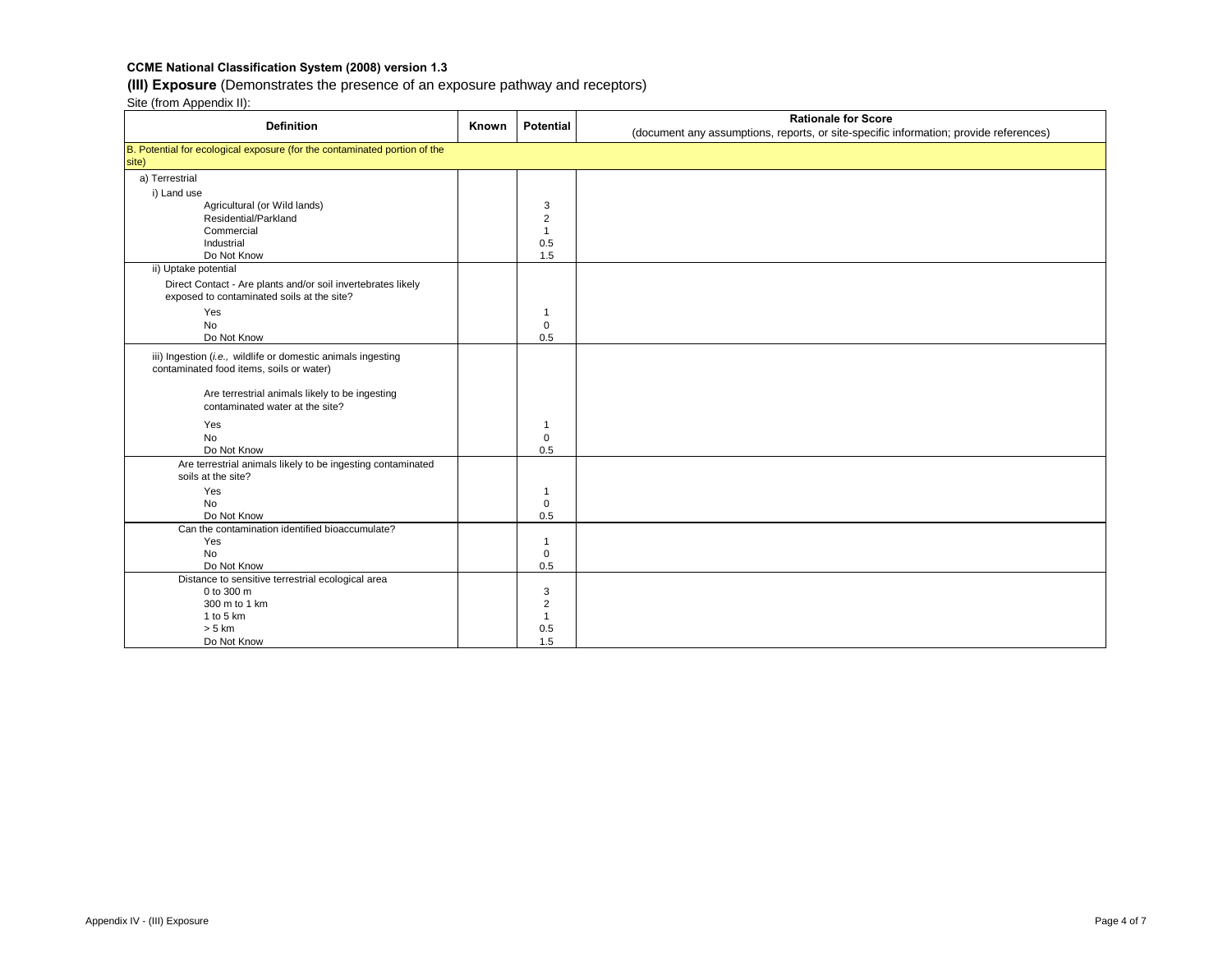# **(III) Exposure** (Demonstrates the presence of an exposure pathway and receptors)

| <b>Definition</b>                                                                                | Known | <b>Potential</b> | <b>Rationale for Score</b><br>(document any assumptions, reports, or site-specific information; provide references) |
|--------------------------------------------------------------------------------------------------|-------|------------------|---------------------------------------------------------------------------------------------------------------------|
| B. Potential for ecological exposure (for the contaminated portion of the<br>site)               |       |                  |                                                                                                                     |
| b) Aquatic                                                                                       |       |                  |                                                                                                                     |
| i) Classification of aquatic environment                                                         |       |                  |                                                                                                                     |
| Sensitive                                                                                        |       | 3                |                                                                                                                     |
| Typical                                                                                          |       |                  |                                                                                                                     |
| Not Applicable (no aquatic environment present)                                                  |       | $\Omega$         |                                                                                                                     |
| Do Not Know                                                                                      |       | 2                |                                                                                                                     |
| ii) Uptake potential                                                                             |       |                  |                                                                                                                     |
|                                                                                                  |       |                  |                                                                                                                     |
| Does groundwater daylighting to an aquatic environment exceed                                    |       |                  |                                                                                                                     |
| the CCME water quality quidelines for the protection of aquatic<br>life at the point of contact? |       |                  |                                                                                                                     |
| Yes                                                                                              |       |                  |                                                                                                                     |
| No (or Not Applicable)                                                                           |       | $\mathbf 0$      |                                                                                                                     |
| Do Not Know                                                                                      |       | 0.5              |                                                                                                                     |
| Distance from the contaminated site to an important surface                                      |       |                  |                                                                                                                     |
| water resource                                                                                   |       |                  |                                                                                                                     |
| 0 to 300 m                                                                                       |       | 3                |                                                                                                                     |
| 300 m to 1 km                                                                                    |       | $\overline{2}$   |                                                                                                                     |
| 1 to 5 $km$                                                                                      |       |                  |                                                                                                                     |
| $> 5$ km                                                                                         |       | 0.5              |                                                                                                                     |
| Do Not Know                                                                                      |       | 1.5              |                                                                                                                     |
| Are aquatic species (i.e., forage fish, invertebrates or plants) that                            |       |                  |                                                                                                                     |
| are consumed by predatory fish or wildlife consumers, such as                                    |       |                  |                                                                                                                     |
| mammals and birds, likely to accumulate contaminants in their                                    |       |                  |                                                                                                                     |
| tissues?                                                                                         |       |                  |                                                                                                                     |
| Yes                                                                                              |       |                  |                                                                                                                     |
| No (or Not Applicable)                                                                           |       | $\mathbf 0$      |                                                                                                                     |
| Do Not Know                                                                                      |       | 0.5              |                                                                                                                     |
| 3B Potential for Ecological Exposure Subtotal                                                    |       |                  | enter into Summary Score Sheet (Section 3 - Potential) and add to Raw Combined Total Ecological Score below.        |
|                                                                                                  |       |                  | Note: if a "Known" score is provided, the "Potential" score is disallowed.                                          |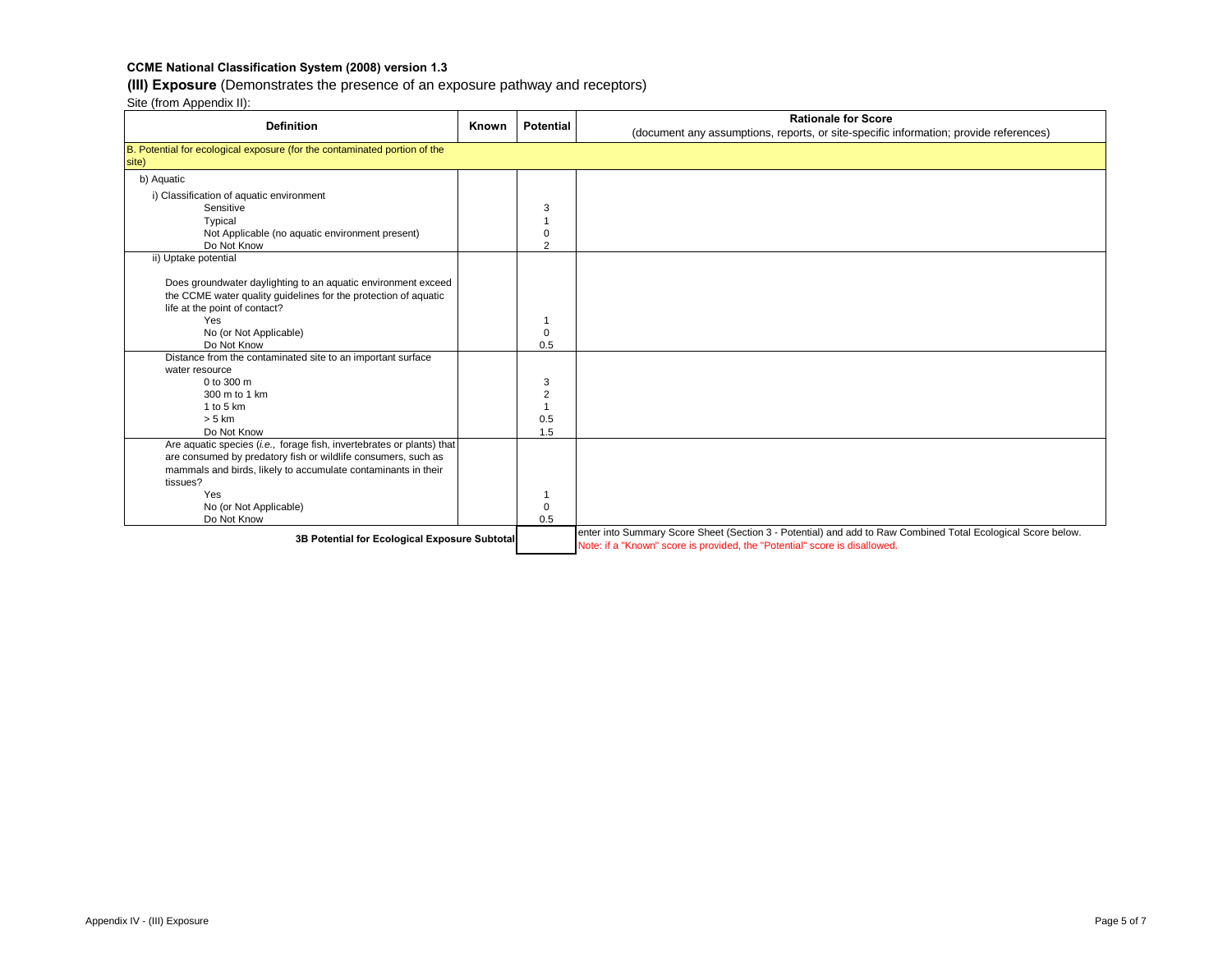# **(III) Exposure** (Demonstrates the presence of an exposure pathway and receptors)

| <b>Definition</b>                                                            | Known          | <b>Potential</b> | <b>Rationale for Score</b><br>(document any assumptions, reports, or site-specific information; provide references)         |
|------------------------------------------------------------------------------|----------------|------------------|-----------------------------------------------------------------------------------------------------------------------------|
| 4. Ecological Exposure Modifying Factors                                     |                |                  |                                                                                                                             |
| a) Known, or potential, occurrence of a species at risk.                     |                |                  |                                                                                                                             |
| Is there a potential for a species at risk to be present at the site,        |                |                  |                                                                                                                             |
| or a known presence?                                                         |                |                  |                                                                                                                             |
| Yes                                                                          | 2              |                  |                                                                                                                             |
| <b>No</b><br>Do Not Know                                                     | $\Omega$       |                  |                                                                                                                             |
| b) Potential impact of aesthetics (e.g., enrichment of a lake or tainting of |                |                  |                                                                                                                             |
| food flavor).                                                                |                |                  |                                                                                                                             |
| Is there evidence of aesthetic impact to receiving water bodies?             |                |                  |                                                                                                                             |
| Yes                                                                          | 2              |                  |                                                                                                                             |
| <b>No</b>                                                                    | $\Omega$       |                  |                                                                                                                             |
| Do Not Know                                                                  |                |                  |                                                                                                                             |
| Is there evidence of olfactory impact (i.e., unpleasant smell)?              |                |                  |                                                                                                                             |
| Yes                                                                          | $\overline{2}$ |                  |                                                                                                                             |
| <b>No</b>                                                                    | $\Omega$       |                  |                                                                                                                             |
| Do Not Know                                                                  |                |                  |                                                                                                                             |
| Is there evidence of increase in plant growth in the lake or water           |                |                  |                                                                                                                             |
| body?                                                                        |                |                  |                                                                                                                             |
| Yes                                                                          | 2              |                  |                                                                                                                             |
| <b>No</b><br>Do Not Know                                                     | $\Omega$       |                  |                                                                                                                             |
| Is there evidence that fish or meat taken from or adjacent to the            |                |                  |                                                                                                                             |
| site smells or tastes different?                                             |                |                  |                                                                                                                             |
| Yes                                                                          | 2              |                  |                                                                                                                             |
| <b>No</b>                                                                    | $\Omega$       |                  |                                                                                                                             |
| Do Not Know                                                                  |                |                  |                                                                                                                             |
| 4. Ecological Exposure Modifying Factors Subtotal                            |                |                  | enter into Summary Score Sheet (Section 4 - Known and/or Potential) and add to Raw Combined Total Ecological<br>Score below |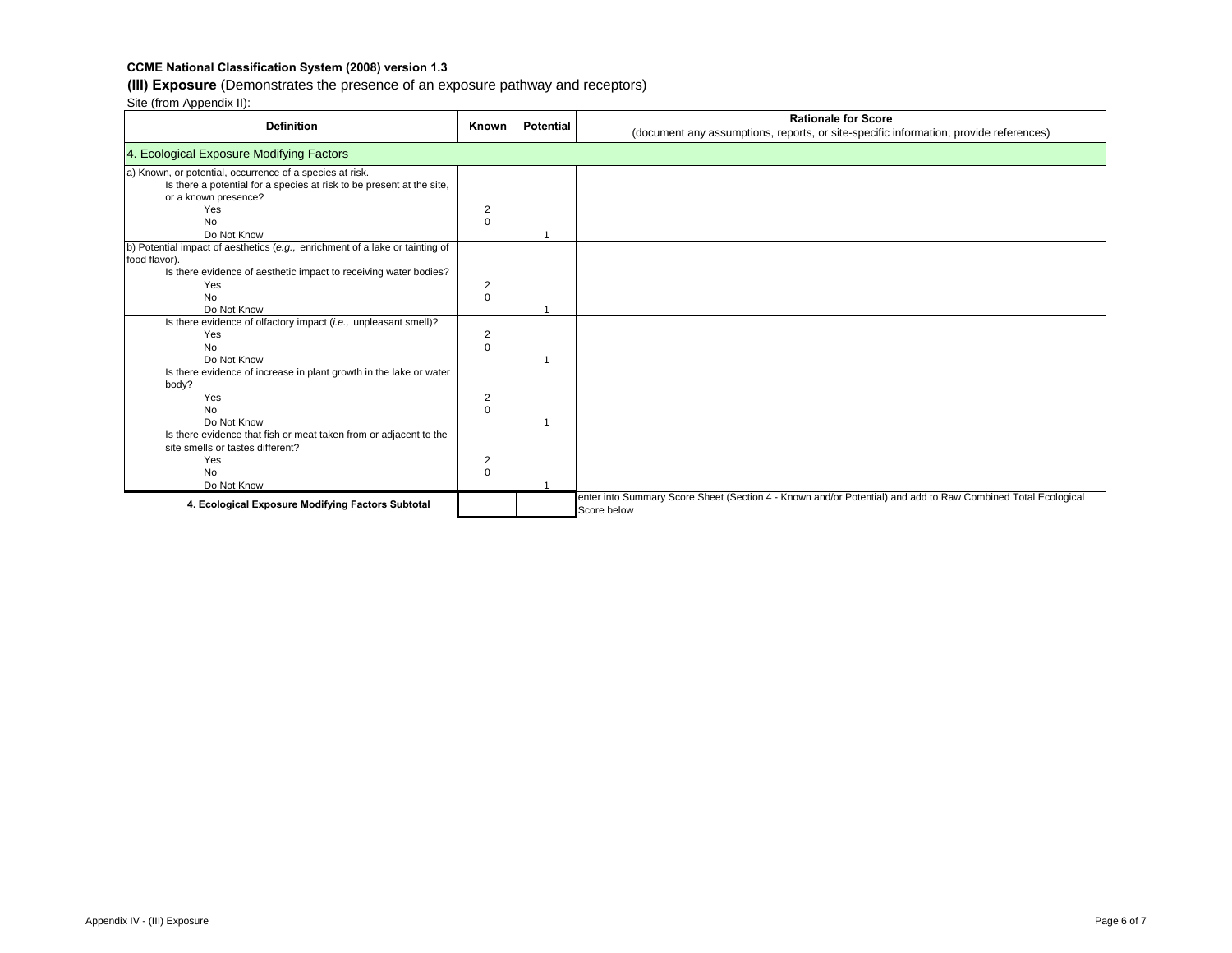#### **(III) Exposure** (Demonstrates the presence of an exposure pathway and receptors)

| <b>Definition</b>                                                                                                                                                                                                             | Known    | <b>Potential</b> | <b>Rationale for Score</b><br>(document any assumptions, reports, or site-specific information; provide references) |  |  |
|-------------------------------------------------------------------------------------------------------------------------------------------------------------------------------------------------------------------------------|----------|------------------|---------------------------------------------------------------------------------------------------------------------|--|--|
| 5. Other Potential Contaminant Receptors                                                                                                                                                                                      |          |                  |                                                                                                                     |  |  |
| a) Exposure of permafrost (leading to erosion and structural concerns)<br>Are there improvements (roads, buildings) at the site dependant<br>upon the permafrost for structural integrity?<br>Yes<br><b>No</b><br>Do Not Know | $\Omega$ | $\sqrt{2}$       |                                                                                                                     |  |  |
| Is there a physical pathway which can transport soils released by<br>damaged permafrost to a nearby aquatic environment?<br>Yes<br><b>No</b><br>Do Not Know                                                                   | $\Omega$ |                  |                                                                                                                     |  |  |
| 5. Other Potential Contaminant Receptors Subtotal                                                                                                                                                                             |          |                  | enter into Summary Score Sheet (Section 5 - Known and/or Potential) and add to Total Other Receptors Score below    |  |  |

| <b>Exposure Total</b>                                   |                                                                                                                                             |
|---------------------------------------------------------|---------------------------------------------------------------------------------------------------------------------------------------------|
| Raw Combined Total Human Score (Known + Potential)      | add up all Subtotals for Human Exposure and Human Modifying Factors (Known + Potential)                                                     |
| Raw Combined Total Ecological Score (Known + Potential) | add up all Subtotals for Ecological Exposure and Ecological Modifying Factors (Known + Potential)                                           |
| Total Other Receptors Score (Known + Potential)         | add up Subtotals for Other Potential Contaminant Receptors (Known + Potential)                                                              |
| Adjusted Total Human Score                              | Enter the Raw Combined Total Human Score from above, or 22, whichever is lower                                                              |
| Adjusted Total Ecological Score                         | Enter the Raw Combined Total Ecological Score from above, or 18, whichever is lower                                                         |
| <b>Total Exposure Score</b>                             | add three values above (i.e., Total Other, Adjusted Human, Adjusted Ecological)                                                             |
| <b>Adjusted Total Score</b>                             |                                                                                                                                             |
| (Total Exposure / 46 * 34)                              | maximum 34                                                                                                                                  |
|                                                         |                                                                                                                                             |
| Total Number of Times that "Do Not Know" was Selected   | Do not count "Do Not Know" in Potential sections when a score was assigned in corresponding Known sections<br>(applies to section 1 and 3). |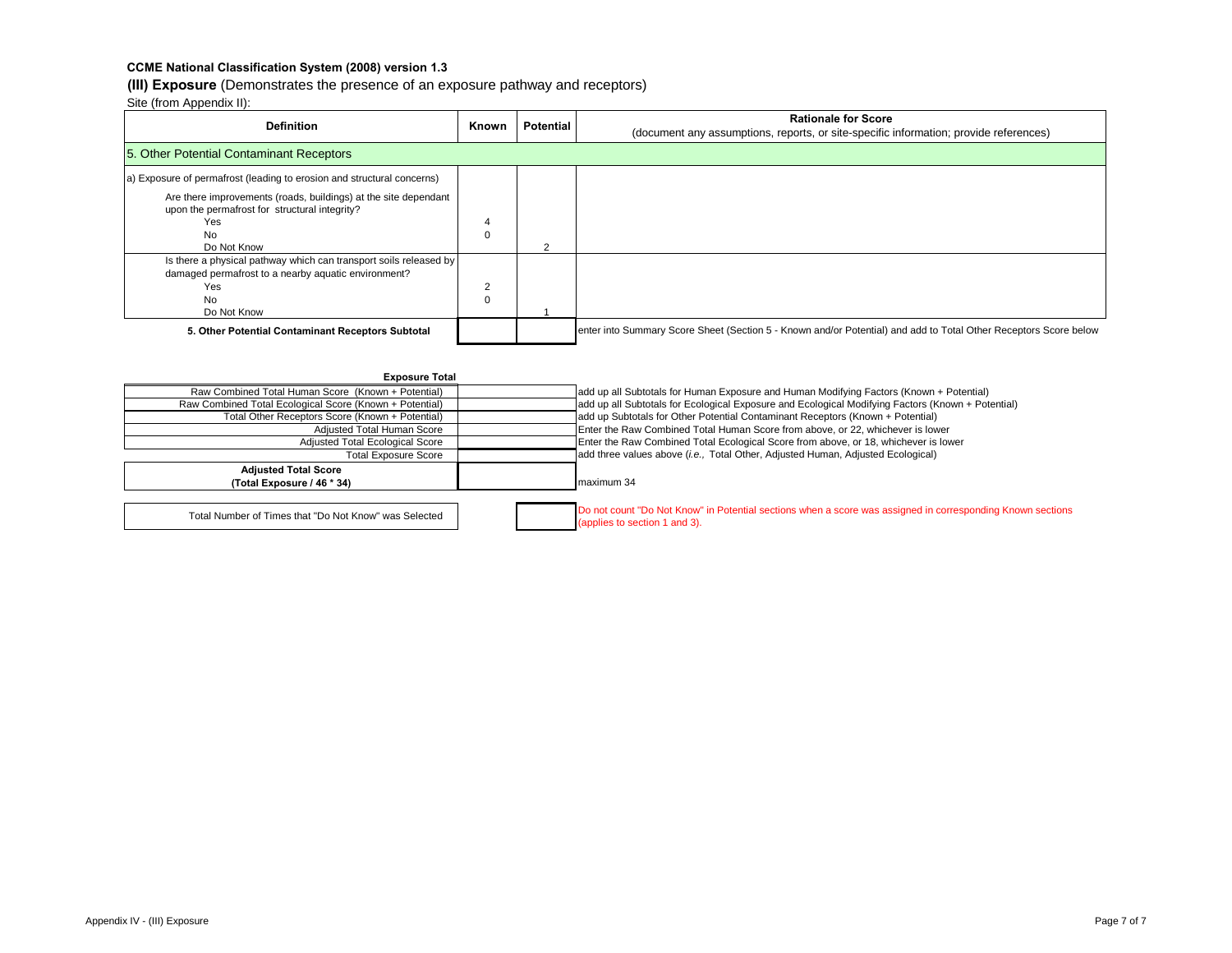**APPENDIX V**

**SUMMARY SCORE SHEET**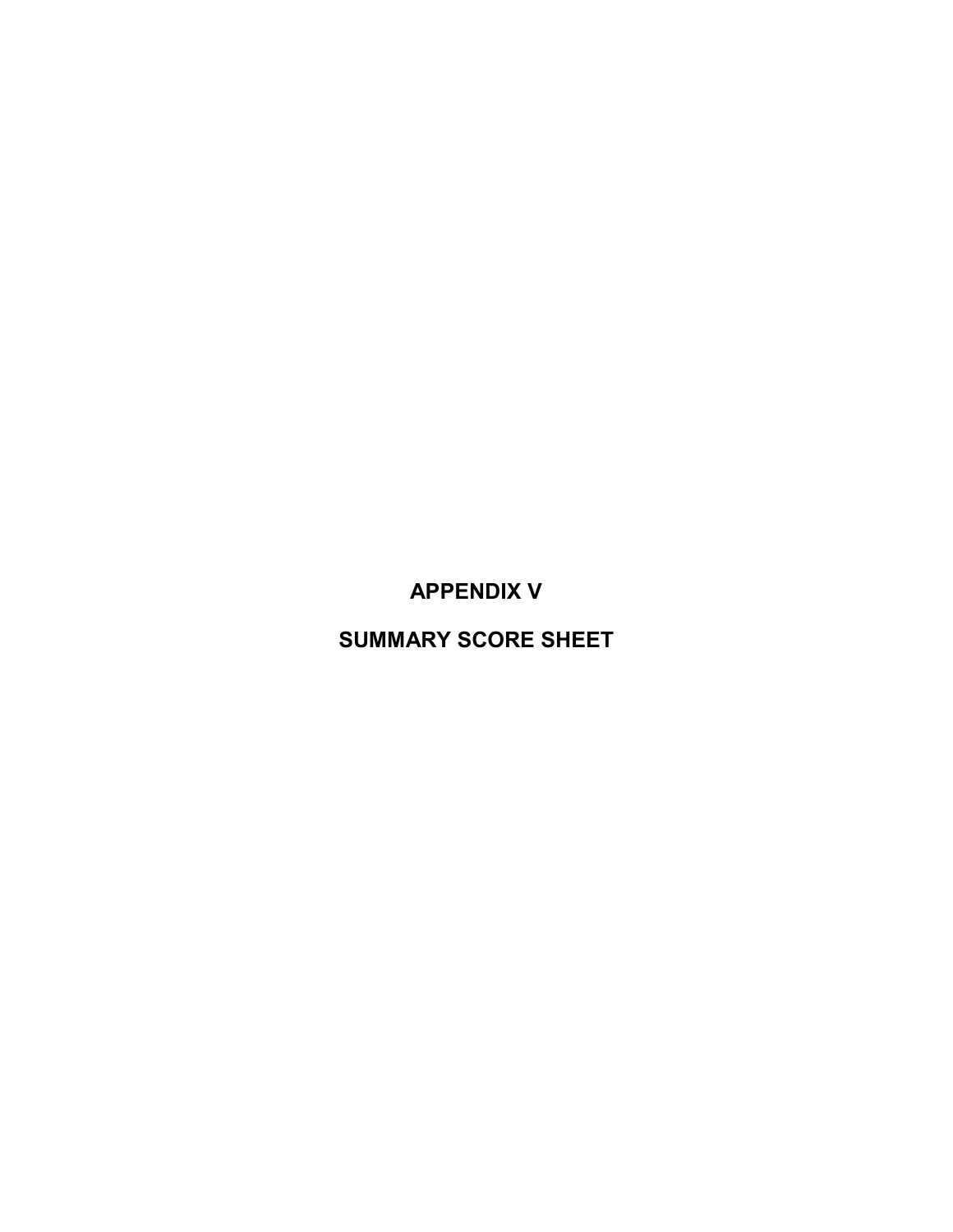#### **Appendix V - Score Summary**

Scores from individual worksheets are tallied in this worksheet. Refer to this sheet after filling out the NCSCS completely.

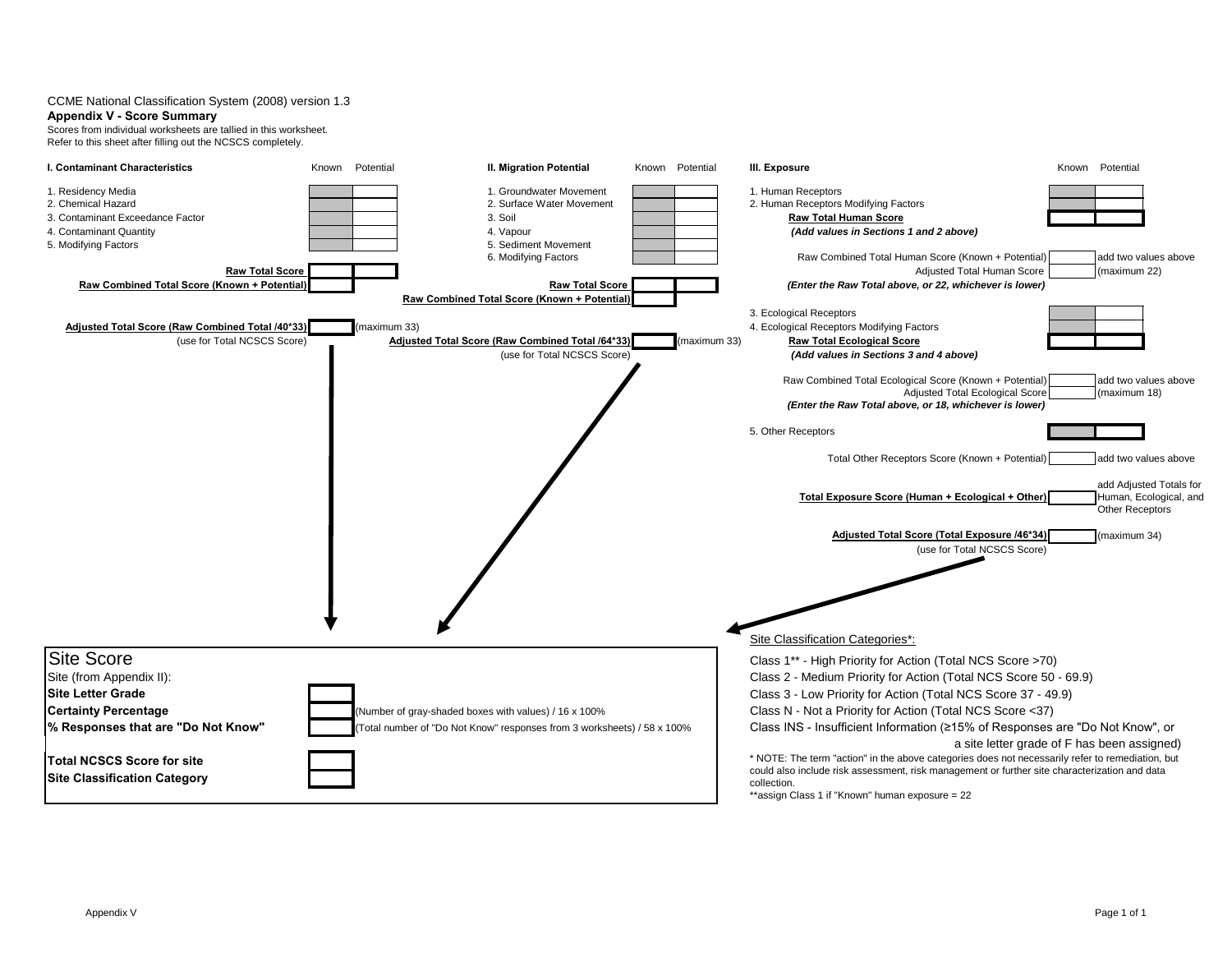**APPENDIX VI**

**REFERENCE MATERIAL**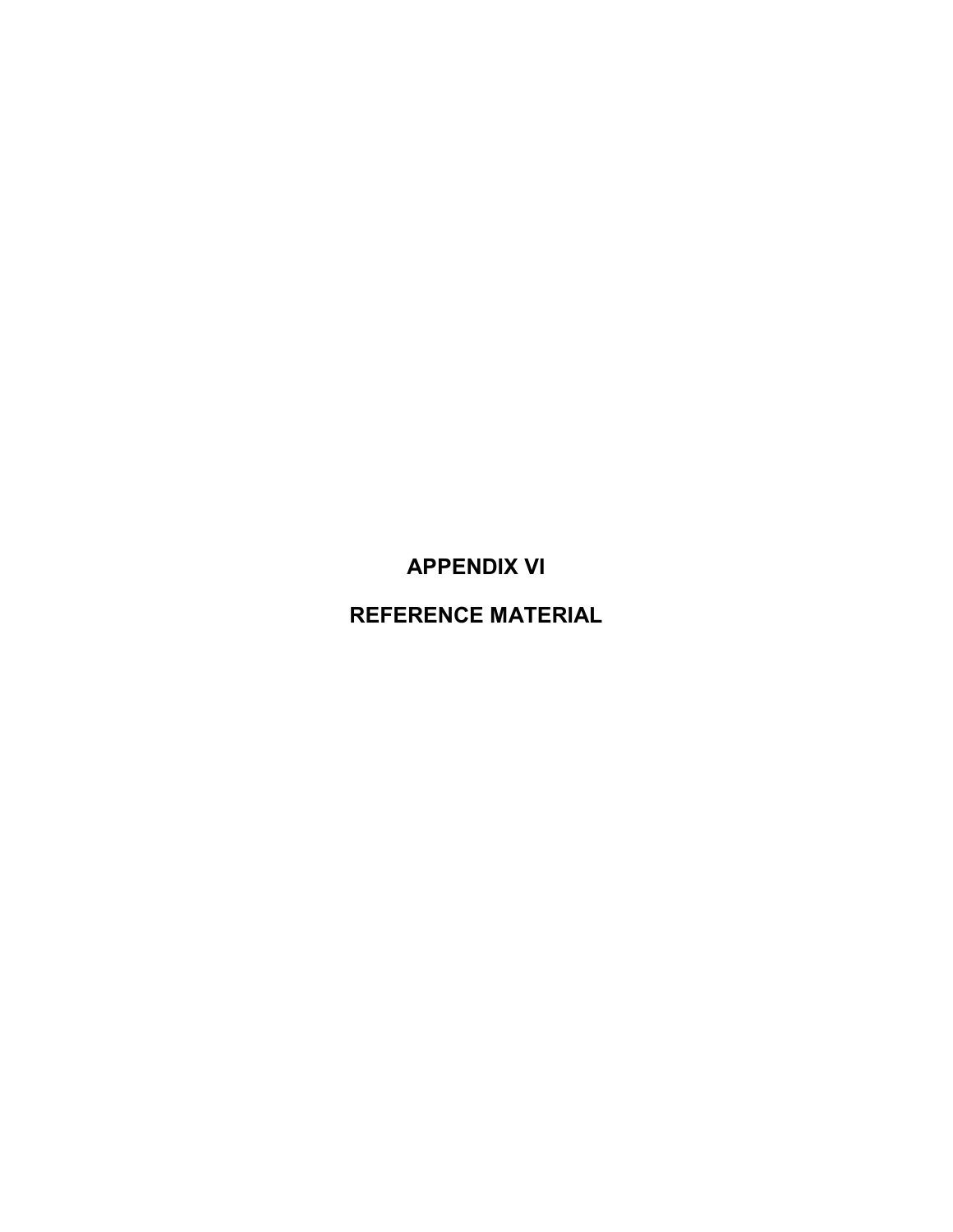# **CCME National Classification System (2008) version 1.3 Appendix VI - Reference Material**

# **Table VI. 1 - Contaminant Hazard Ranking**

(Based on the Proposed Hazard Ranking developed for the FCSAP Contaminated Sites Classification System) *This information is used in Sheet I (Contaminant Characteristics), section 2 (Chemical Hazard).*

| <b>Chemical/Parameter</b>                    | <b>Hazard</b>             | <b>CEPA</b> | <b>Carcinogenicity</b> | <b>Notes</b>    |
|----------------------------------------------|---------------------------|-------------|------------------------|-----------------|
| Acetaldehyde                                 | H                         |             | PHC                    |                 |
| Acetone                                      | L                         |             |                        |                 |
| Acrolein                                     | H                         | $\star$     |                        |                 |
| Acrylonitrile                                | H                         | $\star$     | <b>PHC</b>             |                 |
| Alachlor                                     | M                         |             |                        |                 |
| Aldicarb                                     | $\mathsf{H}$              |             |                        |                 |
| <b>Aldrin</b>                                | H                         |             |                        |                 |
| <b>Allyl Alcohol</b>                         | $\mathsf{H}$              |             |                        |                 |
| Aluminum                                     |                           |             |                        |                 |
| Ammonia                                      | L                         | $\star$     |                        |                 |
| Antimony                                     | $\mathsf{H}$              |             |                        |                 |
| Arsenic                                      | H                         | $\star$     |                        |                 |
| Atrazine                                     | M                         |             |                        |                 |
| Azinphos-Methyl                              | $\mathsf{H}$              |             |                        |                 |
| <b>Barium</b>                                | L                         |             |                        |                 |
| Bendiocarb                                   | H                         |             |                        |                 |
| Benzene                                      | $\overline{\mathsf{H}}$   | $\ast$      | CHC                    | <b>BTEX</b>     |
| Benzidine                                    | $\overline{\mathsf{H}}$   | $\star$     | CHC                    |                 |
| Beryllium                                    | $\mathsf{H}$              |             | CHC                    |                 |
| Biphenyl, 1,1-                               | M                         |             |                        |                 |
| 2,3,4,5-Bis(2-Butylene)tetrahydro-2-furfural | H                         |             |                        |                 |
| Bis(Chloromethyl)Ether                       | $\mathsf{H}$              | $\star$     | <b>CHC</b>             |                 |
| Bis(2-Chloroethyl)Ether                      | $\mathsf{H}$              |             | CHC                    |                 |
| Bis(2-Chloroisopropyl)Ether                  | H                         |             |                        |                 |
| Bis(2-Ethylhexyl)Phthalate                   | $\mathsf{H}$              | $\star$     |                        | PH              |
| Boron                                        |                           |             |                        |                 |
| <b>Bromacil</b>                              | M                         |             |                        |                 |
| <b>Bromate</b>                               | M                         |             |                        |                 |
| Bromochlorodifluoromethane                   | M                         | $\star$     |                        | HM              |
| Bromochloromethane                           | $\overline{\mathsf{H}}$   | $\star$     |                        | $\overline{HM}$ |
| Bromodichloromethane                         | $\mathsf{H}$              |             |                        | HM              |
| Bromoform (Tribromomethane)                  | $\mathsf{H}$              |             | PHC                    | HM              |
| Bromomethane                                 | M                         |             |                        | HM              |
| Bromotrifluoromethane                        | M                         | $\star$     |                        | HM              |
| Bromoxynil                                   | $\overline{H}$            |             |                        |                 |
| Butadiene, 1,3-                              | H                         | $\star$     | <b>CHC</b>             |                 |
| Cadmium                                      | Н                         | $\star$     | CHC                    |                 |
| Carbofuran                                   | M                         |             |                        |                 |
| Carbon Tetrachloride (Tetrachloromethane)    | $\boldsymbol{\mathsf{H}}$ |             | <b>PHC</b>             | HM              |
| Captafol                                     | M                         |             |                        |                 |
| Chloramines                                  | M                         | $\star$     |                        |                 |
| Chloride                                     | L                         |             |                        |                 |
| Chloroaniline, P-                            | $\overline{H}$            |             |                        |                 |
| Chlorobenzene (mono)                         | M                         |             |                        |                 |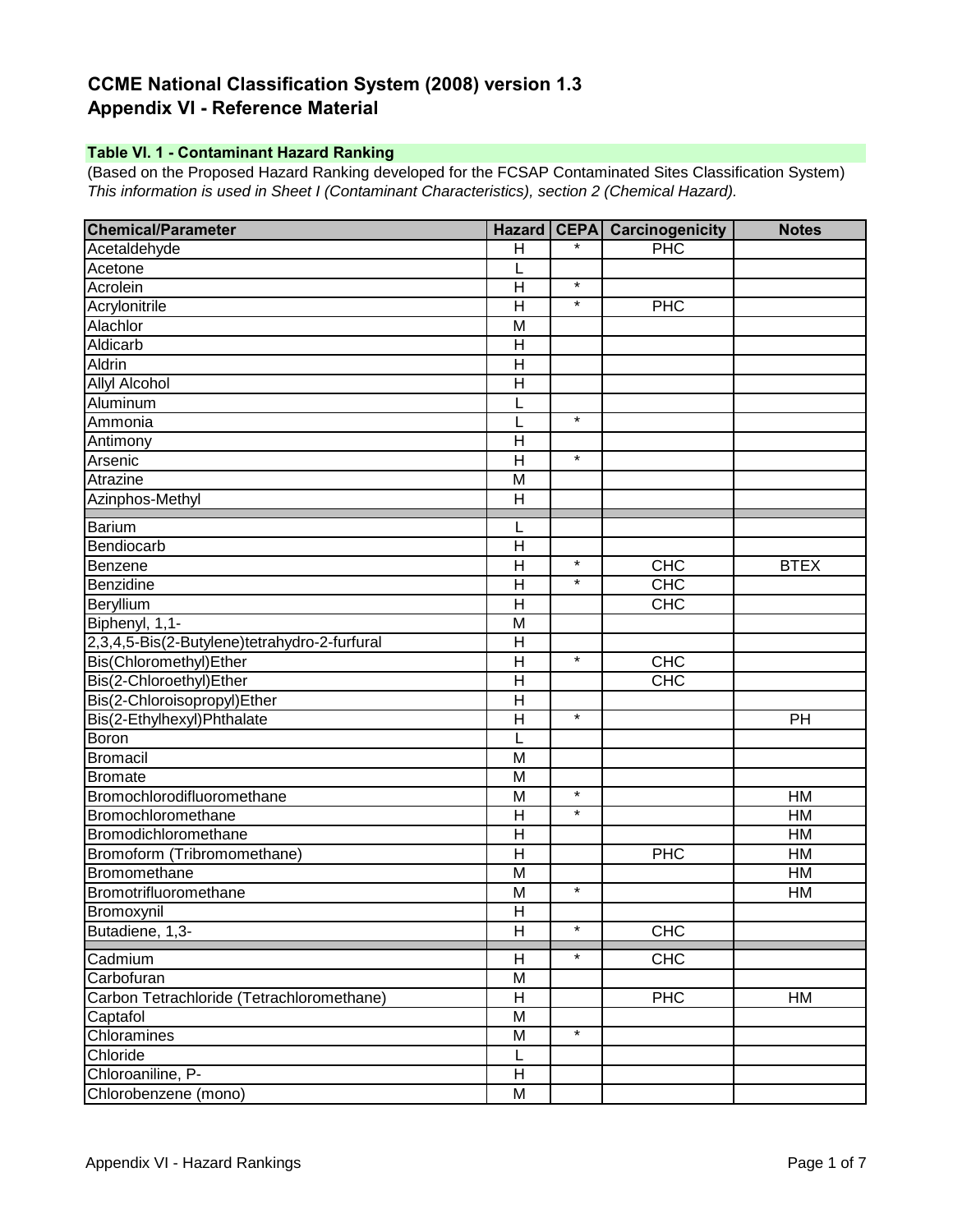| <b>Chemical/Parameter</b>                        | <b>Hazard</b>           |         | <b>CEPA</b> Carcinogenicity | <b>Notes</b> |
|--------------------------------------------------|-------------------------|---------|-----------------------------|--------------|
| Chlorobenzilate                                  | M                       |         |                             |              |
| Chlorodimeform                                   | M                       |         |                             |              |
| Chloroform                                       | $\overline{\mathsf{H}}$ |         | PHC                         | HM           |
| Chloromethane                                    | M                       |         |                             |              |
| <b>Chloromethyl Methyl Ether</b>                 | M                       | $\star$ |                             |              |
| (4-Chlorophenyl)Cyclopropylmethanone, O-((4-     |                         |         |                             |              |
| Nitrophenyl)Methyl)Oxime                         | Н                       |         |                             |              |
| <b>Chlorinated Benzenes</b>                      |                         |         |                             |              |
| Monochlorobenzene                                | M                       |         |                             |              |
| Dichlorobenzene, 1,2- (O-DCB)                    | M                       |         |                             |              |
| Dichlorobenzene, 1,3- (M-DCB)                    | M                       |         |                             |              |
| Dichlorobenzene, 1,4- (P-DCB)                    | $\overline{\mathsf{H}}$ |         |                             |              |
| Trichlorobenzene, 1,2,3-                         | M                       |         |                             |              |
| Trichlorobenzene, 1,2,4-                         | M                       |         |                             |              |
| Trichlorobenzene, 1,3,5-                         | M                       |         |                             |              |
| Tetrachlorobenzene, 1,2,3,4-                     | $\overline{\mathsf{M}}$ |         |                             |              |
| Tetrachlorobenzene, 1,2,3,5-                     | M                       |         |                             |              |
| Tetrachlorobenzene, 1,2,4,5-                     | M                       |         |                             |              |
| Pentachlorobenzene                               | M                       |         |                             |              |
| Hexachlorobenzene                                | $\overline{\mathsf{H}}$ |         |                             |              |
| <b>Chlorinated Ethanes</b>                       |                         |         |                             |              |
| Dichloroethane, 1,1-                             | M                       |         |                             |              |
| Dichloroethane, 1,2- (Ethylene Dichloride (EDC)) | $\overline{H}$          |         | <b>PHC</b>                  |              |
| Trichloroethane, 1,1,1-                          | H                       | $\star$ |                             |              |
| Trichloroethane, 1,1,2-                          | M                       |         |                             |              |
| Tetrachloroethane, 1,1,1,2-                      | M                       |         |                             |              |
| Tetrachloroethane, 1,1,2,2-                      | M                       |         |                             |              |
| <b>Chlorinated Ethenes</b>                       |                         |         |                             |              |
| Monochloroethene (Vinyl Chloride)                | Н                       | $\star$ | <b>CHC</b>                  |              |
| Dichloroeth(yl)ene, 1,1-                         | $\overline{\mathsf{H}}$ |         |                             |              |
| Dichloroeth(yl)ene, 1,2- (cis or trans)          | M                       |         |                             |              |
| Trichloroeth(yl)ene (TCE)                        | H                       | $\star$ |                             |              |
| Tetrachloroeth(yl)ene (PCE)                      | Η                       | $\star$ |                             |              |
| <b>Chlorinated Phenols</b>                       |                         |         |                             |              |
| Monochlorophenols                                | M                       |         |                             |              |
| Chlorophenol, 2-                                 | M                       |         |                             |              |
| Dichlorophenols                                  |                         |         |                             |              |
| Dichlorophenol, 2,4-                             | M                       |         |                             |              |
| Trichlorophenols                                 |                         |         |                             |              |
| Trichlorophenol, 2,4,5-                          | Н                       |         |                             |              |
| Trichlorophenol, 2,4,6-                          | H                       |         | <b>PHC</b>                  |              |
| Tetrachlorophenols                               |                         |         |                             |              |
| Tetrachlorophenol, 2,3,4,6-                      | $\overline{H}$          |         |                             |              |
| Pentachlorophenol (PCP)                          | $\overline{\mathsf{H}}$ |         |                             |              |
| Chloromethane                                    | M                       |         |                             | HM           |
| Chlorophenol, 2-                                 | M                       |         |                             | <b>CP</b>    |
| Chlorothalonil                                   | H                       |         |                             |              |
| Chlorpyrifos                                     | $\overline{H}$          |         |                             |              |
| Chromium (Total)                                 | M                       | $\star$ |                             |              |
| Chromium (III)                                   | L                       | $\star$ |                             |              |
| Chromium (VI)                                    | H                       | $\star$ | <b>CHC</b>                  |              |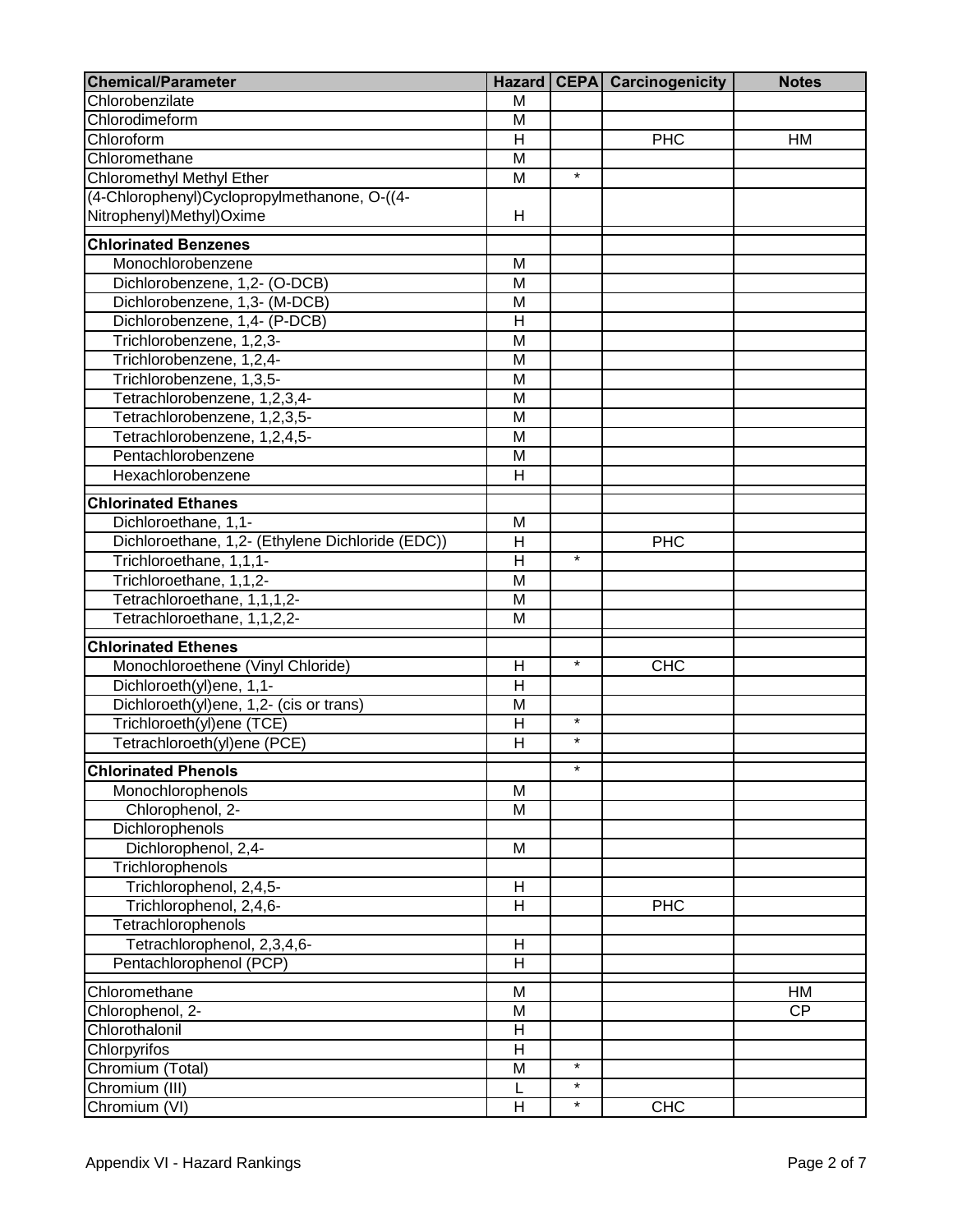| <b>Chemical/Parameter</b>                      |                         |         | <b>Hazard CEPA Carcinogenicity</b> | <b>Notes</b>         |
|------------------------------------------------|-------------------------|---------|------------------------------------|----------------------|
| Coal Tar                                       | H                       |         | CHC                                | <b>Refer to PAHs</b> |
| Cobalt                                         | L                       |         |                                    |                      |
| Copper                                         | L                       |         |                                    |                      |
| Creosote                                       | M                       | $\star$ |                                    | Refer to PAHs        |
| Crocidolite                                    | L                       |         |                                    |                      |
| Cyanide (Free)                                 | Η                       |         |                                    |                      |
| Cyanazine                                      | $\overline{M}$          |         |                                    |                      |
| Dibenzofuran                                   | H                       | $\star$ |                                    | DF                   |
| Dibromoethane, 1,2- (Ethylene Dibromide (EDB)) | H                       |         | <b>PHC</b>                         |                      |
| 1,2-Dibromo-3-Chloropropane                    | $\overline{\mathsf{H}}$ |         | <b>PHC</b>                         |                      |
| Dibromochloromethane                           | M                       | $\star$ |                                    | HM                   |
| Dibromotetrafluoroethane                       | M                       |         |                                    |                      |
|                                                |                         |         |                                    |                      |
| Dichlorobenzene, 1,2- (O-DCB)                  | M                       |         |                                    | CB                   |
| Dichlorobenzene, 1,3- (M-DCB)                  | M                       |         |                                    | $\overline{CB}$      |
| Dichlorobenzene, 1,4- (P-DCB)                  | $\overline{\mathsf{H}}$ |         |                                    | $\overline{CB}$      |
| Dichlorobenzidine, 3,3'-                       | $\overline{\mathsf{H}}$ |         | <b>PHC</b>                         |                      |
| <b>DDD</b>                                     | Н                       |         |                                    |                      |
| <b>DDE</b>                                     | $\overline{\mathsf{H}}$ |         |                                    |                      |
| <b>DDT</b>                                     | $\overline{\mathsf{H}}$ |         | PHC                                |                      |
| Deltamethrin                                   | M                       |         |                                    |                      |
| Diazinon                                       | M                       |         |                                    |                      |
| Dicamba                                        | $\overline{\mathsf{H}}$ |         |                                    |                      |
| Dichloroethane, 1,1-                           | $\overline{\mathsf{H}}$ |         |                                    | <b>CEA</b>           |
| Dichloroethane, 1,2- (EDC)                     | H                       |         | <b>PHC</b>                         | <b>CEA</b>           |
| Dichloroeth(yl)ene, 1,1-                       | $\overline{H}$          |         |                                    | <b>CEE</b>           |
| Dichloroeth(yl)ene, Cis-1,2-                   | M                       |         |                                    | <b>CEE</b>           |
| Dichloroeth(yl)ene, Trans-1,2-                 | M                       |         |                                    | <b>CEE</b>           |
| Dichloromethane (Methylene Chloride)           | H                       |         | <b>PHC</b>                         | HM                   |
| Dichlorophenol, 2,4-                           | M                       |         |                                    | <b>CP</b>            |
| Dichloropropane, 1,2-                          | Н                       |         |                                    |                      |
| Dichloropropene, 1,3-                          | $\overline{H}$          |         | <b>PHC</b>                         |                      |
| Diclofop-Methyl                                | H                       |         |                                    |                      |
| Didecyl Dimethyl Ammonium Chloride             | Н                       |         |                                    |                      |
| Dieldrin                                       | Η                       |         |                                    |                      |
| Dimethoate                                     | $\overline{H}$          |         |                                    |                      |
| Diethyl Phthalate                              | M                       |         |                                    | PH                   |
| Diethylene Glycol                              | L                       |         |                                    | GL                   |
| Dimethyl Phthalate                             | М                       |         |                                    | <b>PH</b>            |
| Dimethylphenol, 2,4-                           |                         |         |                                    |                      |
| Dinitrophenol, 2,4-                            | M                       |         |                                    |                      |
| Dinitrotoluene, 2,4-                           | Н                       |         |                                    |                      |
| Dinoseb                                        | Н                       |         |                                    |                      |
| Di-n-octyl Phthalate                           | Н                       |         |                                    |                      |
| Dioxane, 1,4-                                  | Н                       |         | <b>PHC</b>                         |                      |
| Dioxins/Furans                                 | Η                       |         |                                    |                      |
| Diquat                                         | M                       |         |                                    |                      |
| Diuron                                         | M                       |         |                                    |                      |
| Endosulfan                                     | Η                       |         |                                    |                      |
| Endrin                                         | H                       |         |                                    |                      |
| Ethylbenzene                                   | M                       |         |                                    | <b>BTEX</b>          |
| Ethylene Dibromide (EDB)                       | H                       |         | <b>PHC</b>                         |                      |
| Ethylene Glycol                                | L                       |         |                                    | GL                   |
|                                                |                         |         |                                    |                      |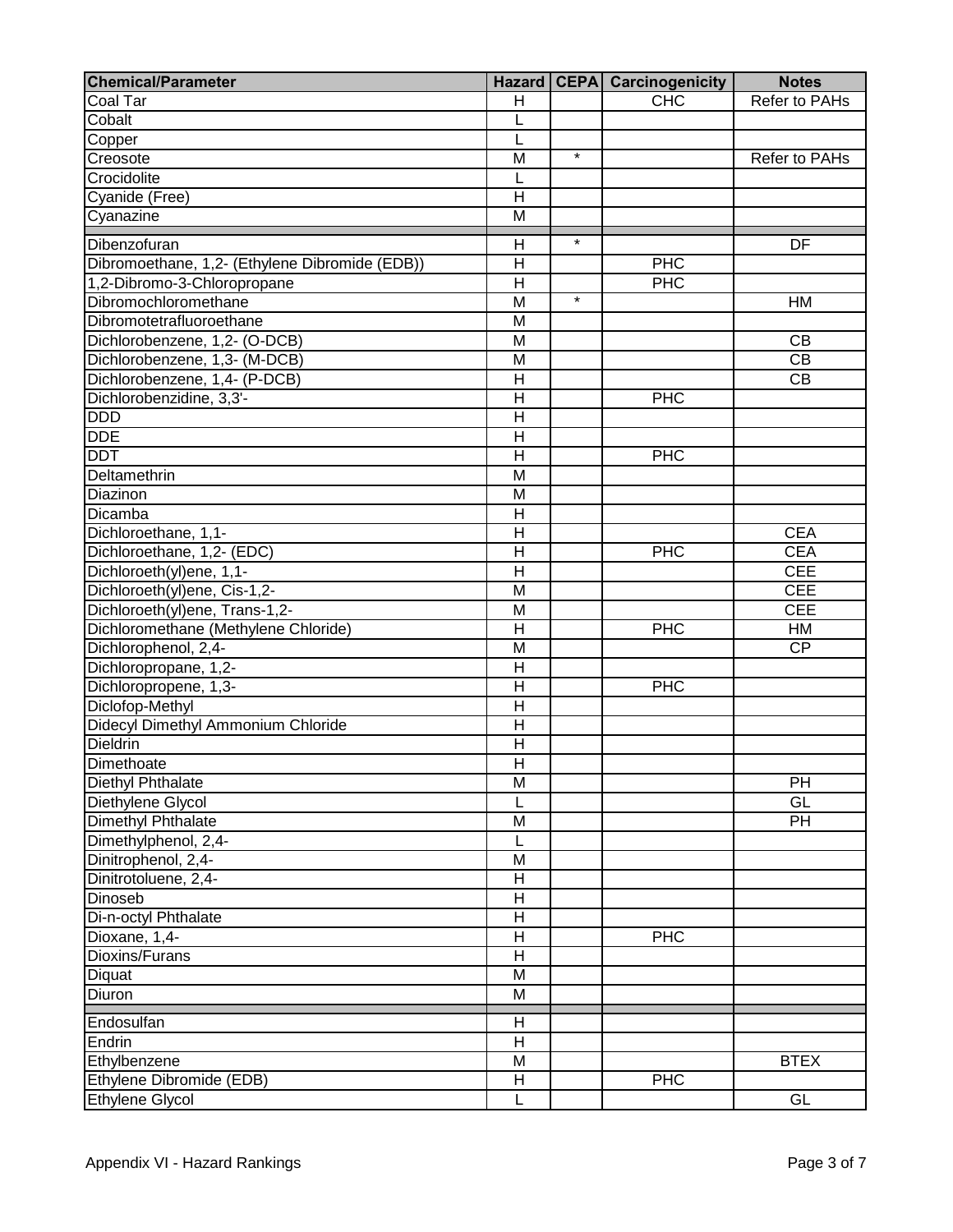| <b>Chemical/Parameter</b>                      |                              |         | Hazard   CEPA   Carcinogenicity | <b>Notes</b>  |
|------------------------------------------------|------------------------------|---------|---------------------------------|---------------|
| <b>Ethylene Oxide</b>                          | Н                            |         | CHC                             |               |
| Fluoroacetamide                                | M                            |         |                                 |               |
| Fluorides                                      | L                            | $\star$ |                                 |               |
|                                                |                              |         |                                 |               |
| <b>Glycols</b>                                 |                              |         |                                 |               |
| Ethylene Glycol                                | L                            |         |                                 |               |
| Diethylene Glycol                              | L                            |         |                                 |               |
| Propylene Glycol                               | L                            |         |                                 |               |
| Glyphosate                                     | M                            |         |                                 |               |
| <b>Halogenated Methanes</b>                    |                              |         |                                 |               |
| Bromochlorodifluoromethane                     | M                            | $\star$ |                                 |               |
| Bromochloromethane                             | M                            | $\star$ |                                 |               |
| Bromodichloromethane                           | $\overline{H}$               |         | PHC                             |               |
| Bromomethane                                   | M                            |         |                                 |               |
| Bromotrifluoromethane                          | M                            | $\star$ |                                 |               |
| Chloroform                                     | M                            |         | <b>PHC</b>                      | HM            |
| Chloromethane                                  | M                            |         |                                 |               |
| Dibromochloromethane                           | M                            |         |                                 |               |
| Dichloromethane (Methylene Chloride)           | $\mathsf{H}$                 |         | <b>PHC</b>                      |               |
| Methyl Bromide                                 | M                            | $\star$ |                                 |               |
| Tetrachloromethane (Carbon Tetrachloride)      | $\overline{\mathsf{H}}$      |         |                                 |               |
| Tribromomethane (Bromoform)                    | H                            |         |                                 |               |
| Trihalomethanes (THM)                          | M                            |         |                                 |               |
|                                                |                              |         |                                 |               |
| Heptachlor                                     | H<br>$\mathsf{H}$            |         |                                 |               |
| <b>Heptachlor Epoxide</b><br>Hexachlorobenzene | $\mathsf{H}$                 |         | PHC                             |               |
| Hexachlorobutadiene                            | $\mathsf{H}$                 |         |                                 |               |
| Hexachlorocyclohexane, Gamma                   | $\overline{\mathsf{H}}$      |         | <b>PHC</b>                      |               |
| Hexachloroethane                               | $\mathsf{H}$                 |         | PHC                             |               |
| Hydrobromofluorocarbons (HBFCS)                | M                            | $\star$ |                                 |               |
| Hydrochlorofluorocarbons (HCFCS)               | M                            | $\star$ |                                 |               |
|                                                |                              |         |                                 |               |
| 3-lodo-2-propynyl Butyl Carbamate              | H                            |         |                                 |               |
| Iron                                           | Ĺ                            |         |                                 |               |
|                                                |                              |         |                                 | neurotoxins / |
| Lead                                           | H                            | $\star$ |                                 | teratogens    |
| <b>Lead Arsenate</b>                           | $\mathsf{H}$                 |         |                                 |               |
| Leptophos                                      | Н                            |         |                                 |               |
| Lindane                                        | $\mathsf{H}$                 |         |                                 |               |
| Linuron                                        | Н                            |         |                                 |               |
| Lithium                                        | L                            |         |                                 |               |
|                                                |                              |         |                                 |               |
| Malathion                                      | M                            |         |                                 |               |
| Manganese                                      | L                            | $\star$ |                                 |               |
| Mercury                                        | H<br>$\overline{\mathsf{H}}$ |         |                                 |               |
| Methamidophos                                  |                              |         |                                 |               |
| Methoxylchlor                                  | H                            | $\star$ |                                 |               |
| Methyl Bromide (Bromomethane)                  | $\overline{\mathsf{M}}$      |         |                                 |               |
| 2-Methyl-4-chloro-phenoxy Acetic Acid          | M                            |         |                                 |               |
| Methyl Ethyl Ketone                            | L                            |         |                                 |               |
| Methyl Isobutyl Ketone                         |                              |         |                                 |               |
| <b>Methyl Mercury</b>                          | H                            |         |                                 |               |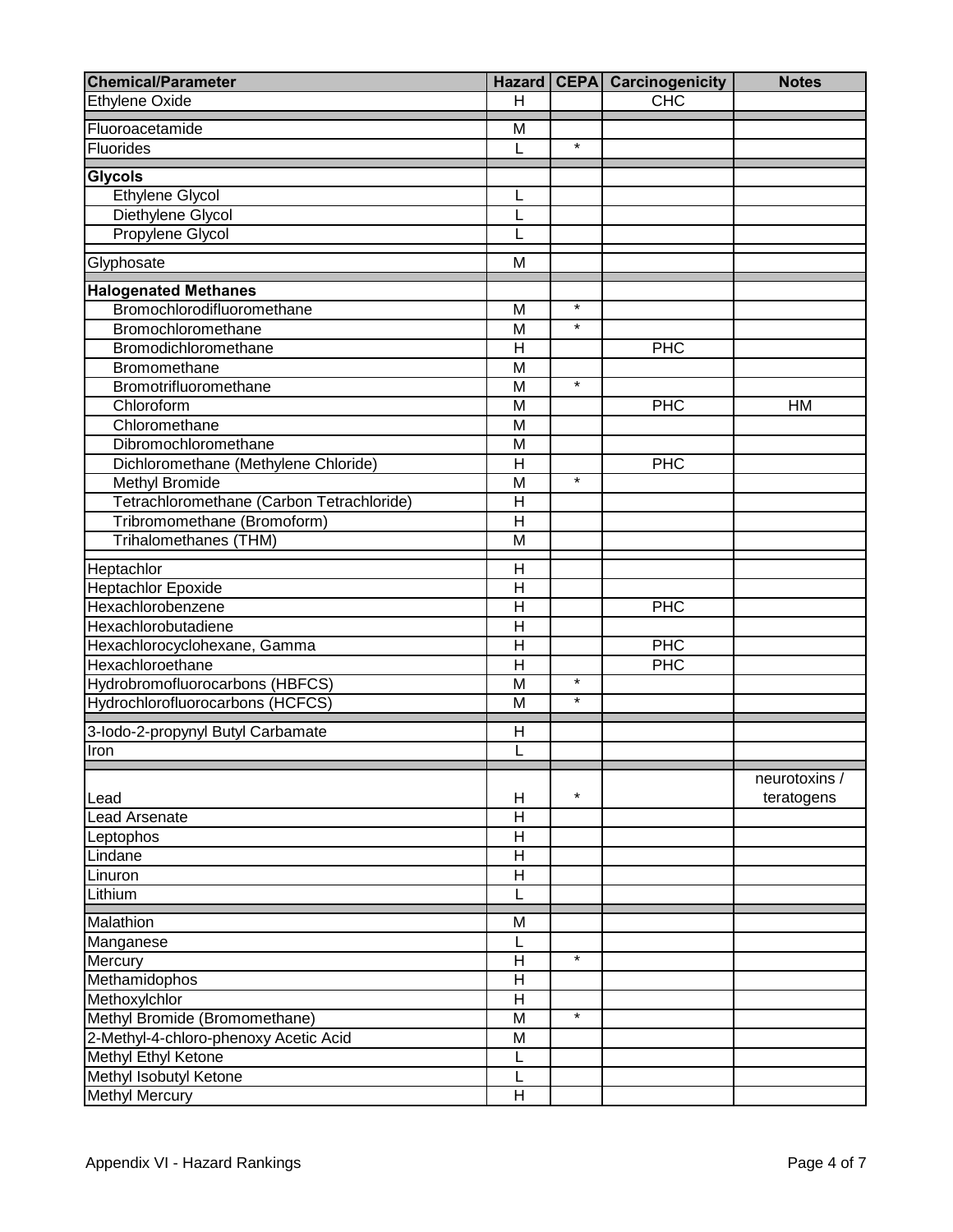| <b>Chemical/Parameter</b>                         |                         |         | <b>Hazard CEPA Carcinogenicity</b> | <b>Notes</b>      |
|---------------------------------------------------|-------------------------|---------|------------------------------------|-------------------|
| Methyl-Parathion                                  | $\mathsf{H}$            |         |                                    |                   |
| Methyl Tert Butyl Ether (MTBE)                    | $\overline{\mathsf{M}}$ |         |                                    |                   |
| Metolachlor                                       | M                       |         |                                    |                   |
| Metribuzin                                        | $\overline{\mathsf{H}}$ |         |                                    |                   |
| Molybdenum                                        |                         |         |                                    |                   |
| Monochloramine                                    | M                       |         |                                    |                   |
| Monocrotophos                                     | $\overline{\mathsf{H}}$ |         |                                    |                   |
| Nickel                                            | $\mathsf{H}$            | $\star$ |                                    | CEPA - inhalation |
| Nitrilotriacetic Acid                             | $\overline{\mathsf{H}}$ |         | PHC                                |                   |
| Nitrate                                           |                         |         |                                    |                   |
| <b>Nitrite</b>                                    | M                       |         |                                    |                   |
| Nonylphenol + Ethoxylates                         | $\mathsf{H}$            | $\star$ |                                    |                   |
| <b>Organotins</b>                                 |                         |         |                                    |                   |
| Tributyltin                                       | H                       |         |                                    |                   |
| Tricyclohexyltin                                  | $\mathsf{H}$            |         |                                    |                   |
| Triphenyltin                                      | $\mathsf{H}$            |         |                                    |                   |
| Parathion                                         | H                       |         |                                    |                   |
| Paraquat (as Dichloride)                          | $\overline{H}$          |         |                                    |                   |
| Pentachlorobenzene                                | M                       |         |                                    | CB                |
| Pentachlorophenol (PCP)                           | $\mathsf{H}$            |         |                                    | CP                |
| <b>Petroleum Hydrocarbons</b>                     |                         |         |                                    | Ranking based     |
| Petroleum Hydrocarbons (Gasoline)                 | $\overline{\mathsf{H}}$ |         |                                    | upon fraction of  |
| Petroleum Hydrocarbons (Kerosene incl. Jet Fuels) | $\overline{\sf H}$      |         |                                    | toxic and mobile  |
| Petroleum Hydrocarbons (Diesel incl Heating Oil)  | M                       |         |                                    | components in     |
| Petroleum Hydrocarbons (Heavy Oils)               |                         |         |                                    | product. Lighter  |
| Petroleum Hydrocarbons (CCME F1)                  | $\mathsf{H}$            |         |                                    | compounds such    |
| Petroleum Hydrocarbons (CCME F2)                  | $\overline{\mathsf{M}}$ |         |                                    | as benzene are    |
| Petroleum Hydrocarbons (CCME F3)                  | L                       |         |                                    | more toxic and    |
| Petroleum Hydrocarbons (CCME F4)                  |                         |         |                                    | mobile.           |
| Phenol                                            | L                       |         |                                    |                   |
| <b>Phenoxy Herbicides</b>                         | M                       |         |                                    |                   |
| Phorate                                           | $\mathsf{H}$            |         |                                    |                   |
| Phosphamidon                                      | $\overline{\mathsf{H}}$ |         |                                    |                   |
| <b>Phthalate Esters</b>                           |                         |         |                                    |                   |
| Bis(2-Ethylhexyl)Phthalate                        | н                       | $\star$ |                                    |                   |
| Diethyl Phthalate                                 | H                       |         |                                    |                   |
| Dimethyl Phthalate                                | H                       |         |                                    |                   |
| Di-n-octyl Phthalate                              | H                       |         |                                    |                   |
| Polybrominated Biphenyls (PBB)                    | H                       | $\star$ |                                    |                   |
| Polychlorinated Biphenyls (PCB)                   | Η                       |         |                                    |                   |
| <b>Polychlorinated Terphenyls</b>                 | Η                       | $\star$ |                                    |                   |
| <b>Polycyclic Aromatic Hydrocarbons</b>           | $\overline{\mathsf{H}}$ | $\star$ | PHC                                |                   |
| Acenaphthene                                      | M                       |         |                                    |                   |
| Acenaphthylene                                    | M                       |         |                                    |                   |
| Acridine                                          | H                       |         |                                    |                   |
| Anthracene                                        | M                       |         |                                    |                   |
| Benzo(a)anthracene                                | $\mathsf{H}$            |         | <b>PHC</b>                         |                   |
| Benzo(a)pyrene                                    | Н                       |         | PHC                                |                   |
| Benzo(b)fluoranthene                              | Н                       |         | <b>PHC</b>                         |                   |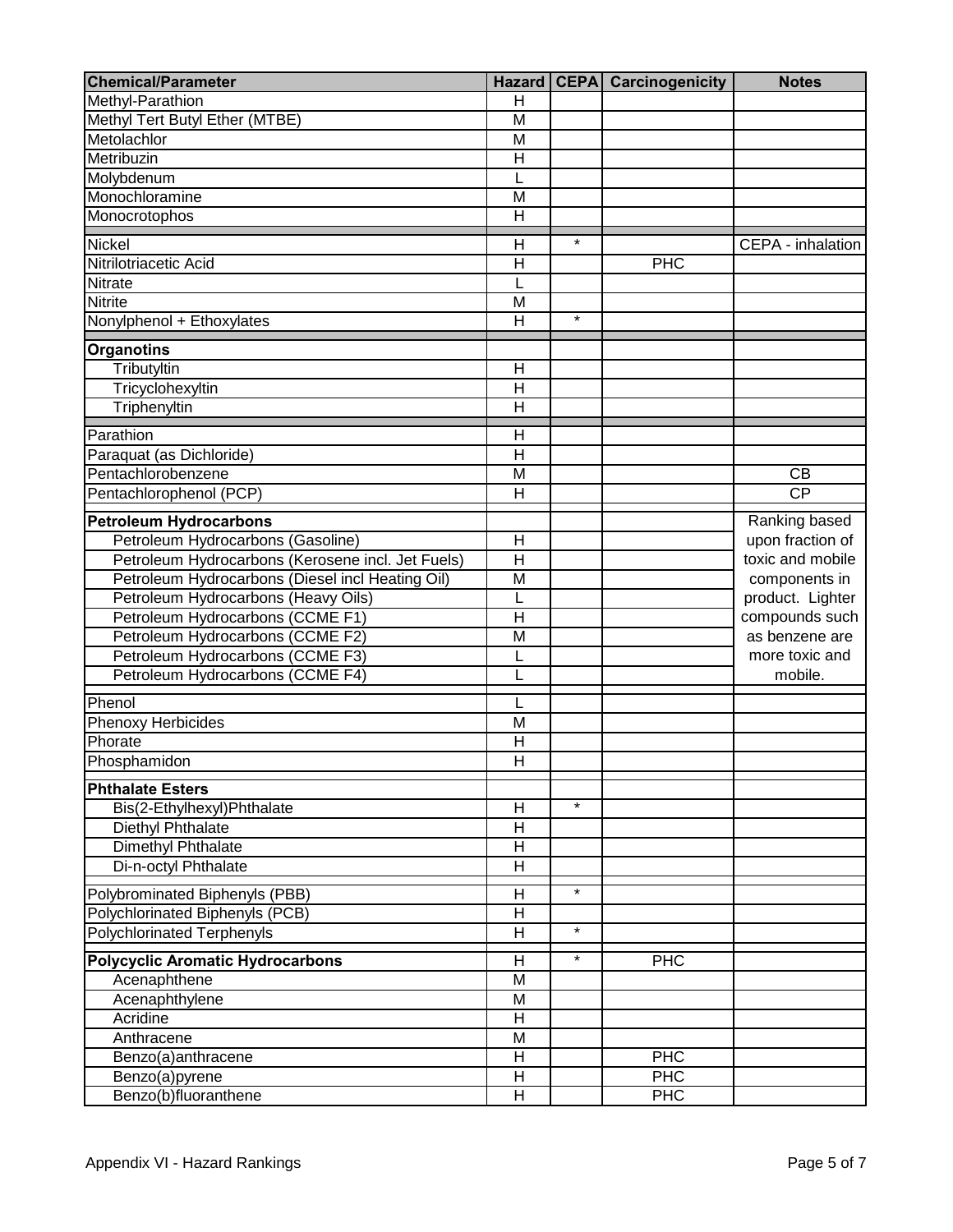| <b>Chemical/Parameter</b>                   | <b>Hazard</b>             |                   | <b>CEPA</b> Carcinogenicity | <b>Notes</b>    |
|---------------------------------------------|---------------------------|-------------------|-----------------------------|-----------------|
| Benzo(g,h,i)perylene                        | $\mathsf{H}$              |                   |                             |                 |
| Benzo(k)fluoranthene                        | $\overline{\mathsf{H}}$   |                   | <b>PHC</b>                  |                 |
| Chrysene                                    | $\overline{\mathsf{M}}$   |                   |                             |                 |
| Dibenzo(a,h)anthracene                      | $\overline{\mathsf{H}}$   |                   | <b>PHC</b>                  |                 |
| Fluoranthene                                | $\overline{\mathsf{M}}$   |                   |                             |                 |
| Fluorene                                    | $\overline{\mathsf{M}}$   |                   |                             |                 |
| Indeno(1,2,3-c,d)pyrene                     | $\overline{\mathsf{H}}$   |                   | <b>PHC</b>                  |                 |
| Methylnaphthalenes                          | M                         |                   |                             |                 |
| Naphthalene                                 | M                         |                   |                             |                 |
| Phenanthrene                                | M                         |                   |                             |                 |
| Pyrene                                      | $\overline{M}$            |                   |                             |                 |
| Quinoline                                   | $\mathsf{H}$              |                   |                             |                 |
|                                             |                           |                   |                             |                 |
| Propylene Glycol                            | Ĺ                         |                   |                             | GL              |
| Radium                                      | H                         |                   |                             |                 |
| Radon                                       | H                         |                   |                             |                 |
| Selenium                                    | M                         |                   |                             |                 |
| Silver                                      |                           |                   |                             |                 |
| Simazine                                    | M                         |                   |                             |                 |
| Sodium                                      | L                         |                   |                             |                 |
| Strontium-90                                | H                         |                   |                             |                 |
| Strychnine                                  | $\overline{H}$            |                   |                             |                 |
| <b>Styrene</b>                              | $\mathsf{H}$              |                   |                             |                 |
| Sulphate                                    | L                         |                   |                             |                 |
|                                             | L                         |                   |                             |                 |
| Sulphide                                    |                           |                   |                             |                 |
| 2,3,7,8-Tetrachlorodibenzo-p-dioxins (TCDD) | $\overline{\mathsf{H}}$   | $\star$           |                             | DF              |
| Tebuthiuron                                 | $\overline{\mathsf{H}}$   |                   |                             |                 |
| Tetrachloroeth(yl)ene (PCE)                 | $\overline{\mathsf{H}}$   | $\overline{\ast}$ |                             | <b>CEE</b>      |
| <b>Tetraethyl Lead</b>                      | $\overline{\mathsf{H}}$   |                   |                             |                 |
| Tetrachlorobenzene, 1,2,3,4-                | $\overline{\mathsf{H}}$   |                   |                             | CB              |
| Tetrachlorobenzene, 1,2,3,5-                | $\overline{\mathsf{H}}$   |                   |                             | $\overline{CB}$ |
| Tetrachlorobenzene, 1,2,4,5-                | $\overline{\mathsf{H}}$   |                   |                             | $\overline{CB}$ |
| Tetrachloroethane, 1,1,1,2-                 | M                         |                   |                             | <b>CEA</b>      |
| Tetrachloroethane, 1,1,2,2-                 | M                         |                   |                             | <b>CEA</b>      |
| Tetrachlorophenol, 2,3,4,6-                 | H                         |                   |                             | CP              |
| <b>Tetramethyl Lead</b>                     | $\mathsf{H}$              | $\star$           |                             |                 |
| Thallium                                    | M                         |                   |                             |                 |
| Thiophene                                   | M                         |                   |                             |                 |
| Tin                                         | $\mathsf{L}$              |                   |                             |                 |
| Toluene                                     | M                         |                   |                             | <b>BTEX</b>     |
| Toxaphene                                   | H                         |                   |                             |                 |
| Triallate                                   | M                         |                   |                             |                 |
| Tribromomethane (Bromoform)                 | $\overline{H}$            |                   |                             | HM              |
| Tributyltetradecylphosphonium Chloride      | H                         | $\star$           |                             |                 |
| Trichlorobenzene, 1,2,3-                    | H                         |                   |                             | CB              |
| Trichlorobenzene, 1,2,4-                    | $\mathsf{H}$              |                   |                             | CB              |
| Trichlorobenzene, 1,3,5-                    | $\overline{H}$            |                   |                             | $\overline{CB}$ |
| Trichloroethane, 1,1,1-                     | $\overline{H}$            | $\star$           |                             | <b>CEA</b>      |
| Trichloroethane, 1,1,2-                     | M                         |                   |                             | <b>CEA</b>      |
| Trichloroeth(yl)ene (TCE)                   | H                         | $\star$           |                             | <b>CEE</b>      |
| Tricyclohexyltin Hydroxide                  | $\boldsymbol{\mathsf{H}}$ |                   |                             |                 |
| Trichlorophenol, 2,4,5-                     | $\boldsymbol{\mathsf{H}}$ |                   |                             | $\overline{CP}$ |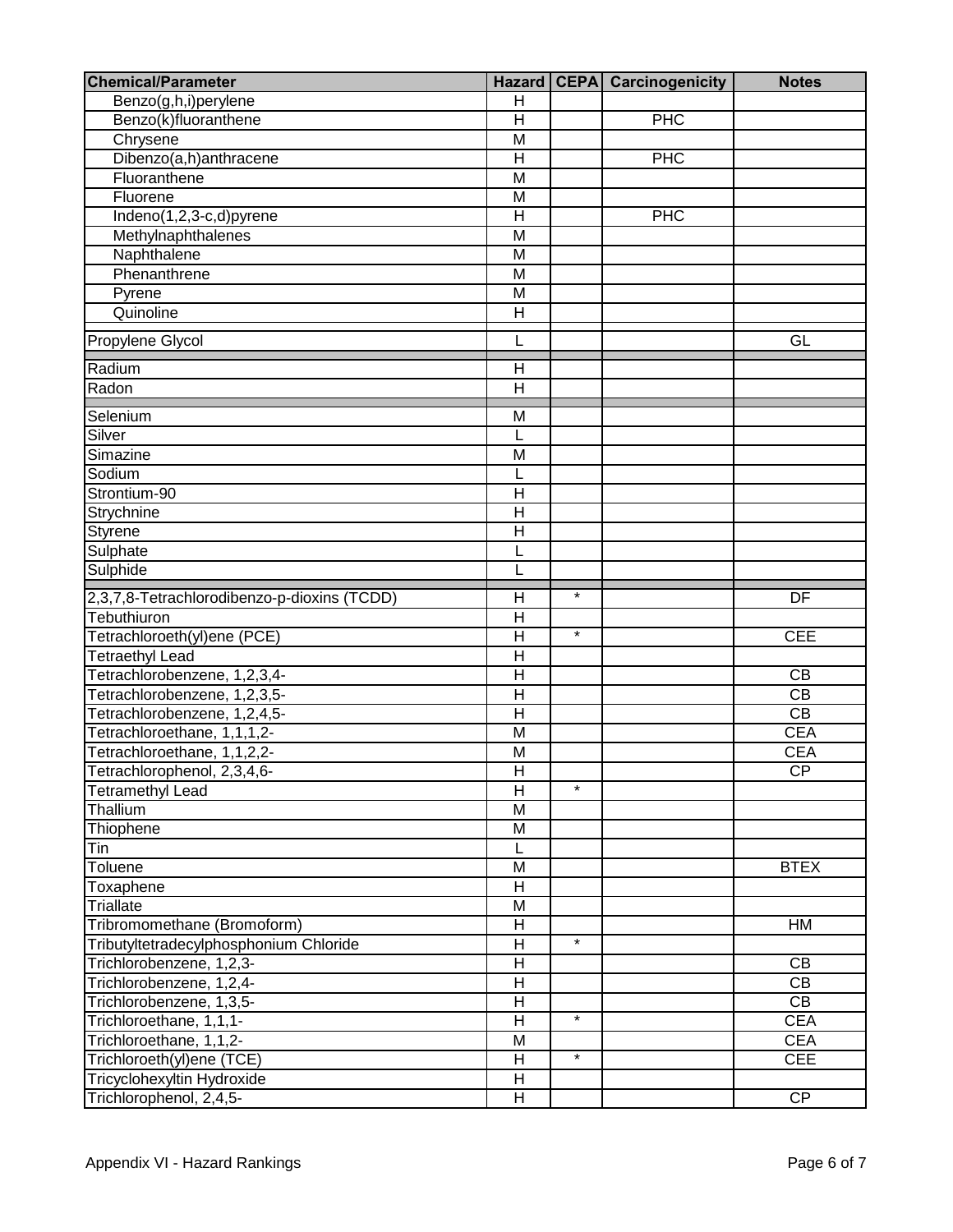| <b>Chemical/Parameter</b>                 |     |         | <b>Hazard CEPA Carcinogenicity</b> | <b>Notes</b> |
|-------------------------------------------|-----|---------|------------------------------------|--------------|
| Trichlorophenol, 2,4,6-                   | н   |         | <b>PHC</b>                         | <b>CP</b>    |
| Trifluralin                               | н   |         |                                    |              |
| Trihalomethanes (THM)                     | М   |         |                                    |              |
| Tris(2,3-Dibromopropyl)phosphate          | н   |         |                                    |              |
| Tritium                                   |     |         |                                    |              |
| Uranium (Non-radioactive) / (Radioactive) | M/H |         |                                    |              |
| Vanadium                                  | M   |         |                                    |              |
| Vinyl Chloride                            | н   | $\star$ | <b>CHC</b>                         | <b>CEE</b>   |
| <b>Xylenes</b>                            | M   |         |                                    | <b>BTEX</b>  |
| Zinc                                      |     |         |                                    |              |

H = High Hazard

M = Medium Hazard

 $L =$  Low Hazard

Hazard ratings based on a number of factors including potential human and ecological health effects.

PHC = Potential Human Carcinogen

CHC = Confirmed Human Carcinogen

BTEX = benzene, toluene, ethylbenzene, and xylenes

CB = chlorobenzenes

CEA = chlorinated ethanes

CEE = chlorinated ethenes

CP = chlorophenols

 $DF =$  dioxins and furans

 $GL =$  glycols

HM = halomethanes

PAH = polycyclic aromatic hydrocarbons

PH = phthalate esters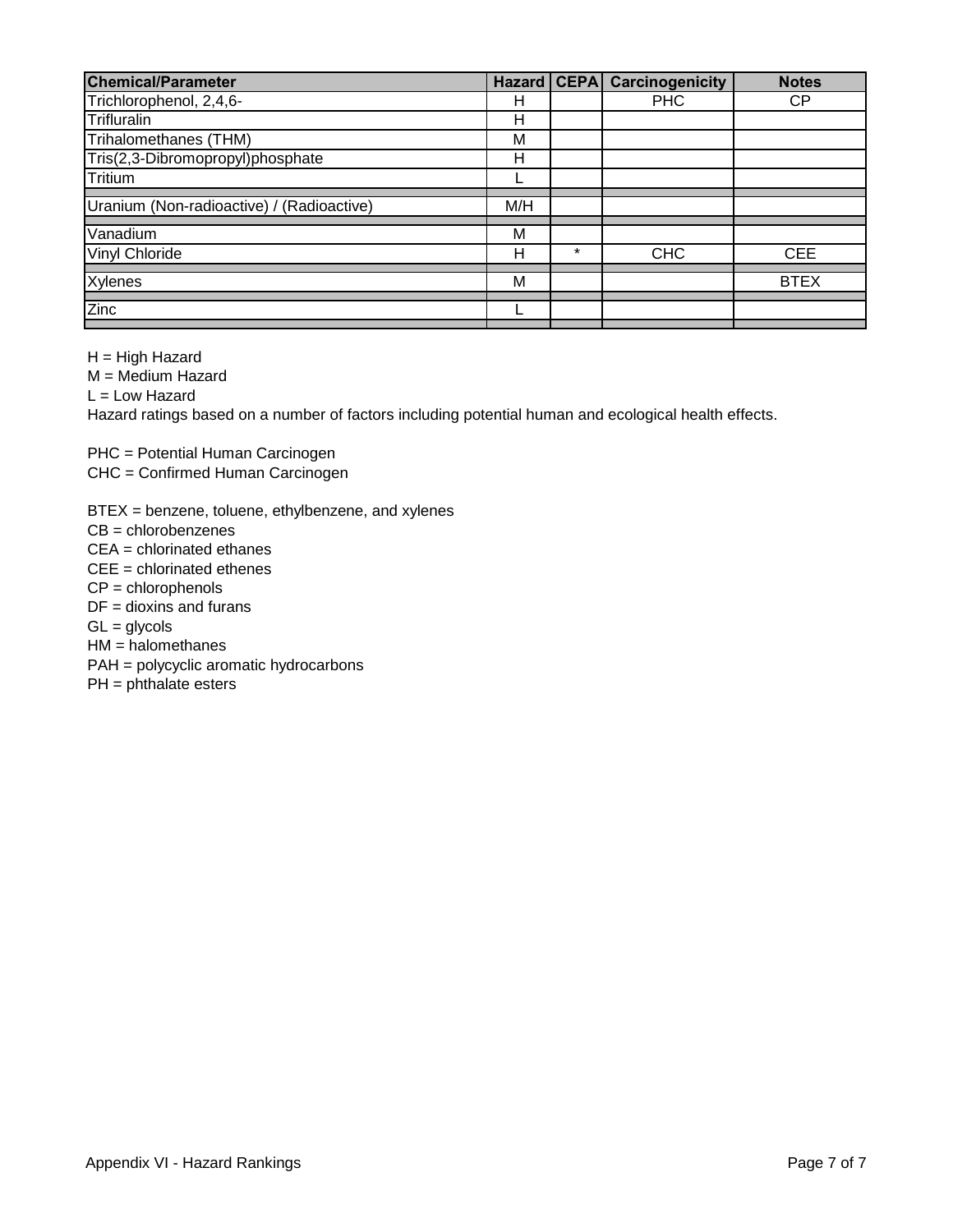## **CCME National Classification System (2008) version 1.3 Appendix VI - Reference Material**

## **Table VI.2 - Examples of Persistent Substances**

*This information is used in Sheet I (Chemical Characteristics), section 5 (Modifying Factors).*

| aldrin         | dieldrin          | <b>PCBs</b>          |
|----------------|-------------------|----------------------|
| benzo(a)pyrene | hexachlorobenzene | PCDD <sub>s</sub> /P |
| chlordane      | methylmercury     | toxaphene            |
| DDT            | mirex             | alkylated le         |
| <b>DDE</b>     | octachlorostyrene |                      |

benzo(a)pyrene hexachlorobenzene PCDDs/PCDFs (dioxins and furans)<br>toxaphene alkylated lead

## **Table VI. 3 - Examples of Substances in the Various Chemical Classes**

*This information is used in Sheet I (Chemical Characteristics), section 5 (Modifying Factors).*

| <b>Chemical Class</b>                      | <b>Examples</b> *                                                                                                                                                       |
|--------------------------------------------|-------------------------------------------------------------------------------------------------------------------------------------------------------------------------|
| inorganic substances (including<br>metals) | arsenic, barium, cadmium, hexavalent chromium, copper, cyanide, fluoride, lead,<br>mercury, nickel, selenium, sulphur, zinc; brines or salts                            |
|                                            | volatile petroleum hydrocarbons (PHC) benzene, toluene, ethylbenzene, xylenes, PHC F1                                                                                   |
| light extractable PHCs                     | PHC F <sub>2</sub>                                                                                                                                                      |
| heavy extractable PHCs                     | PHC F <sub>3</sub>                                                                                                                                                      |
| <b>PAHs</b>                                | Benzo(a)anthracene, benzo(b)fluoranthene, benzo(k)fluoranthene,<br>benzo(a)pyrene, dibenz(a,h)anthracene, indeno(1,2,3-c,d)pyrene, naphthalene,<br>phenanthrene, pyrene |
| phenolic substances                        | phenol, pentachlorophenol, chlorophenols, nonchlorinated phenols (e.g., 2,4-<br>dinitrophenol, cresol, etc.)                                                            |
| chlorinated hydrocarbons                   | PCBs, tetrachloroethylene, trichloroethylene, dioxins and furans,<br>trichlorobenzene, tetrachlorobenzene, pentachlorobenzene, hexachlorobenzene                        |
| halogenated methanes                       | carbon tetrachloride, chloroform, dichloromethane                                                                                                                       |
| phthalate esters                           | di-isononyl phthalate (DINP), di-isodecyl phthalate (DIDP), di-2-ethylhexyl<br>phthalate (DEHP)                                                                         |
| pesticides                                 | DDT, hexachlorocyclohexane                                                                                                                                              |

\* Note: Specific chemicals that belong to the various classes are not limited to those listed in this table. These lists are not exhaustive and are meant just to provide examples of substances that are typically encountered.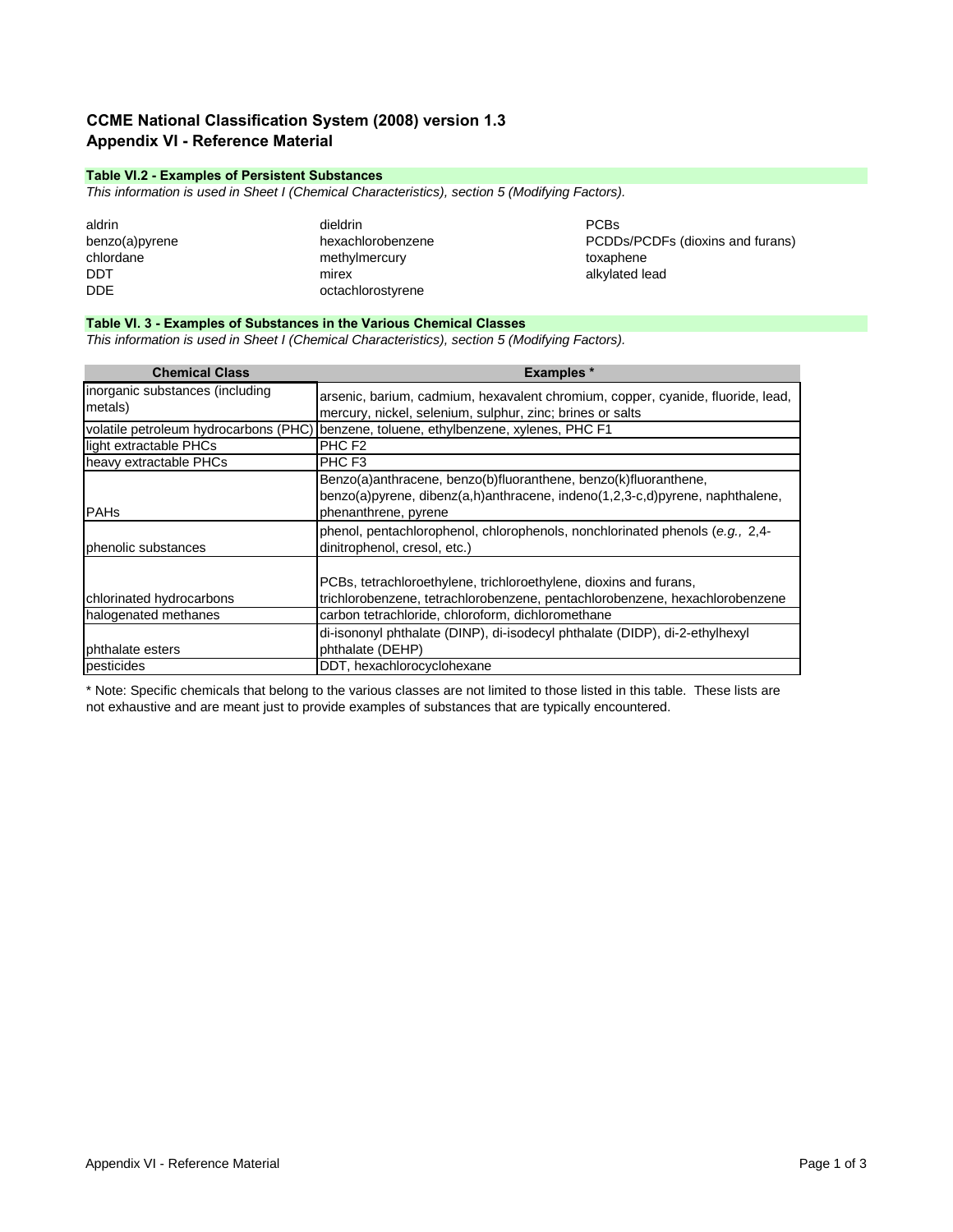## **Table VI.4 - Chemical-specific Properties (Adapted from USEPA Soil Screening Criteria)**

*The information on Koc is used in Sheet II (Migration Potential), section 1,B,a (Relative Mobility).* 

*The information on the dimensionless Henry's law constant is used in Sheet II (Migration Potential), section 4,B,a (Relative Volatility).* 

*The information on log Kow is used in Sheet III (Exposure), section 3,B,a,iii (Potential for Ecological Exposure - terrestrial ingestion), and section 3,B,b,ii (Potential for Ecological Exposure - aquatic uptake potential).*

|                |                            |                            |                       | <b>Dimensionless</b> |                  |                          |
|----------------|----------------------------|----------------------------|-----------------------|----------------------|------------------|--------------------------|
|                |                            |                            | <b>Henry's Law</b>    | Henry's law constant |                  |                          |
|                |                            | <b>Solubility in Water</b> | <b>Constant (atm-</b> | (HLC [atm-m3/mol] *  |                  | Log Koc                  |
| <b>CAS No.</b> | Compound                   | @ 20-25°C (mg/L)           | m3/mol)               | 41) (25 °C).         | log Kow          | (L/kg)                   |
| 83-32-9        | Acenaphthene               | $4.24E + 00$               | 1.55E-04              | 6.36E-03             | 3.92             | 3.85                     |
| $67 - 64 - 1$  | Acetone                    | 1.00E+06                   | 3.88E-05              | 1.59E-03             | $-0.24$          | $-0.24$                  |
| 309-00-2       | Aldrin                     | 1.80E-01                   | 1.70E-04              | 6.97E-03             | 6.5              | 6.39                     |
| $120 - 12 - 7$ | Anthracene                 | 4.34E-02                   | 6.50E-05              | 2.67E-03             | 4.55             | 4.47                     |
| 56-55-3        | Benz(a)anthracene          | 9.40E-03                   | 3.35E-06              | 1.37E-04             | 5.7              | 5.6                      |
| $71 - 43 - 2$  | Benzene                    | $1.75E + 03$               | 5.55E-03              | 2.28E-01             | 2.13             | 1.77                     |
| 205-99-2       | Benzo(b)fluoranthene       | 1.50E-03                   | $1.11E-04$            | 4.55E-03             | 6.2              | 6.09                     |
| 207-08-9       | Benzo(k)fluoranthene       | 8.00E-04                   | 8.29E-07              | 3.40E-05             | 6.2              | 6.09                     |
| $65 - 85 - 0$  | Benzoic acid               | $3.50E + 03$               | 1.54E-06              | 6.31E-05             | 1.86             |                          |
| $50 - 32 - 8$  | Benzo(a)pyrene             | 1.62E-03                   | $1.13E-06$            | 4.63E-05             | 6.11             | 6.01                     |
| 111-44-4       | Bis(2-chloroethyl)ether    | $1.72E + 04$               | 1.80E-05              | 7.38E-04             | 1.21             | 1.19                     |
| $117 - 81 - 7$ | Bis(2-ethylhexyl)phthalate | 3.40E-01                   | $1.02E - 07$          | 4.18E-06             | 7.3              | 7.18                     |
| 75-27-4        | Bromodichloromethane       | $6.74E + 03$               | 1.60E-03              | 6.56E-02             | 2.1              | 1.74                     |
| $75 - 25 - 2$  | <b>Bromoform</b>           | $3.10E + 03$               | 5.35E-04              | 2.19E-02             | 2.35             | 1.94                     |
| $71 - 36 - 3$  | <b>Butanol</b>             | 7.40E+04                   | 8.81E-06              | $3.61E - 04$         | 0.85             | 0.84                     |
| 85-68-7        | Butyl benzyl phthalate     | $2.69E + 00$               | 1.26E-06              | 5.17E-05             | 4.84             | 4.76                     |
| 86-74-8        | Carbazole                  | $7.48E + 00$               | 1.53E-08              | 6.26E-07             | 3.59             | 3.53                     |
| $75-15-0$      | Carbon disulfide           | 1.19E+03                   | 3.03E-02              | 1.24E+00             | $\boldsymbol{2}$ | 1.66                     |
| $56 - 23 - 5$  | Carbon tetrachloride       | 7.93E+02                   | 3.04E-02              | $1.25E + 00$         | 2.73             | 2.24                     |
| 57-74-9        | Chlordane                  | 5.60E-02                   | 4.86E-05              | 1.99E-03             | 6.32             | 5.08                     |
| 106-47-8       | p-Chloroaniline            | $5.30E + 03$               | 3.31E-07              | 1.36E-05             | 1.85             | 1.82                     |
| 108-90-7       | Chlorobenzene              | $4.72E + 02$               | 3.70E-03              | 1.52E-01             | 2.86             | 2.34                     |
| 124-48-1       | Chlorodibromomethane       | 2.60E+03                   | 7.83E-04              | 3.21E-02             | 2.17             | 1.8                      |
| 67-66-3        | Chloroform                 | 7.92E+03                   | 3.67E-03              | 1.50E-01             | 1.92             | 1.6                      |
| $95 - 57 - 8$  | 2-Chlorophenol             | 2.20E+04                   | 3.91E-04              | 1.60E-02             | 2.15             | $\overline{\phantom{0}}$ |
| 218-01-9       | Chrysene                   | 1.60E-03                   | 9.46E-05              | 3.88E-03             | 5.7              | 5.6                      |
| $72 - 54 - 8$  | <b>DDD</b>                 | $9.00E - 02$               | 4.00E-06              | 1.64E-04             | 6.1              | 6                        |
| 72-55-9        | <b>DDE</b>                 | 1.20E-01                   | 2.10E-05              | 8.61E-04             | 6.76             | 6.65                     |
| 50-29-3        | <b>DDT</b>                 | 2.50E-02                   | 8.10E-06              | 3.32E-04             | 6.53             | 6.42                     |
| 53-70-3        | Dibenz(a,h)anthracene      | 2.49E-03                   | 1.47E-08              | 6.03E-07             | 6.69             | 6.58                     |
| 84-74-2        | Di-n-butyl phthalate       | $1.12E + 01$               | 9.38E-10              | 3.85E-08             | 4.61             | 4.53                     |
| $95 - 50 - 1$  | 1,2-Dichlorobenzene        | 1.56E+02                   | 1.90E-03              | 7.79E-02             | 3.43             | 2.79                     |
| 106-46-7       | 1,4-Dichlorobenzene        | 7.38E+01                   | 2.43E-03              | 9.96E-02             | 3.42             | 2.79                     |
| 91-94-1        | 3,3-Dichlorobenzidine      | $3.11E + 00$               | 4.00E-09              | 1.64E-07             | 3.51             | 2.86                     |
| 75-34-3        | 1,1-Dichloroethane         | 5.06E+03                   | 5.62E-03              | 2.30E-01             | 1.79             | 1.5                      |
| 107-06-2       | 1.2-Dichloroethane         | 8.52E+03                   | 9.79E-04              | 4.01E-02             | 1.47             | 1.24                     |
| $75 - 35 - 4$  | 1,1-Dichloroethylene       | $2.25E + 03$               | $2.61E-02$            | $1.07E + 00$         | 2.13             | 1.77                     |
| 156-59-2       | cis-1,2-Dichloroethylene   | 3.50E+03                   | 4.08E-03              | 1.67E-01             | 1.86             | 1.55                     |
| 156-60-5       | trans-1,2-Dichloroethylene | $6.30E + 0.3$              | $9.38E - 03$          | 3.85E-01             | 2.07             | 1.72                     |
| 120-83-2       | 2,4-Dichlorophenol         | 4.50E+03                   | 3.16E-06              | 1.30E-04             | 3.08             |                          |
| 78-87-5        | 1,2-Dichloropropane        | 2.80E+03                   | 2.80E-03              | 1.15E-01             | 1.97             | 1.64                     |
| 542-75-6       | 1,3-Dichloropropene        | 2.80E+03                   | 1.77E-02              | 7.26E-01             | $\overline{2}$   | 1.66                     |
| $60 - 57 - 1$  | Dieldrin                   | $1.95E-01$                 | 1.51E-05              | 6.19E-04             | 5.37             | 4.33                     |
| 84-66-2        | Diethylphthalate           | 1.08E+03                   | 4.50E-07              | 1.85E-05             | 2.5              | 2.46                     |
| 105-67-9       | 2.4-Dimethylphenol         | 7.87E+03                   | 2.00E-06              | 8.20E-05             | 2.36             | 2.32                     |
| $51 - 28 - 5$  | 2,4-Dinitrophenol          | 2.79E+03                   | 4.43E-07              | 1.82E-05             | 1.55             |                          |
| 121-14-2       | 2,4-Dinitrotoluene         | 2.70E+02                   | 9.26E-08              | 3.80E-06             | 2.01             | 1.98                     |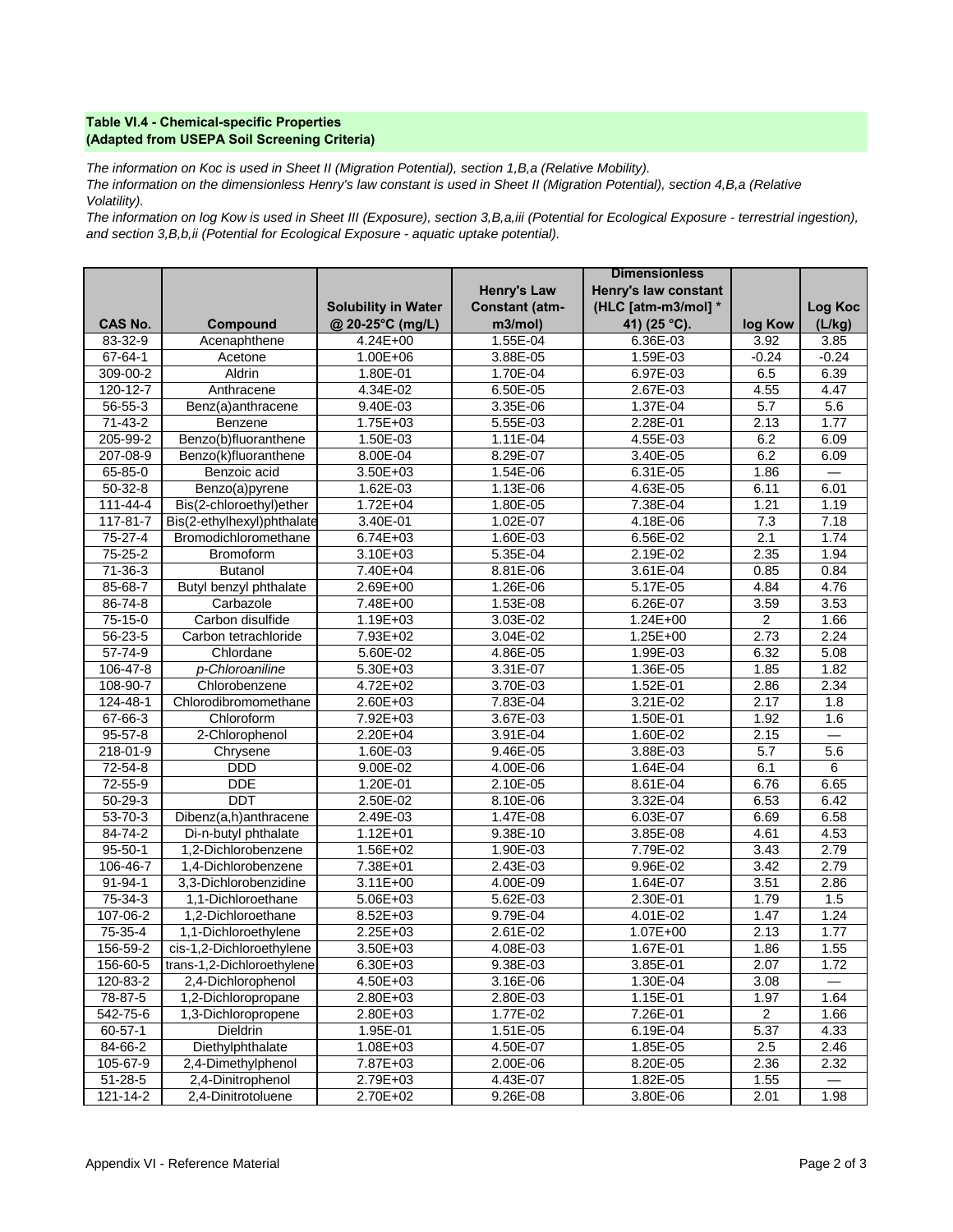|                            |                           |                            |                       | <b>Dimensionless</b> |                  |                 |
|----------------------------|---------------------------|----------------------------|-----------------------|----------------------|------------------|-----------------|
|                            |                           |                            | <b>Henry's Law</b>    | Henry's law constant |                  |                 |
|                            |                           | <b>Solubility in Water</b> | <b>Constant (atm-</b> | (HLC [atm-m3/mol] *  |                  | Log Koc         |
| <b>CAS No.</b>             | Compound                  | @ 20-25°C (mg/L)           | m3/mol)               | 41) (25 °C).         | log Kow          | (L/kg)          |
| 606-20-2                   | 2,6-Dinitrotoluene        | 1.82E+02                   | 7.47E-07              | 3.06E-05             | 1.87             | 1.84            |
| 117-84-0                   | Di-n-octyl phthalate      | 2.00E-02                   | 6.68E-05              | 2.74E-03             | 8.06             | 7.92            |
| 115-29-7                   | Endosulfan                | 5.10E-01                   | 1.12E-05              | 4.59E-04             | 4.1              | 3.33            |
| 72-20-8                    | Endrin                    | 2.50E-01                   | 7.52E-06              | 3.08E-04             | 5.06             | 4.09            |
| 100-41-4                   | Ethylbenzene              | 1.69E+02                   | 7.88E-03              | 3.23E-01             | 3.14             | 2.56            |
| 206-44-0                   | Fluoranthene              | 2.06E-01                   | 1.61E-05              | 6.60E-04             | 5.12             | 5.03            |
| 86-73-7                    | Fluorene                  | 1.98E+00                   | 6.36E-05              | $2.61E-03$           | 4.21             | 4.14            |
| 76-44-8                    | Heptachlor                | 1.80E-01                   | 1.09E-03              | 4.47E-02             | 6.26             | 6.15            |
| 1024-57-3                  | Heptachlor epoxide        | 2.00E-01                   | 9.50E-06              | 3.90E-04             | 5                | 4.92            |
| $118 - 74 - 1$             | Hexachlorobenzene         | 6.20E+00                   | 1.32E-03              | $5.41E-02$           | 5.89             | 4.74            |
| 87-68-3                    | Hexachloro-1,3-butadiene  | $3.23E + 00$               | 8.15E-03              | 3.34E-01             | 4.81             | 4.73            |
| 319-84-6                   | a-HCH (a-BHC)             | 2.00E+00                   | 1.06E-05              | 4.35E-04             | 3.8              | 3.09            |
| 319-85-7                   | b-HCH (b-BHC)             | 2.40E-01                   | 7.43E-07              | 3.05E-05             | 3.81             | 3.1             |
| 58-89-9                    | g-HCH (Lindane)           | 6.80E+00                   | 1.40E-05              | 5.74E-04             | 3.73             | 3.03            |
| $77 - 47 - 4$              | Hexachlorocyclopentadiene | 1.80E+00                   | 2.70E-02              | $1.11E + 00$         | 5.39             | 5.3             |
| $67 - 72 - 1$              | Hexachloroethane          | 5.00E+01                   | 3.89E-03              | 1.59E-01             | 4                | 3.25            |
| 193-39-5                   | Indeno(1,2,3-cd)pyrene    | 2.20E-05                   | 1.60E-06              | 6.56E-05             | 6.65             | 6.54            |
| $78-59-1$                  | Isophorone                | 1.20E+04                   | 6.64E-06              | 2.72E-04             | 1.7              | 1.67            |
| 7439-97-6                  | Mercury                   |                            | 1.14E-02              | 4.67E-01             |                  |                 |
| $72 - 43 - 5$              | Methoxychlor              | 4.50E-02                   | 1.58E-05              | 6.48E-04             | 5.08             | 4.99            |
| 74-83-9                    | Methyl bromide            | $1.52E + 04$               | $6.24E-03$            | 2.56E-01             | 1.19             | 1.02            |
| 75-09-2                    | Methylene chloride        | 1.30E+04                   | 2.19E-03              | 8.98E-02             | 1.25             | 1.07            |
| 95-48-7                    | 2-Methylphenol            | $2.60E + 04$               | 1.20E-06              | 4.92E-05             | 1.99             | 1.96            |
| $91 - 20 - 3$              | Naphthalene               | 3.10E+01                   | 4.83E-04              | 1.98E-02             | 3.36             | 3.3             |
| 98-95-3                    | Nitrobenzene              | $2.09E + 03$               | 2.40E-05              | $9.84E - 04$         | 1.84             | 1.81            |
| 86-30-6                    | N-Nitrosodiphenylamine    | $3.51E + 01$               | 5.00E-06              | 2.05E-04             | 3.16             | 3.11            |
| 621-64-7                   | N-Nitrosodi-n-propylamine | $9.89E + 03$               | 2.25E-06              | 9.23E-05             | 1.4              | 1.38            |
| 1336-36-3                  | <b>PCBs</b>               |                            |                       |                      | 5.58             | 5.49            |
| 87-86-5                    | Pentachlorophenol         | $1.95E + 03$               | 2.44E-08              | 1.00E-06             | 5.09             |                 |
| 108-95-2                   | Phenol                    | 8.28E+04                   | 3.97E-07              | 1.63E-05             |                  | 1.46            |
|                            | Pyrene                    | 1.35E-01                   |                       | 4.51E-04             | 1.48<br>5.11     | 5.02            |
| 129-00-0<br>$100 - 42 - 5$ | Styrene                   |                            | 1.10E-05<br>2.75E-03  | 1.13E-01             | 2.94             | 2.89            |
| 79-34-5                    | 1,1,2,2-Tetrachloroethane | 3.10E+02<br>2.97E+03       | 3.45E-04              | 1.41E-02             | 2.39             | 1.97            |
|                            |                           |                            |                       |                      |                  | 2.19            |
| 127-18-4<br>108-88-3       | Tetrachloroethylene       | 2.00E+02                   | 1.84E-02              | 7.54E-01<br>2.72E-01 | 2.67             |                 |
|                            | Toluene                   | $5.26E + 02$               | 6.64E-03              |                      | 2.75             | 2.26<br>5.41    |
| 8001-35-2                  | Toxaphene                 | 7.40E-01                   | 6.00E-06              | 2.46E-04             | 5.5              |                 |
| 120-82-1                   | 1,2,4-Trichlorobenzene    | 3.00E+02                   | 1.42E-03              | 5.82E-02             | 4.01             | 3.25            |
| 71-55-6                    | 1,1,1-Trichloroethane     | 1.33E+03                   | 1.72E-02              | 7.05E-01             | 2.48             | 2.04            |
| 79-00-5                    | 1,1,2-Trichloroethane     | 4.42E+03                   | 9.13E-04              | 3.74E-02             | 2.05             | 1.7             |
| 79-01-6                    | Trichloroethylene         | 1.10E+03                   | 1.03E-02              | 4.22E-01             | 2.71             | 2.22            |
| $95 - 95 - 4$              | 2,4,5-Trichlorophenol     | 1.20E+03                   | 4.33E-06              | 1.78E-04             | 3.9              |                 |
| 88-06-2                    | 2,4,6-Trichlorophenol     | 8.00E+02                   | 7.79E-06              | 3.19E-04             | $\overline{3.7}$ | $\qquad \qquad$ |
| 108-05-4                   | Vinyl acetate             | 2.00E+04                   | 5.11E-04              | 2.10E-02             | 0.73             | 0.72            |
| 75-01-4                    | Vinyl chloride            | 2.76E+03                   | 2.70E-02              | 1.11E+00             | 1.5              | 1.27            |
| 108-38-3                   | m-Xylene                  | 1.61E+02                   | 7.34E-03              | 3.01E-01             | 3.2              | 2.61            |
| $95 - 47 - 6$              | o-Xylene                  | $1.78E + 02$               | 5.19E-03              | $2.13E-01$           | 3.13             | 2.56            |
| 106-42-3                   | p-Xylene                  | 1.85E+02                   | 7.66E-03              | $3.14E-01$           | 3.17             | 2.59            |

Source: United States Environmental Protection Agency. 1996. Soil Screening Guidance: Technical Background Document. (Part 5: Chemical-Specific Parameters)

CAS = Chemical Abstracts Service

Kow = Octanol/water partition coefficient